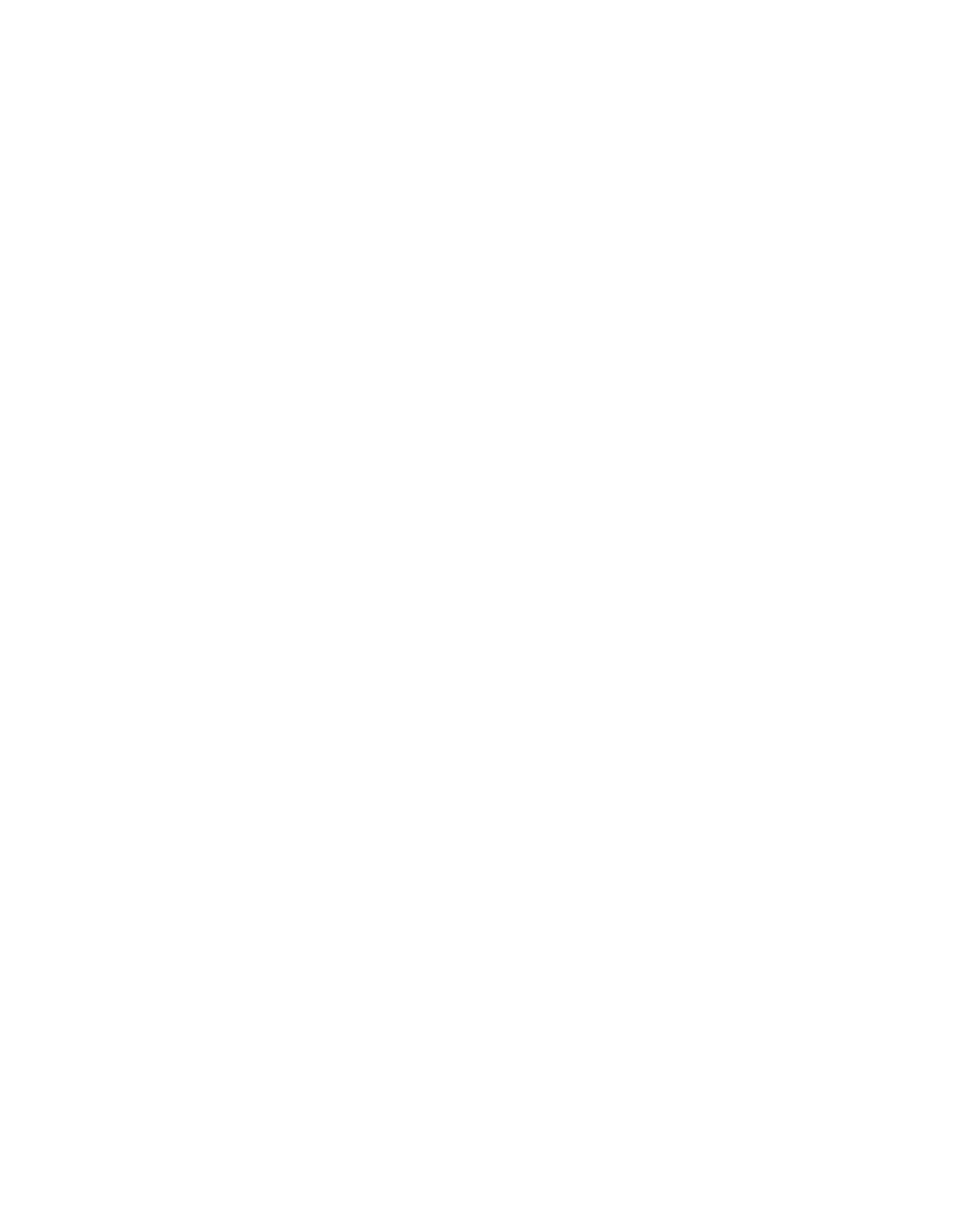#### **GLOSSARY**

**Anthropogenic Greenhouse Gases (GHGs)**. Greenhouse gases emitted into the atmosphere as a result of human activities and listed in the Kyoto Protocol to the United Nations Framework Convention on Climate Change. These include carbon dioxide  $(CO_2)$ , methane  $(CH_4)$ , nitrous oxide  $(N_2O)$ , hydro fluorocarbons (HFCs), perfluorocarbons (PFCs), and Sulphur hexafluoride  $(SF_6)$ .

**Associated Facilities**. Facilities that are not funded as part of a project but whose viability and existence depend exclusively on the project, or whose goods or services are essential for successful operation of the project.

**Biodiversity (biological diversity)**. The variability among living organisms from all sources, including terrestrial, marine and other aquatic ecosystems, and the ecological complexes of which they are part. This includes diversity within species, between species, and of ecosystems.

**Carbon dioxide equivalent (CO2e)**. A universal standard of measurement against which the impacts of releasing (or avoiding the release of) different greenhouse gases can be evaluated over a time horizon. It is often measured in metric tons.

**Chance Find Procedure**. A project-specific procedure that outlines what will happen if previously unknown physical resources are encountered during project construction or operation. The procedure includes record-keeping and expert verification procedures, chain of custody instructions for movable finds, and clear criteria for potential temporary work stoppages that could be required for rapid disposition of issues related to the finds.

**Cleaner Production**. The concept of integrating pollution reduction into the production process and design of a product. This involves continuous application of an integrated preventive environmental strategy to processes, products, and services in order to increase overall efficiency and reduce the risks to humans and the environment through the conservation of raw materials, water and energy, and the reduction or elimination of the use of toxic and hazardous raw materials. It also includes taking advantage of renewable energy sources such as solar and geothermal.

**Critical Habitat.** A subset of both natural and modified habitat that deserves particular attention. Critical habitat includes: areas with high biodiversity value, including habitat required for the survival of critically endangered or endangered species; areas having special significance for endemic or restricted-range species; sites that are critical for the survival of migratory species; areas supporting globally significant concentrations or numbers of individuals of congregatory species; areas with unique assemblages of species or that are associated with key evolutionary processes or provide key ecosystem services; and areas having biodiversity of significant social, economic, or cultural importance to local communities.

**Cumulative Impacts**. The combination of multiple impacts from existing projects, the proposed project, and anticipated future projects that may result in significant adverse and/or beneficial impacts that cannot be expected in the case of a stand-alone project.

**Emergency Response Plans**. Plan to address contingencies associated with process upset and accidental circumstances. They include clearly assigned responsibilities for the assessment of the degree of risk to life and property with procedures on whom to communicate different types of emergencies and how.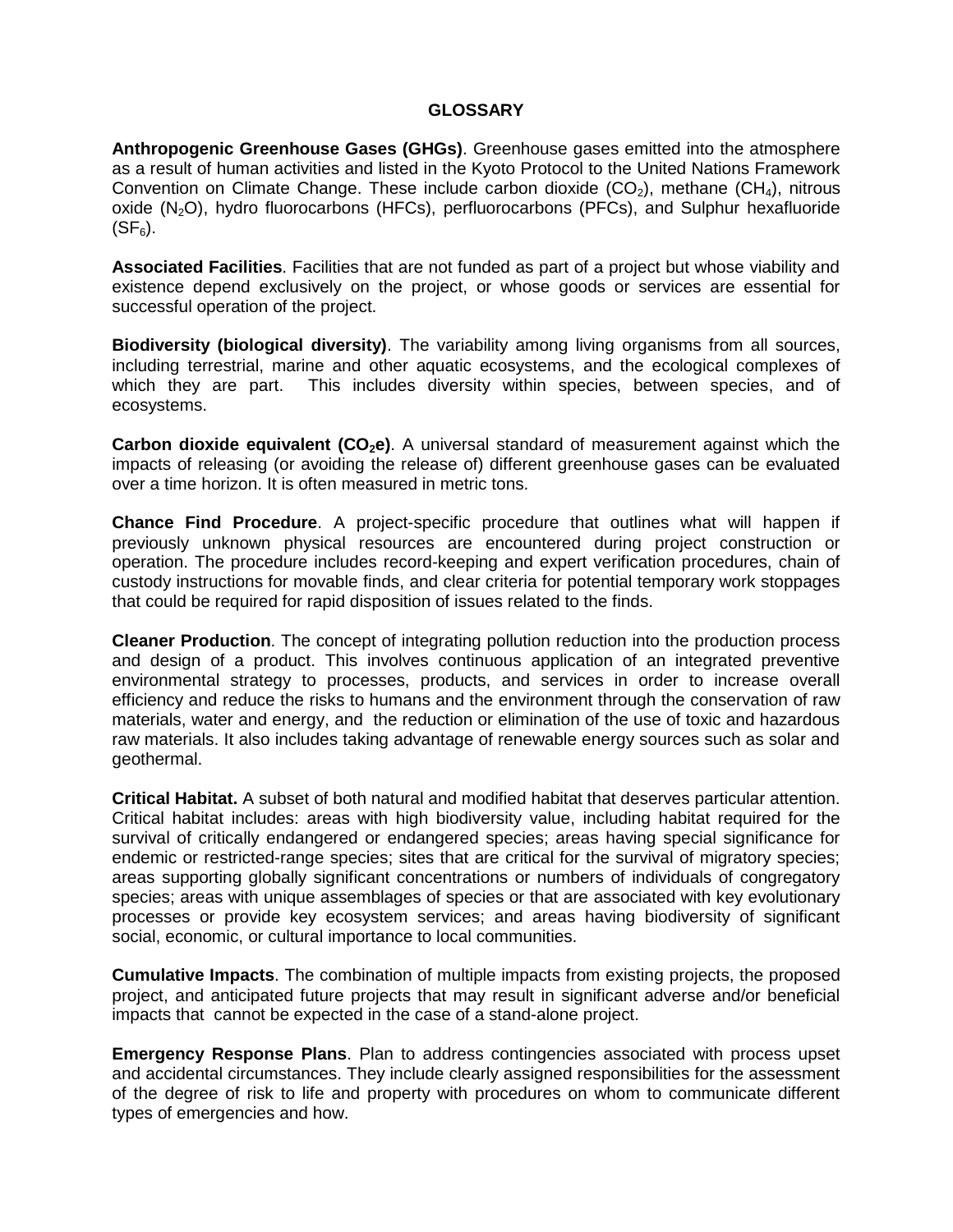**Environmental Assessment**. A generic term used to describe a process of environmental analysis and planning to address the environmental impacts and risks associated with a project. The assessment may take the form of an EIA, IEE, environmental audit, or Matrix of Environmental Impacts.

**Environmental Audit**. An instrument to determine the nature and extent of all environmental areas of concern at an existing facility or a facility under construction. The audit identifies and justifies appropriate measures to mitigate the areas of concern, estimates the cost of the measures, and recommends a schedule of implementation. For certain projects, the environmental assessment report may consist of an environmental audit alone; in other cases, the audit is part of the environmental assessment documentation.

**Environmental Management Plan (EMP).** A plan that guides the implementation of environmental management and mitigation measures. It contains the following key elements: mitigation measures, implementation and monitoring program, cost estimates, resource requirements, budget, and institutional arrangements.

**Environmental Monitoring Plan**. A plan that details environmental monitoring and reporting requirements, including parameters to be measured, methods, sampling locations, frequency of measurements, detection limits, and definition of thresholds that will signal the need for corrective actions; typically a part of an EMP.

**Hazardous Waste**. Substances classified as hazardous waste possess at least one of four characteristics - ignitability, corrosivity, reactivity, or toxicity - or appear on special lists.

**Indirect Impacts**. Adverse and/or beneficial environmental impacts that cannot be immediately traced to a project activity but can be causally linked. For example, a project's pollution may directly impact water quality in the river. This direct impact may lead to an indirect impact on fish in the river. In turn, the impact on the fish population may lead to reduced fish harvests with corresponding reductions in fishing incomes.

**Induced Impacts**. Adverse and/or beneficial impacts on areas and communities from unintended but predictable developments caused by a project, which may occur later or at a different location.

**Integrated Pest Management**. A mix of farmer-driven, ecologically based pest control practices that seek to reduce reliance on synthetic pesticides. It involves: (i) managing pests (i.e., keeping them below economically damaging levels) rather than seeking to eradicate them; (ii) relying, to the extent possible, on nonchemical measures to keep pest populations low; and (iii) selecting and applying pesticides, when they have to be used, in a way that minimizes adverse effects on beneficial organisms, humans, and the environment.

**Invasive Alien Species**. Non-native species of flora and fauna that are a significant threat to biodiversity due to their ability to spread rapidly and out-compete native species.

**Legally Protected Areas**. Areas legally designated to protect or conserve biodiversity, including areas proposed by governments for such designation.

**Modified Habitat**. Natural habitat that has been altered as a result of human activities such as agricultural, forestry or urban development, or through the introduction of alien species.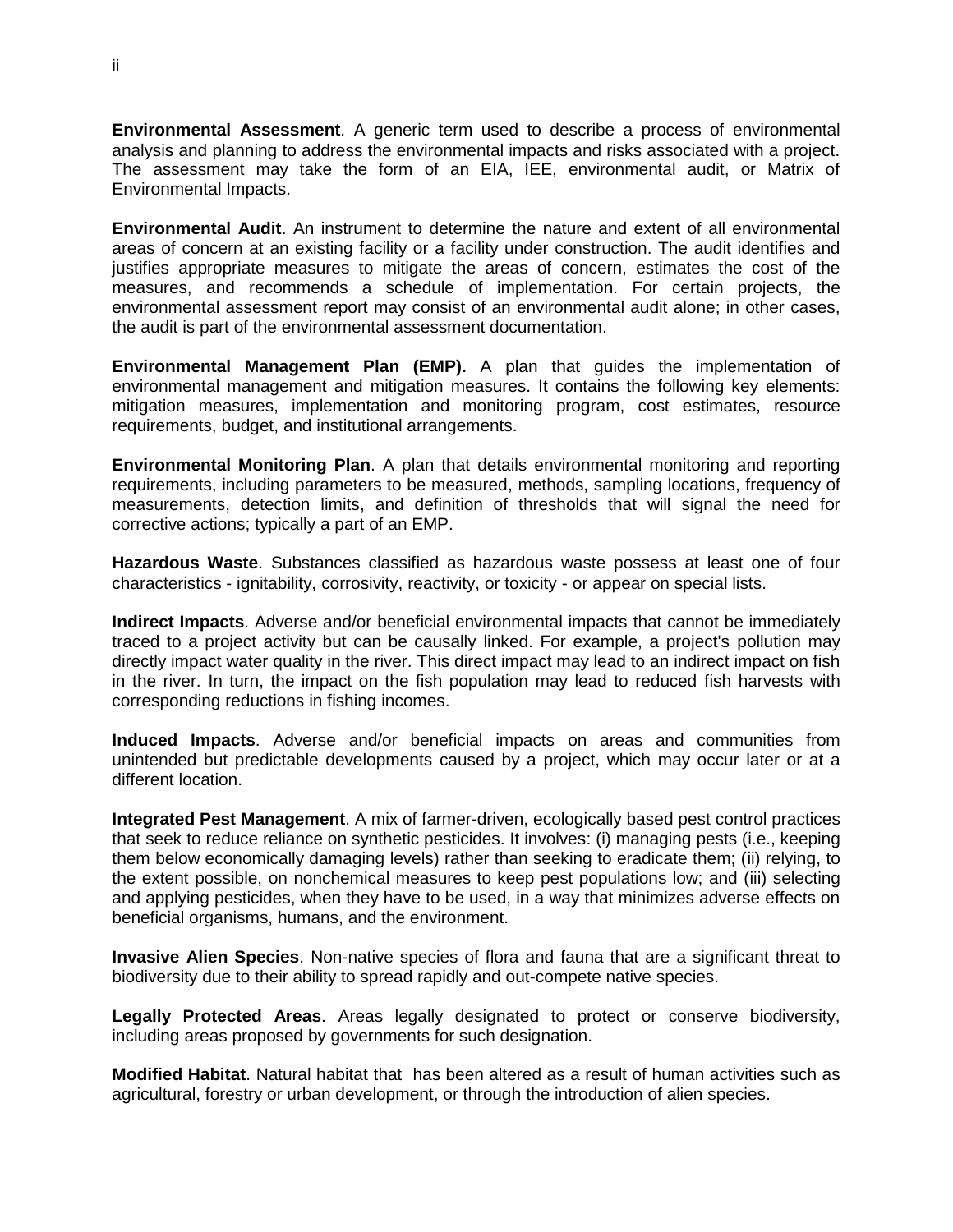**Natural Habitat**. Land and water areas where the biological communities are formed largely by native plant and animal species, and where human activity has not essentially modified the area's primary ecological functions.

**Persistent Organic Pollutants (POPs)**. A group of compounds that possess toxic properties, resist degradation, bioaccumulate, and are transported through air, water and migratory species across international boundaries and deposited far from their place of release where they accumulate in terrestrial and aquatic ecosystems. The 12 compounds covered under the Stockholm Convention on Persistent Organic Pollutants are Aldrin, Chlordane, Dieldrin, Endrin, Heptachlor, Hexachlorobenzene, Mirex, Toxaphene, Polychlorinated Biphenyls, DDT, PCDD (dioxin) and PCDF (furans).

**Pesticides.** Any substance or mixture of substances intended to prevent, destroy, repel, or mitigate any pest. Pests can be insects, mice and other animals, unwanted plants (weeds), fungi, or microorganisms like bacteria and viruses. Though often misunderstood to refer only to *insecticides*, the term pesticide also applies to herbicides, fungicides, and various other substances used to control pests.

**Physical Cultural Resources**. Movable or immovable objects, sites, structures, groups of structures, and natural features and landscapes that have archaeological, paleontological, historical, architectural, religious, aesthetic, or other cultural significance. Physical cultural resources may be located in urban or rural settings and may be above or below ground or under water. Their cultural interest may be at the local, provincial, national, or international level.

**Polluter Pays Principle**. An environmental policy principle that requires the costs of pollution or other environmental damage to be borne by those who cause it.

**Pollution**. The presence in the environment of both hazardous and nonhazardous pollutants in solid, liquid, or gaseous forms, as well as in other forms such as nuisance odors, noise, vibration, radiation, electromagnetic energy, and the creation of potential visual impacts including light.

**Precautionary Approach**. An approach to implement the principle that where there are threats of serious or irreversible environmental damage, lack of full scientific certainty should not be used as a reason for postponing measures to prevent environmental degradation.

**Residual Impacts**. Adverse impacts on the environment that remain after all mitigations have been applied.

**Significant Conversion or Degradation**. (i) the elimination or severe diminution of the integrity of a habitat caused by a major, long-term change in land or water use; or (ii) the modification of a habitat that substantially reduces the habitat's ability to maintain viable populations of its native species.

**Strategic Environmental Assessment (SEA)**. An assessment of environmental impacts and risks associated with policies, programs and plans. An SEA may assess multiple policies, programs and plans within one study area such as a river basin.

**Transboundary Impacts**. Impacts that extend to multiple countries, beyond the host country of the project, but are not global in nature.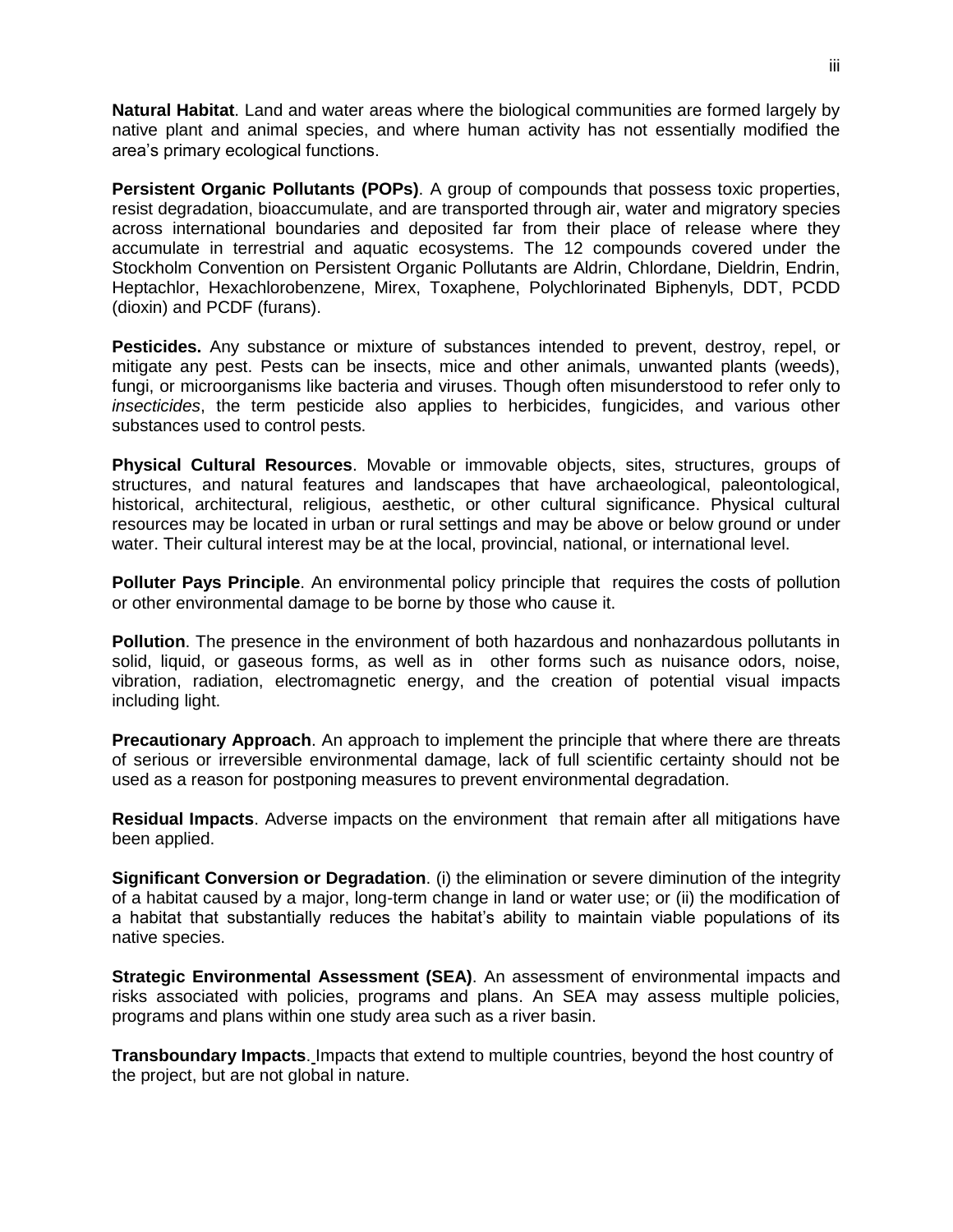# **ABBREVIATIONS**

| <b>ADB</b>       |                          | Asian Development Bank                                 |
|------------------|--------------------------|--------------------------------------------------------|
| <b>BAP</b>       |                          | biodiversity action plan                               |
| CO <sub>2e</sub> | -                        | carbon dioxide equivalent                              |
| <b>DMCs</b>      | $-$                      | developing member countries                            |
| <b>EARF</b>      |                          | <b>Environmental Assessment and Review Framework</b>   |
| <b>EHS</b>       | $\qquad \qquad -$        | environment, health, and safety (guidelines)           |
| <b>EIA</b>       |                          | environmental impact assessment                        |
| <b>EMP</b>       | $\qquad \qquad -$        | environmental management plan                          |
| <b>ESMS</b>      | $\qquad \qquad -$        | environmental and social management system             |
| <b>FAO</b>       |                          | Food and Agriculture Organization                      |
| FI.              | $\qquad \qquad -$        | financial intermediary                                 |
| <b>GHG</b>       |                          | greenhouse gas                                         |
| <b>GIIP</b>      | $\qquad \qquad -$        | good international industry practice                   |
| <b>GRM</b>       | $\qquad \qquad -$        | grievance redress mechanism                            |
| <b>GWP</b>       |                          | global warming potential                               |
| <b>IEE</b>       | $\overline{\phantom{0}}$ | initial environmental examination                      |
| <b>IFC</b>       | $\qquad \qquad -$        | <b>International Finance Corporation</b>               |
| <b>IPM</b>       | $-$                      | integrated pest management                             |
| <b>IUCN</b>      | $\overline{\phantom{0}}$ | International Union for the Conservation of Nature     |
| <b>IVM</b>       | $\qquad \qquad -$        | integrated vector management                           |
| <b>MFF</b>       | -                        | multi-tranche financing facility                       |
| <b>NGO</b>       | —                        | non-government organization                            |
| <b>OECD</b>      | $\qquad \qquad -$        | Organisation for Economic Co-operation and Development |
| <b>POPS</b>      | $\overline{\phantom{0}}$ | persistent organic pollutants                          |
| <b>SEA</b>       | —                        | strategic environmental assessment                     |
| <b>SPS</b>       | —                        | safeguard policy statement                             |
| <b>UNEP</b>      |                          | - United Nations Environment Programme                 |
| <b>UNIDO</b>     |                          | - United Nations Industrial Development Organization   |
| <b>UNESCO</b>    | $\equiv$                 | United Nations Education, Scientific and Cultural      |
|                  |                          | Organization                                           |
| <b>WHO</b>       | $-$                      | World Health Organization                              |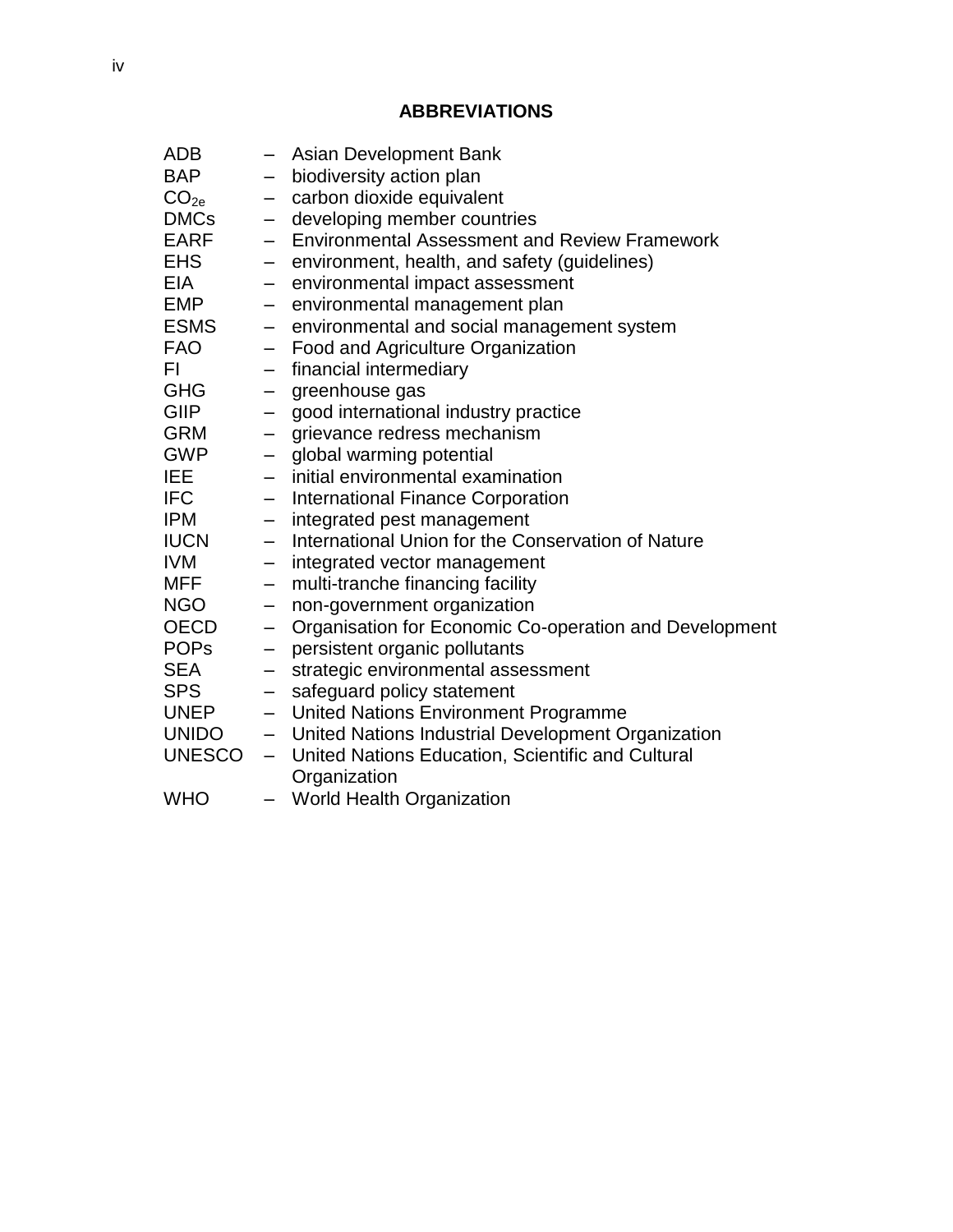# **CONTENTS**

| I.   |                                                            |                                                                       |  |  |  |  |  |
|------|------------------------------------------------------------|-----------------------------------------------------------------------|--|--|--|--|--|
|      | Α.                                                         |                                                                       |  |  |  |  |  |
|      | <b>B.</b>                                                  |                                                                       |  |  |  |  |  |
| Ш.   |                                                            |                                                                       |  |  |  |  |  |
|      | А.                                                         |                                                                       |  |  |  |  |  |
|      | <b>B.</b>                                                  |                                                                       |  |  |  |  |  |
|      | C.                                                         |                                                                       |  |  |  |  |  |
|      | D.                                                         |                                                                       |  |  |  |  |  |
|      | Е.                                                         |                                                                       |  |  |  |  |  |
|      | F.                                                         | Applicable Policy, Legal and Administrative Framework and Standards11 |  |  |  |  |  |
|      | G.                                                         |                                                                       |  |  |  |  |  |
|      | Η.                                                         |                                                                       |  |  |  |  |  |
|      |                                                            | 1.                                                                    |  |  |  |  |  |
|      |                                                            | 2.                                                                    |  |  |  |  |  |
|      |                                                            | 3.                                                                    |  |  |  |  |  |
|      |                                                            | $\overline{4}$ .                                                      |  |  |  |  |  |
|      | $\mathsf{L}$                                               |                                                                       |  |  |  |  |  |
|      |                                                            | Actions To be Taken to Implement the Mitigation Measures20<br>1.      |  |  |  |  |  |
|      |                                                            | 2.                                                                    |  |  |  |  |  |
|      |                                                            | 3.                                                                    |  |  |  |  |  |
|      |                                                            | EMP Implementation Schedule and Cost Estimates22<br>4.                |  |  |  |  |  |
|      | J.                                                         |                                                                       |  |  |  |  |  |
|      |                                                            | 1.                                                                    |  |  |  |  |  |
|      |                                                            | 2.                                                                    |  |  |  |  |  |
|      | K.                                                         |                                                                       |  |  |  |  |  |
|      |                                                            | 1.                                                                    |  |  |  |  |  |
| III. |                                                            | ENVIRONMENTAL ASSESSMENT REQUIREMENTS FOR VARIOUS FINANCING           |  |  |  |  |  |
|      |                                                            |                                                                       |  |  |  |  |  |
|      | А.                                                         |                                                                       |  |  |  |  |  |
|      | Β.                                                         |                                                                       |  |  |  |  |  |
|      | C.                                                         | Environmental and Social Management System (ESMS)32                   |  |  |  |  |  |
|      | D.                                                         |                                                                       |  |  |  |  |  |
|      | Ε.                                                         |                                                                       |  |  |  |  |  |
|      |                                                            |                                                                       |  |  |  |  |  |
| IV.  |                                                            | OCCUPATIONAL AND COMMUNITY HEALTH AND SAFETY 37                       |  |  |  |  |  |
|      | А.                                                         |                                                                       |  |  |  |  |  |
|      | В.                                                         |                                                                       |  |  |  |  |  |
|      | C.                                                         |                                                                       |  |  |  |  |  |
| V.   | BIODIVERSITY CONSERVATION AND SUSTAINABLE NATURAL RESOURCE |                                                                       |  |  |  |  |  |
|      |                                                            | <b>MANAGEMENT</b>                                                     |  |  |  |  |  |
|      | А.                                                         |                                                                       |  |  |  |  |  |
|      | B.                                                         |                                                                       |  |  |  |  |  |
|      | C.                                                         |                                                                       |  |  |  |  |  |
|      | D.                                                         |                                                                       |  |  |  |  |  |
| VI.  |                                                            |                                                                       |  |  |  |  |  |
|      | А.                                                         | Pollution Prevention, Resource Use Efficiency and Conservation55      |  |  |  |  |  |
|      |                                                            | 1.                                                                    |  |  |  |  |  |
|      |                                                            | 2.                                                                    |  |  |  |  |  |
|      |                                                            |                                                                       |  |  |  |  |  |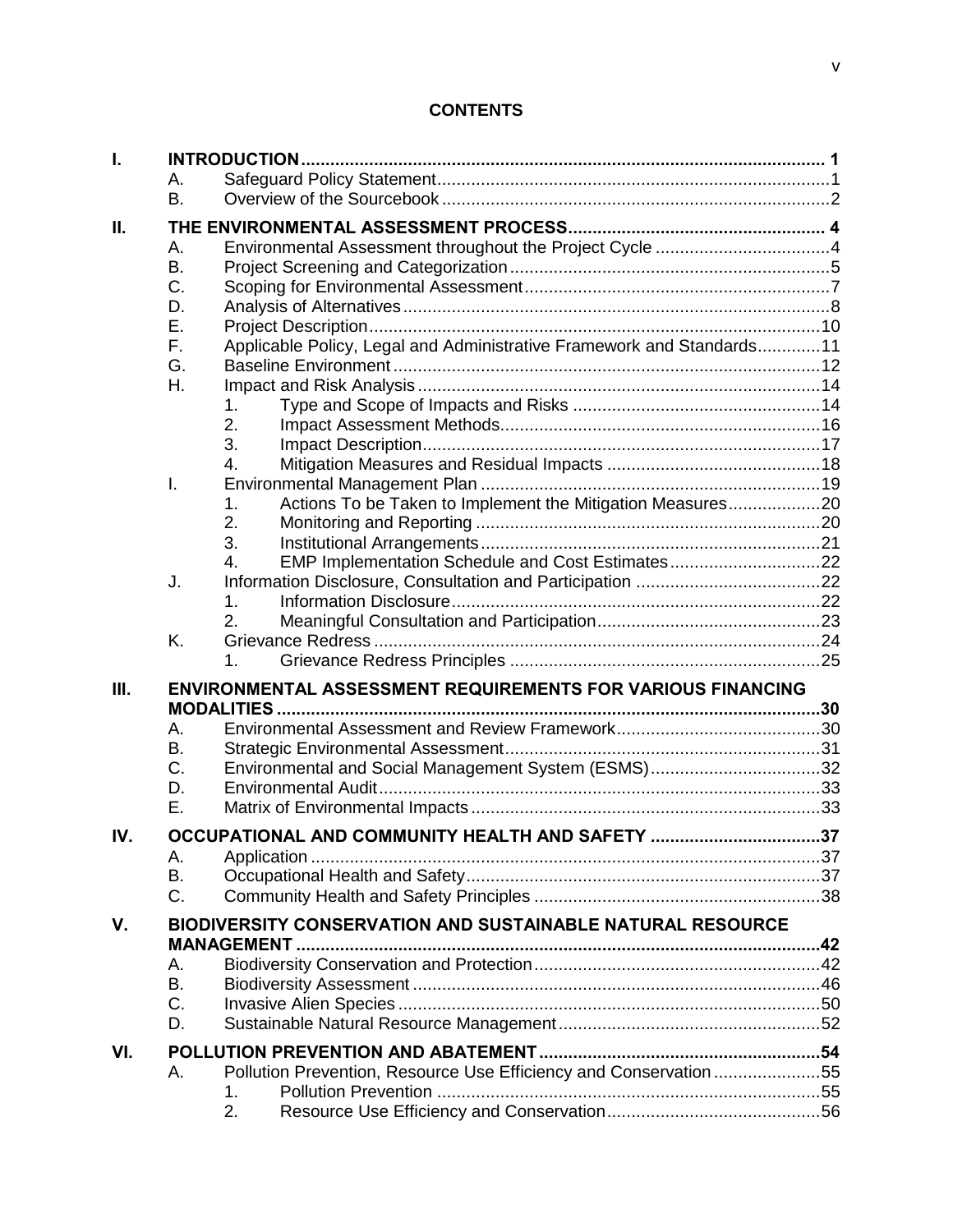|      | Β. |                                                                  |  |
|------|----|------------------------------------------------------------------|--|
|      |    |                                                                  |  |
|      |    |                                                                  |  |
|      | C. |                                                                  |  |
|      | D. |                                                                  |  |
| VII. |    |                                                                  |  |
|      | А. |                                                                  |  |
|      | Β. |                                                                  |  |
|      | C. | PCR Protection through Environmental Assessment and Management71 |  |
|      |    |                                                                  |  |
|      |    | 2.                                                               |  |
|      |    | 3.                                                               |  |
|      |    | 4.                                                               |  |
|      |    | 5.                                                               |  |

## **FIGURES**

- 1 Basic Grievance Redress M[echanism](#page-34-0) Structure and Process
- 2 B[iodiversity](#page-55-0) Decision Flow for Project Siting

# **TABLES**

- 1 Examples of Q[uantitative and Qualitative Impact](#page-24-1) Description
- 2 Financing Modalities and E[nvironmental](#page-41-0) Safeguard Requirements
- 3 Global Warming Potential V[olumes and](#page-68-0) Lifetimes
- 4 Examples of Projects that E[mit 100,000 t](#page-69-0)CO<sub>2e</sub> per Year
- 5 Maximum Number of Passenger C[ar Units per](#page-70-0) km to Tigger 100,000 tCO<sub>2e</sub> per Year
- 6 [Examples of Common Physical Cultural Resources](#page-75-2)
- 7 Common Project Activities and Features that Can Impact PCR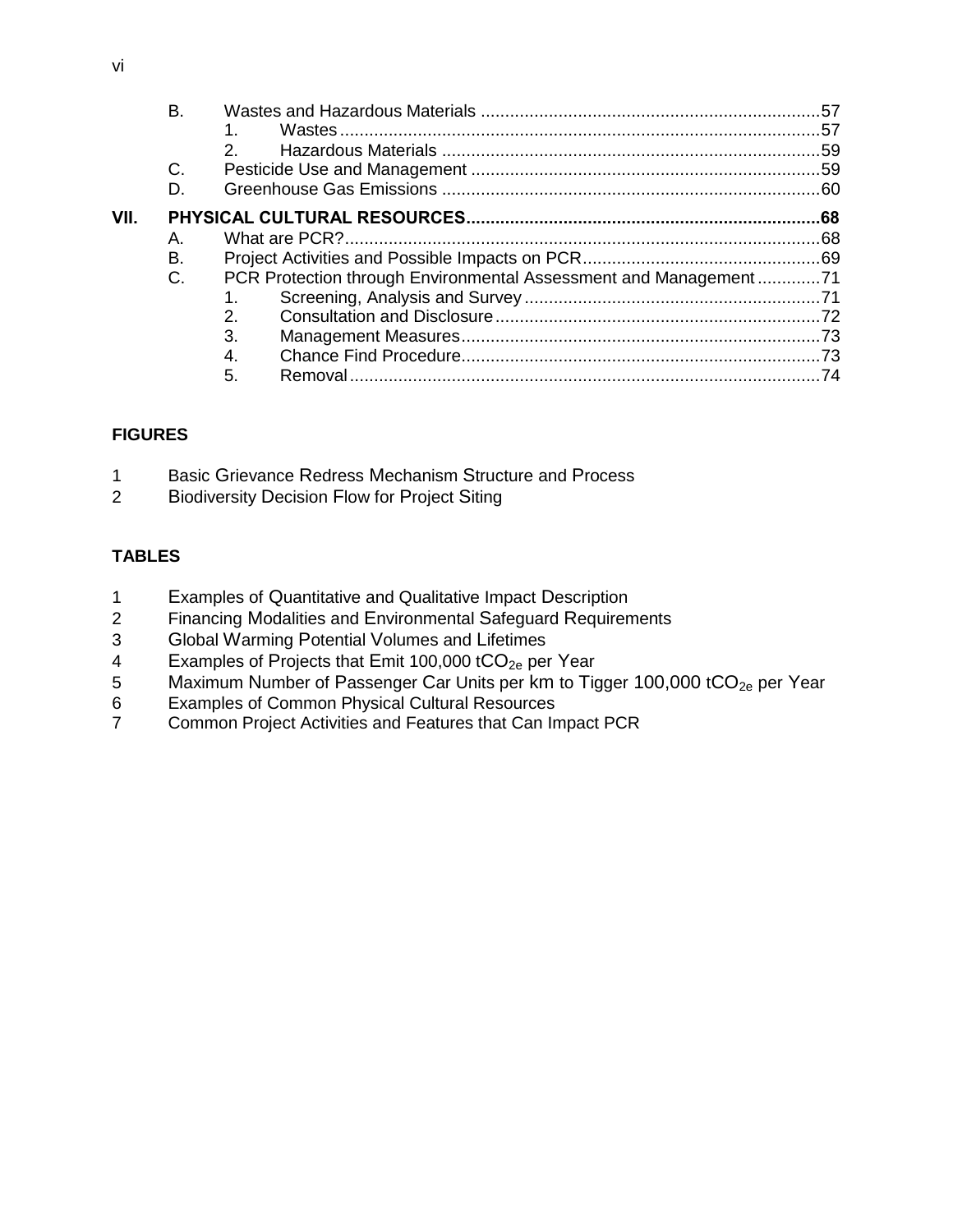#### **I. INTRODUCTION**

#### <span id="page-8-1"></span><span id="page-8-0"></span>**A. Safeguard Policy Statement**

1. In July 2009, ADB's Board of Directors approved the Safeguard Policy Statement  $(SPS)^1$ governing the environment and social safeguards of ADB's operations. The SPS builds upon and enhances the relevance and effectiveness of the three previous ADB safeguard policies<sup>2</sup> on the environment, involuntary resettlement and indigenous peoples by bringing them together into one consolidated safeguard policy framework. The SPS became effective in January 2010.

2. The goal of the SPS is to promote the environmental and social sustainability of ADBsupported projects by protecting people and their environment from potential adverse impacts and enhancing the benefits provided. This goal is integral to achieving environmentally sustainable and socially inclusive growth and poverty reduction in Asia and the Pacific, a defining element of ADB's Long-Term Strategic Framework, Strategy 2020.<sup>3</sup> In this context, the SPS is one of ADB's key policy instruments for achieving its corporate vision and mission under Strategy 2020.<sup>4</sup>

3. The SPS sets out the policy objectives, scope, triggers, principles and requirements for three key safeguard areas:

- environmental safeguards
- involuntary resettlement safeguards
- Indigenous Peoples safeguards

4. In transforming the SPS commitment into results on the ground, ADB and its borrowers/clients take shared but differentiated responsibilities and actions. ADB has responsibility for explaining the policy requirements to borrowers/clients, and helping borrowers/clients meet these requirements during project processing and implementation through due diligence, review, supervision, and capacity-building programs. Borrowers/clients are required to undertake environmental and social assessments, engage affected people and communities through information disclosure and consultations, prepare and implement safeguard plans, monitor the implementation of these plans, and prepare and submit monitoring reports.

5. The SPS applies to all ADB-financed sovereign and non-sovereign projects, and project components that are associated with ADB-supported projects, regardless of whether these components are financed by ADB, the borrower/client, or co-financiers.<sup>5</sup> ADB will not finance projects that do not comply with the requirements laid out in the SPS. Nor will it finance projects that do not comply with the host country's laws and regulations, including those for which the implementing host country has obligations under international law.

 $\overline{a}$ 1 ADB. 2009. *Safeguard Policy Statement*. Manila.

<sup>2</sup> ADB. *Environment Policy* (2002), *Involuntary Resettlement Policy* (1995), *Indigenous Peoples Policy* (1998).

<sup>3</sup> ADB. 2008. *Strategy 2020: Working for an Asia Pacific Free of Poverty.* Manila.

<sup>4</sup> See <http://www.adb.org/sites/default/files/Strategy2020-print.pdf> for more details.

<sup>&</sup>lt;sup>5</sup> The term "project components" does not include facilities that are not funded as part of the project and therefore are not under the control or influence of the borrower/client and ADB. ADB due diligence will be conducted to determine the level of risk to the environment and affected persons and to ADB by association.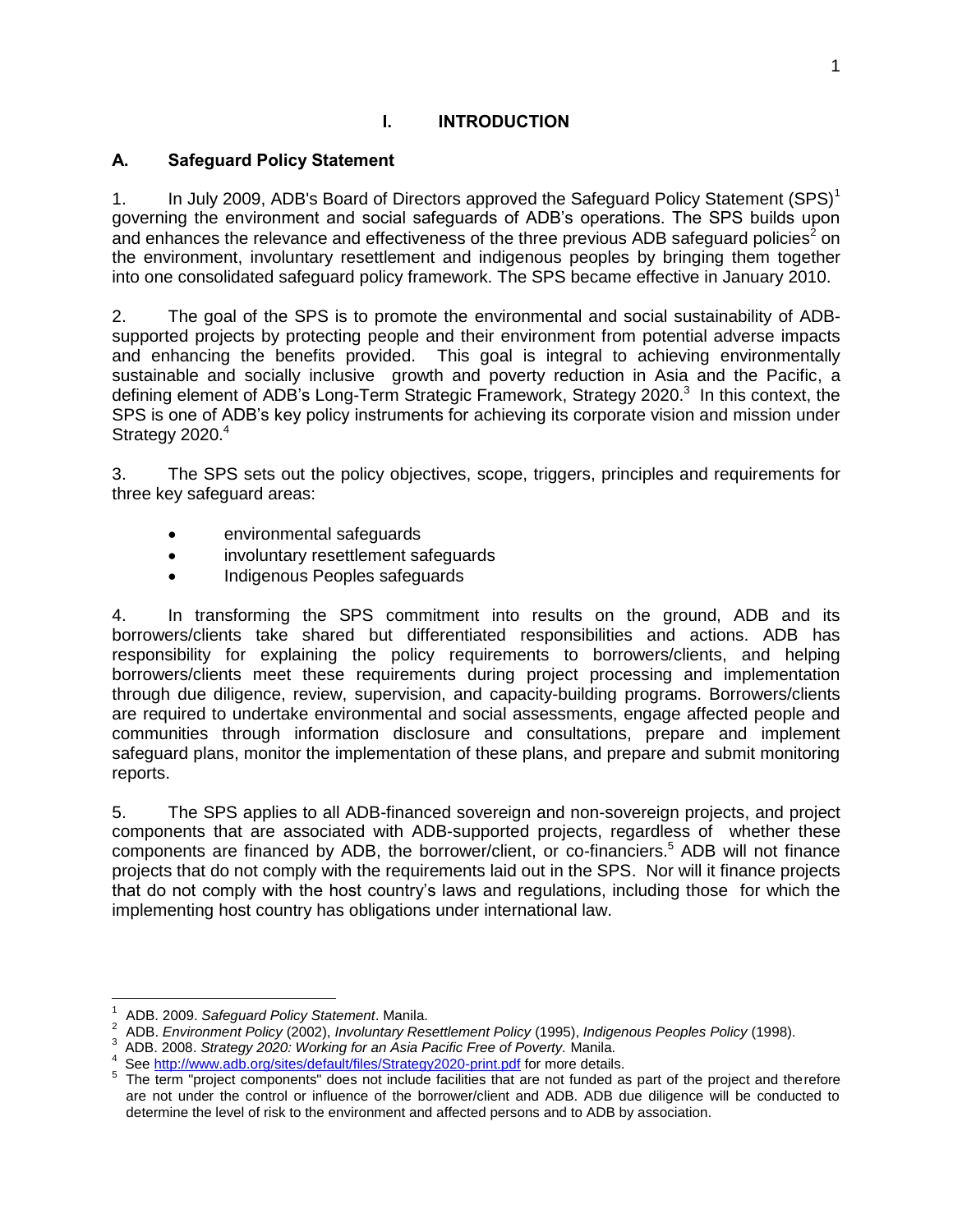#### <span id="page-9-0"></span>**B. Overview of the Sourcebook**

#### **1. Purpose and Scope**

6. This Sourcebook focuses on the SPS requirements for environmental safeguards. It does not establish or change policy. Instead, it aims to increase the likelihood that each ADBsupported project will achieve the objectives of the environment safeguards set out in the SPS, by adding clarity, providing further technical guidance, and recommending good practices in the implementation of the SPS. This Sourcebook is based on ADB's experience in environmental assessment and management, and international good practices adopted by other multilateral development banks. It updates ADB's previous *Environmental Assessment Guidelines.* 6

7. The Sourcebook does not seek to be a definitive and exhaustive reference. Similar materials from multilateral development banks such as the World Bank Group's Environmental, Health and Safety Guidelines<sup>7</sup> and other environmental assessment references provide useful additional information.<sup>8</sup> The Sourcebook is for the use of ADB staff, borrowers/clients and executing agencies, and consultants and other environmental practitioners, including nongovernment organizations and civil society. It is a working document that will be updated periodically in light of lessons learned from the application of the SPS.

#### **2. Outlook: Environmental Safeguards Integrated into Project Design and Implementation**

8. The SPS requirements for environmental safeguards support the integration of environmental considerations into the project decision-making process. They are triggered if a proposed project is likely to have environmental impacts and risks to the physical, biological, socioeconomic, and/or physical cultural resources in the project's area of influence. Socioeconomic factors informing SPS environmental safeguard requirements include potential impacts on livelihood through environmental media, health and safety, vulnerable groups, and gender issues.

9. In complying with the SPS requirements, it is crucial for ADB's borrowers/clients to take note that: (i) environmentally sustainable projects are primarily achieved through a good project design during project preparation and effective environmental management during project implementation; ii) integrating environmental considerations into the project feasibility study and design calls for the incorporation of environmental assessment and management into the economic, financial, institutional, social, and technical analysis of a project; and (iii) good environmental assessment and management enables the continued improvement of environmental performance throughout the life of a project, and can lead to enhanced economic, financial, and social outcomes. By making it easier for ADB's borrowers/clients to understand and comply with the SPS safeguards requirements, this Sourcebook hopes to contribute in fulfilling ADB's commitment to ensure the environmental soundness and sustainability of ADB-supported projects by integrating the environmental assessment and management process into all stages of the project cycle, from project feasibility study and design, onto construction and operation management, and decommissioning.

 $\overline{a}$ 

<sup>6</sup> ADB, 2003. *Environmental Assessment Guidelines*. Manila.

<sup>7</sup> http://www.ifc.org/ifcext/sustainability.nsf/Content/EHSGuidelines

<sup>&</sup>lt;sup>8</sup> See a list of references at the end of each chapter.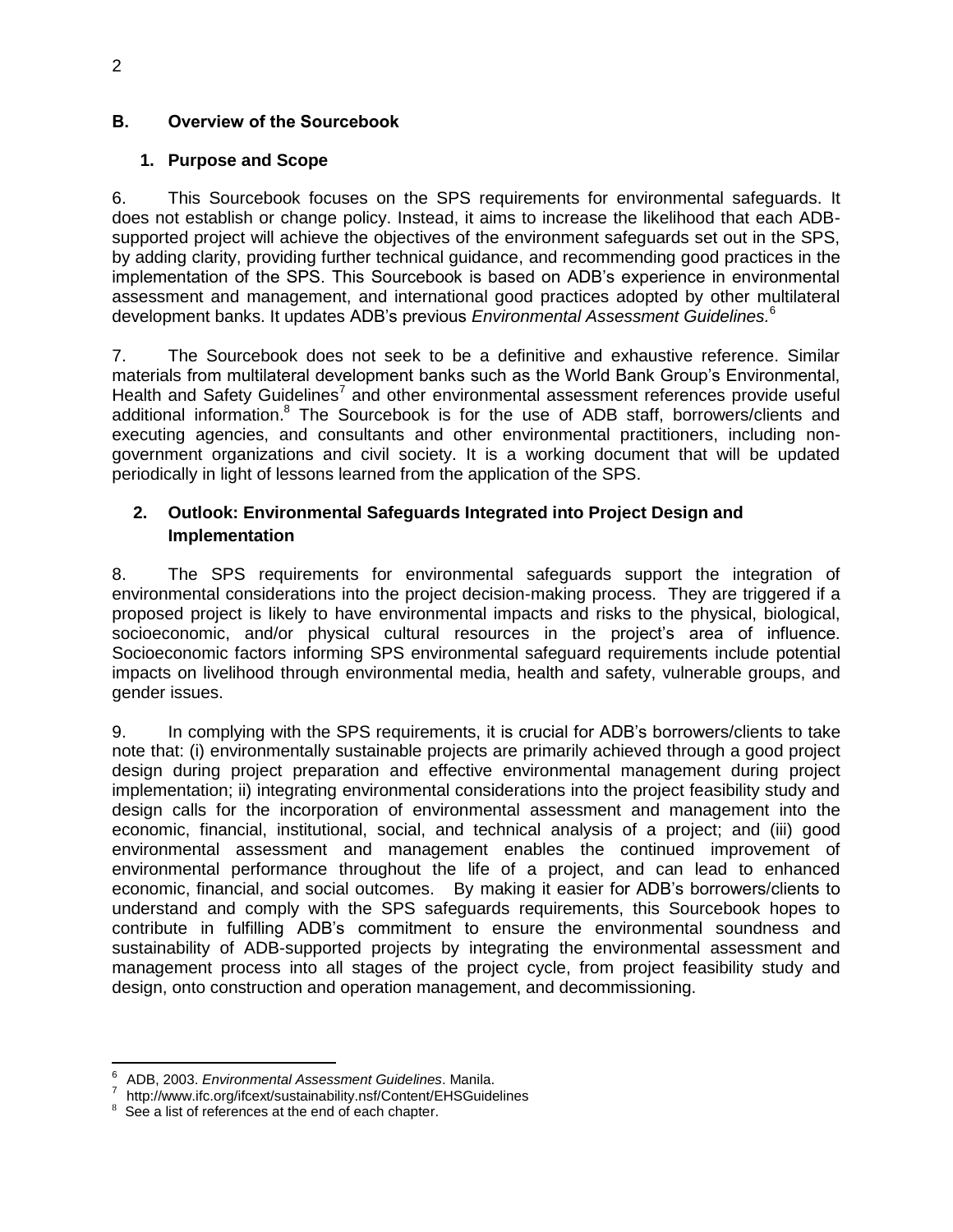#### **3. Organization**

10. The Sourcebook has seven chapters. Following this introduction, Chapter II describes the standard environmental assessment process, and provides practical advice on each step of the process. These steps include project screening, scoping, analysis of alternatives, assessing impacts and recommending mitigation measures, engaging communities through information disclosure and meaningful consultation, and preparing an environmental management plan. Chapter III summarizes the environmental assessment instruments required by ADB for its different financing modalities. Chapters IV–VIII provide technical guidance on each of the four core environmental issues for environmental assessment and management: health and safety (Chapter IV); biodiversity conservation and sustainable natural resource management (Chapter V); pollution prevention and abatement (Chapter VI); and physical cultural resources (Chapter VII).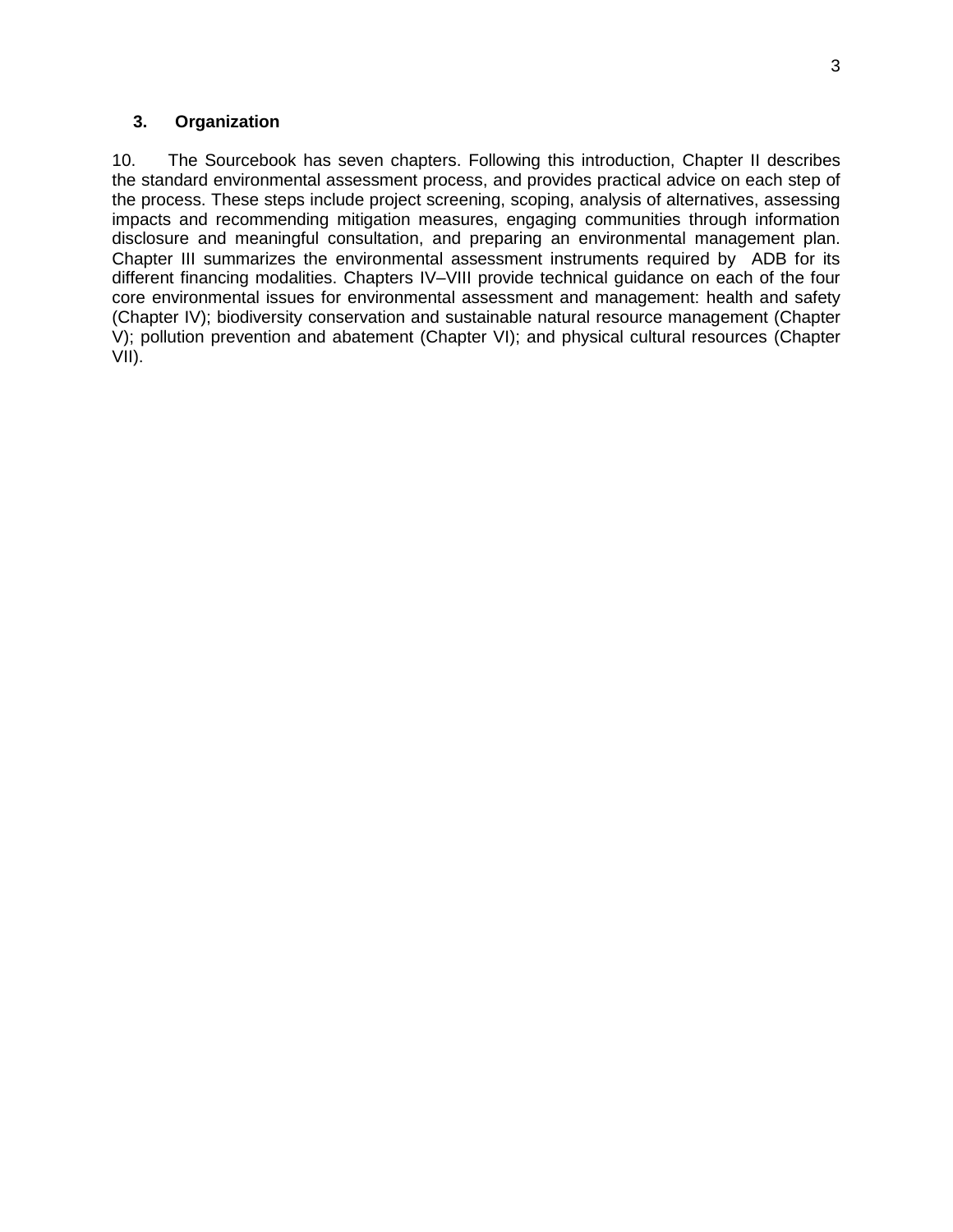## **II. THE ENVIRONMENTAL ASSESSMENT PROCESS**

#### <span id="page-11-1"></span><span id="page-11-0"></span>**A. Environmental Assessment throughout the Project Cycle**

11. An environmental assessment is a generic term describing a process of environmental analysis and planning to address the environmental impacts and risks associated with a project. For a proposed project likely to have environmental impacts and risks, ADB requires the borrower/client to undertake environmental assessment to identify and assess the potential environmental impacts, and design and implement appropriate mitigation, management, and monitoring measures to address such impacts and risks.

12. The environmental assessment and planning process is most effective when initiated early during project preparation as it allows the borrower/client to:

- Assess relevant potential impacts and risks associated with the proposed project.
- Assess the compliance of the proposed project against applicable ADB requirements and environmental laws and regulations of the jurisdictions in which the project operates.
- Incorporate impact avoidance and mitigation measures early into the project design process so that they can be easily accommodated.

13. Delays in the implementation of a project because environmental issues were not considered during the design phase can be significantly more costly than conducting a focused and comprehensive environmental assessment at the outset. In some cases, the environmental assessment may identify problems that are so serious that the project does not proceed.

14. The environmental assessment should analyze and document potential impacts and risks for every key stage of the project cycle, covering design and planning, construction, operation, and decommissioning/closure. , Environmental assessment is therefore not a onetime report prepared at the project feasibility stage but in accordance with international good practice should take place until project-end. Effective environmental assessment and management contain all the elements deemed necessary and appropriate to "plan, do, check, act," and address problems as they arise, regardless of the project phase.

15. The activities and outputs of the environmental assessment process will vary with the nature of each project and the host country context. The level of detail and comprehensiveness of an environmental assessment report should be commensurate with the impacts and risks of the project. Nevertheless, environmental assessment and management for ADB-supported projects typically includes the following:

- **Screening and Categorization:** determines the requirement for, and type of environmental assessment that has to be undertaken.
- **Scoping:** identifies significant potential project impacts (environmental and social), providing a clear focus for the environmental assessment, and outlines the content of the assessment report and important studies usually in the form of terms of reference (ToR).
- **Analysis of Alternatives:** considers all feasible alternatives for improving project implementation and outcomes, taking account of economic, financial, technical, environmental and social factors.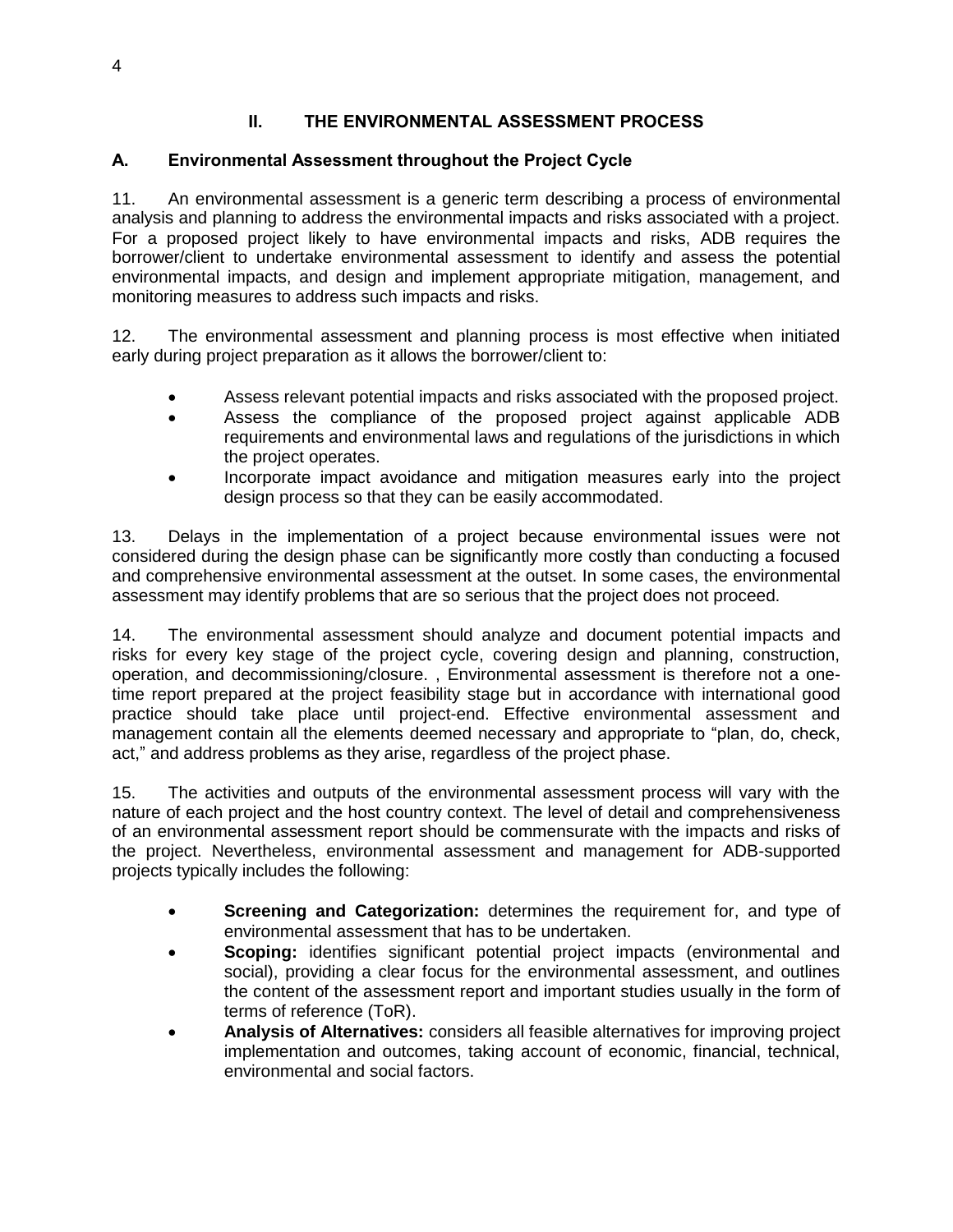- **Project Description:** summarizes the project site, design, and operation details to provide an understanding of the project, its activities, and environmental impacts.
- **Policy, Legal and Administrative Framework:** describes relevant national and local laws, and regulations and policies that the project is subject to, as well as the standards and guidelines that apply, including ADB requirements.
- **Baseline Environment:** describes current environmental and social conditions, focusing on features that relate to potential project impacts. This description is quantitative, where possible, providing the data required for detailed impact analysis.
- **Impact and Risk Assessment:** analyzes in an integrated manner all potential project impacts on physical, biological, socioeconomic and physical cultural resources, and identifies and addresses risks in terms of institutional capacity and commitment to managing environmental impacts.
- **Environmental Management Plan (EMP):** sets out the proposed impact mitigation measures, management responsibilities, institutional arrangements, monitoring and reporting requirements, emergency response procedures, capacity development and training measures, implementation schedule, cost estimates, and performance indicators.
- **Information Disclosure:** delivers information about the project to the general public, affected communities and other stakeholders, starting early during project development and continuing throughout the life of the project.
- **Consultation and Participation:** involves carrying out meaningful consultation with affected people and other relevant stakeholders including civil society, and facilitating their informed participation.
- **Grievance Redress Mechanism Development:** establishes a systematic process for receiving, evaluating and addressing affected people's project-related concerns, complaints, and grievances.
- **EMP Implementation:** involves implementation of the management actions set out in the EMP.
- **Monitoring and Reporting:** monitors EMP implementation and its effectiveness, and documents and reports monitoring results, including the development and implementation of a corrective action plan where required.

16. Most environmental assessment preparation tasks (apart from project screening and categorization) are undertaken concurrently, allowing new information to contribute to each part of the process. The following sections provide guidance and recommend good practices for each of the main tasks.

# <span id="page-12-0"></span>**B. Project Screening and Categorization**

17. Project screening and categorization are undertaken in accordance with ADB requirements and any applicable national conditions. They should:

 Provide an initial indication of the significance of the project's potential environmental impacts and risks.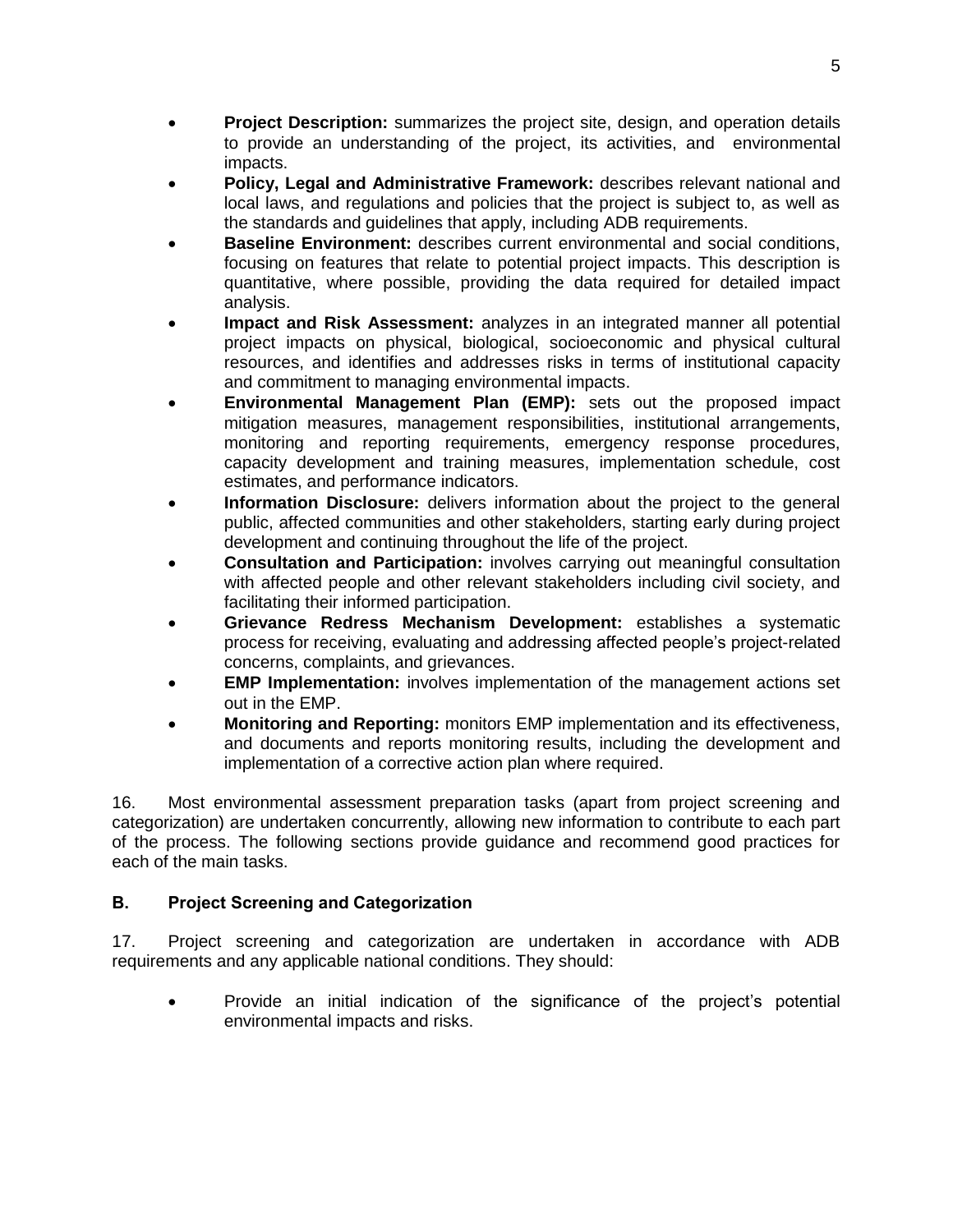$\bullet$  Identify the type and extent of environmental assessment<sup>9</sup> and institutional resources required for environmental assessment and planning, commensurate with the impacts and risks of the project to be financed.

18. At the earliest possible stage in the project cycle (typically at project identification), ADB, in consultation with the borrower/client, will screen and categorize the project based on the significance of the potential environmental impacts and risks. This involves consideration of the sensitivity and magnitude of the potential environmental impacts as a result of the project type, location, and scale (during construction and operation). The environment category of a proposed project is determined on the basis of the project's most environmentally sensitive component.

19. ADB's sector-based rapid environmental assessment (REA) checklists are used to assist with screening and categorization. These checklists identify potential site sensitivity issues and the main potential impacts of each project type. At the minimum, basic information on project design and operation, the proposed project site/s, and general site features is required to complete categorization.

- 20. ADB assigns one of the following environmental categories to the proposed project:
	- **Category A**. The project is likely to have significant adverse environmental impacts that are irreversible, diverse, or unprecedented. Impacts may affect an area larger than the sites or facilities subject to physical works. A full-scale environmental impact assessment (EIA), including an environmental management plan (EMP), has to be prepared by the borrower/client.
	- **Category B**. The project's potential environmental impacts are less adverse and fewer in number than those in category A. Impacts are site-specific, few of which, if any, are irreversible. Impacts can be readily addressed through mitigation measures. An initial environmental examination (IEE), including an EMP, has to be prepared by the borrower/client.
	- **Category C**. The project is likely to have minimal or no adverse environmental impacts. An EIA or IEE is not required, but ADB will conduct a desk review of the project's environmental implications.
	- **Category FI**. The project involves the investment of ADB funds to or through a financial intermediary.

21. Project categorization is not a simple matter of assigning a category based on a mechanical list of project type and size. Although project type and size are major determinants of environmental category, the project site, design and operating processes also have to be considered to identify the most significant adverse impacts. For this reason, professional judgment is important in weighing the variables to categorize a project. For example, while a wind farm is likely to be categorized as B for most sites, if it is proposed in an ecologically sensitive area or in the viewshed of a significant historic site, it could fall under category A.

 $\overline{a}$ 9 "Type" refers to strategic environmental assessment (SEA), project environmental assessment, or compliance audit. "Extent" refers to a full environmental impact assessment for Category A projects, and an initial environmental examination for Category B projects.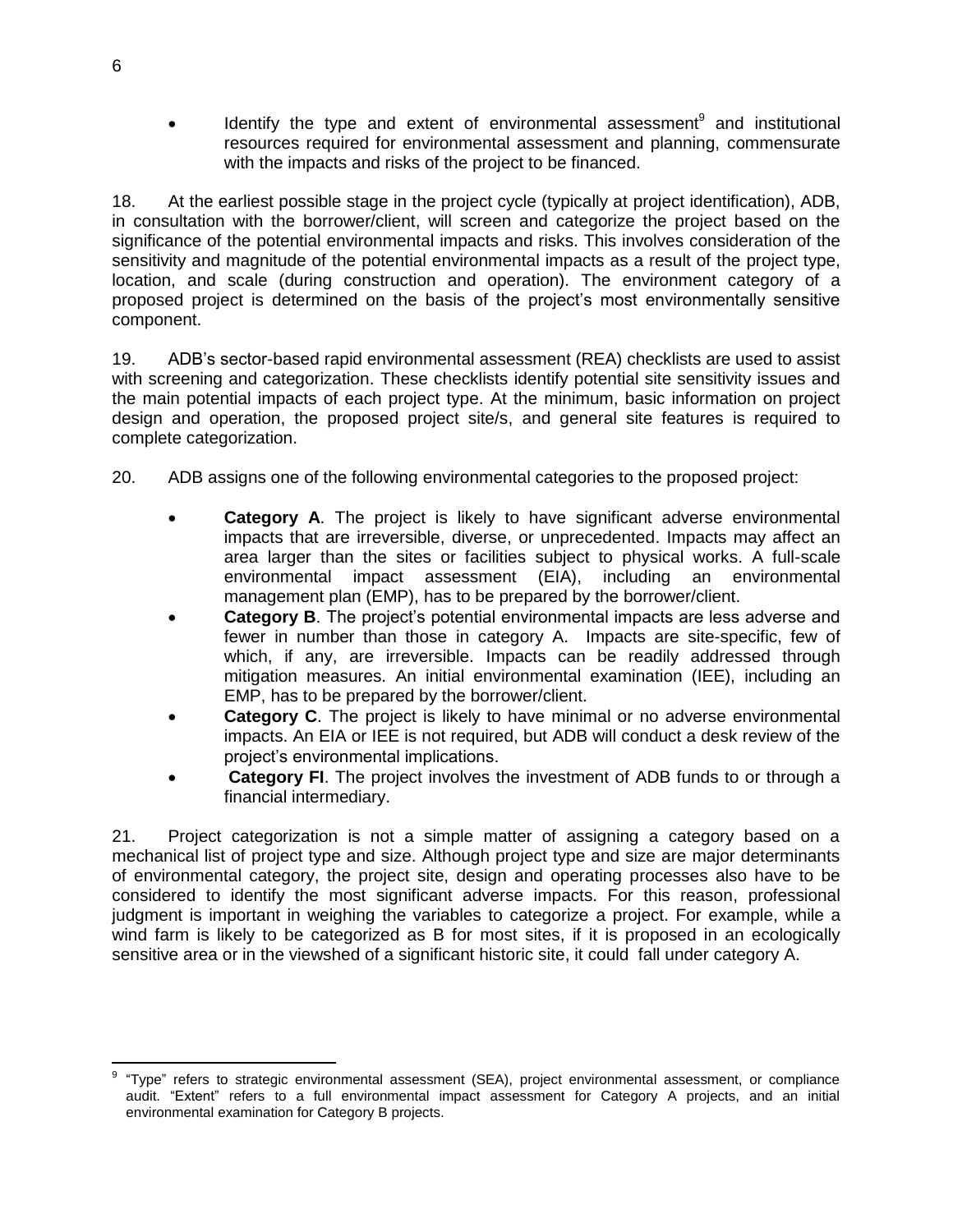22. Project categorization required by ADB member countries to satisfy the host country project planning requirements may or may not align with ADB's criteria. ADB adheres to its own criteria in order to ensure uniformity and consistency in the categorization process.

#### <span id="page-14-0"></span>**C. Scoping for Environmental Assessment**

23. The primary functions of scoping are to identify and focus the environmental assessment on significant environmental issues, and to establish a logical roadmap for the assessment process. By identifying the project's key environmental and social issues at the start of the assessment process, significant impacts are far less likely to be missed or inadequately assessed, reducing the likelihood of time and cost overruns, and a loss of assessment credibility. Scoping done well is the first step in building stakeholder confidence in the environmental assessment.

24. **Method**. Scoping is undertaken very early in the environmental assessment process, usually once the initial project outline and preliminary environmental information are available, so as to enable a reasonable initial assessment of the issues. The scoping process may range from a comprehensive analysis for complex category A projects to a relatively simple process for low impact category B projects.

25. Scoping usually commences with the identification of the mandatory national and local environmental scoping requirements, if these exist, followed by actions to meet additional ADB requirements for scoping, as necessary. For complex projects, scoping may involve the following tasks, many of which may be undertaken but in far less detail for simpler projects:

- assembling an initial project description and basic site environmental and social information (primarily sourced from project feasibility reports, site inspections, and secondary data such as reference texts, surveys, maps, satellite imagery, etc.)
- identification and review of national/local project planning requirements, including preliminary discussions with national/local approving authorities on the assessment requirements, process, and important issues
- initial identification of the major environmental and social impact issues
- dissemination of project summary information to interested parties
- informal discussions with local people, community representatives and NGOs to get feedback on issues of importance
- convening scoping meeting/s of interested parties to more fully introduce the proposal, identify the range of issues, and establish the focus issues
- drafting the terms of reference for the environmental assessment

26. **Identification of issues**. Initial issue identification involves consideration of the initial design and operating regime of the project, and the typical environmental and social impacts likely to be caused by the type of project being proposed. This should generate a reasonable picture of the likely project impacts. The World Bank Group's Environment, Health and Safety (EHS) guidelines provide useful summaries of sector-specific impacts and management measures that may be undertaken for a broad range of projects.

27. Assessing the relative significance of issues is often based on public concern and specialist opinion, grounded in previous experience with the project type, project area and similar sites. Different project types often have similar major issues such as types of emissions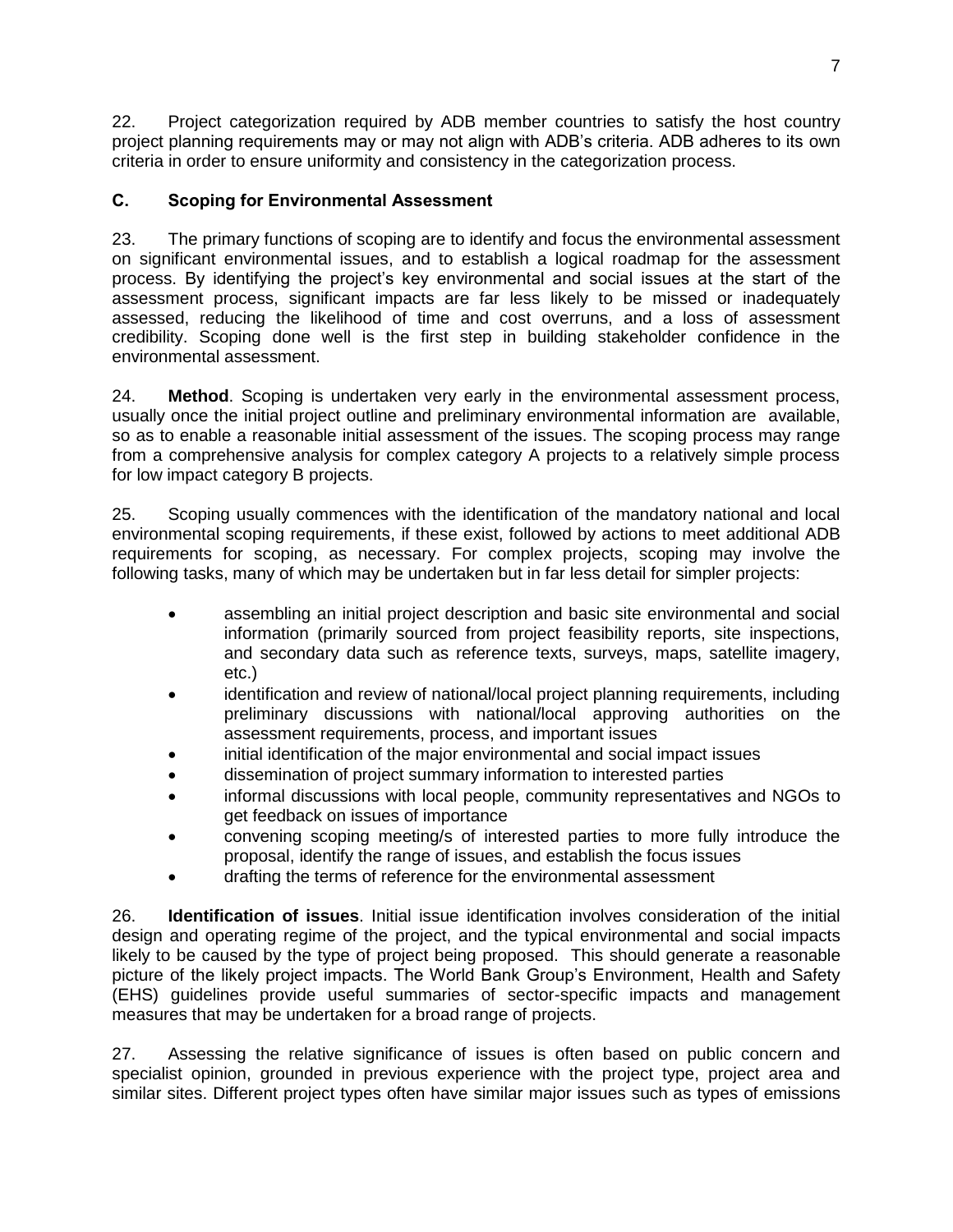or effluent. However, it has to be stressed that issues are always project-specific, hence, the need for identifying them for each proposed project.

28. Consultation during scoping commonly results in a long list of environmental and social issues being identified due to the range of stakeholder interests. It is therefore important to discern which issues are significant. Identifying the key issues is ideally done as the final task of a scoping meeting or overall issue identification among key stakeholders. This ensures that the environmental assessment team understands where their concerns fit relative to those of the others, ideally reaching consensus on the assessment's focus. Issues may change in importance as additional information is obtained during assessment preparation. But if scoping is done well, there are far fewer surprises.

29. **Level of detail and comprehensiveness**. The level of detail and comprehensiveness of an environmental assessment should be commensurate with the project complexity and significance of the potential impacts and risks. Projects with limited potential impacts and risks can focus the assessment on the key ones identified during scoping. Projects with a broad range of potential significant impacts and risks should conduct a broader assessment of direct, indirect, cumulative and induced impacts, as appropriate.

30. **Terms of reference**. The output of scoping is usually a ToR for the environmental assessment, tailored to the project. The ToR may be formally required by the host government in accordance with national environmental assessment procedures. It is encouraged that the ToR for each environmental specialist under a project preparatory technical assistance be prepared based on the scoping results. The ToR is an indispensable plan, particularly for category A projects, because it establishes the scope of the environmental assessment and a clear plan of action to prepare it.

31. The ToR usually provides:

- a summary description of the main project features (with a location map and project layout diagram)
- a list of applicable national, local and ADB environmental assessment requirements
- summary discussions of significant issues (environmental and social)
- a list of feasible project alternatives that will be considered
- an outline of the main impact assessment studies to be undertaken
- a budget and program for the environmental assessment

32. The ToR should also include the detailed terms of reference for each of the main environmental and social impact assessment studies. If information is inadequate or not immediately available to determine the details of these studies, the ToR should be flexible enough to accommodate these studies as further information is obtained and new issues may emerge during the assessment preparation.

#### <span id="page-15-0"></span>**D. Analysis of Alternatives**

33. The SPS requires an analysis of project alternatives for all category A projects to determine the best method of achieving project objectives while minimizing environmental and social impacts. This analysis is an important element of the environmental assessment process as it brings environmental and social considerations into early decision making (at the stage of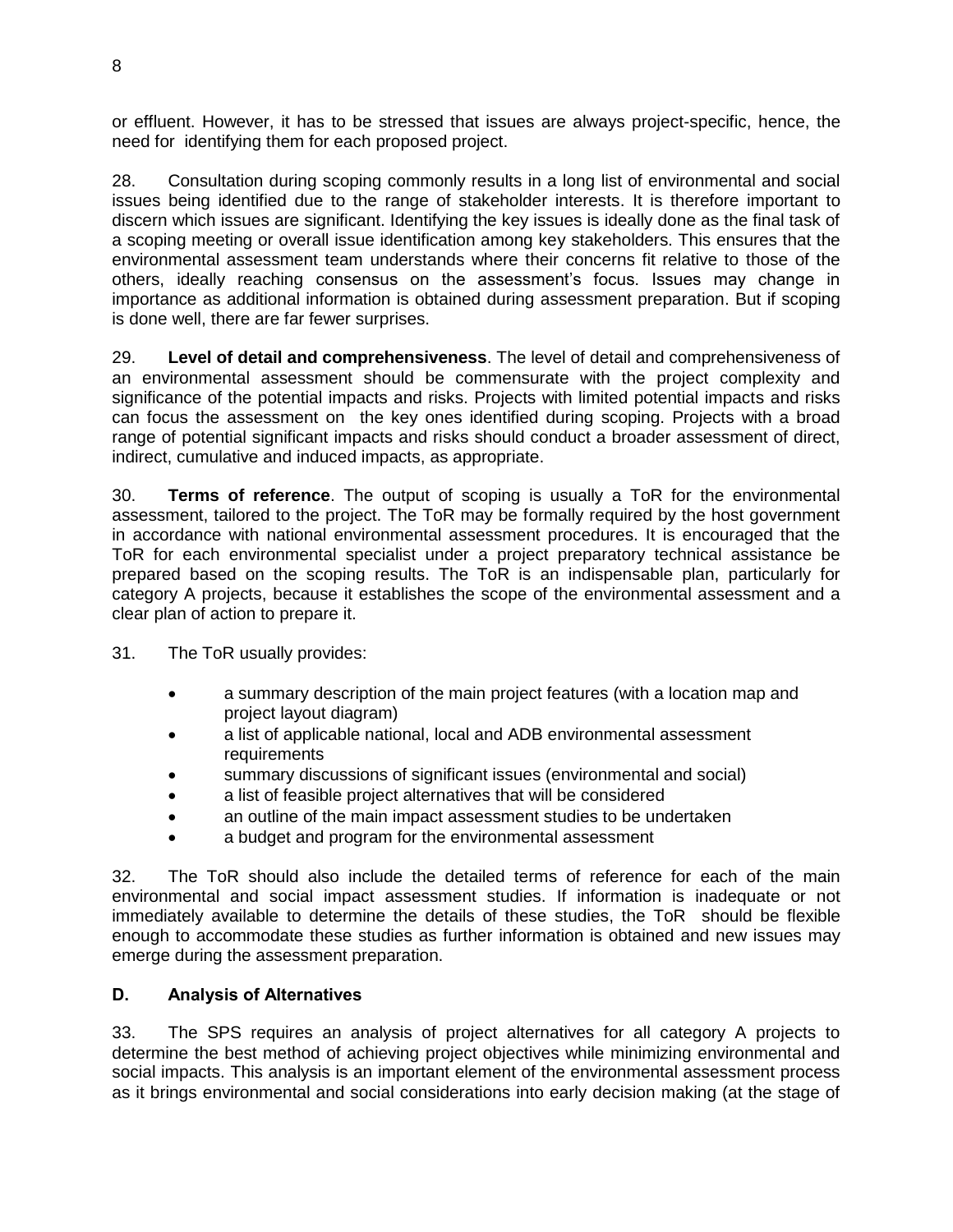feasibility study), providing the main opportunity to avoid and, if avoidance is not possible, minimize adverse environmental impacts and risks. A serious analysis of alternatives can also reduce the project cost, assist in gaining greater public support for the project, and improve the likelihood of project approval. If this opportunity is foregone, the best that can be achieved in most instances is damage limitation by applying impact mitigation measures during project implementation.

34. The analysis of alternatives has to commence early in the design process when project managers and designers/engineers are open to change, and improvements can be made without disrupting or backpedaling on project planning and design.

35. The unbiased consideration of alternatives to achieve design optimization requires a balance between economic, technical, environmental, and social factors, trading off the relative merits and disadvantages of each factor to arrive at the optimum outcome. For this reason, the consideration of alternatives should be conducted in collaboration with the project design/engineering team so that all reasonably feasible alternatives are identified and analyzed. The analysis should consider capital and recurrent costs, suitability of the design/technology to local conditions, and potential environmental and social impacts, including the feasibility of mitigating unavoidable adverse impacts.

36. The analysis of project alternatives can occur at two levels:

- alternative methods of delivering the required service (e.g. additional energy can be supplied by different forms of generation, urban waste management can be achieved by waste incineration or landfill disposal)
- (i) alternative project design location, technology, design, and processes

37. **Method of delivering the service**. A realistic consideration of alternative methods to deliver the required service is unlikely to occur, once a project is already being proposed (e.g. when a wind power project is proposed to provide additional power, the realistic consideration of other forms of energy generation is unlikely to occur). The reasons why the proposed method or project type was selected over others should be documented in the environmental assessment. Project selection rationale is usually described in the project feasibility reports or other early project planning documents, and is often supported by related government policies and plans.

38. **Location**. Careful project siting is one of the most effective ways of avoiding or reducing adverse impacts. This is particularly important for the alignment of linear infrastructure such as roads, transmission lines and pipelines where small deviations can avoid significant features (e.g. avoidance of critical habitat, minimization of resettlement). The siting of non-linear projects also benefits from careful consideration. For example, the most environmentally benign hydroelectric dam sites are commonly located on upper tributaries, while the most problematic ones are on the lower reaches of rivers. Alternative locations may be considered for the entire project (e.g. a port facility) or components (e.g. the location of a bridge as part of a road project).

39. **Technology**. The use of different technologies can produce large differences in environmental impact (e.g. subcritical versus supercritical boilers in thermal power plants).

40. **Design**. This may include alternative approaches to any aspect of project design (e.g. height of and span between transmission towers; a road tunnel versus a longer road diversion around a hill; bridges versus embankment in wetlands for road development).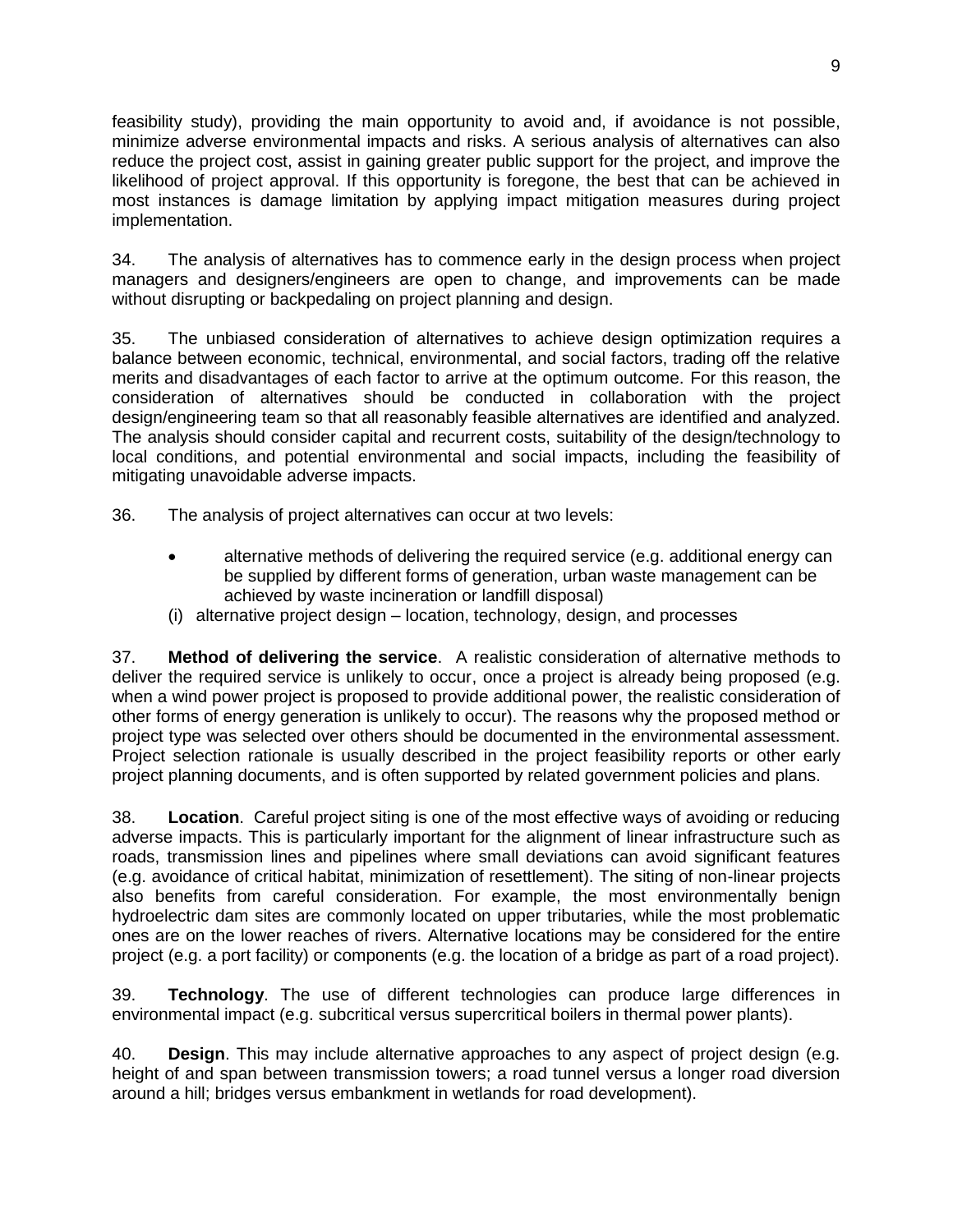41. **Processes**. Different operating processes or methods influence project impacts (e.g. varying the timing and volume of hydropower generation releases can provide an appropriate downstream flow or allow the river to dry out).

42. The analysis of alternatives must also address the "no project" alternative. This will generally indicate the (i) beneficial outcome and net contribution to development that would be foregone without the project, and (ii) the main adverse impacts that would be avoided without the project.

43. In most instances, it is ideal for the analysis of alternatives to be conducted by a multidisciplinary team that combines environmental, social, technical and economic/financial expertise so that these different factors are adequately considered to a similar level and weighed against each other/traded off to select the best option.

44. A staged approach to alternative analysis may be appropriate. This can commence with the identification of a first cut of alternatives based on economic, technical, environmental and social factors, followed by the determination of the selection criteria, and then the conduct of a detailed analysis/comparison of alternatives. The selection criteria should consist of important differentiating features, ideally quantifiable to allow a direct objective comparison. Single (e.g. cost) or multiple (e.g. cost, savings) criteria may be used under each main factor.

45. The analysis of alternatives may be undertaken prior to the consultation. Nevertheless, it is important to consider the views of interested parties when choosing both the selection criteria and alternatives to be assessed, as support for or opposition to an alternative may be a key determinant of whether it is feasible or not. In addition, local knowledge can provide valuable insights on local conditions that can assist in site selection (e.g. record of local flood levels). Conversely, not presenting the proposed alternative and the criteria used in the selection process can create community resistance.

46. An overriding "no go" block may also be incorporated in the selection process if a significant and unacceptable environmental or social impact is identified to warrant curtailing further consideration of the alternative (e.g. significant conversion or degradation of a critical habitat on a project site). This prevents an unacceptable alternative from being preferred based on the net sum of its merits against all selection criteria.

#### <span id="page-17-0"></span>**E. Project Description**

47. A clear project description is required to understand project facilities, sites, activities, and processes. The project description, as part of an environmental assessment report, should provide a clear picture of the proposed project facilities and activities. The type of information and level of detail to be provided should be directly related to the likely environmental and social adverse impacts and benefits. Relevant material should be selectively summarized from project feasibility/design reports, avoiding the inclusion of extensive design information that adds little to understanding the likely environmental and social impacts. The summary project description should ideally include: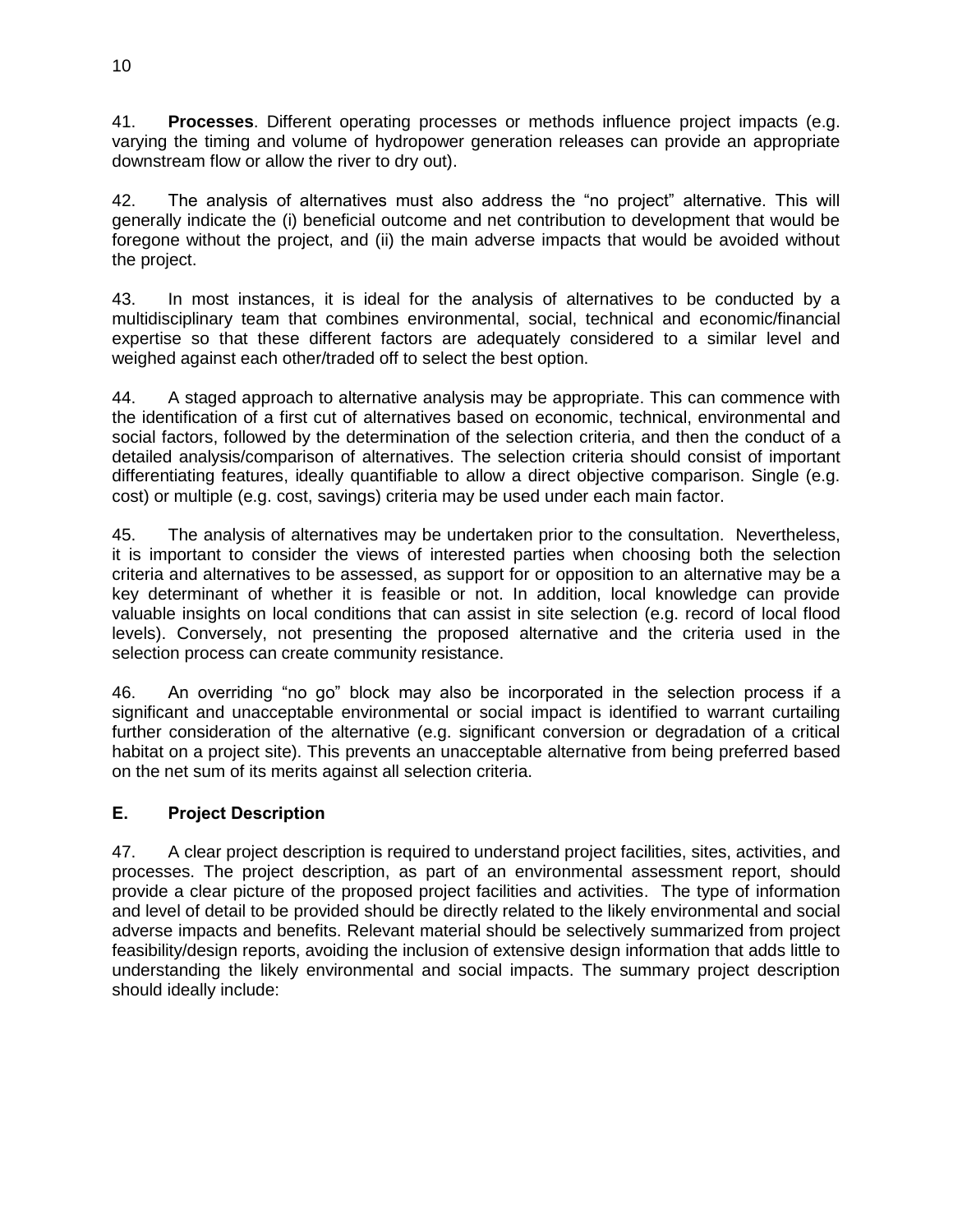- (i) project type and size/magnitude industry sector, capacity/dimensions, new/existing facilities, associated facilities and activities<sup>10</sup>
- project proponent
- need for the project in the context of national or local development program and plan
- (ii) location state/province, district/s, nearby town/s and notable features
- site layout and general site description: area, alignment, current land use and built features, etc.
- (iii) project structure/facility design and total cost capacity, length, height, etc.
- operating processes and activities
- (iv) development program, schedule and main construction activities approval, construction and operation

48. Figures, diagrams, maps, aerial photos and/or satellite images should be provided to clearly illustrate the site location, project layout, main project features and features in proximity to the project. Topographic maps and satellite imagery are particularly useful to show site location and adjacent features for linear facilities, and may be freely available from the web (e.g. Google Earth).

## <span id="page-18-0"></span>**F. Applicable Policy, Legal and Administrative Framework and Standards**

49. A summary discussion of the policies, laws, regulations, standards and guidelines that directly apply or relate to the project's environmental and social issues at the national and local level and with regard to ADB requirements, should be presented. This serves to explain the context of the project or constraints on factors such as project siting and design, approval requirements, mitigation measures, emission/discharge or ambient standards, public consultation, monitoring, and reporting. The summary also assists in ensuring that all relevant planning approvals are identified.

50. This discussion includes a description of the specific performance standards or guidelines that will be applied. ADB expects project performance to meet national and local standards as well as the World Bank Group's Environmental, Health, and Safety (EHS) Guidelines. The EHS Guidelines contain general and industry-specific examples of good international industry practice. The guideline performance levels and measures are normally acceptable to ADB, and are generally considered to be achievable in new facilities at reasonable cost using existing technology. The EHS guidelines consist of two parts:

- **General EHS Guidelines**: provide information on cross-cutting environmental, health, and safety issues potentially applicable to all industry sectors. It is designed and should be used together with the relevant industry sector guideline/s, as below.
- **Industry guidelines**: contain industry-specific impact and management guidelines, performance indicators and monitoring for over 60 different industry sectors.

51. For ADB-financed projects, application of the EHS Guidelines to existing facilities may involve the establishment of site-specific targets and a timetable for achieving these targets.

 $\overline{a}$  $10$  Associated facilities are facilities that are not funded as part of a project but whose viability and existence depend exclusively on the project, and whose goods or services are essential for successful operation of the project (SPS Appendix 1, paragraph 6).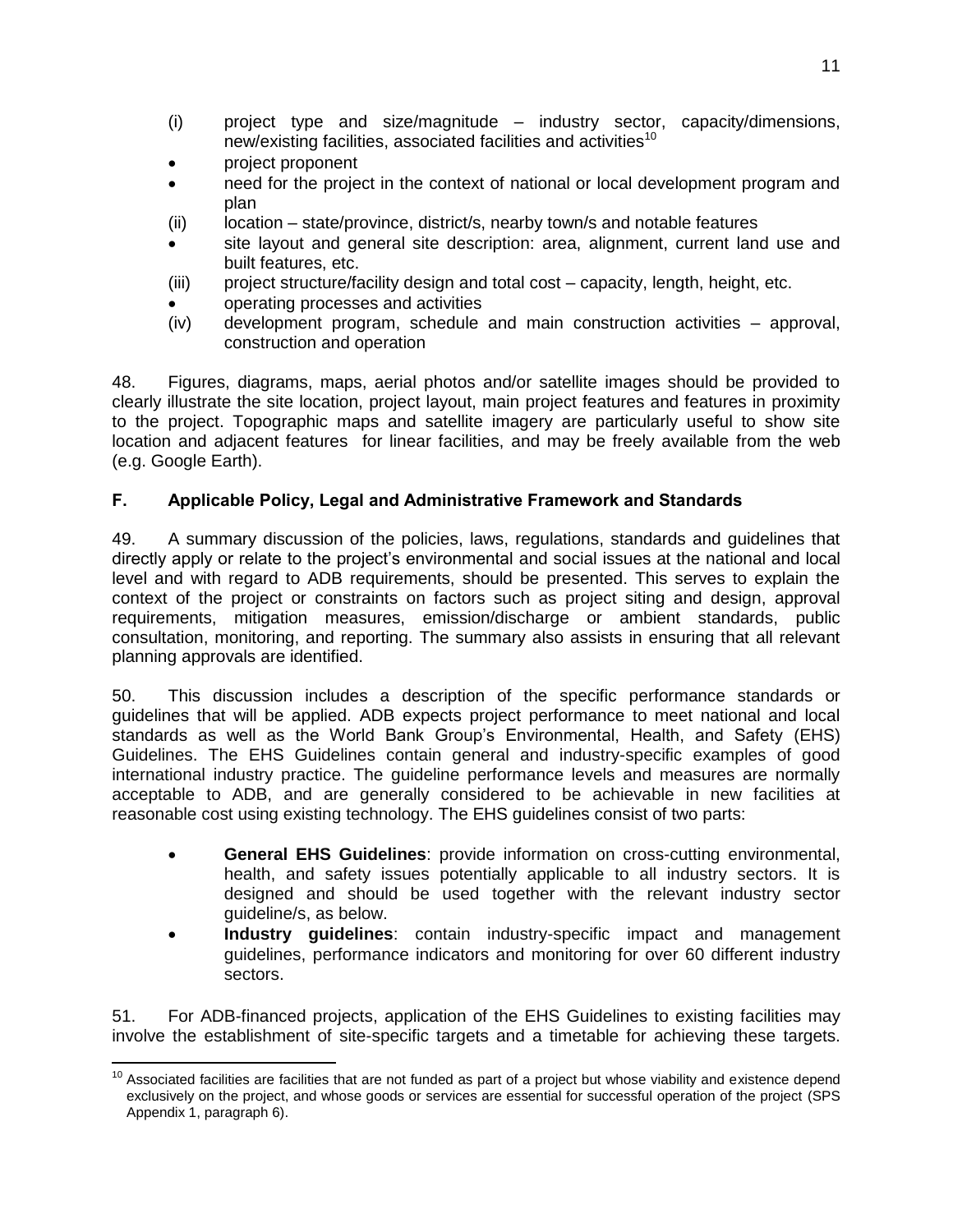The environmental assessment process may recommend alternative (higher or lower) levels or measures, which, if acceptable to ADB, become project-specific or site-specific requirements.

52. When national regulations differ from the performance levels and measures presented in the EHS Guidelines, projects are expected to achieve whichever is more stringent. On occasions, if less stringent levels or measures are appropriate in view of specific project circumstances, full and detailed justification of the applied standard or guideline should be presented in the environmental assessment. This justification should demonstrate that the chosen alternative's performance level is protective of human health and the environment.

53. It is important that this section of the environmental assessment report only covers directly relevant material rather than (i) citing applicable policies, laws, regulations, standards, and guidelines without identifying and explaining the specific parts that apply to the project, or (ii) providing a long list that contains many references of little relevance.

#### <span id="page-19-0"></span>**G. Baseline Environment**

54. A description of baseline environmental and social conditions (current conditions without the project) is required to provide an understanding of current conditions forming the benchmark against which project effects are predicted in the environmental assessment and measured during project implementation.

55. **Scope**. The type of baseline environment and social information and level of detail presented in the environmental assessment report have to be relevant to the likely project environmental impacts. The information gathered and provided should help to explain the project's potential impacts, covering the range of physical, biological, socioeconomic and physical cultural features that will be affected on site and in the project's area of influence. It has to provide a comprehensive picture of the conditions that may be affected by the project or influence the impacts. For example, long-term river flow data is required to establish the existing hydrological conditions that will be affected by a hydropower project, whereas relatively limited air quality information is needed for this project as it will have a minor and short-term effect on the airshed.

56. Information is usually presented for different spatial levels, depending on the area of influence of different impact issues [e.g. project sites, immediately adjoining area (e.g. within 1 km), broader affected area or spatial feature (e.g. watershed, airshed), a biological feature or resource (e.g. forest, protected area, reef system), an administrative area (regional, national, trans-boundary)]. Information on the site, adjoining area and broader affected areas is normally the most critical, with larger scale information usually of less relevance.

57. Baseline information should be provided in quantitative terms to the extent possible. For example, where applicable national or international benchmarks or standards in quantitative terms exist (e.g. standards on ambient air and water quality, noise, and vibration), quantitative data reflecting baseline environment should be collected and comparison with the benchmarks/standards should be conducted and documented. Another example is the need to quantify existing biodiversity status, to assess potential biodiversity loss and design an offset program, in a project with likely significant residual adverse impacts on biodiversity.

58. **Data sources**. Baseline data sources can be primary or secondary. There is a distinct need for primary data in certain cases. For example, a project involving large-scale vegetation removal would require primary data on the existing vegetation types and species in order to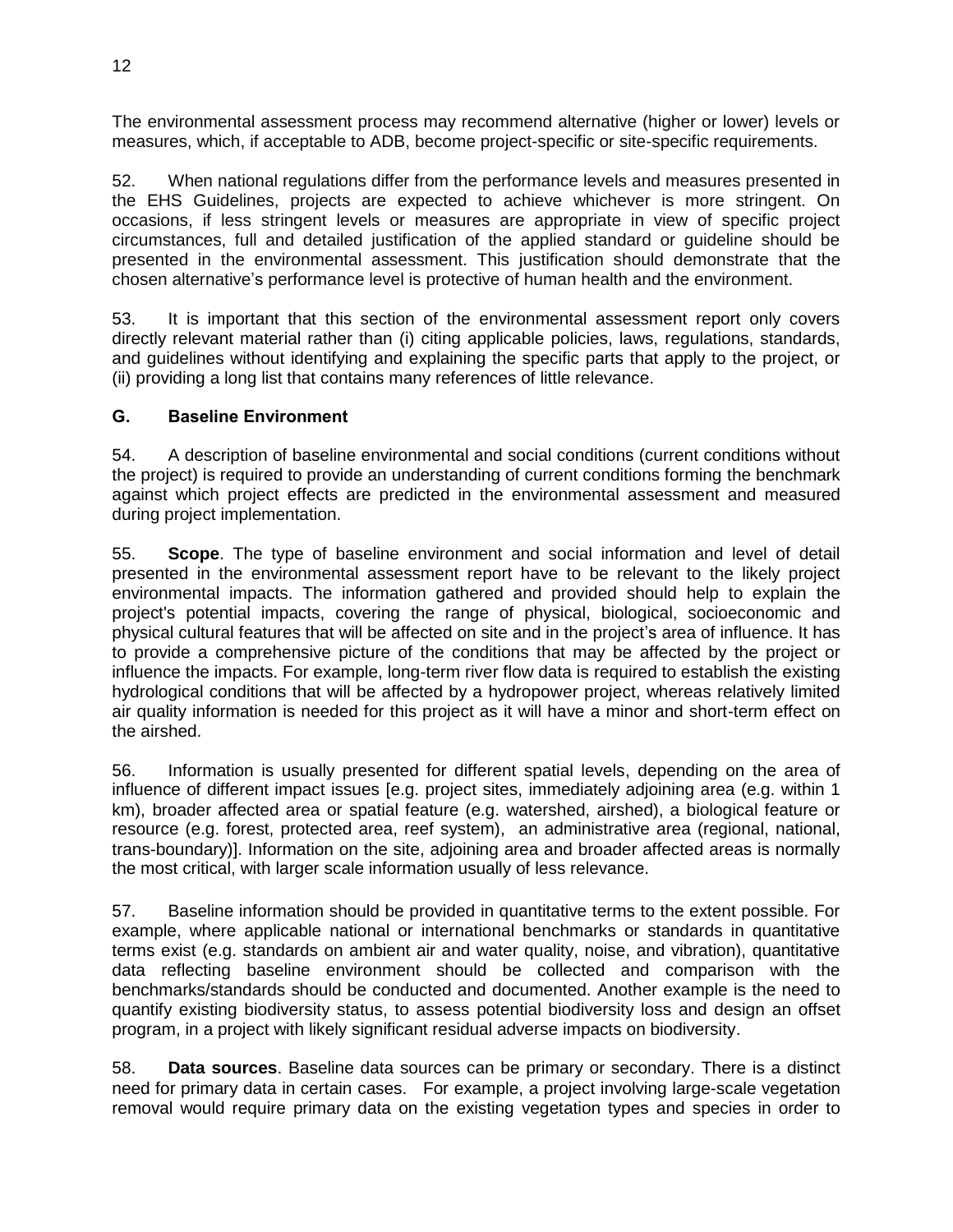enable accurate impact analysis. The district or regional level description of vegetation types, often provided in impact assessments and usually based on secondary data, is of relatively little importance here. Primary data, collected through project site inspections and surveys, and interviews and monitoring, is usually required to accurately describe project site conditions and adjoining features. Primary data collection normally requires specialist input to ensure that standard data collection practices are correctly followed, and data quality is high. Where standard national or international survey and analysis methods exist, these methods should be used (e.g. water quality field sampling, water quality parameters testing, and laboratory analysis).

59. Some data may have to be collected over an extended period of time, particularly for features that are seasonally variable (e.g. river flows) or difficult to identify during some periods of the year (e.g. deciduous vegetation species). When the ideal data collection period exceeds the environmental assessment period, data collection should continue over the minimum period required to obtain reliable data. This allows comparison of the conditions prior to and during project implementation, and management measures to be refined. Data showing trends in conditions over time is useful where conditions are changing (e.g. local population increase, district forest decrease).

60. Secondary data (e.g. statistical records, government reports, NGO publications, academic studies and texts)<sup>11</sup> is usually the starting point in establishing baseline conditions as it is readily available, and cost- and time-effective to obtain. Secondary data is particularly useful in describing the context or broader environment in which the project sits (i.e. district, regional and national conditions) and showing historical trends in conditions over time. But it usually does not provide the level of detail necessary to assess site impacts, and therefore should not be overly relied upon. As secondary data is obtained, gaps can be identified, particularly the need for up-to-date data and site-specific research. Secondary data commonly available in most developing member countries (DMCs) includes topographic maps, aerial photos, meteorological records, agricultural statistics, census information, and district statistics. Global satellite images are available from a range of commercial and open sources. But secondary data is often lacking on subjects such as local vegetation and fauna, aquatic ecology, air quality (apart from major urban airsheds), noise levels, water quality (apart from major rivers), and local resource use, particularly at the site level. In these instances, the collection of primary data is the only means of filling the gaps.

61. It is good practice to summarize baseline and impact analysis from the social studies conducted to meet ADB's social analysis and safeguard requirements for involuntary resettlement (SR2) or Indigenous Peoples (SR3), and present them in the relevant sections of the environmental assessment. This will avoid additional data collection and studies, and ensure consistency across all project reports.

62. For an EIA, the baseline description is usually extensive and may be conveniently arranged under the sub-headings "physical", "biological", "socioeconomic", and "physical cultural resources." Voluminous material that does not enhance the reader's understanding of the key environmental and social issues should not be included. Where a detailed study is done on a specific issue such as a vegetation survey, it is standard practice for summaries to be provided in the baseline and impact analysis sections and the entire study to be presented in an appendix or annex volume of the environmental assessment.

 $\overline{a}$  $11$  Secondary data are data obtained from existing internal or external sources; primary data are collected directly by or for the borrower (e.g. surveys, sampling, monitoring, or other primary data collection techniques).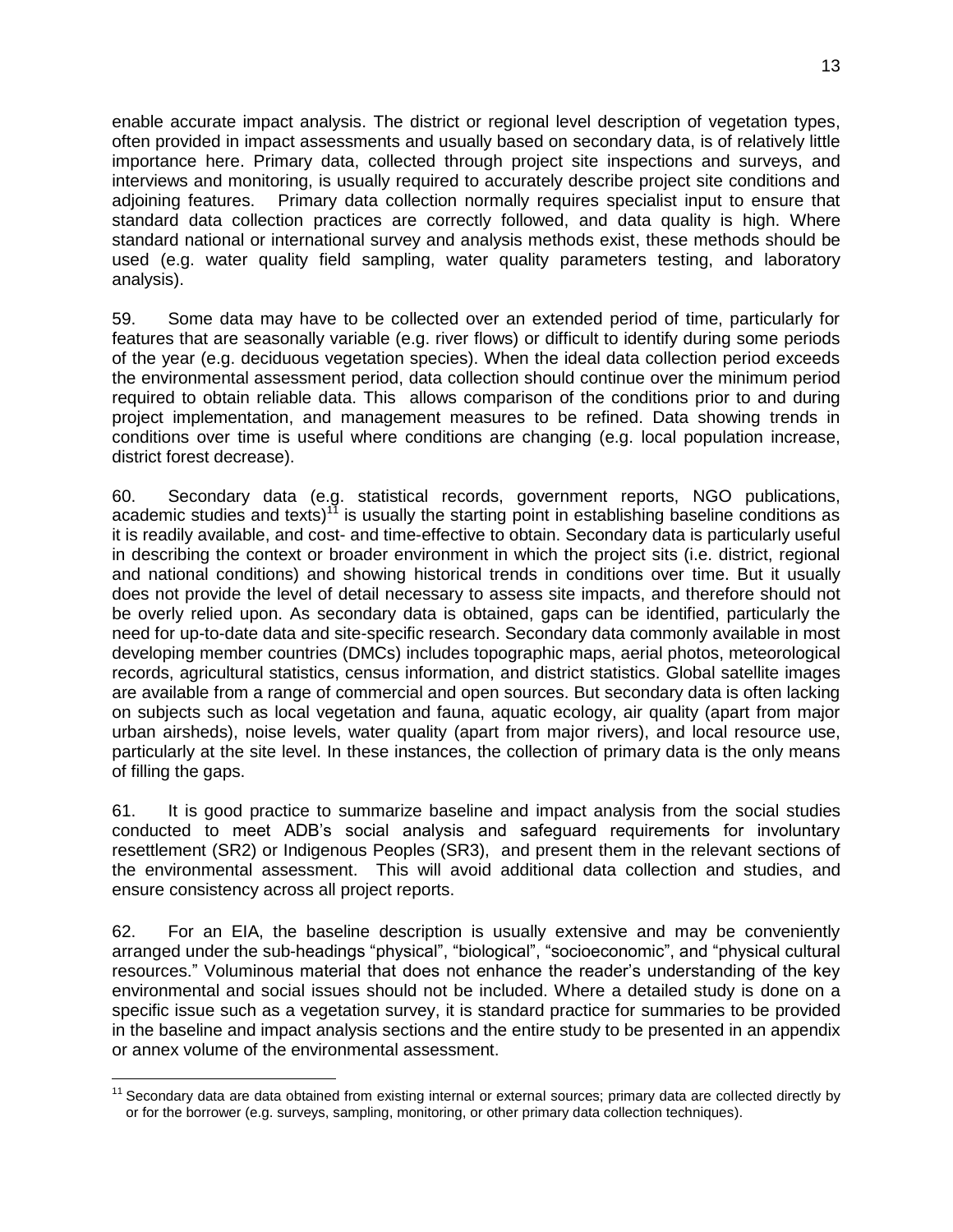63. Limitations of the baseline data such as coverage (time period and area) and quality of available data, assumptions and key data gaps, and uncertainties associated with predictions should be clearly discussed in environmental assessment reports. For example, a survey of aquatic ecology may have been undertaken during a single season whereas different conditions are known to occur at other times of the year.

## <span id="page-21-0"></span>**H. Impact and Risk Analysis**

64. The analysis of project impacts and risks is the technical heart of the environmental assessment process, providing a comprehensive net appraisal of the project's effects on the environment and socioeconomic conditions. Potential impacts and risks have to be evaluated against the applicable laws and regulations of the host country and ADB's requirements as set out in the SPS.<sup>12</sup>

# **1. Type and Scope of Impacts and Risks**

<span id="page-21-1"></span>65. Impact analysis needs to consider all potential environmental impacts and risks of the project, while focusing on the major ones identified through scoping or subsequently as additional information is obtained. The analysis should cover both adverse and beneficial effects over time to fully describe the net project effect. Adverse environmental impacts are negative impacts on physical, biological, socioeconomic (including impacts on livelihood through environmental media, health and safety, vulnerable groups, and gender issues), and physical cultural resources. Notable benefits could be environmental (e.g. a wind power project indirectly reduces emissions of pollutants and greenhouse gases; a new reservoir forms a migratory bird resting area), social (e.g. the project provides jobs and improves community facilities for health and safety), or economic (e.g. substantial royalties and taxes are paid by the project to the government).

66. Impact analysis should consider the following features when they are potentially affected by the project:

- **physical** surface and ground water, air, soil, land use, landform/topography, noise, vibration, geology, seismicity and other natural hazards, resource use, waste, greenhouse gases, etc.
- **biological** terrestrial and aquatic flora and fauna, habitat and ecosystems, endangered or critically endangered species, protected areas, etc.
- **socioeconomic** occupational health and safety, community health and safety, impacts on vulnerable groups and gender issues, impacts on livelihoods through environmental media (e.g. project river pollution or river flow reduction decreases downstream fishing yields), <sup>13</sup> visual impact, etc.
- **physical cultural resources** movable or immovable objects, sites, structures, groups of structures, and natural features and landscapes that have archaeological, paleontological, historical, architectural, religious, aesthetic, or other cultural significance<sup>14</sup>

 $\overline{a}$  $12$  Appendix 1 of the SPS identifies specific environmental safeguard requirements pertaining to biodiversity conservation and sustainable management of natural resources, pollution prevention and abatement, occupational and community health and safety, and conservation of physical cultural resources.

<sup>&</sup>lt;sup>13</sup> See ADB's Safeguard Policy Statement Appendix 2 paragraph 6 for more information.

<sup>&</sup>lt;sup>14</sup> See ADB's Safeguard Policy Statement footnote 13.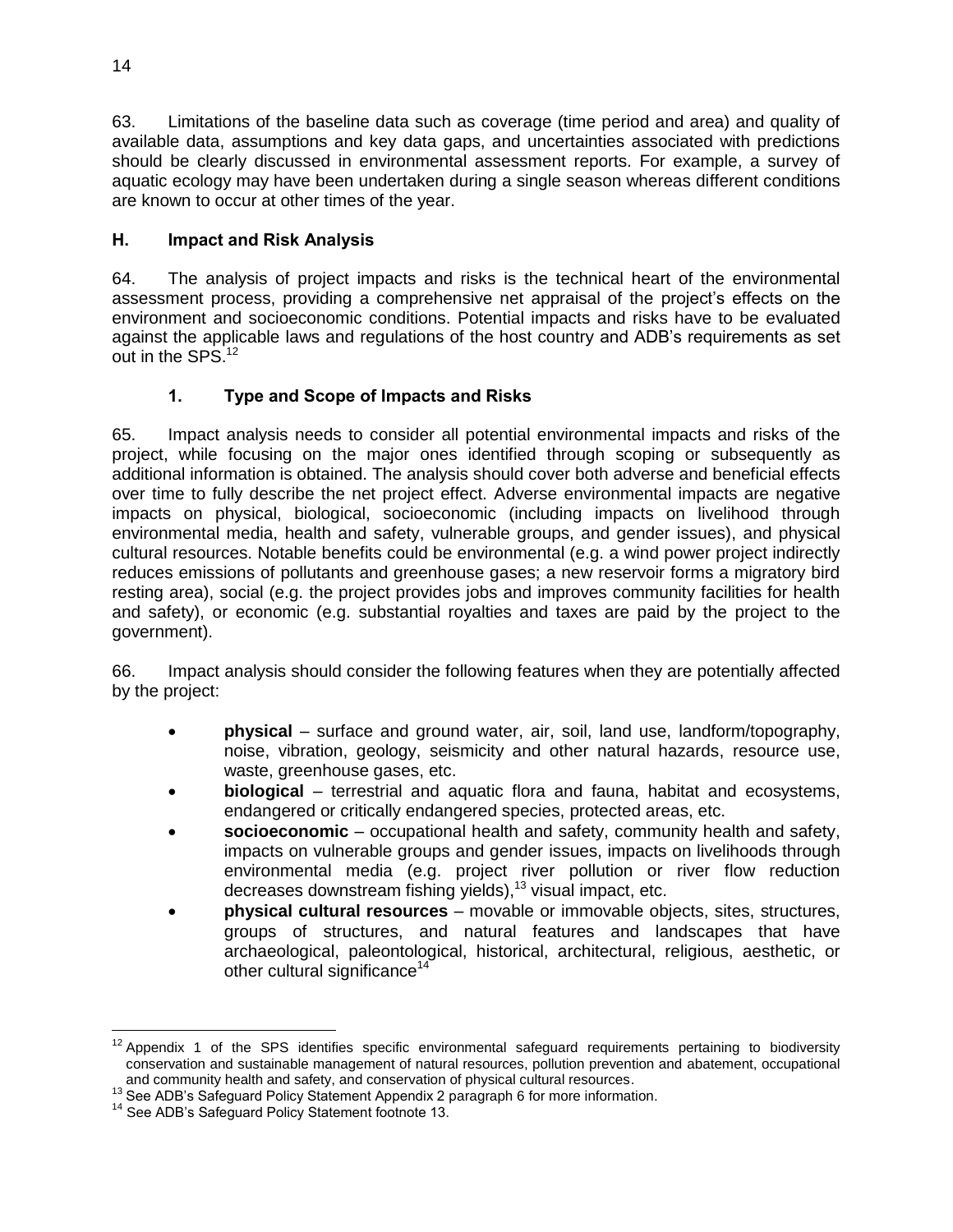67. Risk analysis should consider the project developer's capacity to manage the project's environmental and social impacts, as well as the potential for issues to arise due to project activities.

68. Project impacts and risks should be analyzed in the context of the project's area of influence. The area of influence may span:

- Primary project site/s and ancillary facility sites that will be owned, developed, operated or managed by the borrower/client or its contractors. Examples of ancillary facilities include access roads, borrow pits, spoil disposal areas, pipelines, canals, tunnels, depots and construction camps.
- Associated facilities not funded by the project but whose existence and viability are entirely dependent on the project and whose services are essential to project operation. Examples of associated facilities are a transmission line constructed by government for the sole purpose of connecting an ADB-supported hydropower project to the existing electricity grid, and a gas pipeline installed by the gas supplier to supply an ADB-supported thermal power plant. Even though the impacts and mitigation measures from the development of associated facilities do not have to be analyzed in detail in the EIA/IEE of the project financed by ADB, basic information about the main design features, their location, the significance of potential impacts, the required approval process, and institutional arrangements should be described in the EIA/IEE. ADB reviews these facilities as part of its due diligence to determine if the associated level of impacts and risks to the environment and people is acceptable, recognizing that the borrower/client should address these impacts and risks in a manner that is commensurate to the borrower/client's control and influence over the associated facilities.
- Areas and communities potentially affected by cumulative impacts from further planned development of the project, other sources of similar impacts in the geographical area, any exiting project or condition, and other project-related developments that are realistically defined at the time the assessment is undertaken. The combination of multiple impacts from existing, the proposed, and anticipated future projects may result in significant cumulative impacts (positive or negative), which cannot not be expected in the case of stand-alone projects. Examples are incremental contribution of pollution emission by a new thermal power plant in an airshed, reduction of water flow in a watershed due to multiple withdrawals, and increased pressure on the survival of wildlife species in a given ecosystem.<sup>15</sup>
- Area and communities potentially affected by induced impacts from unplanned but predictable developments or activities caused by the project, which may occur later or at a different location. For example, a new road constructed through an intact forest provides access to a gas field. The road improves access to previously difficult to reach forest resources, resulting in illegal logging, local settlement and agricultural activities.

69. Project impacts may include transboundary and global effects. Transboundary impacts extend beyond the country where the project is located but are not global in nature (e.g. large scale water abstraction from an international river, air pollution adjacent to an international

 $\overline{a}$ 

 $15$  See Section C of Chapter III for details on the assessment of cumulative impacts.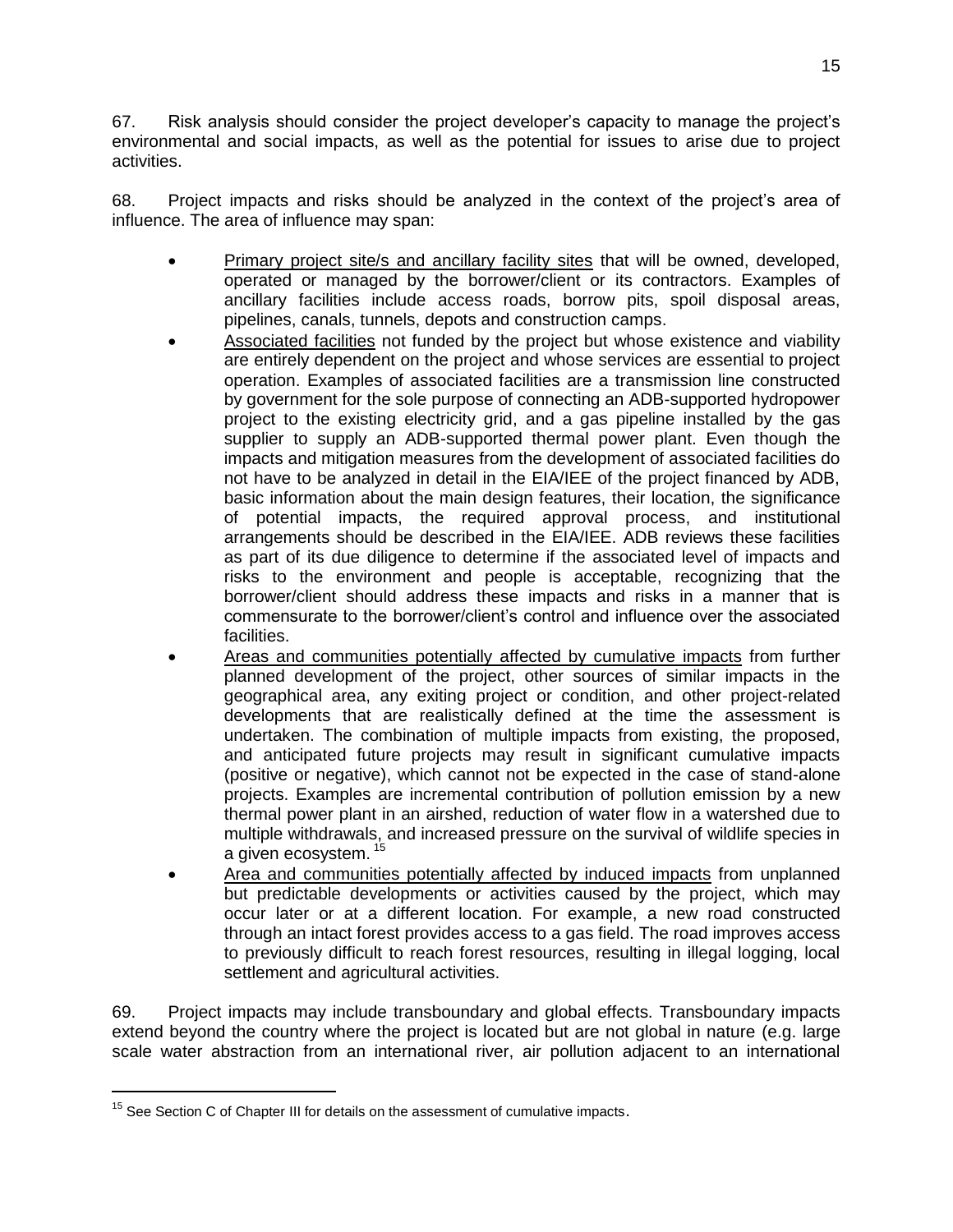border). In such cases, the significance of potential impacts should be assessed in light of commitments contained in applicable international agreements. The borrower/client may be required to notify the affected country or countries about the proposed project.

70. **Vulnerable groups and gender.** The potential for particular individuals and groups to be differentially or disproportionately affected by the project's potential adverse environmental impacts because of their disadvantaged or vulnerable status has to be analyzed. Such groups include the poor, women, and Indigenous Peoples. For example, a project may have different impacts on women and men due to their different socioeconomic roles and varying degrees of access and control over assets, productive resources and employment opportunities. Where it is anticipated that the project will have impacts on different groups and communities, vulnerable individuals or groups should be identified and disaggregated data should be collected, if possible. Specific or targeted measures for consultations and mitigation of the impacts have to be proposed, as necessary.

# **2. Impact Assessment Methods**

<span id="page-23-0"></span>71. Project impacts are analyzed using a range of methods, from simple qualitative analysis to detailed quantitative survey or modeling. The types of impact analysis methods and tools used and the breadth and depth of analysis must be commensurate with the type, scale, location and significance of each impact posed by the project, in line with good international industry practice.

72. Detailed analysis usually requires specialist input to cover the specific disciplines and techniques involved, with local knowledge preferred on such topics as ecology, air quality, noise and cultural heritage. The baseline assessment and impact analysis of an issue are directly related, and hence, are usually prepared by the same specialist. However, specialist impact modeling may be undertaken separately by experts (e.g. three dimensional reservoir water quality modeling based on data collected by the project hydrologist).

73. In practice, a phased approach to impact prediction occurs during environmental assessment preparation. As more detailed information is progressively obtained, impacts are better understood and information gaps are identified. Initial impact analysis commences during scoping and preliminary baseline data collection. This involves qualitative techniques such as analysis of secondary regional or district level information, preliminary site information, and discussions with local people and other stakeholders. When specialist field surveys and sampling are required, more complex predictive techniques may be applied such as experimental methods, detailed surveys or mathematical models. The following examples are provided to present appropriate impact analysis methods for different situations:

- *Example A*: a new link road is proposed to improve access to a regional tollway. The proposed alignment passes through agricultural land and small areas of woodland. The local natural ecosystem has been significantly altered by human activities and appears to have low conservation significance, with scattered woodland trees remaining. A walk-through survey by an ecologist to confirm that there are no species or habitats of importance within the study area is likely to be sufficient.
- *Example B*: a waste incinerator is proposed on the outskirts of a town. Significant community concern about air pollution from the facility was noted during initial consultation. The standards set out in the World Bank Group's EHS guidelines for air quality apply to this development, therefore, detailed dispersion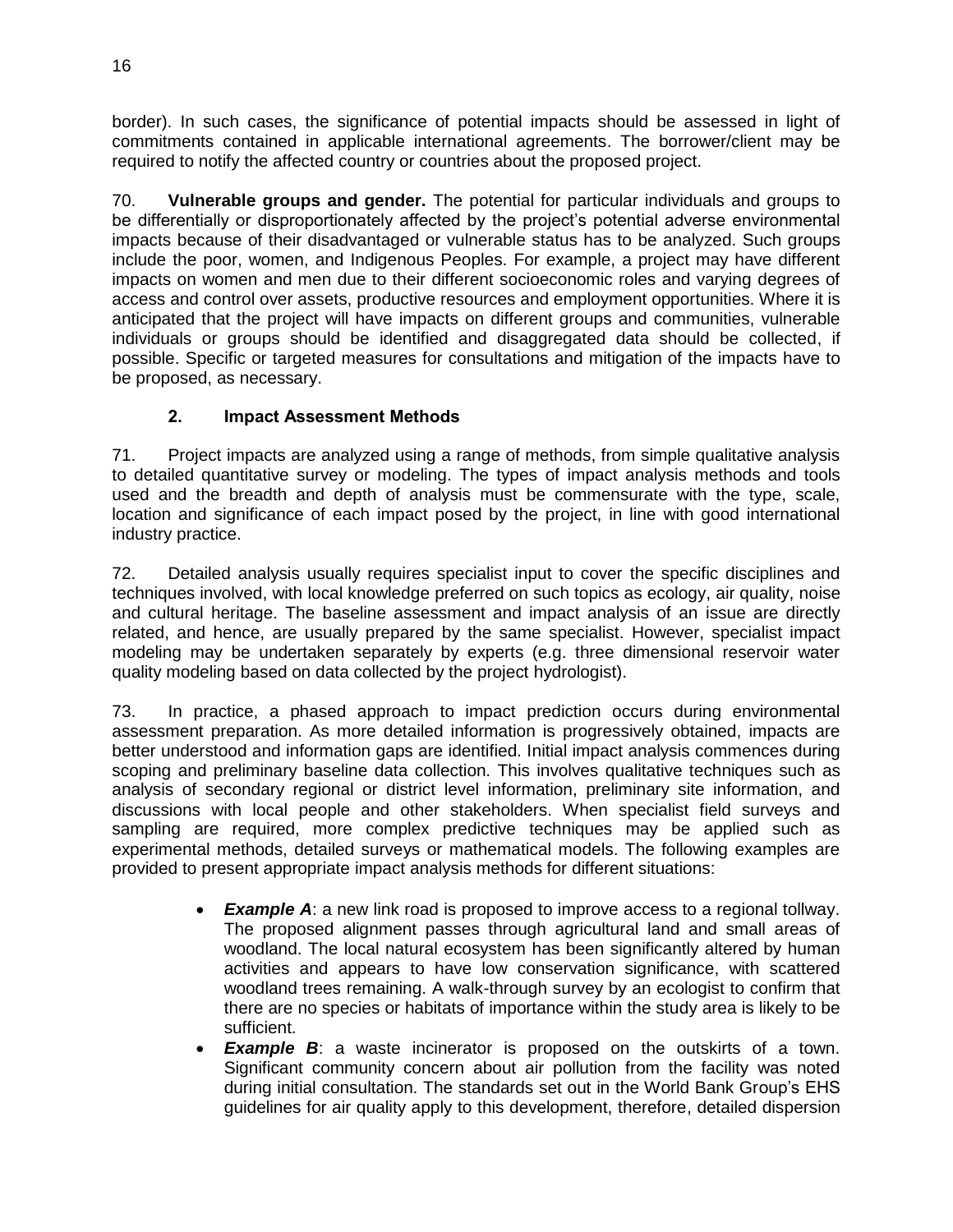modeling of incinerator stack emissions is required based on existing air quality data at nearby receptors, local meteorological data (wind speed and direction, atmospheric stability classes and temperature), and incinerator operation (including likely feedstock, emission rate of each pollutant, temperature, water content and height of the stack). An industry-recognized computer model should be used to calculate dispersion patterns and ground level concentrations of pollutants.

74. Impact analysis has to be based on the most recent environmental and social baseline data available at an appropriate level of detail and, as with the presentation of baseline data, impacts should be analyzed and predicted using quantitative data to the extent possible. The assessment should clearly indicate the net change in baseline conditions and the magnitude of the impact against applicable standards over time, providing an accurate indication of overall impact significance.

75. In some instances, the only analysis method available will be a qualitative (subjective) assessment such as visual impact assessment. In these cases, consultations with affected persons and communities are often a critical part of the assessment. For example, the assessment of changes to the visual amenity of a landscape will be subjective, but this can be analyzed by developing a set of value indices and indicators supported by maps, cross-section plans and photomontages.

76. Predictive modeling<sup>16</sup> is conducted for those impacts that can be quantifiably measured, and have recognized national and international standards and modeling methods. Industry or activity specific quidelines<sup>17</sup> provide environmental standards that aim to protect human health and prevent unacceptable environmental degradation.

#### **3. Impact Description**

<span id="page-24-0"></span>77. The magnitude of each environmental and social impact should be described quantitatively wherever possible, and should include the following particulars when applicable: impact type, extent (area of influence), duration (short-, medium-, long-term), irreversibility (reversible or permanent), performance against a recognized standard, and the value of the affected/lost resource. Each impact should be indicated against the applicable industry performance standard or guideline if this exists.

78. Qualitative statements with no accompanying analysis of data are generally unacceptable for significant impacts. Examples of acceptable and unacceptable impact descriptions are provided in Table 1.

See: [http://www.ifc.org/ifcext/sustainability.nsf/Content/EnvironmentalGuidelines.](http://www.ifc.org/ifcext/sustainability.nsf/Content/EnvironmentalGuidelines)

<span id="page-24-1"></span> $\overline{a}$ <sup>16</sup> If predictive modeling is used, the suitability of the model should be justified, including: (i) underlying principles and assumptions, objective/s of the study, the situation being modeled, and expected outputs; (ii) justification on the choice of the model including citing earlier applications to similar circumstances; (iii) data, variables, constants and assumptions used; (iv) development of the model and its conversion into a software package and limitations, if any; (v) details of the experience and training of the consultants using the model; (vi) calibration of the model; (vii) validation of the model; (viii) summary of numerical output; (ix)margin of errors, and their implications for the objectives of the study; and (x) conclusions.

<sup>17</sup> The borrower/client is encouraged to make use of international recognized guidance on environmental assessment such as the World Bank Group's Environmental, Health and Safety Guidelines (the EHS Guidelines) providing guidance on over 60 industry and project activities in 8 sectors.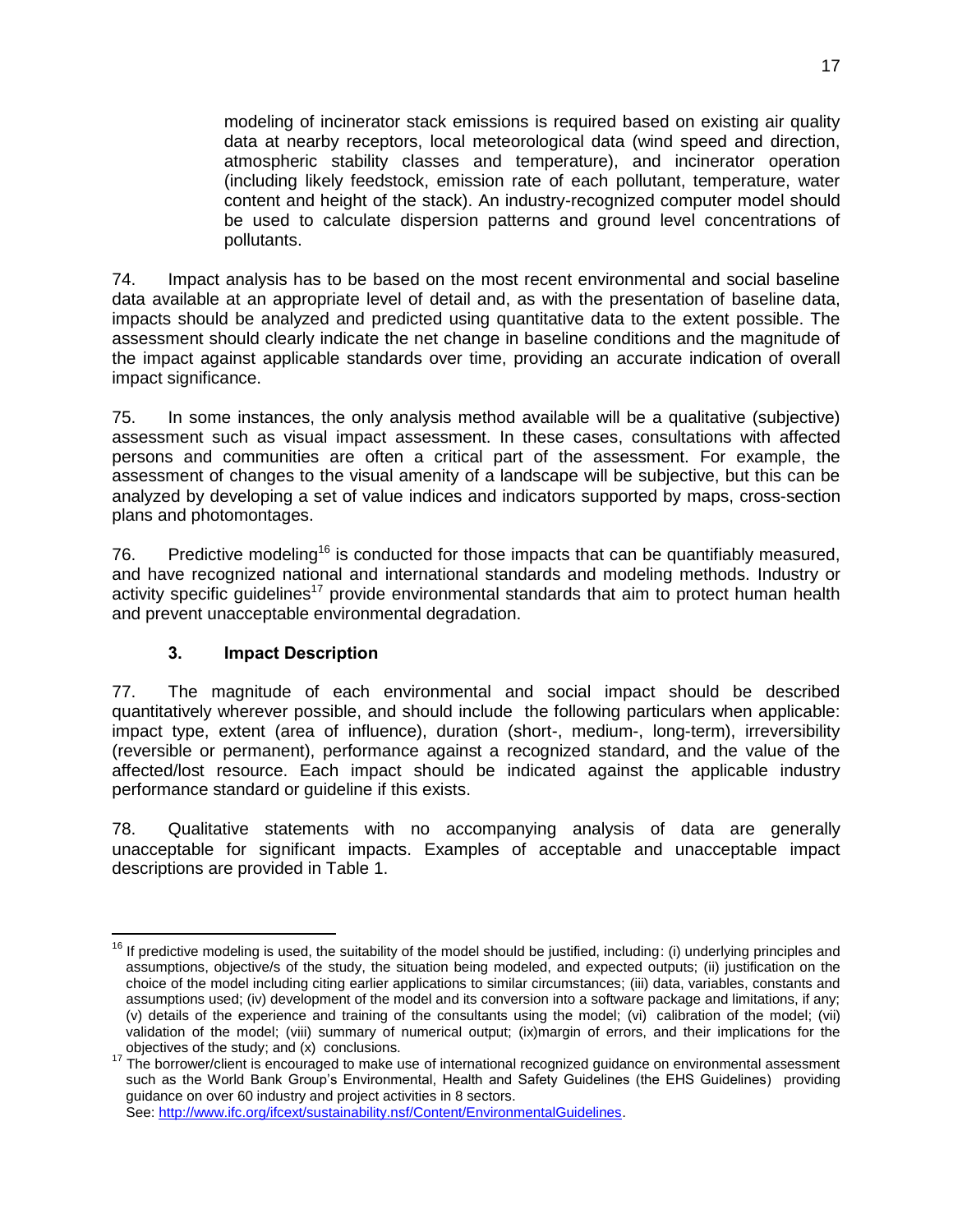**Table 1. Examples of Quantitative and Qualitative Impact Descriptions**

| Quantitative (acceptable)                                                                                                                                                     | <b>Qualitative (unacceptable)</b>                                                                                                |
|-------------------------------------------------------------------------------------------------------------------------------------------------------------------------------|----------------------------------------------------------------------------------------------------------------------------------|
| Daytime road traffic noise will increase by<br>4dB(A) at the X Street residences, with a<br>predicted maximum noise level of 58dB LAeq15hr<br>at the front of buildings.      | As traffic volumes increase, noise levels are<br>also likely to increase along X Street.                                         |
| 12.7 ha of secondary, semi-degraded forest will<br>be removed from the transmission line right-of-<br>way.                                                                    | Some trees will be removed from the right-of-<br>way, but this will be minor and localized.                                      |
| Flood modeling indicates that the proposal will<br>result in flood level increases of less than 5 mm<br>for the 20 year and 100 year average return<br>interval flood events. | Very minor changes in peak flood levels will<br>occur during major floods.                                                       |
| Levels of benzene in the reservoir for options A<br>and B are predicted to be 10,000+ times lower<br>than the drinking water guideline of 1µg/l.                              | While benzene could potentially be deposited<br>on the surface of the reservoir, it is unlikely to<br>be in high concentrations. |

79. **Assessing Significance**. Once the impacts have been analyzed and their size or magnitude predicted, the significance of each impact should be determined. Prediction of a large impact may not mean that it is significant, either because there are no sensitive receptors or the change is still within acceptable environmental limits. Likewise, a small size impact may be considered significant if the change results in new conditions above acceptable levels. The size of the change needs to be compared against a standard or criterion.

## **4. Mitigation Measures and Residual Impacts**

<span id="page-25-0"></span>80. If potential impacts and risks are identified, mitigation measures should be developed for each impact and risk, and documented in the EIA/IEE report. As a general rule, a mitigation hierarchy is followed, starting with avoiding adverse impacts, followed by impact minimization, then mitigation, and lastly, compensatory measures to offset significant residual impacts. The avoidance of adverse impacts is usually the most effective and least-cost approach. It is recognized at the same time that social impacts, technical availability, and financial feasibility have to be considered whenever measures need to be drawn from options.

81. Impact minimization and mitigation measures for each impact are usually summarized in the impact assessment section of the environmental assessment report, together with a description of the net residual impact that is likely to occur once mitigation measures have been implemented. This provides a complete picture for each impact and risk, including likely impact without mitigation, mitigation measures to be implemented, and residual impact following mitigation. Full details of the measures summarized in the environmental assessment report have to be provided in the EMP. Mitigation measures have to be specifically designed for each adverse environmental impact that can be managed. Measures should aim to meet (and ideally exceed) applicable national laws, regulations and standards, ADB's requirements as specified in the SPS, and international good practice standards.<sup>18</sup> Measures have to be technically and financially feasible. Other design considerations include: mitigating to a level where "no significant harm to third parties" will occur; the polluter pays principle (the cost of mitigation is borne by the polluter); the precautionary approach (cost-effective measures shall be

 $\overline{a}$ <sup>18</sup> International good practice for mitigation measures is provided by various internationally recognized sources, including the World Bank Groups EHS Guidelines, and technical reference documents that contain the performance levels and measures normally acceptable to ADB.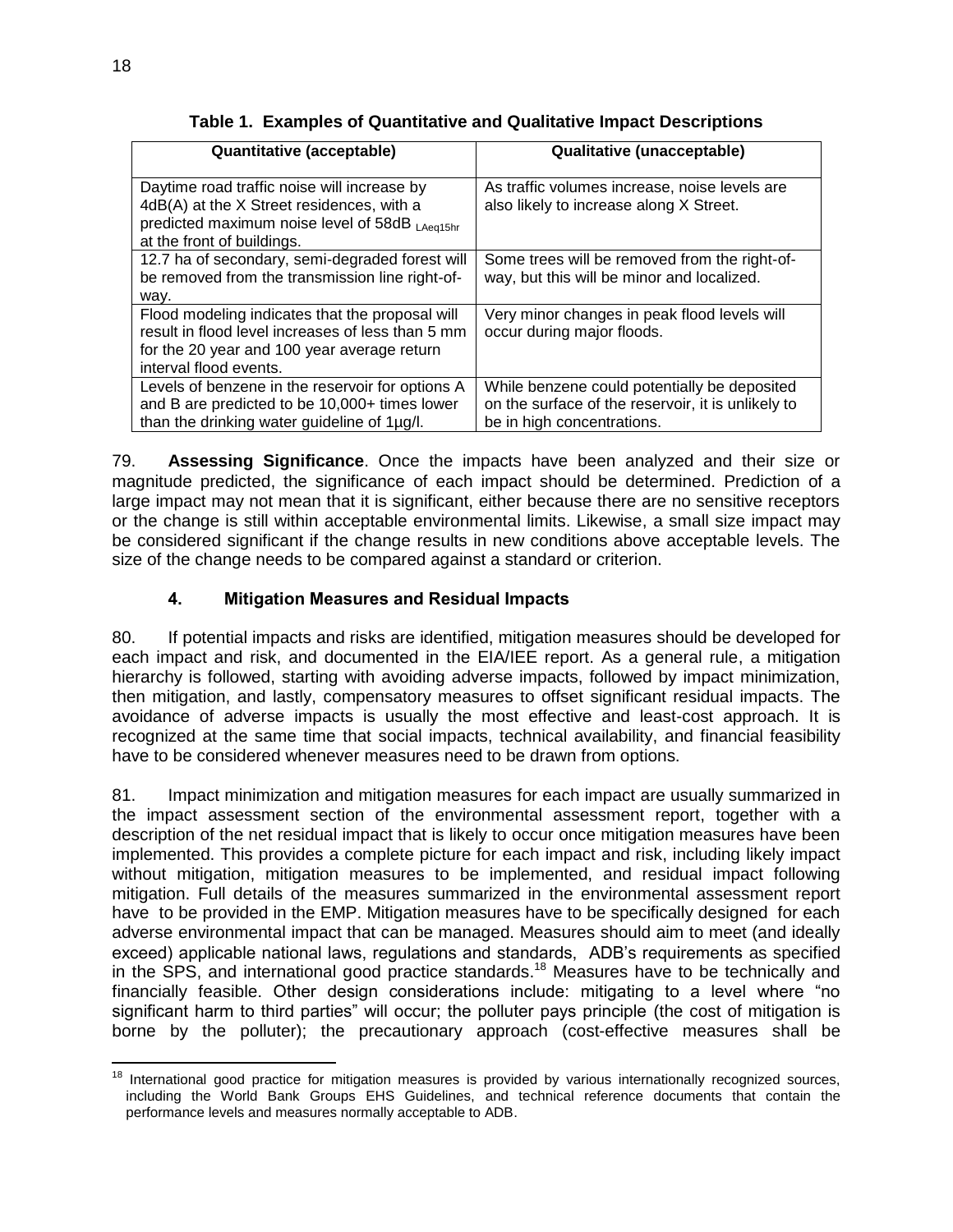implemented to prevent or mitigate potentially serious or irreversible environmental degradation even when there is a lack of full scientific certainty); and adaptive management (lessons are learned from past management actions to improve future management as the project progresses).

## <span id="page-26-0"></span>**I. Environmental Management Plan**

82. The environmental management plan (EMP) is crucial in translating proposed mitigation measures into practice. The EMP defines desired outcomes and actions to address the identified impacts and risks, and meet applicable requirements as measurable events to the extent possible. The EMP also discusses the measures for information disclosure, the grievance redress mechanism, and the process for continued consultation with and participation of affected people during project implementation.

83. Effective environmental management begins with the design of appropriate and practical mitigation measures, the development of a workable monitoring program, and firm management commitments for implementation and monitoring. Experience has shown that while procedural compliance has improved over time, the substantive aspects of compliance (i.e., the integration of environmental considerations into project design, borrower/client ownership of the EMP, and effective EMP implementation) remain challenging. EMPs that address these substantive issues are more likely to achieve their compliance objectives.

84. An EMP sets out: (i) actions to implement mitigation measures; (ii) a monitoring and reporting program; (iii) emergency response procedures; (iv) institutional/organizational arrangements; (v) capacity development and training; (vi) implementation schedule; and (vii) cost estimates. It is an action plan agreed to by the borrower/client and ADB, in effect committing the borrower/client to implement the proposed management measures. Implementation of the EMP is normally: (i) a condition of project approval issued by the approving authority; (ii) a condition incorporated into the bidding documents, project construction contracts, and operation and maintenance contracts; and (iii) a covenant in the ADB loan agreement.

85. The level of detail and comprehensiveness of an EMP should be commensurate with the anticipated impacts and risks of the project. The contents of an EMP can be arranged in different ways, but the following information is normally covered:

- **•** introduction
- summary of project approvals, permits, conditions, etc.
- summary of significant adverse environmental and social impacts and risks, and mitigation measures
- actions to be taken to implement each mitigation measure
- monitoring program monitoring, audits, corrective actions, reporting
- emergency response procedures (when required)
- continued community engagement
- institutional/organizational arrangements for implementing the EMP
- capacity development and training
- implementation schedule
- cost estimates and funding sources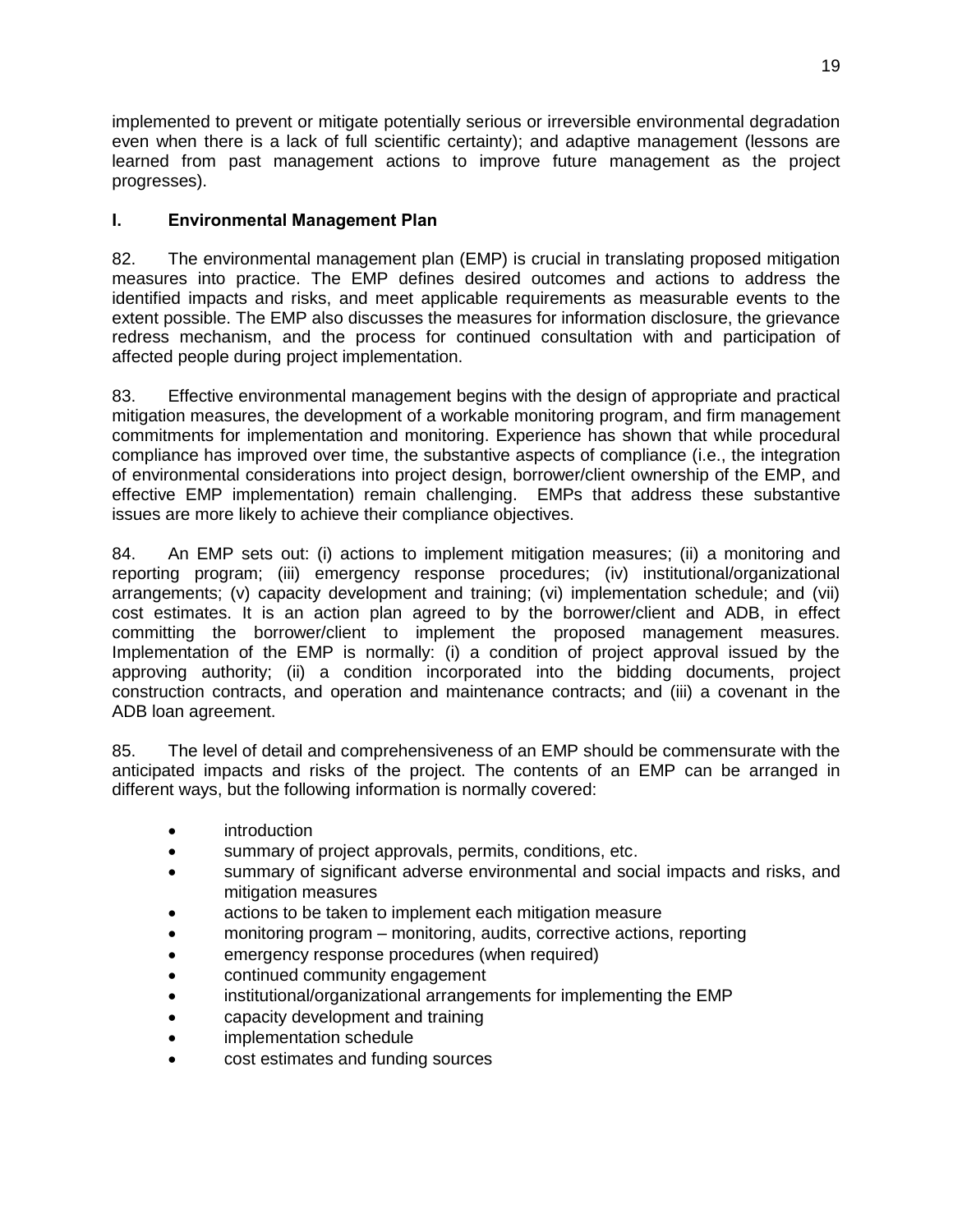# **1. Actions To be Taken to Implement the Mitigation Measures**

<span id="page-27-0"></span>86. To ensure sound implementation of each recommended mitigation measure, the EMP has to provide sufficient information about the action/s to be taken so that it is unambiguous in terms of what is required, when it is required, and who will implement it. Accordingly, action/s on each mitigation measure should be described in terms of the impact it will mitigate, the conditions when it is required (e.g. continuously during a construction activity, or after a specific event), its general design, equipment required, and operating procedures, as appropriate. Related additional environmental plans that will be prepared (e.g. site or issue specific plans) as well as other relevant plans already prepared (e.g. for health and safety, involuntary resettlement, or emergency response) should also be described.

# **2. Monitoring and Reporting**

<span id="page-27-1"></span>87. An environmental monitoring program is developed as part of the EMP. Environmental monitoring during project implementation is required to assess performance against agreed standards and criteria, identify any environmental harm and non-compliance issues, provide data to support compliance, and meet government approval and permit conditions and ADB requirements.

88. As with mitigation measures, the monitoring program to be designed for the project should be commensurate with the project's impacts and risks and focus on the indicators of compliance for significant issues. The design of the monitoring program may start with the obligations stated in government approval and permit conditions but with additions made to ensure comprehensiveness. Depending on the project, the monitoring program specifies the parameters to be measured, monitoring/measurement methods, sampling locations, frequency of measurements, performance indicators or targets, detection limits, and thresholds limits that signal the need for corrective action. Where external laboratories or other analytical services are required, certified agencies at least under nationally recognized schemes should be contracted to ensure that measurements and data provided are accurate, reliable, and defensible.

89. **Verification of monitoring information**. When projects are likely to have significant adverse environmental impacts (category A projects), the borrower/client should retain qualified and experienced external experts or qualified NGOs to verify its monitoring findings. External experts or NGOs are expected to have extensive experience in the design, delivery and quality assurance aspects of monitoring relevant to the monitoring program. External experts or NGOs may need to conduct site inspections to review and verify the monitoring reports produced by the borrower/client.

90. **Corrective action**. If monitoring identifies a non-conformance against project approval, permit or EMP conditions, the borrower/client or its contractor may need to develop a corrective action plan to bring this into compliance. Corrective actions could range from improving the technical aspects of mitigation measures (e.g. increasing the bunded capacity around fuel storage tanks) to enhancing the environmental management capacity of implementing agencies. A corrective action plan generally:

- describes and prioritizes corrective actions to address each non-conformance
- identifies implementation responsibilities for each corrective action
- identifies a time-line for the implementation of each action
- presents a schedule for communicating the results of plan implementation to affected communities, government authorities and/or ADB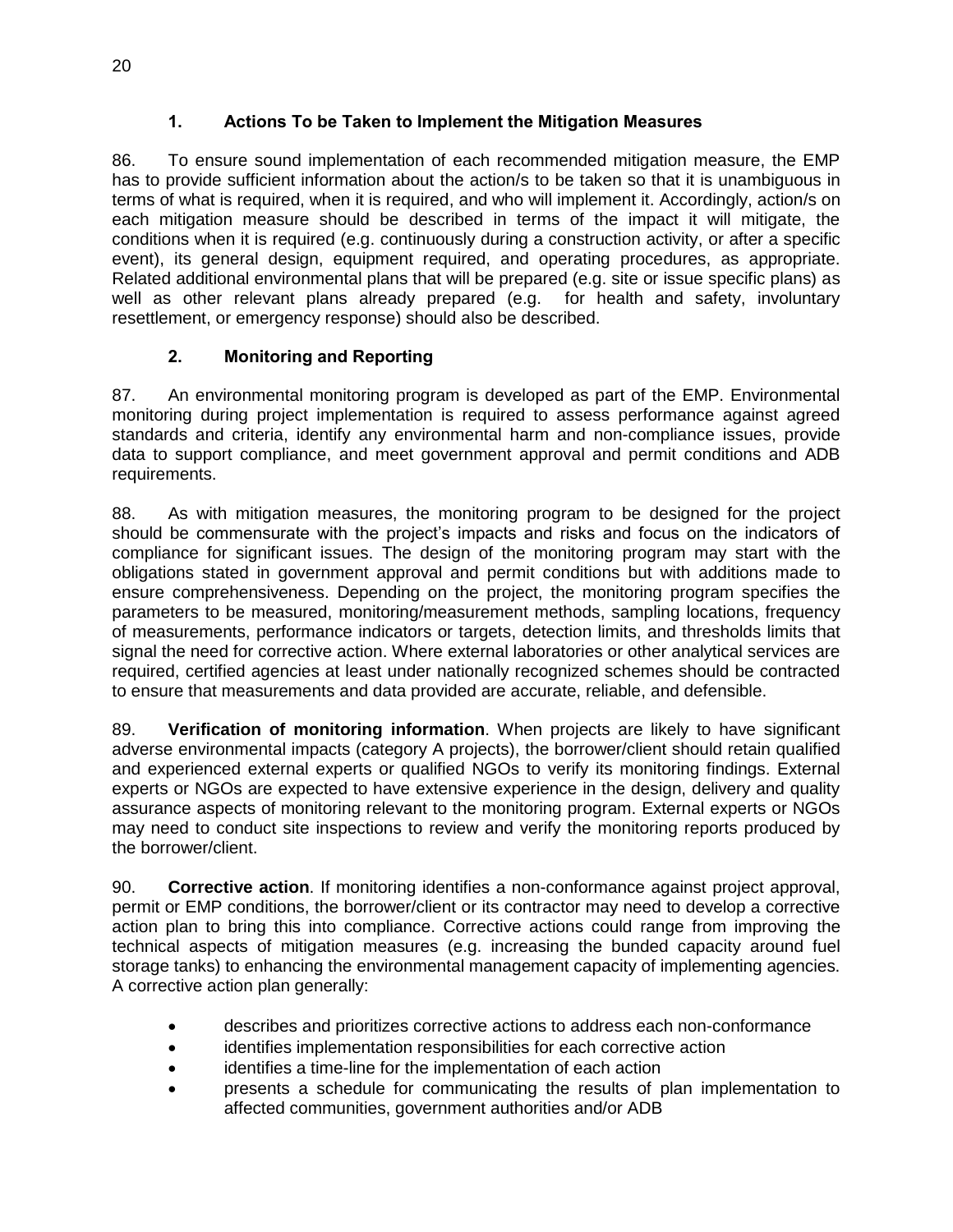91. Each corrective action should be implemented within the specified time frame. The borrower/client is encouraged to follow up systematically until the required actions are implemented effectively.

92. **Reporting requirements.** The reporting of monitoring results to internal (project management) and external (authorities, local people, ADB) audiences is required to verify compliance. ADB requires the borrower/client to prepare periodic monitoring reports commensurate with the project's potential risks and impacts. For projects likely to have significant adverse environmental impacts (category A projects), semiannual reporting to ADB is required as a minimum during construction, and annually during operation. For category B projects, periodic reporting to ADB is required (normally annual or semiannual, depending on the project). For projects designated as highly complex and sensitive, quarterly reporting to ADB is required.

## **3. Institutional Arrangements**

<span id="page-28-0"></span>93. The responsibilities of all key parties involved in EMP implementation and project environmental management have to be clearly stated. The key parties are likely to be the borrower/client (executing agency or the project owner), contractors, consultants, and government oversight authorities.

94. The successful implementation of the EMP depends on the capacity and commitment of the borrower/client. Accordingly, the borrower/client should have an experienced environment specialist, and define clear lines of responsibility and authority for environmental and social management. The borrower/client may use in-house staff and/or external consultants or experts to supervise EMP implementation and conduct monitoring activities. Programs for staff/consultant recruitment and training should be developed based on the project needs.

95. ADB's due diligence includes assessment of the project implementation capacity of the borrower/client. ADB may provide technical assistance to help strengthen institutional capacity and develop staff skills in environmental management. To assess the adequacy of the borrower/client's capacity and commitment for environmental management, the following questions can be useful:

- How does the Project identify and allocate human, technical and financial resources, including the use of external experts, for environmental management?
- How has environmental management been integrated into the overall project management process?
- Are there any processes for balancing and resolving conflicts between environmental, social and other project priorities?
- What are the responsibilities and accountability of personnel who manage work affecting social and environmental issues, and are these well-defined and documented?
- Do staff responsible for environmental management have adequate knowledge about national and ADB requirements, and experience with similar projects, including managing consultants and contractors, community engagement and grievance resolution?
- Is there a process for the periodic review, monitoring and reporting of environmental, health and safety management?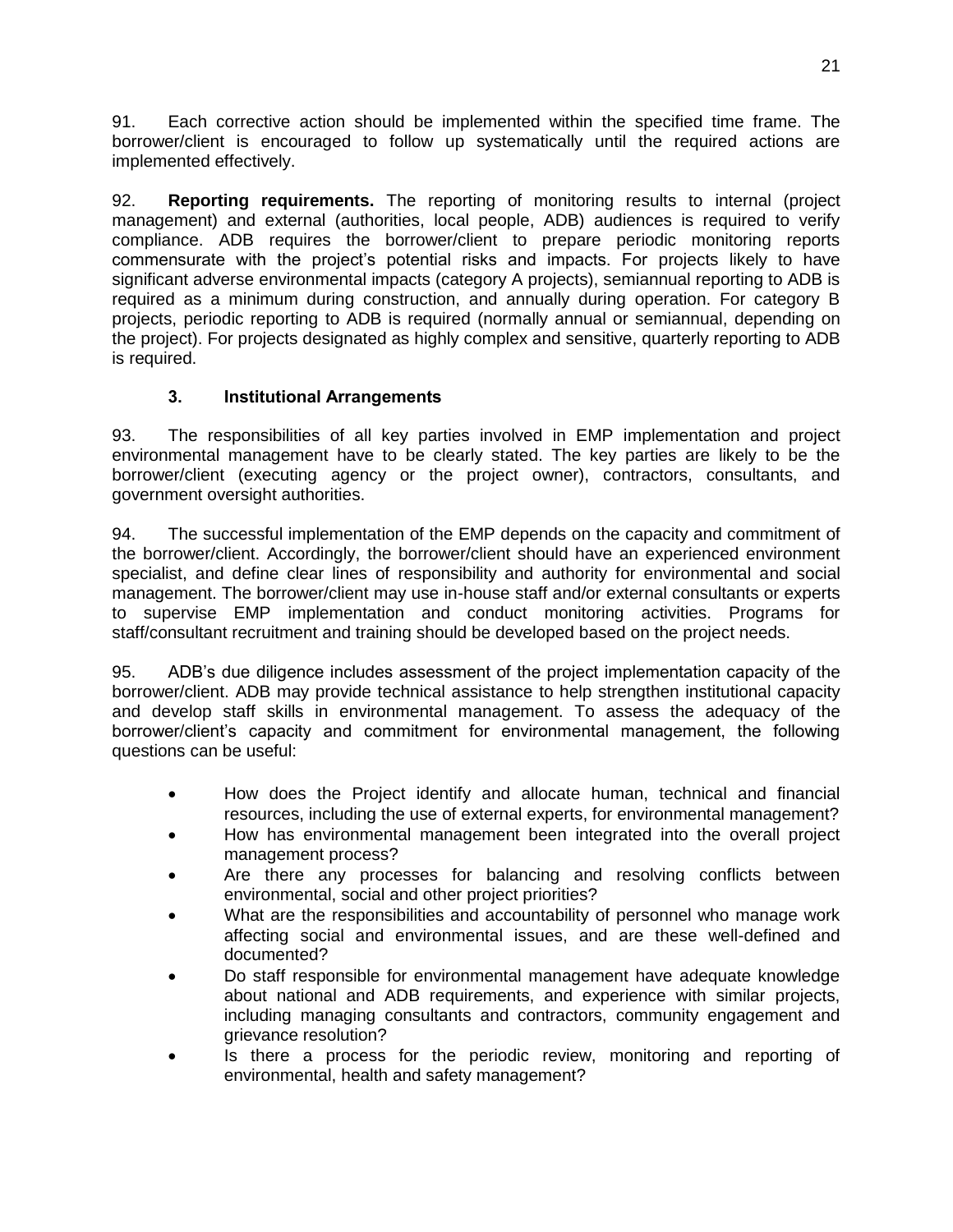# **4. EMP Implementation Schedule and Cost Estimates**

<span id="page-29-0"></span>96. The implementation schedule and phasing of the project, and the major works or activities under each phase should be presented. The implementation schedule may need to be updated from time to time based on the detailed design and operational progress.

97. Cost estimates for environmental management should be documented in the EMP to indicate the proposed expenditure on these measures, and ensure that these items have been adequately budgeted.

# <span id="page-29-1"></span>**J. Information Disclosure, Consultation and Participation**

98. Information disclosure, consultation and participation are key elements of stakeholder engagement and essential for the successful management of a project's environmental and social impacts. Depending on the nature, risks and impacts of a project and the presence of affected people, the frequency and level of effort of stakeholder engagement may vary considerably.

99. ADB's requirements for community engagement are focused on the engagement of affected people. Engagement should begin early, and be carried out on an ongoing basis based on the timely effective disclosure of relevant project information and through consultation and participation.

# **1. Information Disclosure**

<span id="page-29-2"></span>100. Disclosure of relevant information about the proposed project and its potential impacts will help stakeholders to understand the impacts, risks and opportunities of the project. Relevant information, including those documented in environmental assessment reports, should be provided in a place, language and form that are accessible and understandable to affected people and other stakeholders. This process commences early in the project cycle and continues throughout the life of the project.

101. To make key documents widely available to the general public, ADB requires that the borrower/client submit the following documents for disclosure on ADB's website:

# Category A projects:

- draft EIA at least 120 days prior to ADB Board consideration, and/or environmental assessment and review framework before project appraisal, where applicable $19$
- final EIA upon receipt
- supplementary reports, if required during project implementation
- corrective action plan/s (for major noncompliance, if any) prepared during project implementation
- environmental monitoring reports

# Category B projects:

- final IEE (upon receipt or Board approval, whichever is earlier)
- a new or updated IEE, if required during project implementation
- corrective action plan/s (for major noncompliance, if any) prepared during project

 $\overline{a}$ <sup>19</sup> An environmental assessment and review framework applies to sector lending and multi-tranche financing facilities.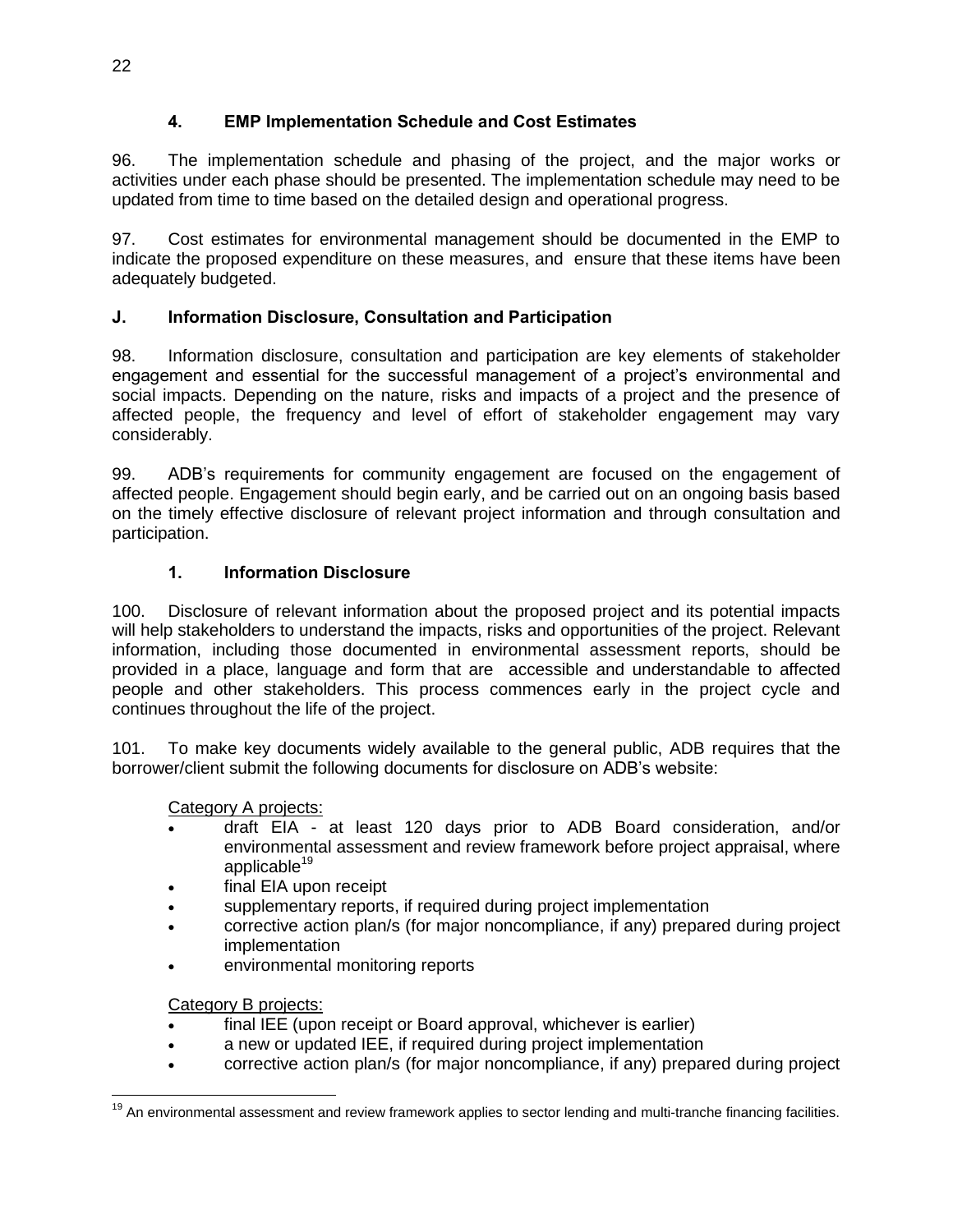implementation

environmental monitoring reports

102. Lengthy and highly technical EIA or IEE reports may not meet the information needs of the affected people. Key findings of the environmental assessment (including the proposed project facilities and activities and their locations and duration, any impacts or risks to affected people and relevant mitigation measures, consultation process, and grievance mechanisms) may best be communicated in summary form through printed materials such as brochures, leaflets, or booklets, written in plain language understandable to the affected communities. In areas where some affected persons and stakeholders may be illiterate, non-written communication methods such as verbal presentations in community meetings, radio spots, and pamphlets and signs with pictorial depictions/illustrations may be utilized. Where appropriate, the full documents may be made available to interested stakeholders in the local language.

## **2. Meaningful Consultation and Participation**

<span id="page-30-0"></span>103. Meaningful consultation goes well beyond information disclosure. It involves two-way communication between the borrower/client and the affected communities and stakeholders, and active participation of affected communities and stakeholders at various stages in the project design and implementation. Meaningful consultation provides opportunities for the borrower/client to learn from the knowledge, experience and concerns of the affected communities.

104. Meaningful consultation:

- Begins early and is carried out on an ongoing basis throughout the project cycle. Methods for consultation and participation, and response to comments received during project preparation should be documented in the EIA/IEE. Throughout the life of the project, the borrower/client is encouraged to build upon established channels of communication and engagement with affected communities to disclose information and receive feedback on the effectiveness of mitigation measures, and affected communities' ongoing interests and concerns about the project.
- Provides timely disclosure of relevant information. Affected people and stakeholders should have access to relevant project information prior to any decision-making that will affect them. Relevant information includes key aspects of the assessment such as project activities and locations, identified impacts, mitigation measures, compensatory methods and amounts, and consultation and grievance mechanisms. Information should be provided in a form and language that are understandable and readily accessible to affected people.
- Is free of intimidation or coercion. Consultation occurs freely and voluntarily, without any external manipulation, interference, or threat of retribution, and is conducted in an atmosphere of transparency.
- Is gender-inclusive and responsive, and tailored to the needs of disadvantaged and vulnerable groups. Consultation should be inclusive of various segments of the affected community, including both women and men, and accessible to the disadvantaged and vulnerable groups within the community. In highly stratified communities or societies, lower ranking socioeconomic groups, ethnic groups, or castes may normally have little voice in public forums, community consultations, and formal meetings with project and/or borrower/client officials. Similarly, women in some communities are censored or shamed into silence in such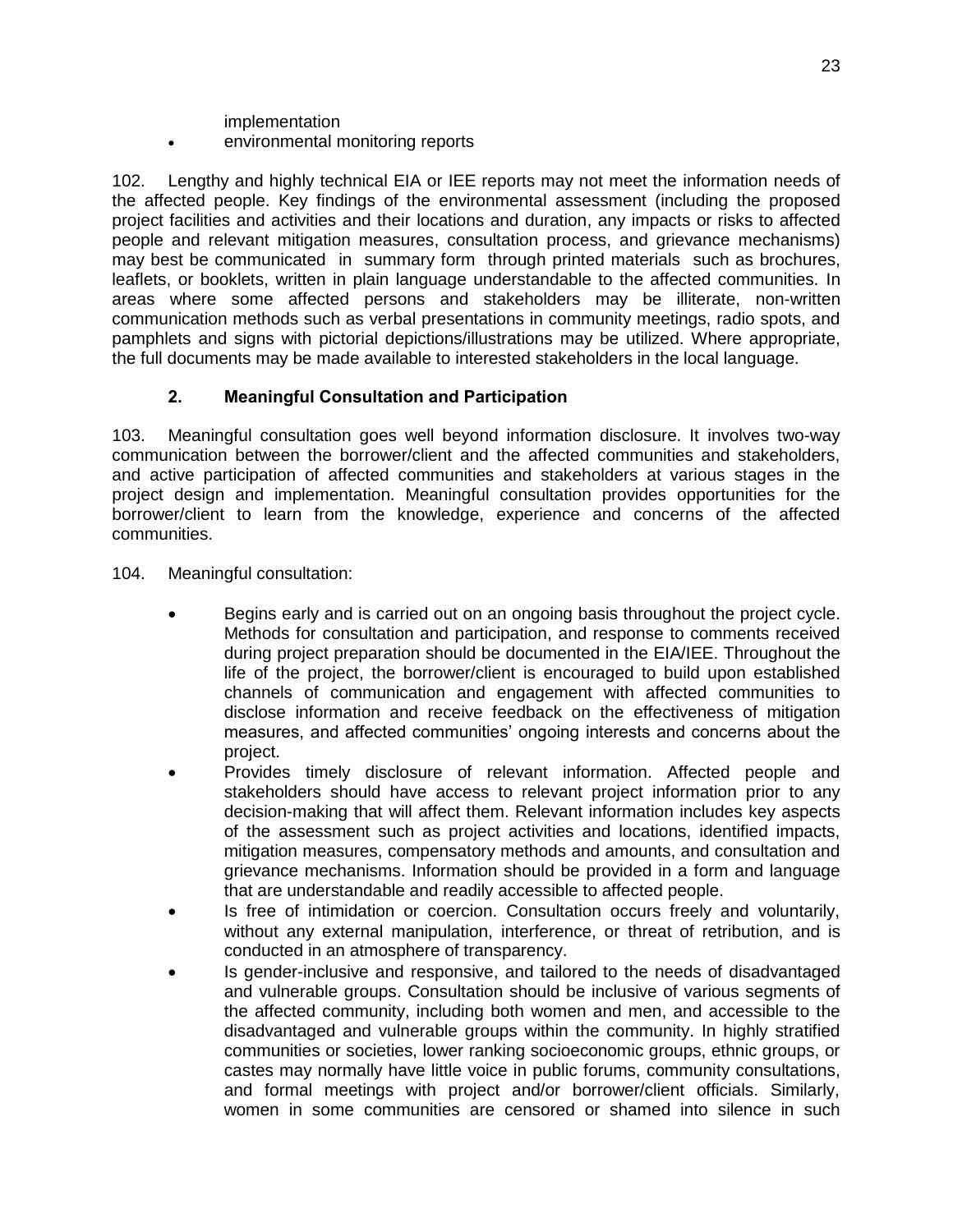forums and may be spoken for by their husbands or other male relatives. These barriers to participation need to be positively addressed in a culturally sensitive manner. Ensuring consultation with and participation of women may require a separate women's consultation process, and hiring female professionals to engage female stakeholders. For other excluded low ranking groups, separate consultations without the presence of higher ranked groups are usually needed to obtain a full picture of the needs of the poor and vulnerable, and specialists in the participation of the poor and vulnerable may be required.

 Requires the incorporation of relevant views of affected people and other stakeholders into project design and decision-making, including the development of mitigation and compensation measures. It also involves communicating to affected people and other stakeholders the measures taken to address their concerns. It facilitates the sharing of development benefits and opportunities.

105. The types and level of consultation need to be commensurate with the impacts on affected communities. The borrower/client can seek ADB's input to assist in developing an appropriately scaled consultation process. The borrower/client may also wish to consult ADB's *Staff Guide to Consultation and Participation* for further guidance on consultation and participation.<sup>20</sup>

#### **4. Reporting on Consultation**

106. The consultation process and its results should be documented in the environmental assessment reports. Key information that should be reported includes:

- relevant host country laws and regulations
- methodologies/means used to inform and involve the affected people and other stakeholders in the environmental assessment process
- discussion of issues raised by various stakeholders
- response to affected people on how the project will address concerns raised during consultation
- continuous consultation measures to be and/or already established for the environmental management program
- documentation of public meetings and interviews, including dates, names, topics, summary details of discussion, and important outcomes

#### <span id="page-31-0"></span>**K. Grievance Redress**

 $\overline{a}$ 

107. A grievance redress mechanism (GRM) is an arrangement for receiving, evaluating and facilitating the resolution of affected people's concerns, complaints, and grievances about the borrower/client's social and environmental performance on a project. A GRM is important for development projects where adverse impacts or risks are ongoing or anticipated. Affected people need a trusted way to voice and resolve project-related concerns, and the project needs an effective way to address affected people's concerns.

108. A well-functioning project GRM:

provides a predictable, transparent and credible process to all parties, resulting

<sup>&</sup>lt;sup>20</sup> Available at[: http://www.adb.org/participation/toolkit-staff-guide.asp.](http://www.adb.org/participation/toolkit-staff-guide.asp)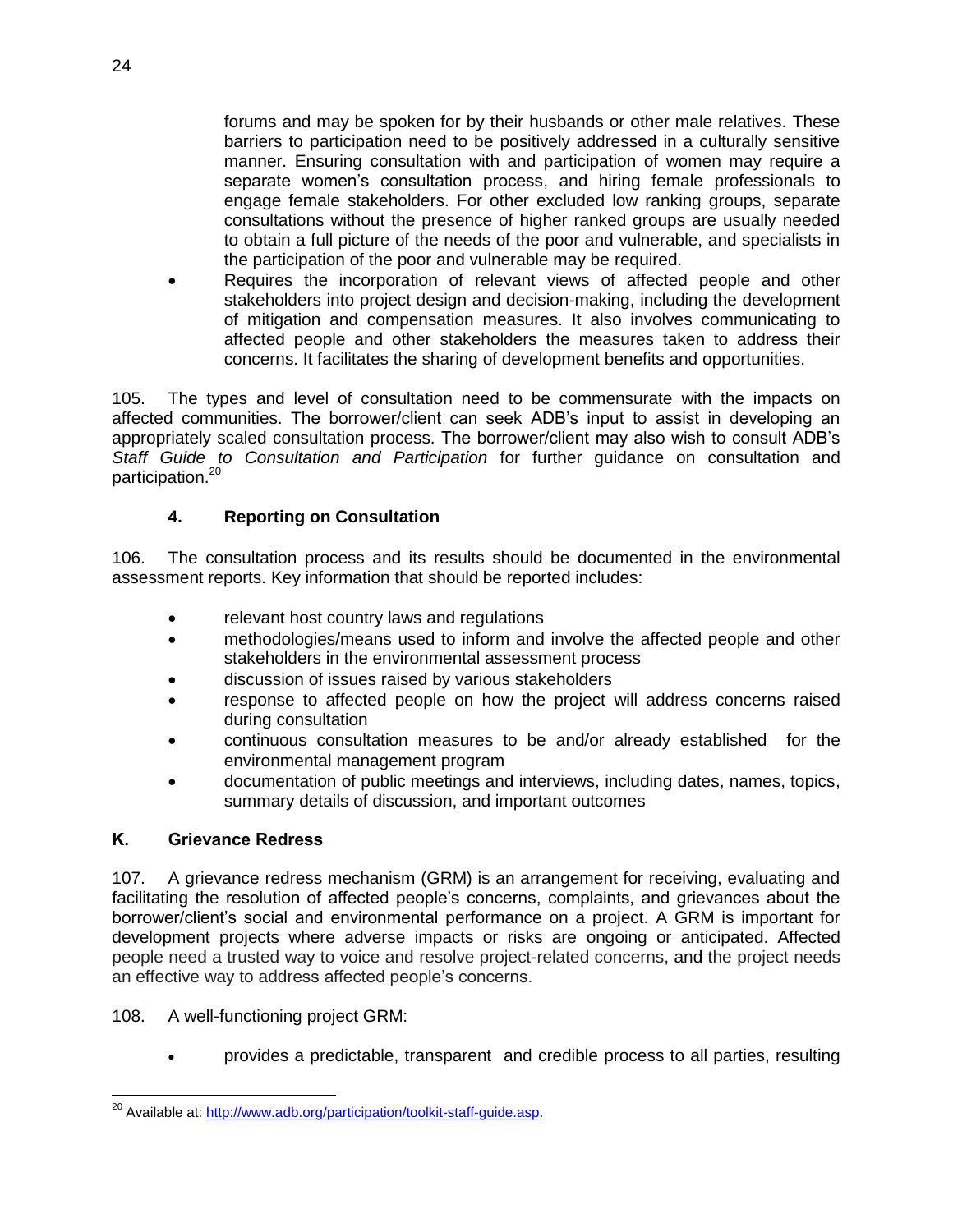in outcomes that are seen as fair, effective and lasting

- builds trust as an integral component of broader community relations activities
- enables a more systematic identification of emerging issues and trends, facilitating corrective action and pre-emptive engagement

109. ADB requires the borrower/client to establish and maintain a GRM for each project that has environmental, involuntary resettlement and/or Indigenous Peoples impacts. A single GRM can be used to cover these three safeguard requirements. The GRM has to be scaled to the impacts and risks of the project. It is not a substitute for a project's information disclosure and consultation process, or vice-versa. The two are complementary and should be mutually reinforcing.

#### **1. Grievance Redress Principles**

<span id="page-32-0"></span>110. A good GRM is not necessarily a whole new system, but can be built upon traditional or existing local methods that are functioning effectively. The following principles are important to guide the establishment and maintenance of a project GRM:

- **Proportionality.** The scope, timing, and form of a GRM should fit the context and needs of the project. For large projects with potentially complex issues, a GRM should ideally be established during the environmental planning phase and continue for the life of the project, and to the extent practical, the function of investigation and response should be separate from the personnel in charge of project management. For smaller projects with relatively straightforward issues, the project may consider designating a point of contact such as a liaison officer to whom the concerns and complaints of affected people can be addressed.
- **Involvement.** The most successful grievance redress mechanisms involve representatives from the affected community in the design of the GRM. The borrower/client and contractors are strongly advised to engage community representatives in identifying the key factors that will make the GRM successful (e.g. the kinds of disputes that could arise, how affected people want to raise concerns, the effectiveness of existing procedures for resolving complaints, and the availability of local resources to resolve conflicts), as well as in designing and improving the GRM based on community feedback. In addition, suggestion boxes, periodic community meetings and other communication methods to receive advice may be helpful.
- **Accessibility.** A GRM includes procedures for receiving, recording, and responding to grievances in a reasonable period of time. The procedures should be easily accessible and understandable, and should be communicated to all stakeholders, including vulnerable groups such as the poor and women.
- **Cultural appropriateness.** A good GRM is designed to take into account specific cultural attributes and traditional mechanisms for raising and resolving issues. If the project affects community groups with significant cultural differences, tailored approaches may be needed to ensure that each group (especially women and indigenous peoples) is able to raise concerns. For example, members of indigenous communities often do not use formal grievance procedures even when they have project complaints or grievances. Thus, the project should consider all practical ways to capture community sentiments, including verbal reporting stations (where community liaison officers could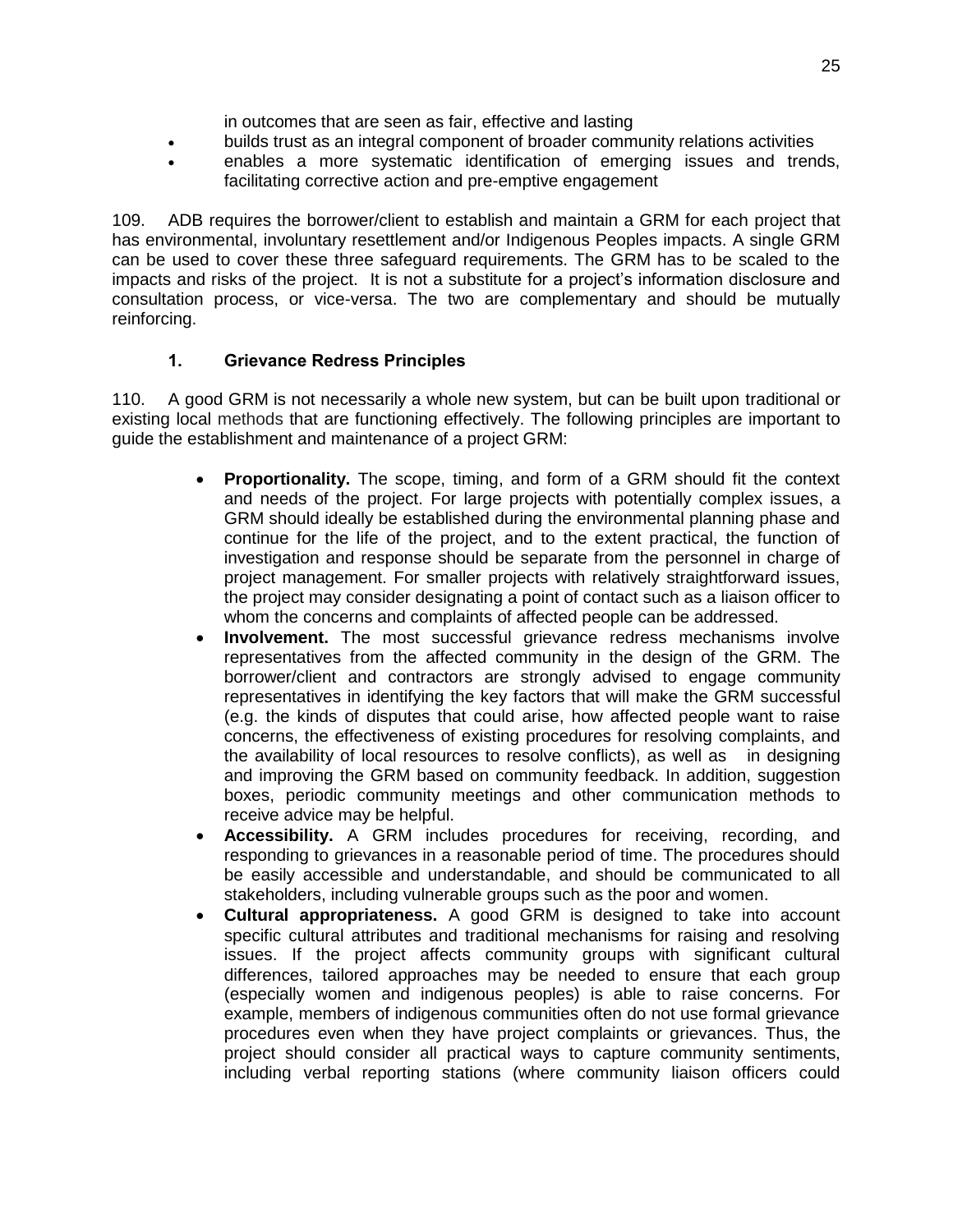transfer oral to written complaints) and other informal methods such as phone texting.

- **Responsiveness.** Grievances received and responses provided should be documented and reported back to the affected communities. Response times and a mechanism for the complainant to seek reconsideration by a higher authority of a response that is unsatisfactory should be included in the GRM. A good GRM provides regular feedback to local communities to clarify expectations about what it does and does not do, communicate how grievances were resolved, and gather feedback to improve the mechanism.
- **Accountability.** A good GRM has an organizational structure with clear authority and responsibilities for community liaison and grievance resolution. Individuals assigned as access points are most effective if they are trustworthy, trained, knowledgeable, and approachable, regardless of the ethnicity, gender, or religion of the complainant.
- **Appropriate protection.** It is important that the borrower/client is aware of the judicial and administrative mechanisms available in the country for the resolution of disputes so that the project GRM does not inadvertently impede access to these mechanisms. The mechanism should also set up protection for complainants so that they do not suffer retribution.

An example of a basic grievance mechanism structure is illustrated in Figure 1.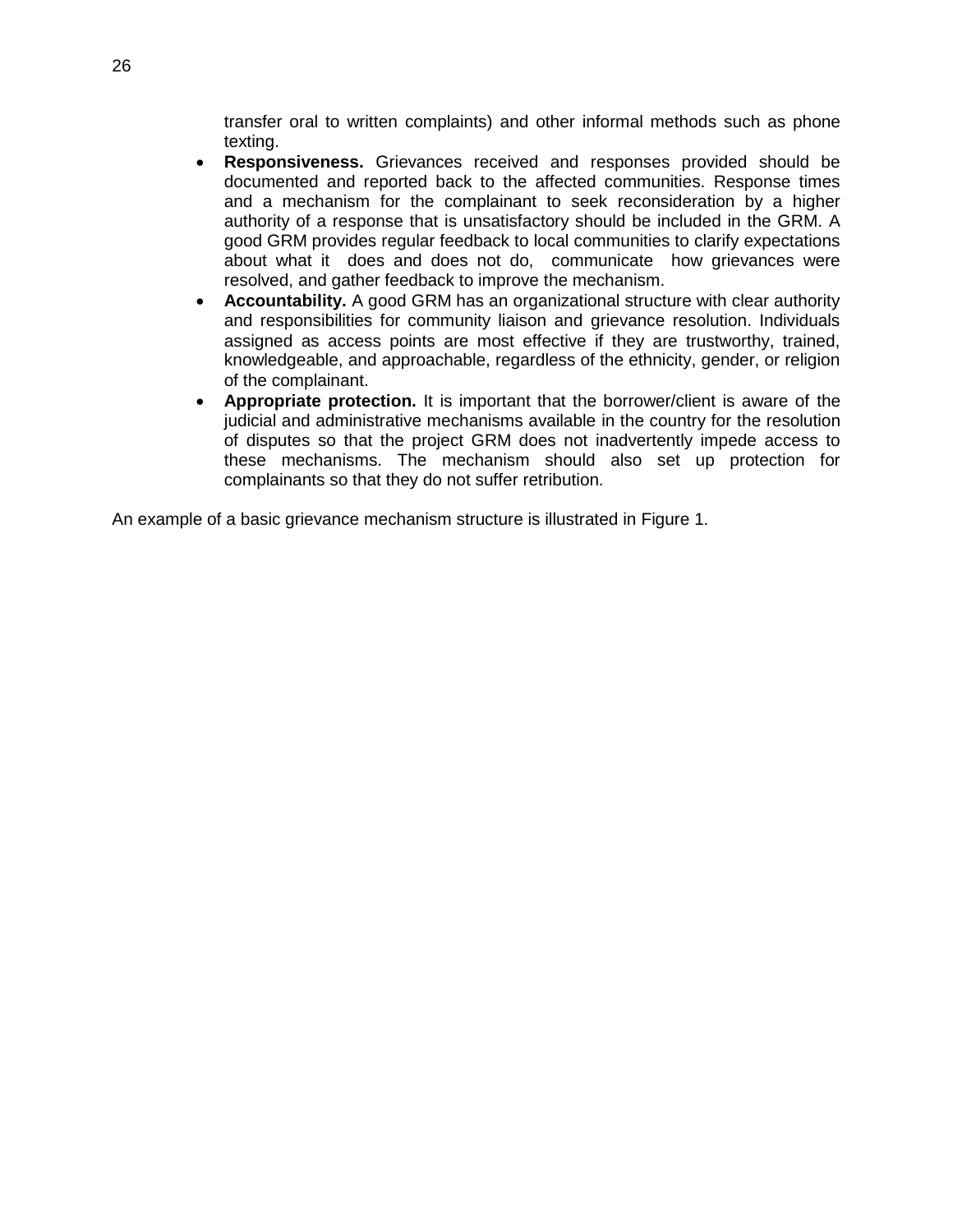

<span id="page-34-0"></span>**Figure 1. Basic Grievance Redress Mechanism Structure and Process**

*Source: A Guide to Designing and Implementing Grievance Mechanisms for Development Projects, World Bank Group, 2008.*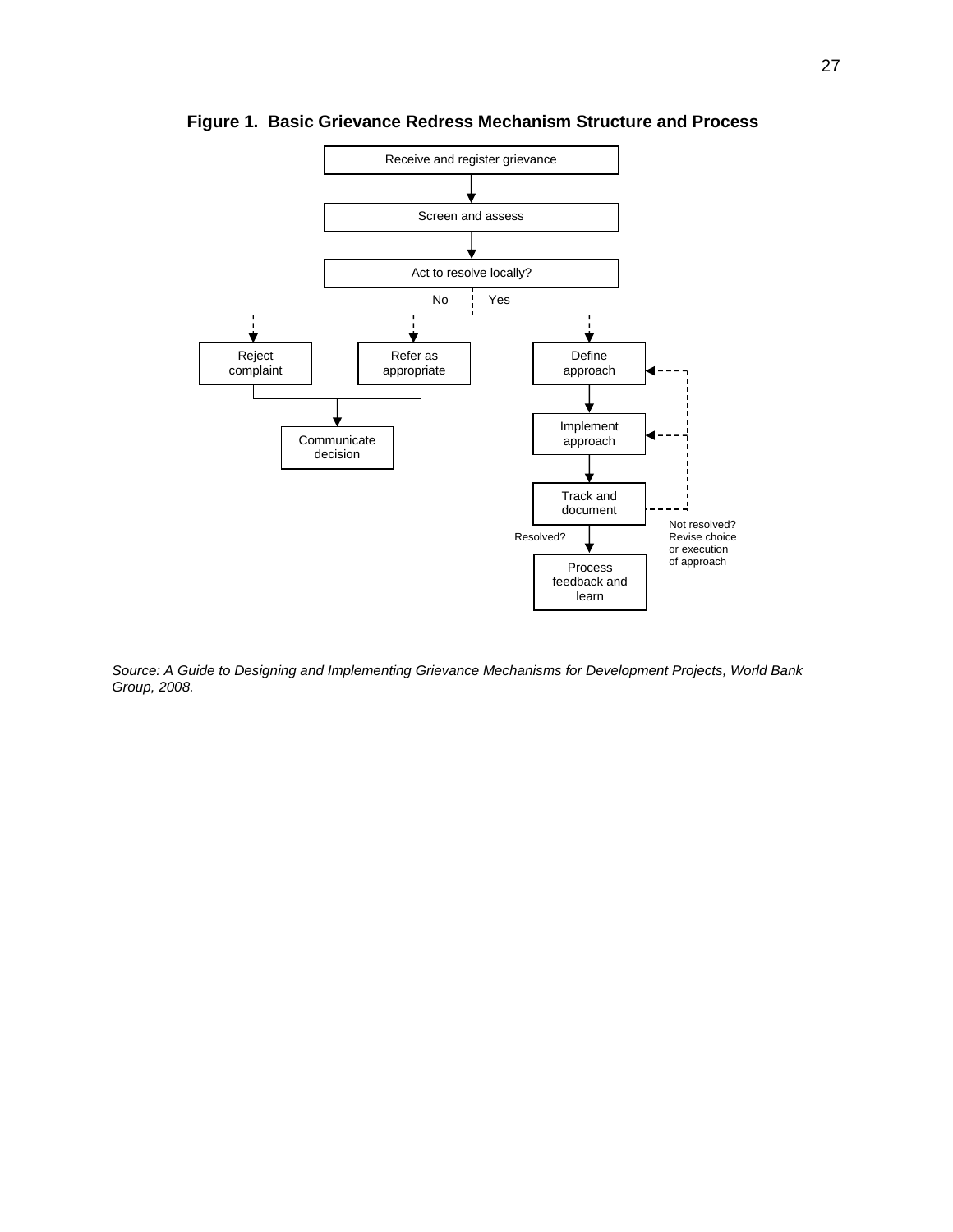#### **REFERENCES**

#### **Environmental Assessment:**

Charles H. Eccleston. 2011. *Environmental Impact Assessment: A Guide to Best Professional Practices*

International Finance Corporation. 2012. *Guidance Note 1: Assessment and Management of Environmental and Social Risks and Impacts.*  http://www1.ifc.org/wps/wcm/connect/b29a4600498009cfa7fcf7336b93d75f/Updated\_GN1- 2012.pdf?MOD=AJPERES

Judith Petts. 1999. *Handbook of Environmental Assessment*. Blackwell.

Peter Morris & Riki Therivel Editor. 2009. *Methods of Environmental Impact Assessment*  (Natural and Built Environment Series)

Peter Wathern Unwin Hyman. 1988. *Environmental Impact Assessment–Theory and Practice*

World Bank. 1991. *Environmental Assessment Sourcebook and Updates.*  http://web.worldbank.org/WBSITE/EXTERNAL/TOPICS/ENVIRONMENT/EXTENVASS/0,,conte ntMDK:20282864~pagePK:148956~piPK:216618~theSitePK:407988,00.html

Y. Anjaneyulu, Valli Manickam. 2011. *Environmental Impact Assessment Methodologies*

#### **Cumulative Impact Assessment:**

*Caltrans Guidance for Preparers of Cumulative Impact Analysis-Approach and Guidance* [http://www.dot.ca.gov/ser/cumulative\\_guidance/approach.htm](http://www.dot.ca.gov/ser/cumulative_guidance/approach.htm)

Canadian Environmental Assessment Agency. 1999. *Cumulative Effects Assessment Practitioners Guide.* Canadian Environmental Assessment Agency.

L J WALKER, J JOHNSTON, 1999. *Guidelines for the Assessment of Indirect and Cumulative Impacts as well as Impact Interactions.* EC DG XI Environment, Nuclear Safety & Civil **Protection** 

U.S. Environmental Protection Agency. 1999. *Consideration of Cumulative Impacts in EPA Review of NEPA Documents.* U.S. Environmental Protection Agency, Office of Federal Activities (2252A). EPA 315-R-99-002

#### **Community Engagement:**

AccountAbility 2005. *The Stakeholder Engagement Manual Volume 2: The Practitioners Handbook on Stakeholder Engagement.* AccountAbility, United Nations Environment Programme.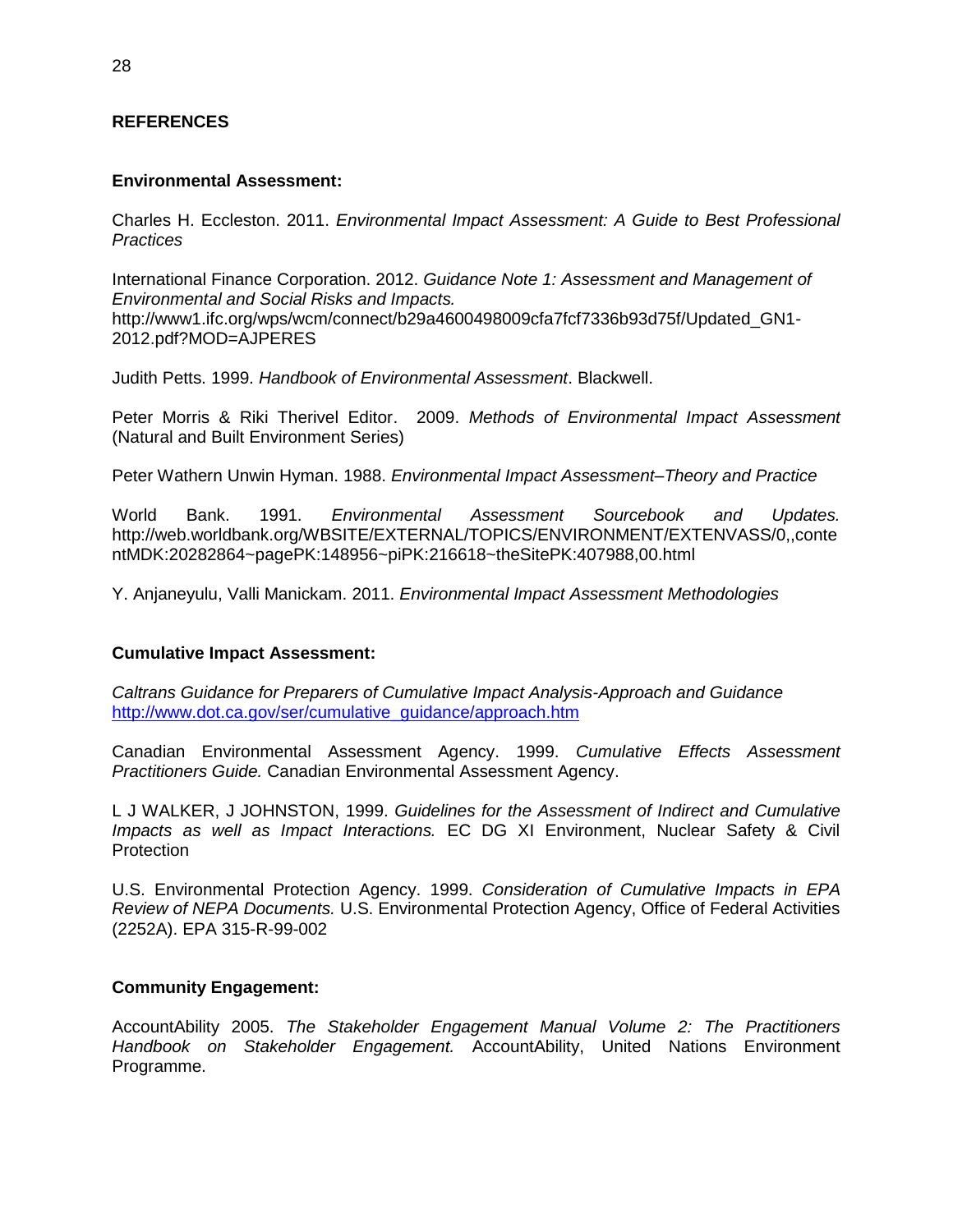Elliot, J. et al. 2005. *Participatory Methods Toolkit. A Practitioner's Manual.* King Baudouin Foundation and the Flemish Institute for Science and Technology Assessment.

Organisation for Economic Co-operation and Development (OECD). 2001. Citizens as Partners: OECD *Handbook on Information, Consultation and Public Participation in Policy-Making*. Paris: OECD. [Code: 422001141P1]

OECD. 2005. *Evaluating Public Participation in Policy Making. Paris.* OECD. [Code: 422005101P1]

Susskind, L. & Field, P. 1996. *Dealing with an Angry Public: The Mutual Gains Approach to Resolving Disputes*. New York: The Free Press.

Thomas, J.C. 1995. *Public Participation in Public Decisions: New Skills and Strategies for Public Managers.* San Francisco: Jossey-Bass.

United Kingdom: Department of the Environment, Transport and the Regions. 2000. *Public Participation in Making Local Environmental Decisions: The Aarhus Convention Newcastle Workshop, Good Practice Handbook.* London: Department of the Environment, Transport and the Regions.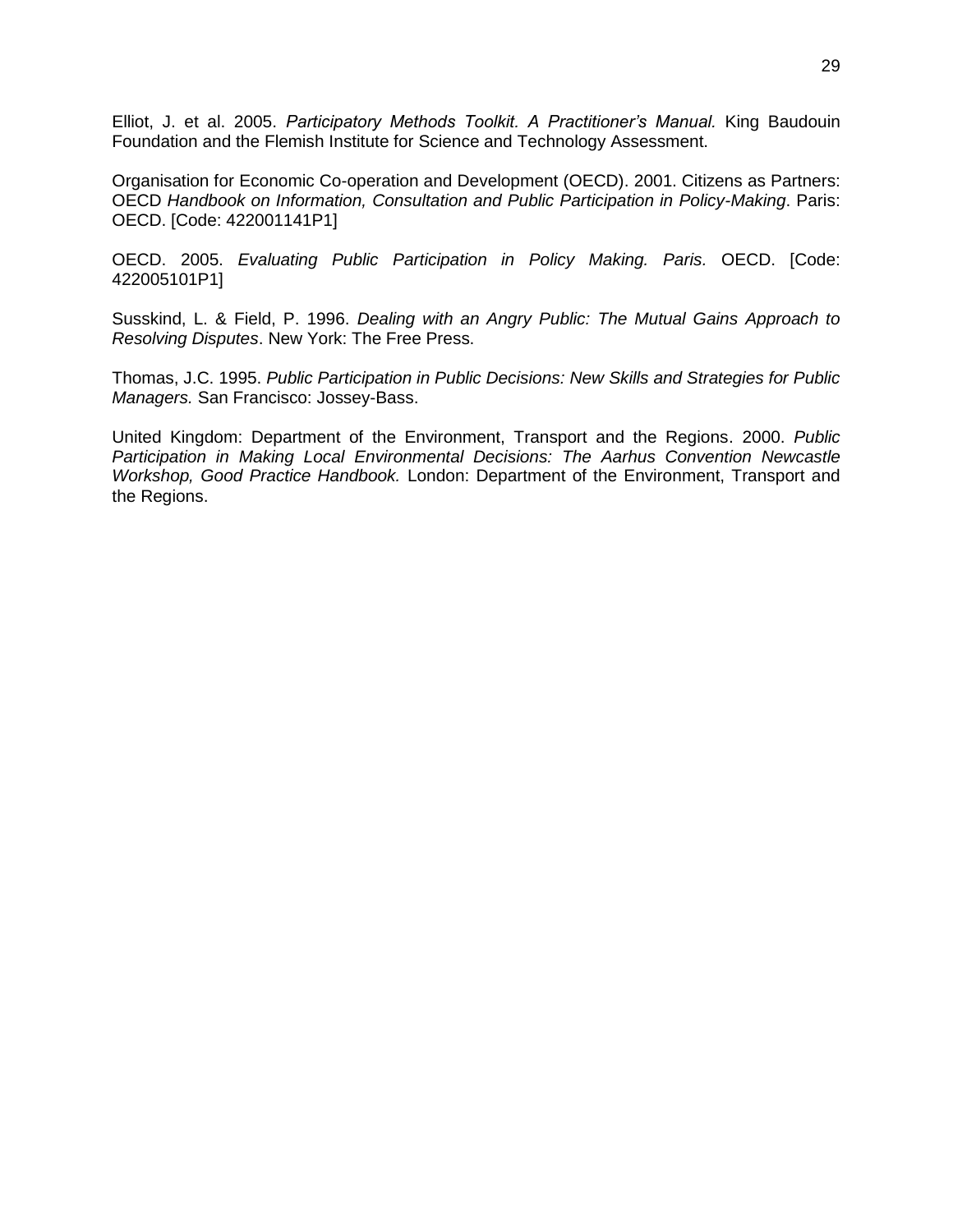#### **III. ENVIRONMENTAL ASSESSMENT REQUIREMENTS FOR VARIOUS FINANCING MODALITIES**

111. Over the years, ADB has adopted various finance modalities, other than standard loan projects, to promote inclusive growth and sustainable development in DMCs. These modalities include:

- policy-based lending
- sector lending
- multi-tranche financing facilities (MFFs)
- emergency assistance loans
- loans for projects in conflict-affected areas
- projects involving financial intermediaries (FIs)
- and general corporate finance

112. This chapter discusses the various environmental assessment and planning instruments that are used for the various financing modalities.

## **A. Environmental Assessment and Review Framework**

113. An environmental assessment and review framework (EARF) is required before Board approval of projects delivered through the following financing modalities:

- sector lending
- MFFs
- emergency assistance loans
- loans for projects in conflict areas

114. EARFs are also required in other finance modalities where subprojects or project components will only be identified after Board approval of the project.

115. An EARF guides the screening and categorization, level of impact assessment, required institutional arrangements, and processes to be followed for components or sub-projects that will be selected during project implementation.<sup>21</sup>

116. Reviewing the technical capacity of the borrower/client to implement ADB safeguard requirements, coupled with ADB due diligence reviews, is crucial in projects where an EARF applies. This is because the successful implementation of environmental safeguards relies heavily on the borrower/client's capacity, commitment, and good understanding of ADB safeguards requirements. For these projects, ADB will assess the borrower/client's capacity to manage environmental impacts and risks, and implement national laws. The EARF should include the details of the training needs of the borrower/client to ensure that the environmental safeguard requirements are implemented effectively.

117. For sector lending, in addition to an EARF, an environmental impact assessment (EIA) or initial environmental examination (IEE) will be prepared for one or more sample subprojects to establish good practice examples for the environmental assessment of succeeding subprojects. EIAs and IEEs for such sample subprojects are required before Board approval of

 $\overline{a}$ <sup>21</sup> See Annex to Appendix 1 of the ADB Safeguards Policy Statement, 2009 for the EARF outline.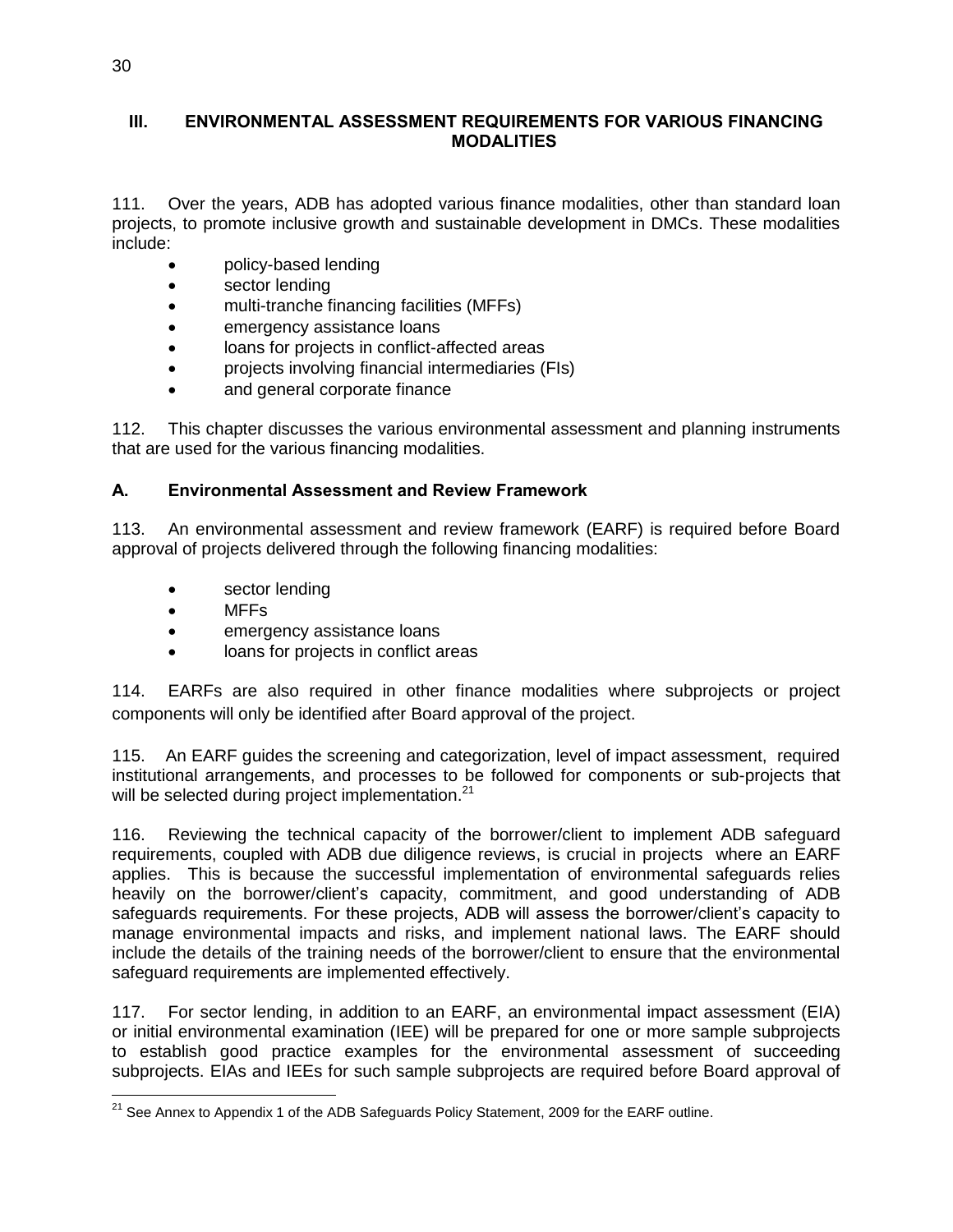the sector loan. For all subsequent subprojects classified as category A or B, assessment documents should be prepared, taking into account the requirements agreed with the borrower/client in the EARF.

118. For MFFs, an EARF is required for the entire MFF before approval. In addition, each tranche of an MFF is screened and categorized according to its environmental impacts, and the categorization of the tranche is based on its most sensitive component. For example, if one of three subprojects in a tranche is considered category A then all the subprojects are categorized as category A. There is no overall categorization for the entire MFF.

119. For emergency assistance loans, ADB's Disaster and Emergency Policy, 2004 allows procedural flexibility in the application of the safeguard requirements. In these cases, an EARF that identifies the types of project for which the assistance will be used, and the EIAs or IEEs are prepared after Board approval but before physical works begin. This ensures rapid disbursement of funds at a time of need. The Report and Recommendation of the President (RRP) needs to justify why a deviation from the general procedures is being sought.

120. For projects in conflict areas, it is often not possible to prepare EIAs or IEEs before Board approval. In these instances, an EARF is prepared and submitted to support project approval instead of an EIA or IEE. The RRP justifies why a deviation from standard procedures is needed, and the EIA or IEE is prepared and approved before any construction begins.

121. Where subprojects or components are prepared after Board approval and have limited anticipated environment impacts, an EARF may be submitted in lieu of safeguard plans for such subprojects or components. Justification for any deviation from the general procedure has to be included in the RRP. The environment and social assessments are prepared and approved before any physical activities start.

## **B. Strategic Environmental Assessment**

122. A strategic environmental assessment (SEA) is required when the project involves the development of or changes to policies, plans, or programs with likely significant regional or sectoral impacts (e.g. Category A policy-based lending). An SEA is a tool for evaluating the effect of policy changes on a broad, cross-sectoral basis encompassing the natural environment, the economic situation, as well as social and cultural conditions. Its primary aim is to help make development more sustainable. SEA requires a much more qualitative view than an EIA, and looks at wider sustainability issues than would normally be found in a project-level assessment. Ideally, the information and strategic direction determined in an SEA will cascade down through the tiers of decision-making, and can be used for the assessment of individual projects. As the SEA is working at a cross-sectoral level, there is also a need to consider tradeoffs and how to achieve a balance between different objectives. It is also important to see the SEA as an opportunity to add value to a decision-making process.

123. There are many different approaches and techniques for SEA. It is important to select an approach and method that is most appropriate for the type of assessment being undertaken. 22

 $\overline{a}$  $22$  The list of references at the end of the chapter provides guidance on where to find information on methods, approaches, and examples of SEAs.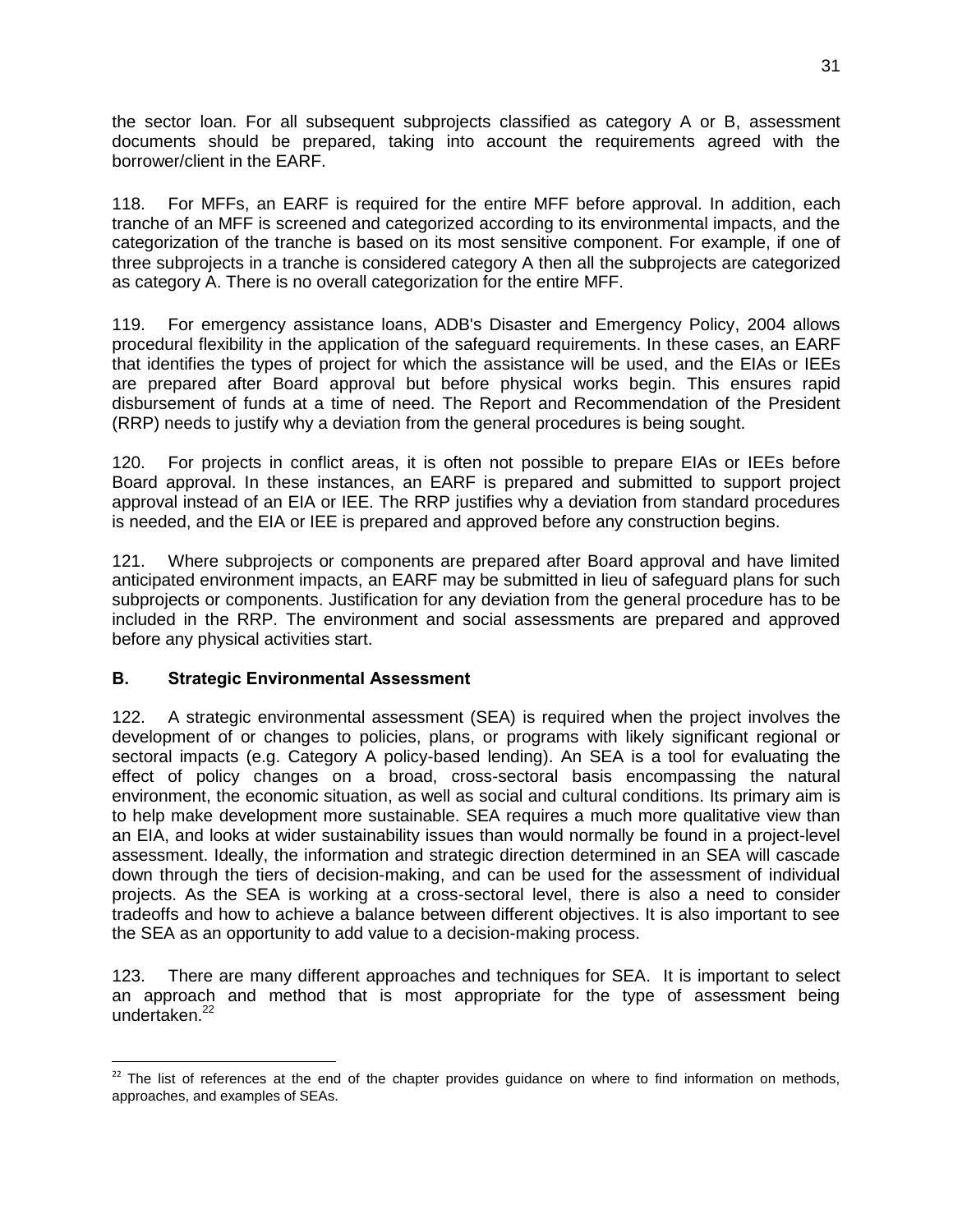124. Despite the multitude of SEA approaches, there are some common criteria that are essential for a successful SEA. The list below is based on a widely recognized set of basic criteria established by the International Association for Impact Assessment.<sup>23</sup>

- It is fit for the purpose. The SEA methodology is appropriate for the circumstances, and not the other way around (i.e., attempts are not made to fit the circumstances to an SEA methodology).
- It is objectives-led. The change in policy, plan or program has a specific set of objectives that it will attempt to achieve, and the SEA is helping achieve these objectives.
- It is sustainability-driven. The SEA has a long-term outlook. It is not just looking to influence the immediate outcomes of the process but will provide inputs to guide the overall process to something that will be more sustainable in the longterm.
- It is comprehensive in scope. The SEA addresses all the key factors that are important. However, being comprehensive does not mean the inclusion of irrelevant information.
- It has to be decision-relevant. The SEA is not a piece of analysis for its own sake. It is essential to know what decision the SEA is trying to effect, or the policy or plan that could be improved by applying the SEA approaches.
- It is integrative. The SEA process ensures an appropriate environmental assessment of all strategic decisions relevant for attaining sustainable development, and addresses the interrelationships of the biophysical, social, and economic aspects.
- It is participative. The SEA, like the standard EIA, takes the opinions and perspectives of key stakeholders and allows multi-stakeholder discussion of the issues. It is not undertaken solely by a group of experts seeking answers to questions that are also the concern of those who will be affected.

## **C. Environmental and Social Management System (ESMS)**

125. While standard loan projects are direct investments, loans to financial intermediaries (FIs) are indirect investments. ADB provides funds to eligible FIs for on-lending to final borrowers for eligible subprojects, at the FIs credit risk.<sup>24</sup> As ADB has no direct supervision over these subprojects, $25$  it holds the FI accountable for managing the environmental risks of its subprojects.

126. An FI is required to have in place an appropriate environmental and social management system (ESMS) commensurate with the nature and risks of its likely future portfolio, to be maintained as part of its overall management system. ADB and the FI agree on the arrangement for the ESMS and the procedure for subproject review by ADB before Board approval of the investment. An ESMS satisfactory to ADB is adopted by the FI before ADB's first disbursement.

127. If the FI funds any category A subprojects, an EIA should be prepared. Category B subprojects require an environmental assessment report in accordance with government

 $\overline{a}$ <sup>23</sup> http://www.iaia.org/publicdocuments/special-publications/sp1.pdf

<sup>&</sup>lt;sup>24</sup> OM Section D6/BP Financial Intermediation

 $25$  In the case of financial intermediaries, "subproject" means business activities financed by the financial intermediary (OM Section F1/BP).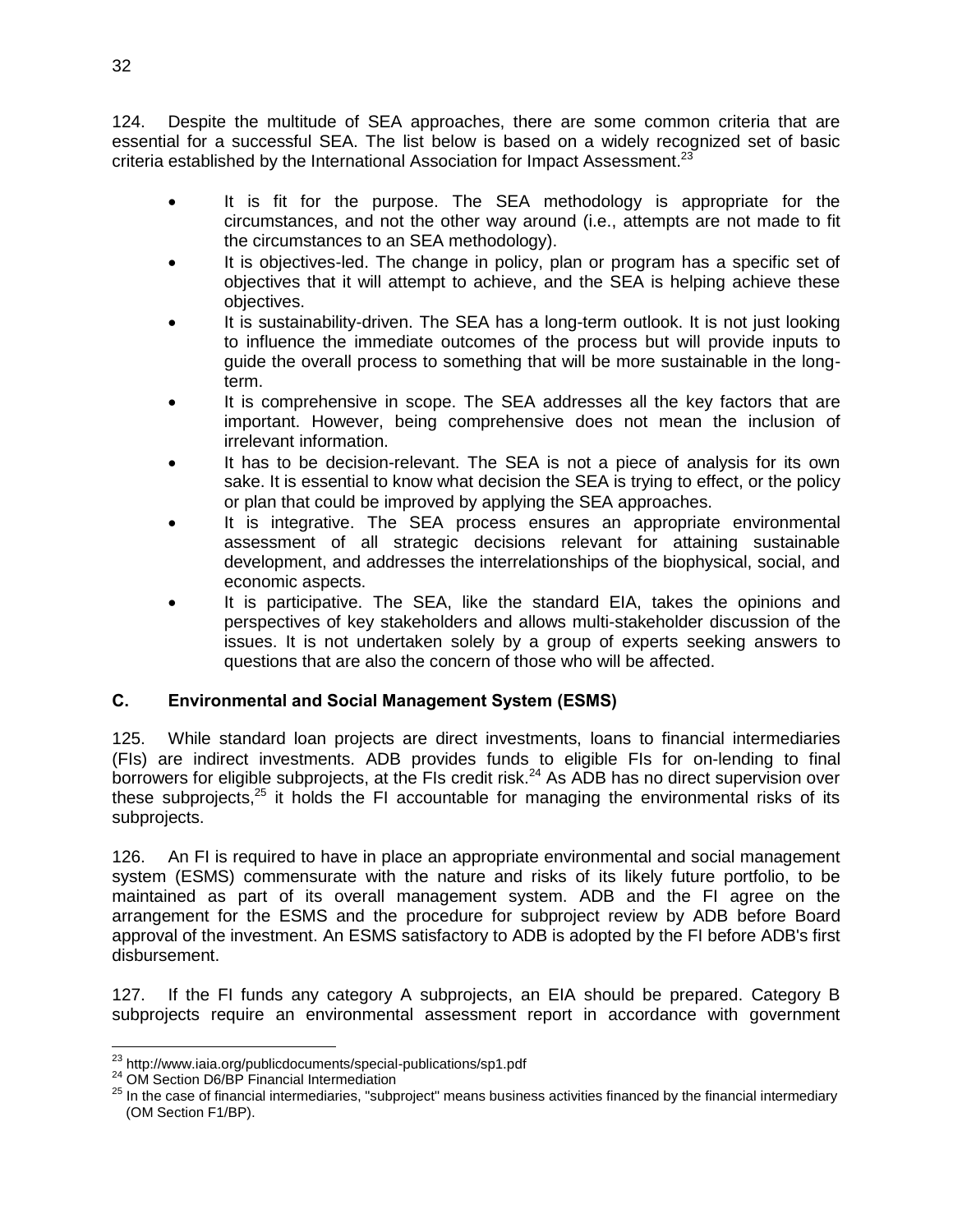requirements. The EIA and/or environmental assessment report are required before subproject approval.

128. General corporate finance, by its name, covers corporate investments.<sup>26</sup> General corporate finance requires a corporate ESMS audit. If the audit finds any issue, a corrective action plan that specifies time-bound measures to achieve and maintain compliance with the objectives, principles and requirements of the SPS within a reasonable time, has to be prepared. This action plan will be incorporated into the client's corporate ESMS. The audit, and if necessary, the corrective action plan are required before Board approval of the investment.

### **D. Environmental Audit**

129. ADB sometimes enters into a project with facilities that already exist or are under construction. These facilities may have been constructed or started to be built without adequate safeguard measures. Projects that will use existing facilities or where construction has commenced require an environment compliance audit to determine whether the facilities are in accordance with ADB safeguard principles and requirements for borrowers/clients. Where noncompliance is identified, a corrective action plan will be prepared by the borrower/client and concurred by ADB. The plan will define remedial actions, the budget for these actions, and timeframe for achieving compliance. ADB understands that some existing facilities are difficult to dismantle for the sake of compliance. In such situations, compliance with national standards, even if less stringent than ADB's environment safeguards, is acceptable. Deviations from the general procedure are documented in the plan. The environmental audit and, if necessary, the corrective action plan are required prior to Board approval of the project.

130. If a project involves an upgrade or expansion of existing facilities that have the potential to generate environmental impacts, ADB's environmental assessment and planning requirements will apply in addition to the compliance audit.

## **E. Matrix of Environmental Impacts**

131. ADB requires a matrix of environmental impacts to be prepared for policy-based loan projects. The matrix should discuss the major environmental implications associated with the proposed policy actions, and the mitigation measures to be undertaken. It is the product of an assessment of the potential impacts of each policy action and the identification of appropriate mitigation measures, as required by the SPS. Unlike standard loan projects, policy-based lending is not linked to a range of activities, but focuses on the implementation of policy reforms. Funding is relatively quickly disbursed to support policy reforms that have sector-wide and economy-wide impacts.

132. The matrix of environmental impacts should also include a qualitative indication of the likely magnitude of each potential impact, and the brief reasons for the judgment. Appropriate mitigation measures agreed upon by the borrower and ADB will be incorporated into the loan covenants. The matrix of policy actions is required before Board approval of the policy-based loan project.

 $\overline{a}$  $^{26}$  Under corporate finance, the "primary source of repayment for investors and creditors is the sponsoring company, backed by its entire balance sheet, not by the project alone" ("Project Finance in Developing Countries," International Finance Corporation, 1999).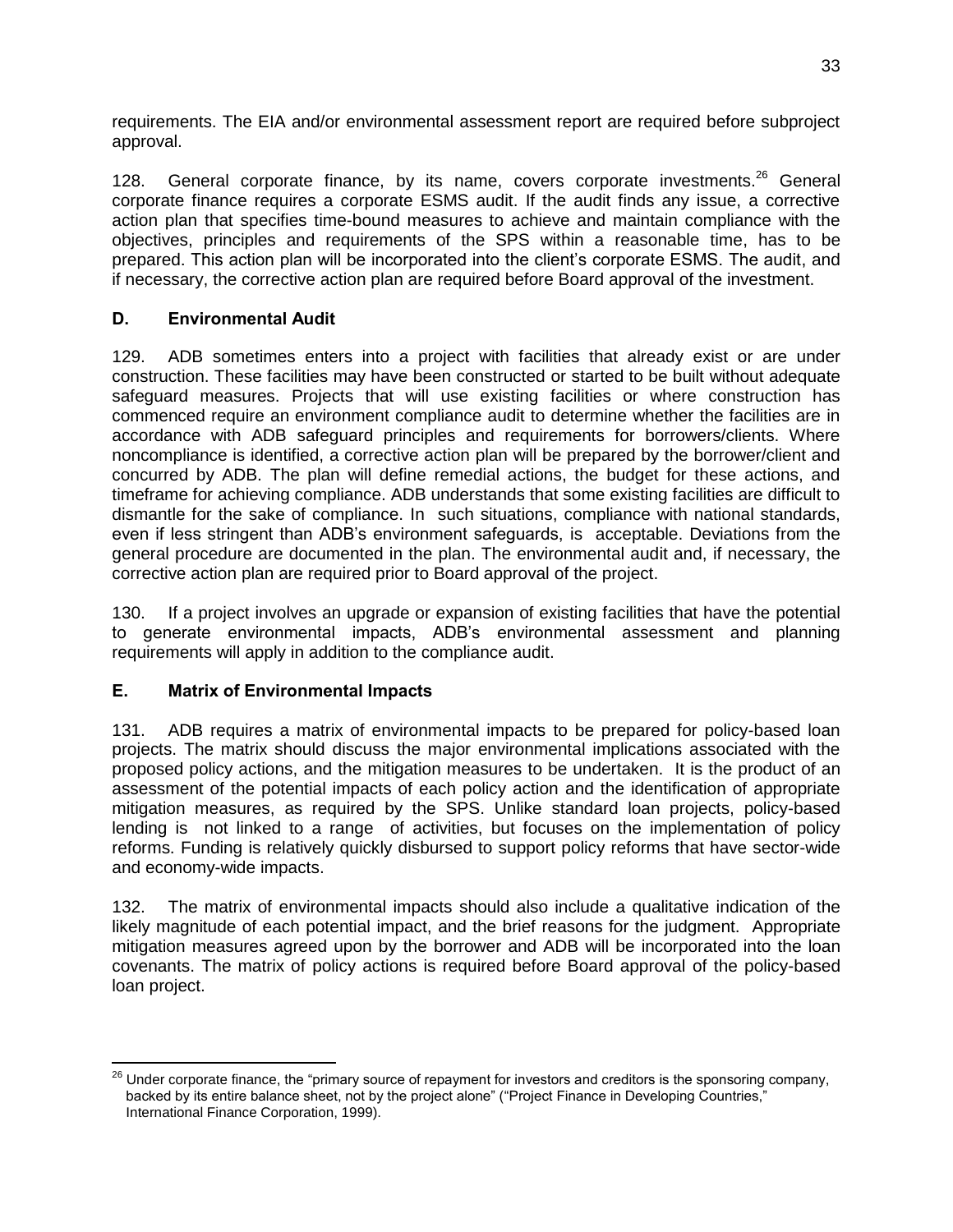| <b>Instrument</b>                        |                                         |                                                                                                                                                          | Timing                                                                                                      |
|------------------------------------------|-----------------------------------------|----------------------------------------------------------------------------------------------------------------------------------------------------------|-------------------------------------------------------------------------------------------------------------|
|                                          | Safeguard<br>Requirement                | <b>Trigger</b>                                                                                                                                           |                                                                                                             |
| Policy-based<br>lending                  | Matrix of environmental<br>impacts      | All Category A or B policy-based<br>lending projects                                                                                                     | Before project approval                                                                                     |
|                                          | SEA (where applicable)                  | Development of or changes to<br>policies, plans, or programs likely to<br>have significant environmental<br>regional or sectoral impacts<br>(Category A) | Before project approval                                                                                     |
| Sector lending                           | EARF for entire project                 | Potential environmental impacts                                                                                                                          | Before project approval                                                                                     |
|                                          | EIA/IEE for sample<br>subprojects       |                                                                                                                                                          |                                                                                                             |
|                                          | EIA/IEE for succeeding<br>subprojects   | Category A/B subprojects.                                                                                                                                | Before project approval                                                                                     |
|                                          |                                         | Category A/B subprojects.                                                                                                                                | After project approval                                                                                      |
| <b>MFF</b>                               | EARF for entire MFF                     | Tranches prepared after Board                                                                                                                            | Before MFF approval                                                                                         |
|                                          | SEA for entire project (if<br>required) | approval of the MFF                                                                                                                                      |                                                                                                             |
|                                          | EIA/IEE for first tranche               | MFF with anticipated significant<br>sector or regional impacts                                                                                           | Before MFF approval                                                                                         |
|                                          | EIA/IEE for succeeding<br>tranches      |                                                                                                                                                          | Before MFF approval                                                                                         |
|                                          |                                         | Tranche with potential environmental<br>impacts (category A or B)                                                                                        | After MFF approval but<br>before approval of each                                                           |
|                                          |                                         | Succeeding tranches with potential<br>environmental impacts (category A<br>or B)                                                                         | tranche                                                                                                     |
| Emergency                                | <b>EARF</b>                             | Category A or B projects                                                                                                                                 | Before project approval                                                                                     |
| assistance<br>loans and<br>projects in   | EIA/IEE for subprojects                 |                                                                                                                                                          |                                                                                                             |
| conflict areas                           |                                         | Category A / B<br>subprojects/components.                                                                                                                | After Board approval                                                                                        |
| Financial<br>intermediary<br>investments | <b>ESMS</b>                             | Anticipated adverse environmental<br>impacts                                                                                                             | <b>ESMS</b> arrangement agreed<br>upon before project<br>approval, and adopted<br>before first disbursement |
|                                          | <b>EIA</b>                              | Potential significant environmental<br>impacts of subprojects (category A)                                                                               | After ADB's approval of the<br>FI project, but before<br>subproject approval                                |
|                                          | Environmental<br>assessment report as   | Category B subprojects                                                                                                                                   | After ADB's approval of the<br>FI project, but before                                                       |

# **Table 2. Finance Modalities and Environmental Safeguard Requirements**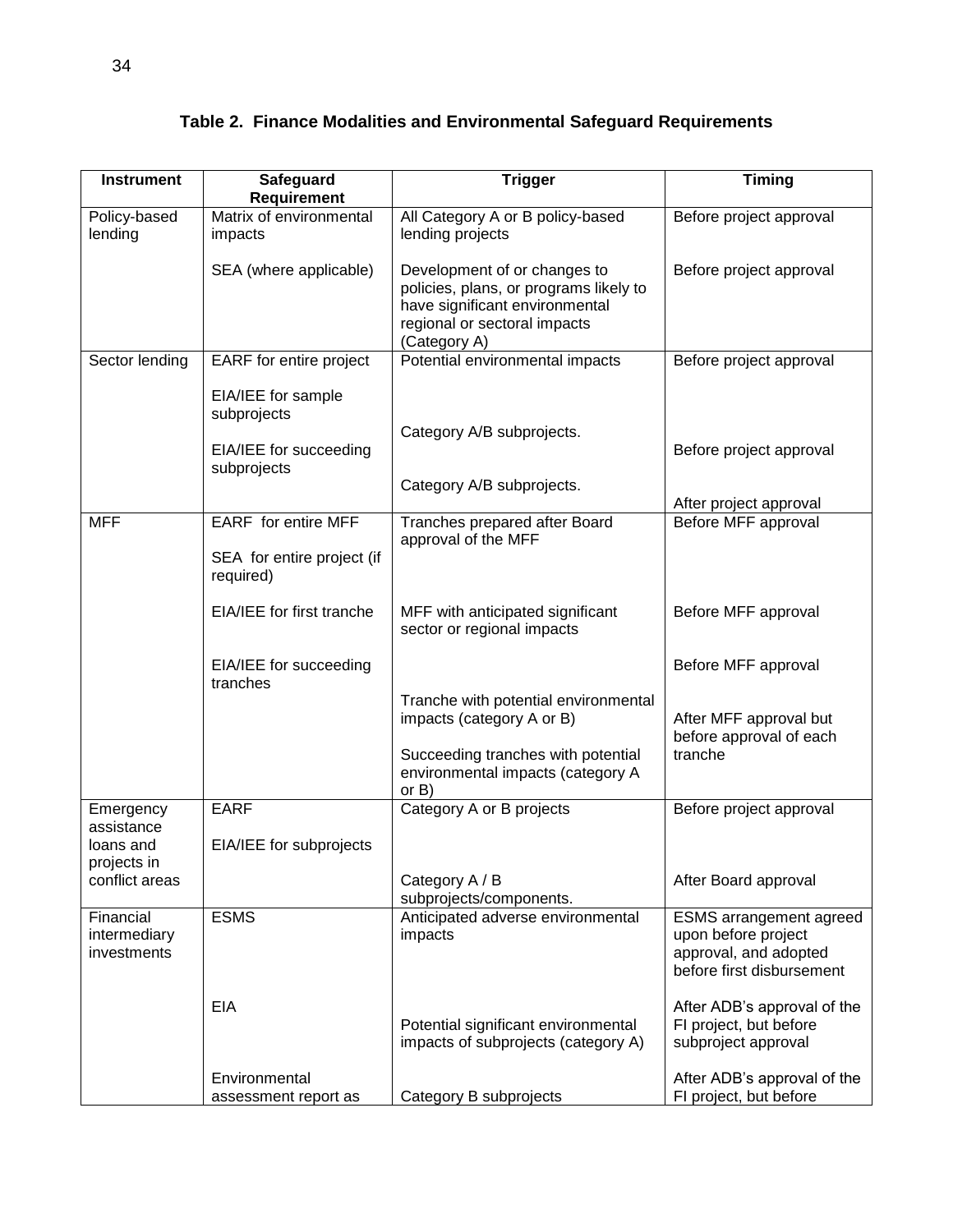|                                 | required by the<br>government |                                                                                                     | subproject approval     |
|---------------------------------|-------------------------------|-----------------------------------------------------------------------------------------------------|-------------------------|
| General<br>corporate<br>finance | Corporate ESMS Audit          | All Category A or B general<br>corporate finance, working capital or<br>equity finance              | Before project approval |
|                                 | Corrective action plan        | Audit identifies noncompliance with<br>ADB safeguards                                               | Before project approval |
| Existing<br>facilities          | Environmental audit           | Under construction or existing<br>Category A or B project facilities<br>and/or business activities. | Before project approval |
|                                 | Corrective action plan        | Audit identifies noncompliance with<br>ADB safeguards.                                              | Before Board approval   |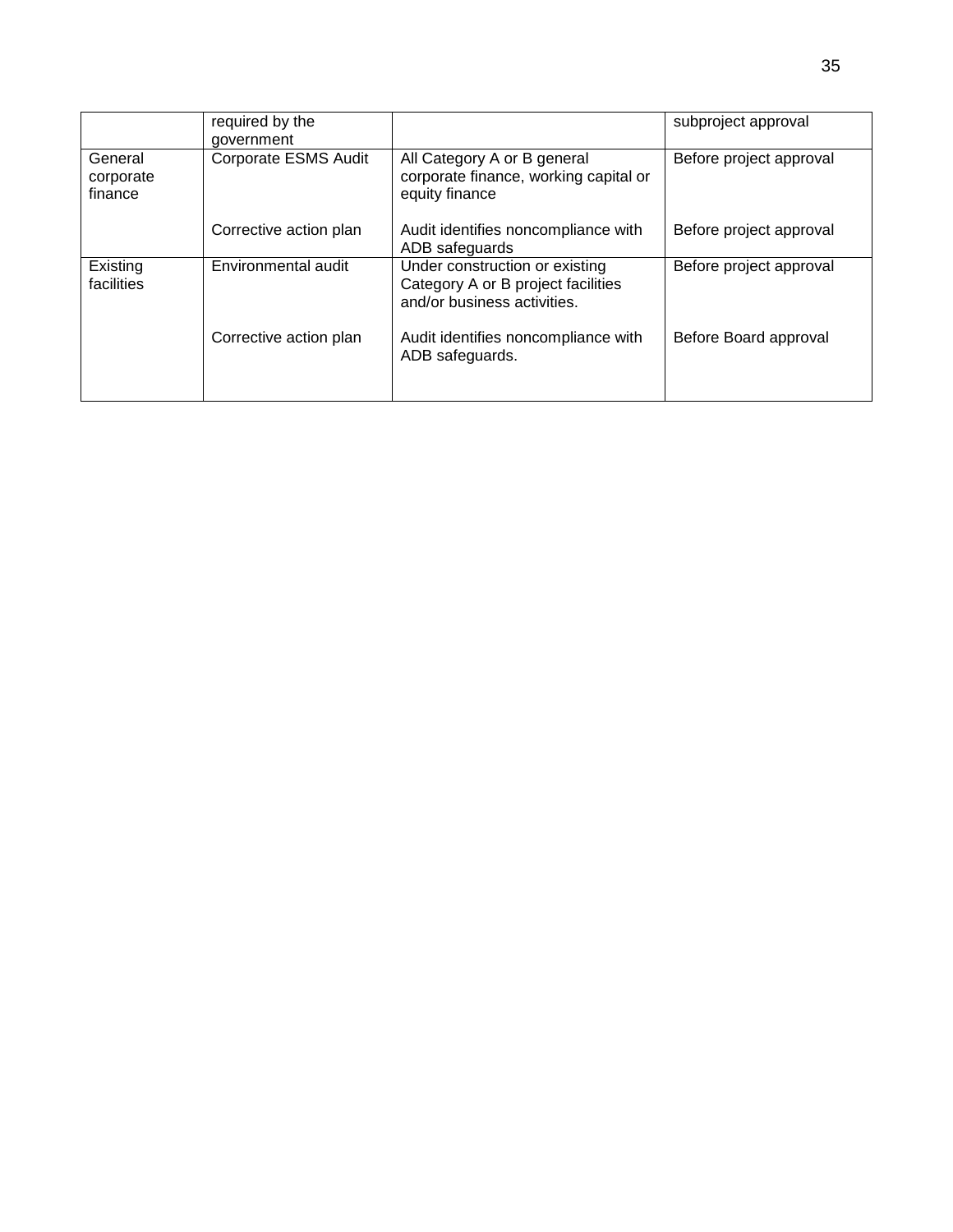#### **REFERENCES**

Ahmed, K. & Sanchez-Triana, E. (eds) 2008. *Strategic Environmental Assessment for Policies.* Washington, DC: World Bank.

Brown, L. & Thérivel, R. 2000. *Principles to Guide the Development of Strategic Environmental Assessment Methodology.* Impact Assessment & Project Appraisal 18(3): 183-189

Dalal-Clayton, B. & Sadler, B. (eds) 2005. *Strategic Environmental Assessment: A Sourcebook and Reference Guide to International Experience.* London: Earthscan.

Fischer, T.B. 2007. *Theory and Practice of Strategic Environmental Assessment*. London: Earthscan.

Fischer, T.B. 2003. *Strategic Environmental Assessment in Post-Modern Times*. Environmental Impact Assessment Review 23(2): 155-170

International Finance Corporation. 2012. *Guidance Note 1: Assessment and Management of Environmental and Social Risks and Impacts.*  [http://www1.ifc.org/wps/wcm/connect/b29a4600498009cfa7fcf7336b93d75f/Updated\\_GN1-](http://www1.ifc.org/wps/wcm/connect/b29a4600498009cfa7fcf7336b93d75f/Updated_GN1-2012.pdf?MOD=AJPERES) [2012.pdf?MOD=AJPERES](http://www1.ifc.org/wps/wcm/connect/b29a4600498009cfa7fcf7336b93d75f/Updated_GN1-2012.pdf?MOD=AJPERES)

OECD. 2006. *Applying Strategic Environmental Assessment: Good Practice Guidance for Development Cooperation.* Paris: Organisation for Economic Co-operation and Development.

Partidário, M.R. 2007. *Strategic Environmental Assessment Good Practice Guidance: Methodological Guidance*. Lisboa: Agência Portuguesa do Ambiente.

United Nations Environment Programme. 2009. *Integrated Assessment: Mainstreaming Sustainability into Policy-Making. A Guidance Manual*. Geneva.

World Bank. 2012. *Strategic Environmental Assessment in the World Bank*. [http://siteresources.worldbank.org/ENVIRONMENT/Resources/244380-](http://siteresources.worldbank.org/ENVIRONMENT/Resources/244380-1236266590146/Strategic_Environmental_Assessment_in_the_World_Bank.pdf) [1236266590146/Strategic\\_Environmental\\_Assessment\\_in\\_the\\_World\\_Bank.pdf](http://siteresources.worldbank.org/ENVIRONMENT/Resources/244380-1236266590146/Strategic_Environmental_Assessment_in_the_World_Bank.pdf)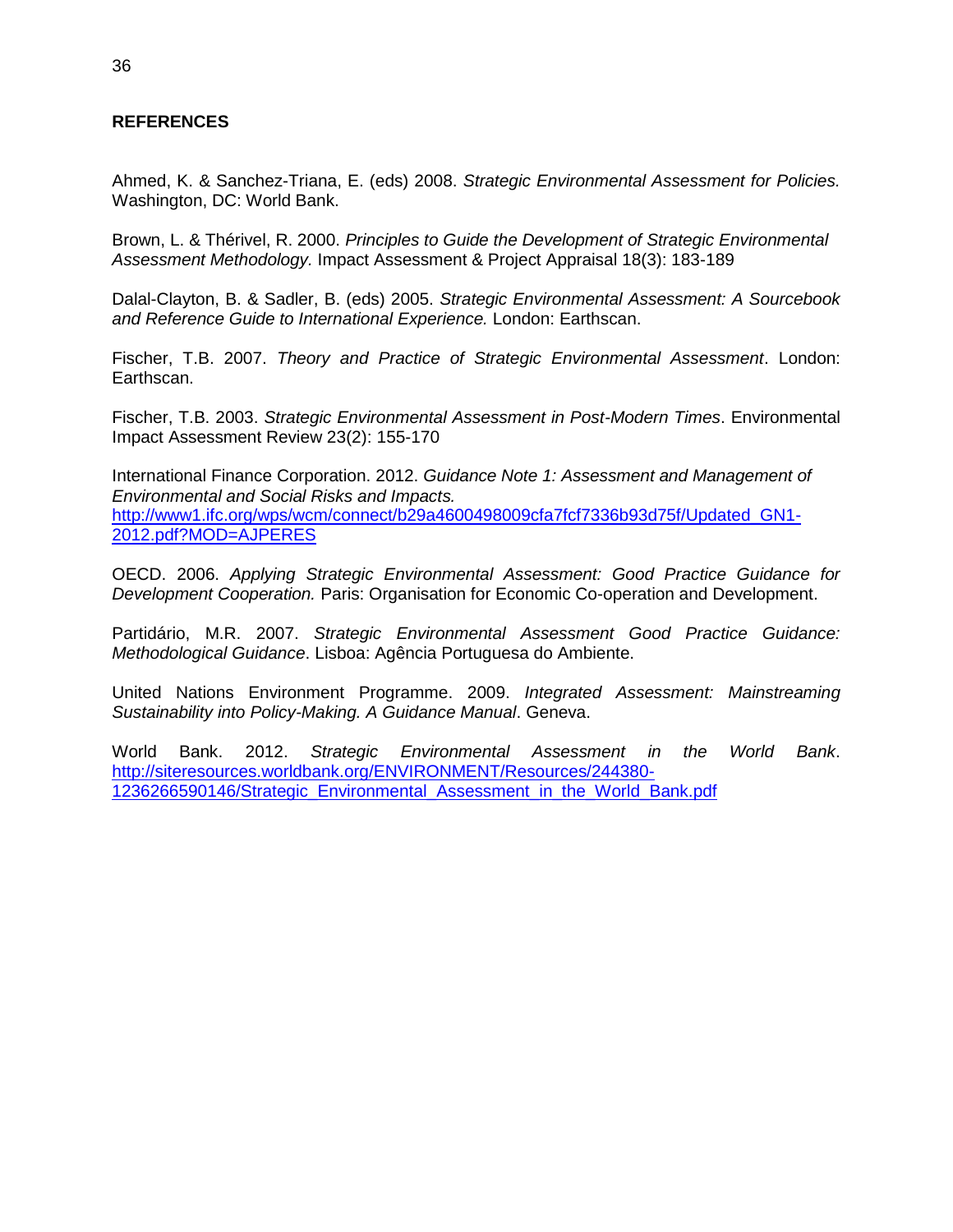## **IV. OCCUPATIONAL AND COMMUNITY HEALTH AND SAFETY**

133. Occupational health and safety refers to protecting workers, including contracted workers and any others who work at project sites or provide project-related services (e.g. cooks, cleaners), from accident, injury or illness associated with exposure to hazards encountered in the workplace.<sup>27</sup> Hazards can arise from materials (including chemical, physical and biological substances and agents), environmental or working conditions (e.g. oxygen-deficient environments, excessive temperatures, improper ventilation, poor lighting, faulty electrical systems or unshored trenches), or work processes (including tools, machinery and equipment).

134. Community health and safety refers to protecting local communities from project-related hazards (including flooding, landslides or other natural hazards) exacerbated by project activities, disease, and the accidental collapse or failure of project structural elements such as dams. Project related activities may directly, indirectly or cumulatively change community exposure to hazards. A significant concern with major development projects is the spread of communicable diseases from the workforce to the surrounding communities. The transmission of sexually transmitted diseases such as HIV/AIDS is an important issue, and waterborne diseases arising from poor sanitation and vector-borne diseases such as malaria are a significant concern. For example, abandoned borrow pits filled with stagnant water may promote the growth of malaria-carrying mosquitoes. An influx of workers during the construction stage may overwhelm local sanitation and waste management systems, and also result in increased traffic and traffic accident fatalities. These types of impacts may cause project delays and damage relationships with communities. Proper management of health and safety impacts can reduce unnecessary costs, and help create positive community perceptions of the project.

## **A. Application**

 $\overline{a}$ 

135. If relevant, the environmental assessment should include an analysis of the project's potential impacts and risks on occupational and community health and safety, and develop preventive and protective measures. The assessment should consider all stages of the project cycle (design, construction, operation, and decommissioning). The depth and breadth of analysis and the preventive measures should be commensurate with the identified risks and impacts.

## **B. Occupational Health and Safety**

136. Key aspects in providing workers with a safe and healthy working environment are summarized below.

 **Identify and eliminate or minimize the causes of potential hazards** to workers, as far as reasonably practicable. It is preferable to eliminate sources of hazard to workers' health and safety rather than allowing the hazards to continue and providing personal protective equipment.

<sup>27</sup> Occupational health and safety is not the same as core labor standards, and safeguard requirements 1 (SR1) of the SPS do not encompass core labor standards such as: (i) freedom of association and the effective recognition of the right to collective bargaining, (ii) the abolition of all forms of forced or compulsory labor, (iii) the elimination of discrimination in respect of employment and occupation, and (iv) the elimination of child labor. Core labor standards are addressed through ADB's *Social Protection Strategy*, and through routine inclusion of relevant covenants in loan agreements, and tender and bidding documents. Further, all Asian and Pacific DMCs, by virtue of being members of the International Labour Organization, are held to respect, promote, and realize fundamental core labor standards.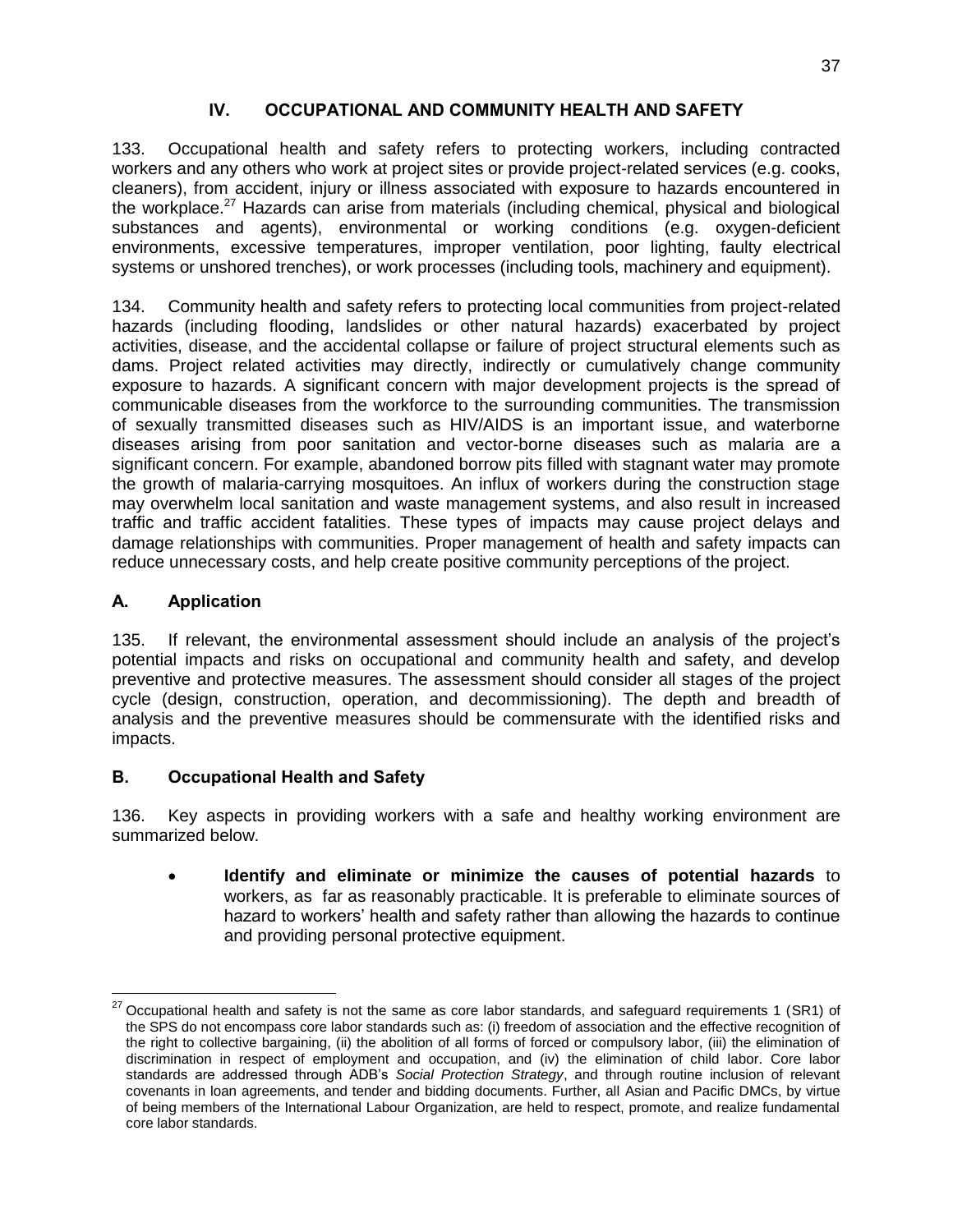- **Establish preventive and protective measures**. When an occupational hazard is inherent to a project activity or it is not feasible to eliminate or minimize the hazard, appropriate protective measures (such as barriers or machine guards) should be installed, and adequate personal protective equipment (PPE) should be provided at no cost to the workers. PPE may be required by laboratory, maintenance, and construction workers, pesticide applicators, painters, firefighters, and many other workers who may be exposed to chemical, physical, biological or radiological agents on the job. PPE includes respirators, eyewear, gloves, clothing, hearing protection, and steel-toed shoes. Preventive and protective measures should be consistent with international good practice, as reflected in internationally recognized standards such as the EHS Guidelines.
- **Train workers** on the aspects of occupational health and safety associated with their work including emergency arrangements, and provide them with appropriate incentives to use protective equipment and comply with health and safety procedures.
- **Document and report** occupational accidents, diseases, and incidents to relevant local authorities and to ADB. It is good practice to retain related monitoring data such as exposure levels and health testing. Workers should not face any disciplinary measures or negative consequences for reporting or raising concerns about occupational health and safety conditions.
- **Have emergency prevention, preparedness, and response plans** in place. Effective emergency preparedness and response plans are tailored to the risks faced by the project, and include an integrated approach to address emergency needs and protect the health and safety of workers, the local affected communities and the environment inside and outside the project physical boundary. Emergency preparedness and response plans encompass all persons normally working on or visiting the project site, are prepared in cooperation with external emergency services and agencies such as local fire departments and emergency response teams, and include adequate procedures for communication with workers, local communities and relevant authorities during emergency events. Facilities that face fire risk need to have evacuation plans that are well understood and have been rehearsed by all workers.
- **Comply with host country laws**. Most countries have laws regulating occupational health and safety and workplace conditions and the borrower/client is expected to comply with such laws.

#### **C. Community Health and Safety Principles**

137. Key aspects in protecting local communities from project-related hazards are summarized below.

- **Identify and assess risks** to, and potential impacts on, the safety of affected communities during all stages of the project.
- **Establish preventive and protective measures** in a manner commensurate with the identified risks and impacts. These measures should favor the prevention or avoidance of risks and impacts over their minimization and reduction. An example is properly managing borrow pits so they do not become sources of disease vectors. However, when potential impacts and risks are inherent to the project activity or it is not feasible to completely eliminate them, the borrower/client should implement appropriate minimization and mitigation measures. Many community health issues can be resolved with the application of well-established, simple and cost-effective public health interventions such as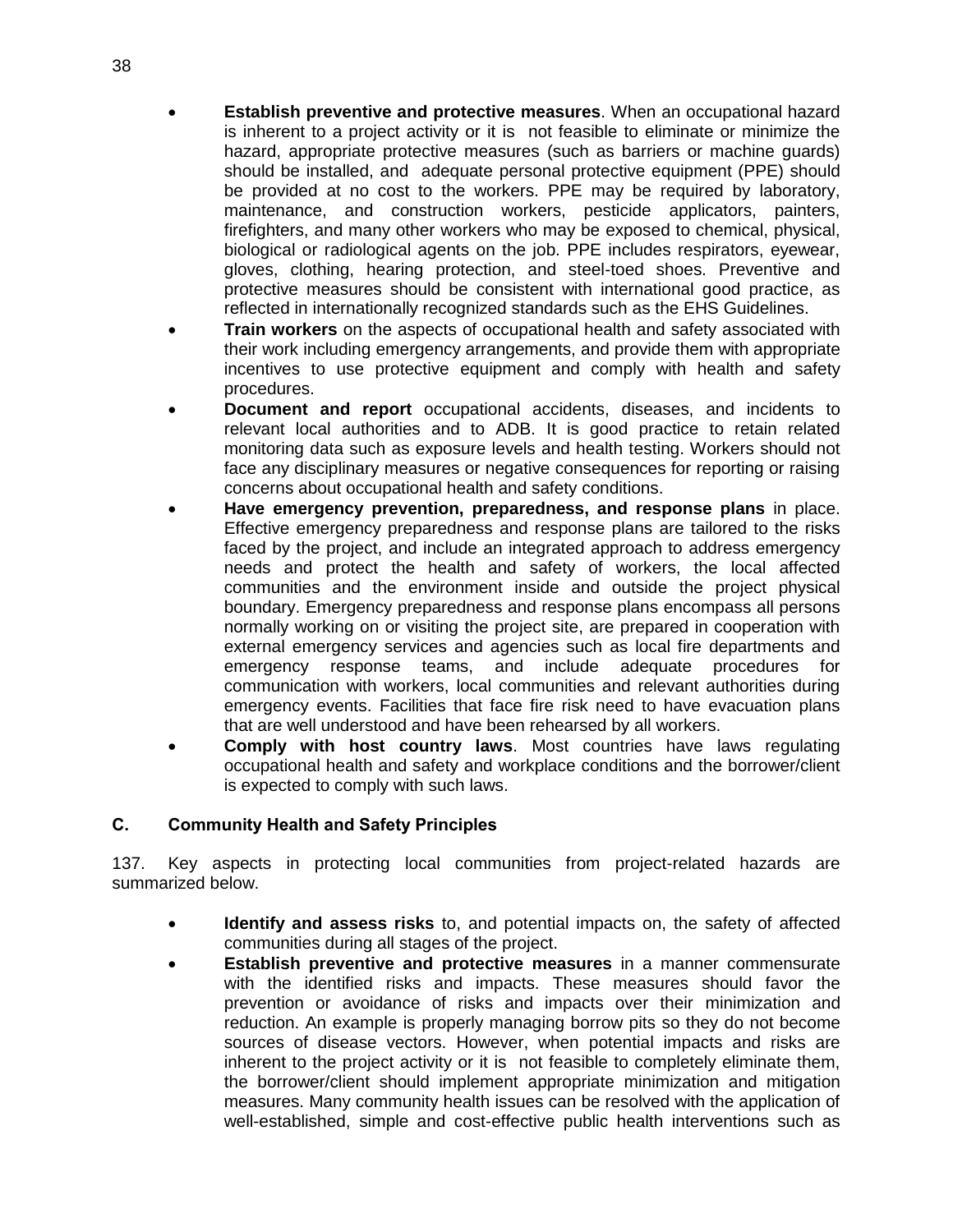information and education programs, while safety concerns may be addressed by, for example, fencing and posting warning signs so as to avoid accidental community intrusion onto hazardous project sites, or implementing traffic control and calming measures such as enforcement of traffic safety regulations, establishment of controlled intersections and/or roundabouts, and pedestrian safety measures such as pedestrian crossings, tunnels or bridges.<sup>28</sup>

- **Conduct contractors and subcontractors due diligence**. The borrower/client should use reasonable means to investigate its capacity to address safety issues, communicate its expectations of safety performance, and influence the safety behavior of contractors especially those involved in the transportation of hazardous materials to and from the project site.
- **Manage natural hazards**. Measures should avoid or minimize the exacerbation of impacts caused by natural hazards such as landslides or floods that could result from significant changes to vegetation cover, topography, and hydrologic regimes. For example, clearing forest cover on a slope may result in increased erosion and the risk of landslides and/or flooding, especially during high rainfall events, as well as a subsequent reduction in the quality of water in local streams or rivers. These types of physical environment changes may occur in projects involving (but not limited to) the establishment or expansion of mines, industrial parks, roads, airports, pipelines, and agricultural areas. In such cases, relevant precautions include preventing geological instability, safely managing storm water flow, preventing a reduction in the availability of surface water and groundwater for human and agricultural use (depending on the sources of water traditionally relied on by the community), and preventing degradation in the quality of these resources.
- **Have community emergency prevention, preparedness, and response arrangements** in place if the consequences of emergency events are likely to extend beyond the project site or originate outside of the project site (e.g. a hazardous material spill during transportation on public roadways). Emergency response plans should be designed based on the risks to community health and safety identified during the environmental assessment, developed in close collaboration and consultation with potentially affected communities and local authorities, and address the following aspects of emergency response and preparedness:
	- o specific emergency response procedures
	- o trained emergency response teams
	- o emergency contacts and communication systems/protocols
	- $\circ$  procedures for interaction with local and regional emergency and health authorities
	- $\circ$  permanently stationed emergency equipment and facilities (e.g. first aid stations, fire extinguishers/hoses, sprinkler systems)
	- $\circ$  protocols for fire truck, ambulance and other emergency vehicle services
	- o evacuation routes and meeting points

 $\overline{a}$ 

o drills (annual or more frequently as necessary)

The following additional emergency response guidance is provided in the general and sector-specific EHS Guidelines.

 $^{28}$  Research indicates that up to 75% of all road fatalities in developing countries involve pedestrians.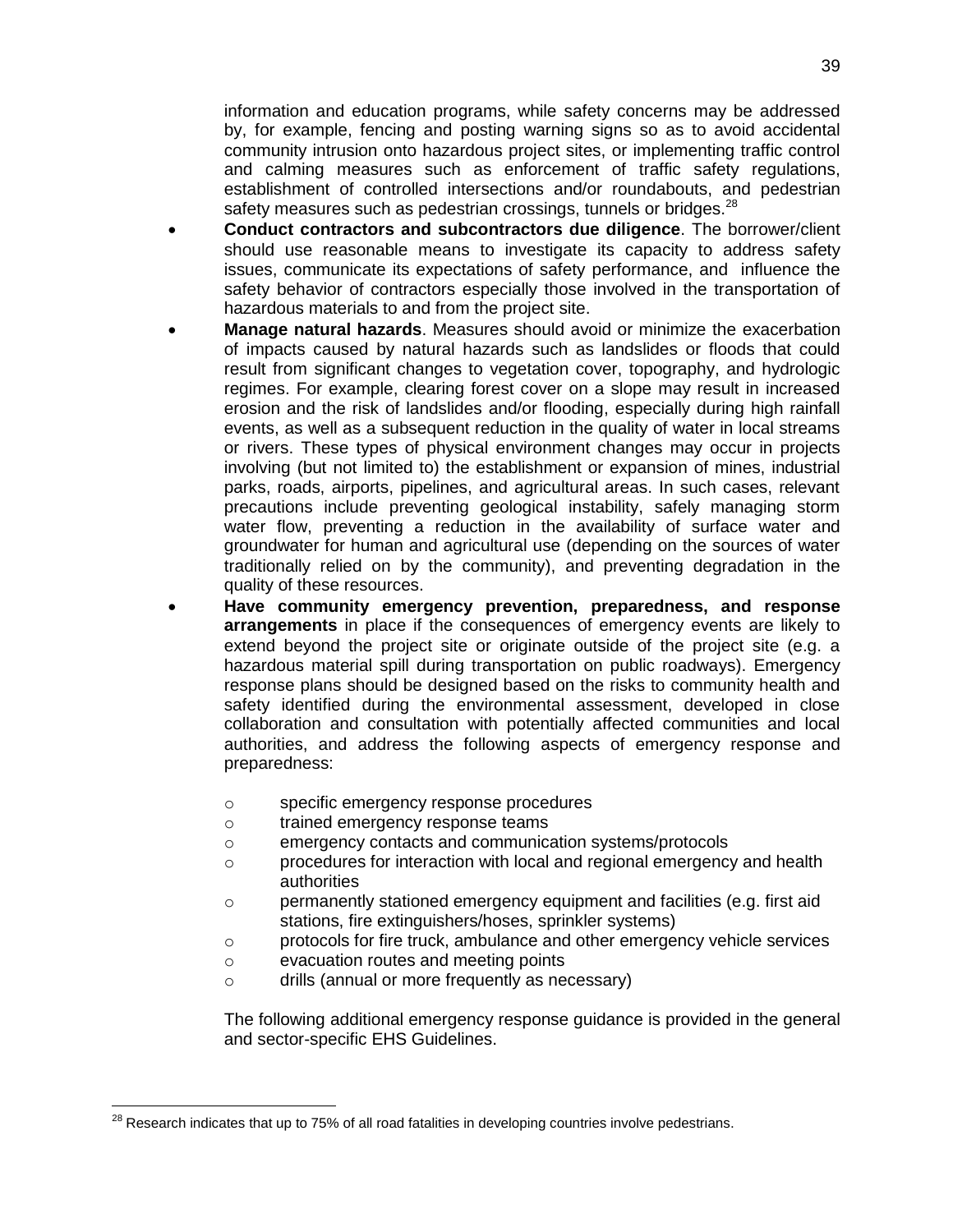- **Inform affected communities, local authorities and emergency services** on the nature and extent of environmental and human health effects that may result from routine operations or unplanned emergencies at the project facility. Information campaigns should describe appropriate behavior and safety measures in the event of an accident involving project facilities, and actively seek community views concerning risk management and associated community preparedness. For example, an urban road rehabilitation project may create increased traffic, noise, dust, and movement of heavy machinery during construction phase. In addition to eliciting their views on both impacts and responses, affected communities should be informed in advance of construction schedules, alternate travel routes, and measures they can take to safeguard their families near construction sites (e.g. following construction signage, taking extra precautions especially during dark/rainy weather). Disclosure may be by way of newspaper articles, temporary signs, community meetings, etc. Information should be disclosed in a culturally appropriate manner in language/s utilized by the affected people. The process should reflect communities' capacities to understand and act on health and safety information. For example, since women generally make most health decisions at the household level, their role in future health education and intervention programs should be considered.
- **Conduct an independent review of high-risk structural elements or components**. High risk structural elements are most commonly encountered in larger projects and include those that could threaten human life in the event of failure such as dams located upstream of communities. In these cases, in addition to local engineering certification requirements, a risk assessment should be undertaken by qualified and experienced external experts. In the case of dams and impoundments,<sup>29</sup> the experts can base their evaluation of safety on specific risk criteria. Experts can initially refer to national regulations and methodologies. Should such regulations not be available in the country, existing well-developed methodologies promulgated by authorities in countries with mature dam safety programs can be referred to and adapted as necessary to local conditions.

138. Community health and safety measures should be incorporated into the project environmental management plan (EMP). Additional guidance on community health and safety is provided in the general and sector-specific EHS Guidelines, and in the IFC *Introduction to Health Impact Assessment* which provides good practice guidance for conducting a health impact assessment of a project.

 $\overline{a}$ 

<sup>&</sup>lt;sup>29</sup> Including hydroelectric power dams, mine tailings dams, dams for ash ponds, fluid overburden and spoils, water and other liquid storage, and dams for wastewater and storm water management.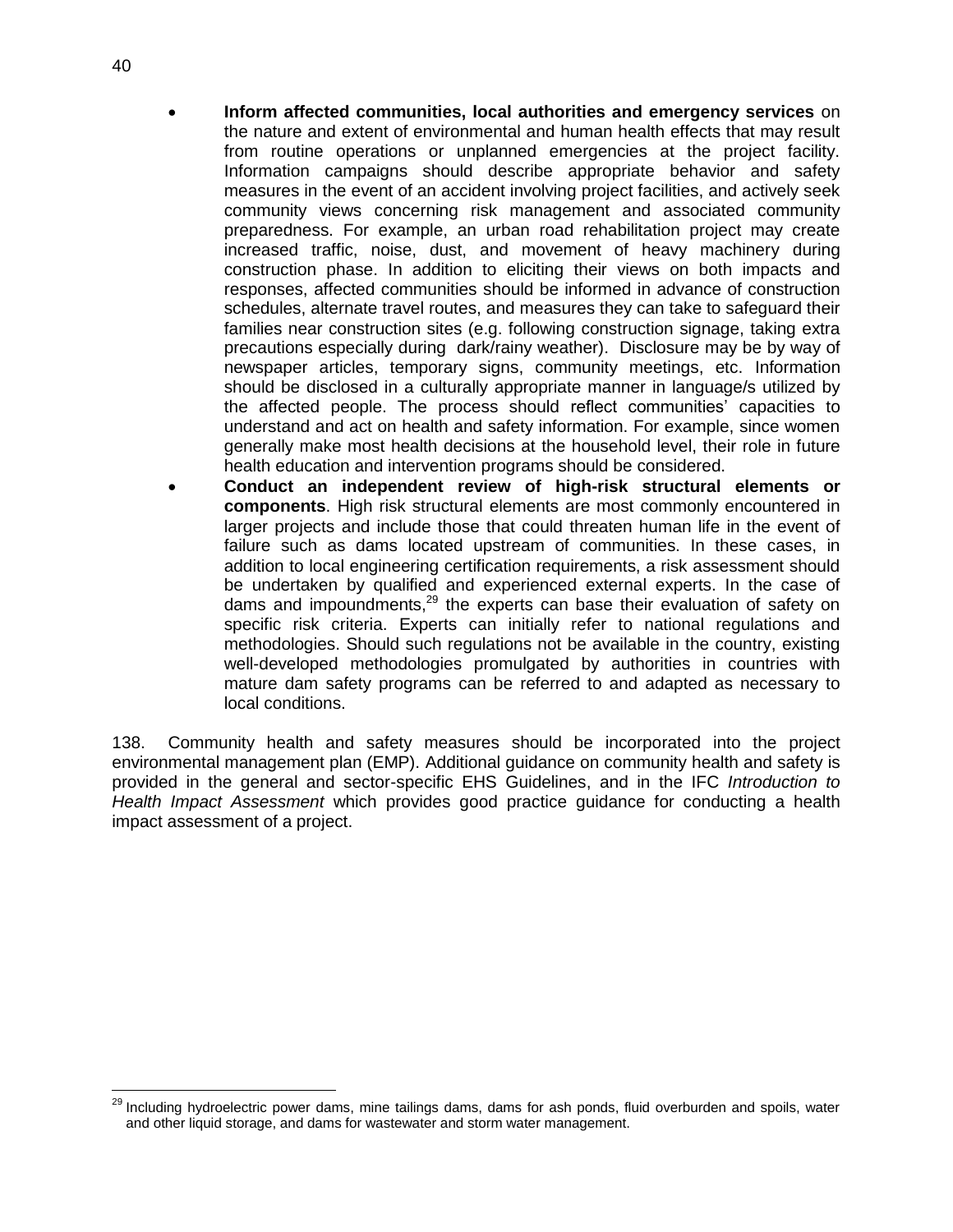#### **REFERENCES**

#### **Community Health Assessment:**

Birley, M. et al. 1998. *Health and Environmental Impact Assessment: An Integrated Approach*. London: Earthscan.

Fredsgaard, M., Cave, B. & Bond, A. 2009. *A Review Package for Health Impact Assessment Reports of Development Projects.* Leeds: Ben Cave Associates.<http://j.mp/dlk1wN>

Kemm, J., Parry, J. & Palmer, S. 2004. *Health Impact Assessment*. Oxford: Oxford University Press.

Quigley, R., den Broeder, L., Furu, P., Bond, A., Cave, B. & Bos, R. 2006. *Health Impact Assessment International Best Practice Principles.* Special Publication Series Number 5, International Association for Impact Assessment: Fargo USA. <http://iaia.org/publicdocuments/special-publications/SP5.pdf>

#### **Occupational and Community Health and Safety:**

British Standard for Occupational Health and Safety Management BS OHSAS 18001 International Finance Corporation (IFC). 2012. *Guidance Note 2: Labor and Working Conditions*. [http://www1.ifc.org/wps/wcm/connect/0d7a4480498007faa1f7f3336b93d75f/Updated\\_GN2-](http://www1.ifc.org/wps/wcm/connect/0d7a4480498007faa1f7f3336b93d75f/Updated_GN2-2012.pdf?MOD=AJPERES) [2012.pdf?MOD=AJPERES](http://www1.ifc.org/wps/wcm/connect/0d7a4480498007faa1f7f3336b93d75f/Updated_GN2-2012.pdf?MOD=AJPERES)

IFC. 2012. *Guidance Note 4: Community Health, Safety and Security*. [http://www1.ifc.org/wps/wcm/connect/dc3f4b80498007dca17ff3336b93d75f/Updated\\_GN4-](http://www1.ifc.org/wps/wcm/connect/dc3f4b80498007dca17ff3336b93d75f/Updated_GN4-2012.pdf?MOD=AJPERES) [2012.pdf?MOD=AJPERES](http://www1.ifc.org/wps/wcm/connect/dc3f4b80498007dca17ff3336b93d75f/Updated_GN4-2012.pdf?MOD=AJPERES)

World Bank Group Environmental, Health, and Safety (EHS) Guidelines *GENERAL EHS GUIDELINES: OCCUPATIONAL HEALTH AND SAFETY* http://www1.ifc.org/wps/wcm/connect/Topics\_Ext\_Content/IFC\_External\_Corporate\_Site/IFC+S ustainability/Sustainability+Framework/Environmental,+Health,+and+Safety+Guidelines/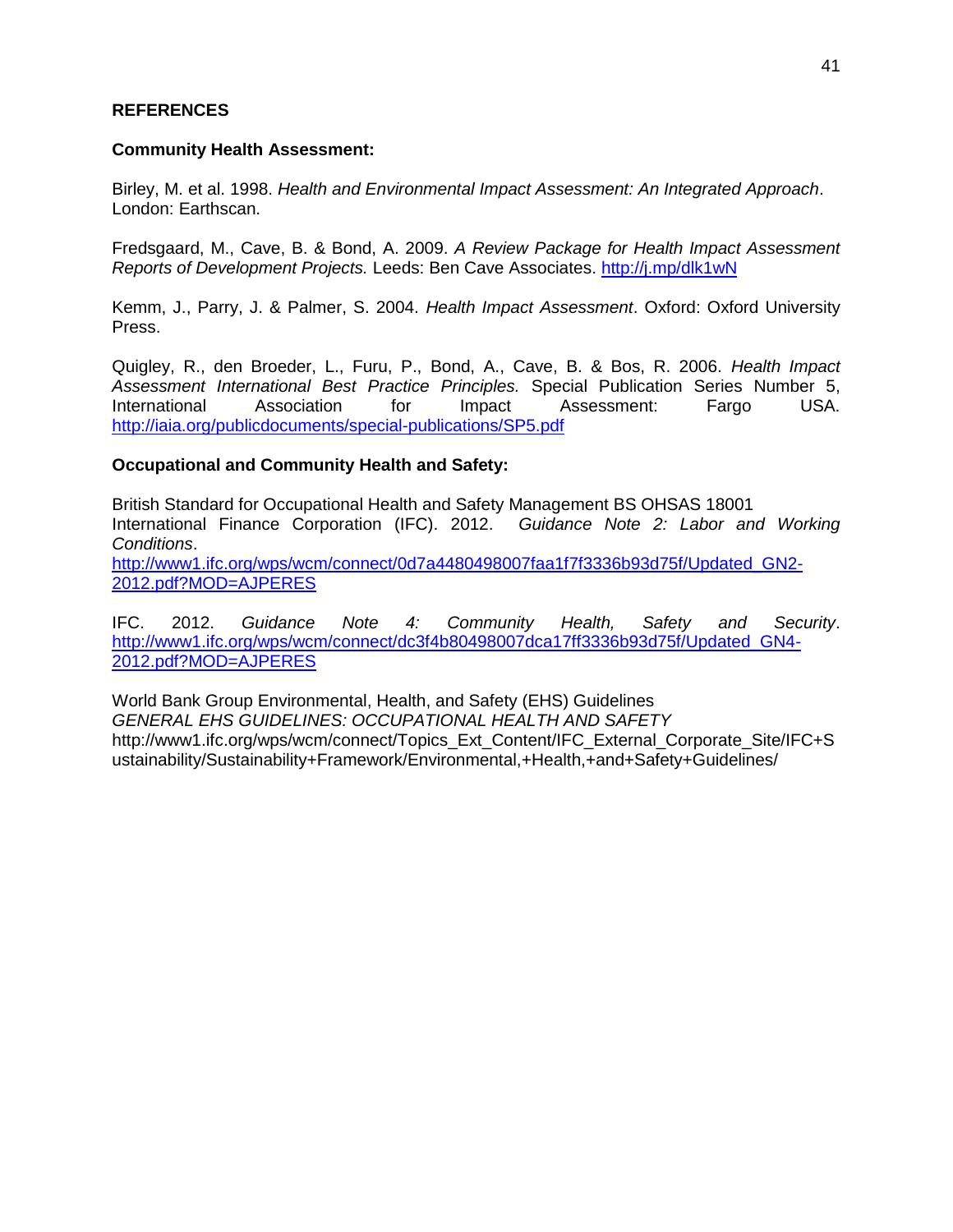#### **V. BIODIVERSITY CONSERVATION AND SUSTAINABLE NATURAL RESOURCE MANAGEMENT**

139. Biodiversity is "the variability among living organisms from all sources including, inter alia, terrestrial, marine and other aquatic ecosystems and the ecological complexes of which they are part; this includes diversity within species, between species and of ecosystems."<sup>30</sup> Biodiversity occurs in genes, species and ecosystems, underpinning the functioning of ecosystems that sustain life and provide society with food, medicines, natural resources, ecological services and spiritual and aesthetic benefits. Conservation of biodiversity and the sustainable use of its components are the central objectives of the Convention on Biological Diversity to which over 30 ADB DMCs $31$  are party.

140. The borrower/client has to assess the significance of project impacts and risks on biodiversity and natural resources as an integral part of the environmental assessment process. The assessment has to focus on the major threats to biodiversity that include destruction of habitat and introduction of invasive alien species, and the use of natural resources in an unsustainable manner. The borrower/client needs to identify measures to avoid, minimize, or mitigate potentially adverse impacts and risks and, as a last resort, propose compensatory measures such as biodiversity offsets to achieve no net loss or a net gain where the affected habitat is natural or modified.

141. Renewable natural resource management and use involves the management of land, water, soil, vegetation and animals for production purposes and other uses while maintaining the health and function of these resources over time (sustainability). It includes protecting, conserving and maintaining the capacity of ecosystems and resources to sustain life and development.

## **A. Biodiversity Conservation and Protection**

142. ADB's environmental safeguards contain specific requirements for different habitat types that relate to their likely conservation value. Habitats can be classified as either natural or modified; ranging from pristine, undisturbed natural habitat at one end of the scale, through different degrees of modification or disturbance, up to highly modified or degraded areas that support an artificial assemblage of plants and animals. Despite a habitat being modified, it may support valuable biodiversity, including endemic or threatened species. Subsets of these habitat types are critical habitats and legally protected areas, both of which more commonly consist of natural or slightly modified habitat.

143. An area of habitat rarely has uniform biodiversity value due to natural variability (e.g. terrestrial habitat varies according to soils, drainage, slope and aspect) as well as the degree of human-induced modification (e.g. harvesting, access) that has occurred in different areas. Habitat commonly contains a mosaic of areas with different degrees of modification, which can make the identification of habitat as either natural or modified a complex task. This determination is best done by suitably qualified professionals that can classify habitats based on a range of indicators.

 $\overline{a}$  $30$  Formal definition by the Convention on Biological Diversity (CBD), 1992. The CBD is an international legallybinding treaty with three main goals: (i) conservation of biodiversity; (ii) sustainable use of biodiversity; and (iii) fair and equitable sharing of the benefits arising from the use of genetic resources.

<sup>31</sup> [Armenia,](http://en.wikipedia.org/wiki/Armenia) [Azerbaijan,](http://en.wikipedia.org/wiki/Azerbaijan) [Bangladesh,](http://en.wikipedia.org/wiki/Bangladesh) [Bhutan,](http://en.wikipedia.org/wiki/Bhutan) [Cambodia,](http://en.wikipedia.org/wiki/Cambodia) [People's Republic of China,](http://en.wikipedia.org/wiki/People%27s_Republic_of_China) [Cook Islands,](http://en.wikipedia.org/wiki/Cook_Islands) [Fiji,](http://en.wikipedia.org/wiki/Fiji) [Georgia,](http://en.wikipedia.org/wiki/Georgia_(country)) [India,](http://en.wikipedia.org/wiki/India) [Indonesia,](http://en.wikipedia.org/wiki/Indonesia) [Kyrgyzstan,](http://en.wikipedia.org/wiki/Kyrgyzstan) [Laos,](http://en.wikipedia.org/wiki/Laos) [Malaysia,](http://en.wikipedia.org/wiki/Malaysia) [Maldives,](http://en.wikipedia.org/wiki/Maldives) [Marshall Islands,](http://en.wikipedia.org/wiki/Marshall_Islands) [Federated States of Micronesia,](http://en.wikipedia.org/wiki/Federated_States_of_Micronesia) [Mongolia,](http://en.wikipedia.org/wiki/Mongolia) [Nauru,](http://en.wikipedia.org/wiki/Nauru) [Nepal,](http://en.wikipedia.org/wiki/Nepal) [Pakistan,](http://en.wikipedia.org/wiki/Pakistan) [Palau,](http://en.wikipedia.org/wiki/Palau) [Papua New Guinea,](http://en.wikipedia.org/wiki/Papua_New_Guinea) [Philippines,](http://en.wikipedia.org/wiki/Philippines) [Samoa,](http://en.wikipedia.org/wiki/Samoa) [Solomon Islands,](http://en.wikipedia.org/wiki/Solomon_Islands) [Sri Lanka,](http://en.wikipedia.org/wiki/Sri_Lanka) [Tajikistan,](http://en.wikipedia.org/wiki/Tajikistan) [Thailand,](http://en.wikipedia.org/wiki/Thailand) [Timor-Leste,](http://en.wikipedia.org/wiki/Timor-Leste) [Tonga](http://en.wikipedia.org/wiki/Tonga) [Turkmenistan,](http://en.wikipedia.org/wiki/Turkmenistan) [Tuvalu,](http://en.wikipedia.org/wiki/Tuvalu) [Uzbekistan,](http://en.wikipedia.org/wiki/Uzbekistan) [Vanuatu](http://en.wikipedia.org/wiki/Vanuatu) [,Vietnam.](http://en.wikipedia.org/wiki/Vietnam)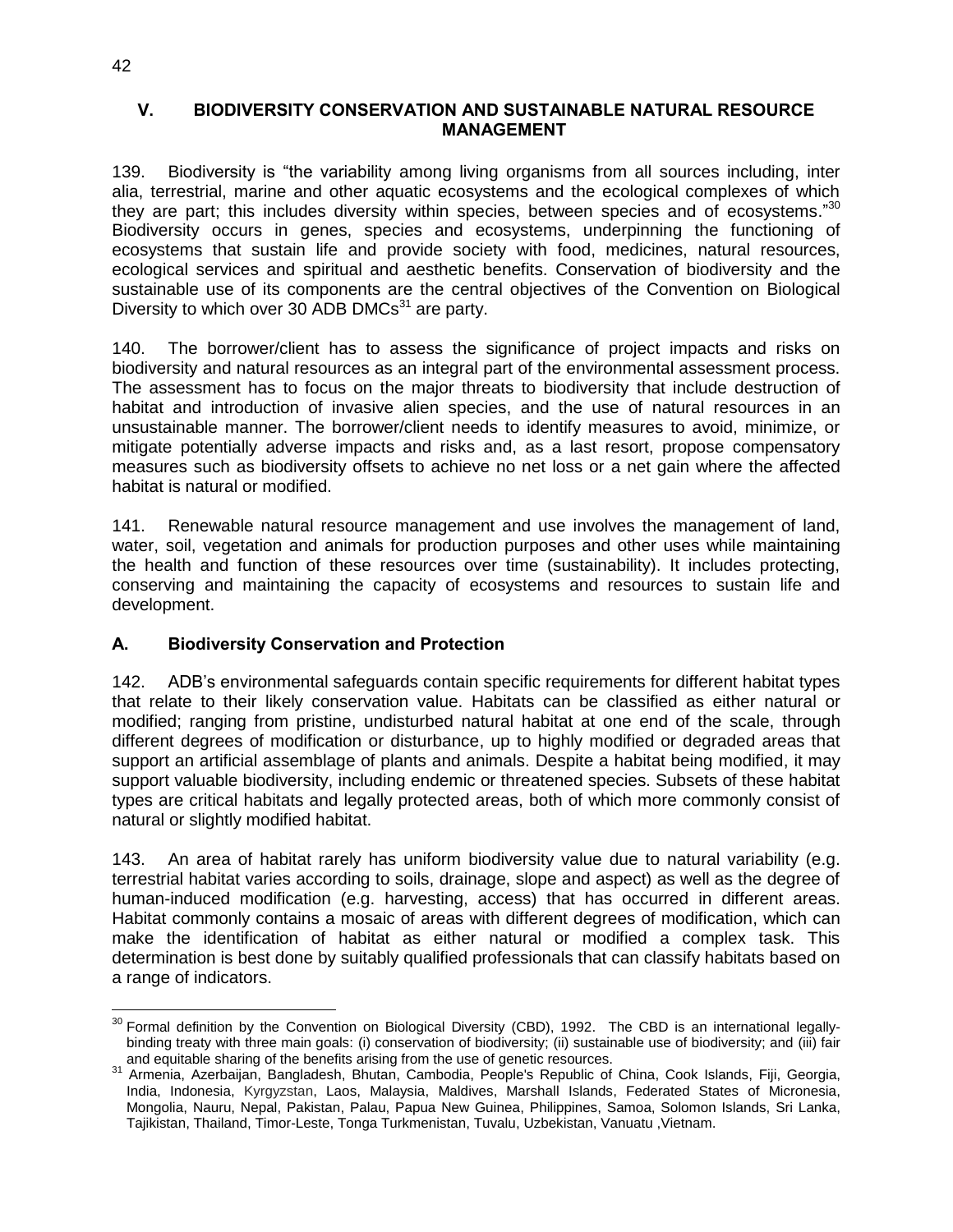144. **Natural habitat**. Natural habitat is an area of land and/or water where biological communities are formed largely by native plant and animal species, and where human activity has not essentially modified the area's primary ecological functions. Examples of natural habitats are more common in remote and difficult to access areas such as mountains, or areas that have been protected over an extended period such as established national parks. However, natural habitats are not only those that are untouched or pristine. Both natural and modified habitats may contain high biodiversity values, and can also be considered as critical habitat. The extent of human disturbance is therefore not always an indicator of its biodiversity values or the presence of critical habitat.

145. Projects should not significantly convert or degrade natural habitat unless: (i) there are no technically and financially feasible alternatives; (ii) a comprehensive analysis demonstrates that the overall benefits from the project will substantially outweigh the project costs, including environmental costs; and (iii) any conversion or degradation is appropriately reduced or mitigated.

146. Projects should seek to avoid significant conversion or degradation of natural habitat, primarily through project or facility relocation. Significant conversion or degradation can occur from (i) the elimination or severe diminution of the integrity of a habitat caused by a major, longterm change in land or water use or (ii) the modification of habitat that substantially reduces its ability to maintain viable populations of native species. Significant conversion or degradation, usually during project construction, may result from land clearing and mining, replacement of natural vegetation (e.g. by crops or tree plantations), permanent flooding (e.g. by a reservoir), or drainage/dredging/filling/channelization of wetlands.

147. Mitigation measures should be designed to achieve at least no net loss of biodiversity. They may include a combination of the following actions:

- onsite mitigation measures such as minimizing habitat loss
- $\bullet$  identification of 'set asides<sup>32</sup> to avoid impacts on biodiversity such as the preservation of a certain percentage of habitat within the project, or adjacent to it
- post-project restoration of impacted areas with appropriate local native species
- offsetting biodiversity losses through the creation of effective long-term conservation of ecologically comparable area/s elsewhere (comparable in size, quality and function), while respecting any ongoing use rights of Indigenous Peoples or traditional communities
- compensating the direct users of the affected biodiversity, commensurate with the loss caused by the project (e.g. people who have lost production benefits derived from forest access caused by a project may be provided direct financial compensation or access to another forest area.

148. **Modified habitat**. Modified habitat is altered natural habitat, often formed by the removal of native species during resource harvesting, land use conversion and/or the introduction of alien species of plants and animals. Agricultural land, plantations and urban areas are common examples of modified habitat. Modified habitats usually have a lower biodiversity value than natural habitat, but can still harbor endangered species, contain areas of rare remnant vegetation or provide unique ecosystems. In addition, biodiversity values can be high in the transition zone between modified habitat and undeveloped natural habitat, as many species are

 $\overline{a}$  $32$  Set asides are land areas within the project site, or areas over which the project has control, which are excluded from development and are managed for conservation purposes. Set asides will likely contain significant biodiversity values and/or provide ecosystem services of significance at the local, national and/or regional level.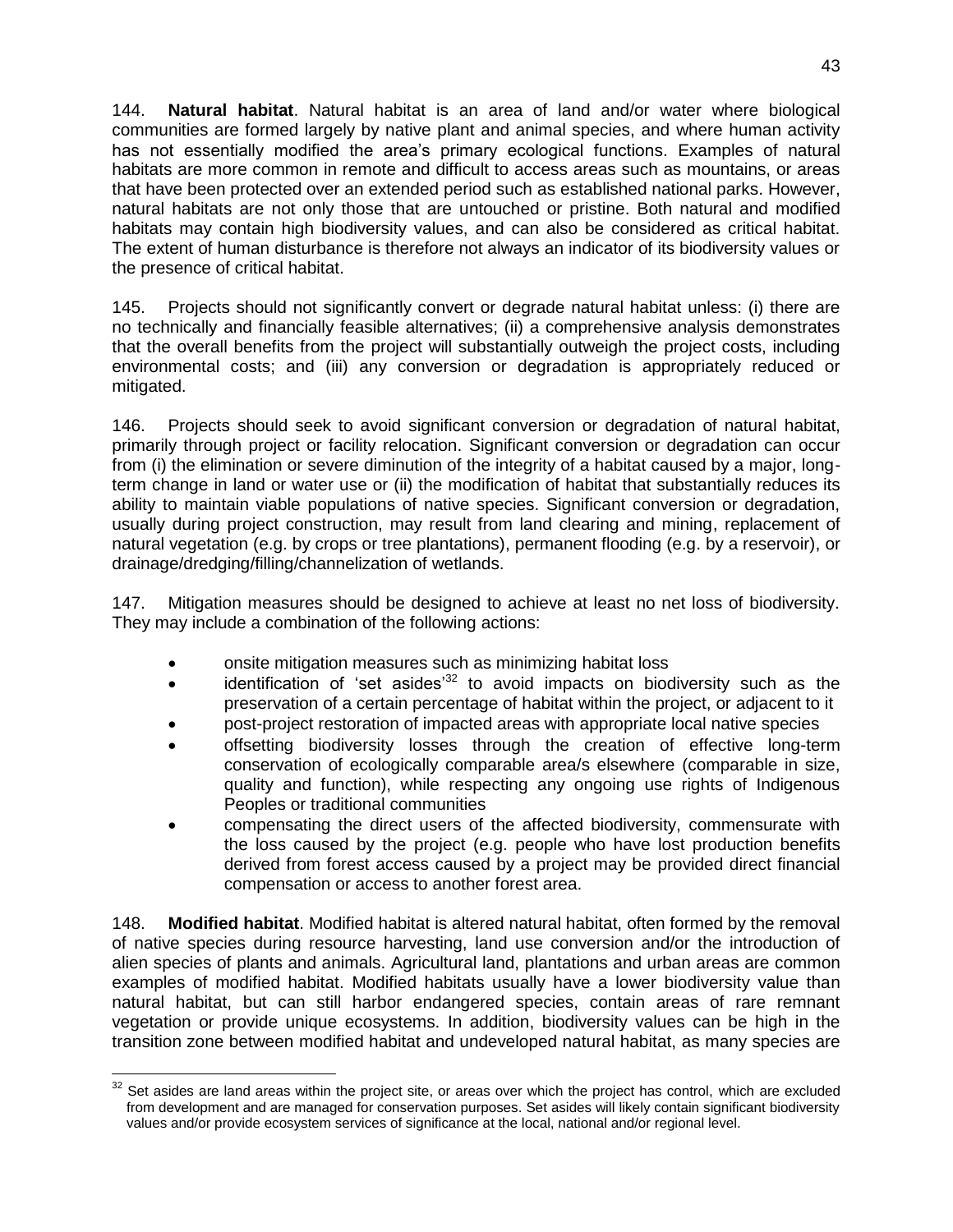able to find suitable ecological niches and these areas can serve as breeding grounds for adaptive variations. The SPS requirements on biodiversity apply to areas of modified habitat that have significant biodiversity values, as determined in the environmental assessment.

149. The borrower/client should minimize any further conversion or degradation of modified habitat that contains significant biodiversity values where this is technically and financially feasible and cost-effective, and depending on the nature and scale of the project, will identify opportunities to enhance habitat and protect and conserve biodiversity as part of the project activities.

150. Examples of opportunities to protect and enhance modified habitat include:

- assisting traditional forest users to protect and enhance areas of forest adjacent to the project by funding forest patrols to prevent illegal harvesting or fence installation to exclude livestock
- funding the replanting of degraded land or forest within a protected area or community forest
- funding the relocation of an endangered wildlife species to a protected area where it previously existed

151. **Critical habitat**. Critical habitat is an area that has high biodiversity value and may include sites that are legally protected or officially proposed for protection (e.g. areas that meet the International Union for Conservation of Nature (IUCN) classification criteria, the Ramsar List of Wetlands of International Importance, and United Nations Educational, Scientific, and Cultural Organization (UNESCO) world natural heritage sites. Critical habitat includes:

- habitat required for the survival of critically endangered or endangered species
- areas with special significance for endemic or restricted-range species
- sites that are critical for the survival of migratory species
- areas supporting globally significant concentrations or numbers of individuals of congregatory species
- areas with unique assemblages of species that are associated with key evolutionary processes or provide key ecosystem services
- areas with biodiversity that has significant social, cultural or economic importance to local communities

152. In accordance with the SPS, no project activity is permitted in areas of critical habitat unless: (i) there are no measurable adverse impacts, or likelihood of such, on the critical habitat that could impair its high biodiversity value or ability to function; (ii) the project is not anticipated to lead to a reduction in the population of any recognized endangered or critically endangered species, or a loss in the area of the habitat concerned such that the persistence of a viable and representative host ecosystem will be compromised; and (iii) any lesser impacts are mitigated to achieve at least no net loss of biodiversity.

153. When project activities are proposed in a critical habitat, the borrower/client is required to retain qualified and experienced external experts to assist in conducting the assessment. This is also advisable when the project's area of influence may extend into critical habitat.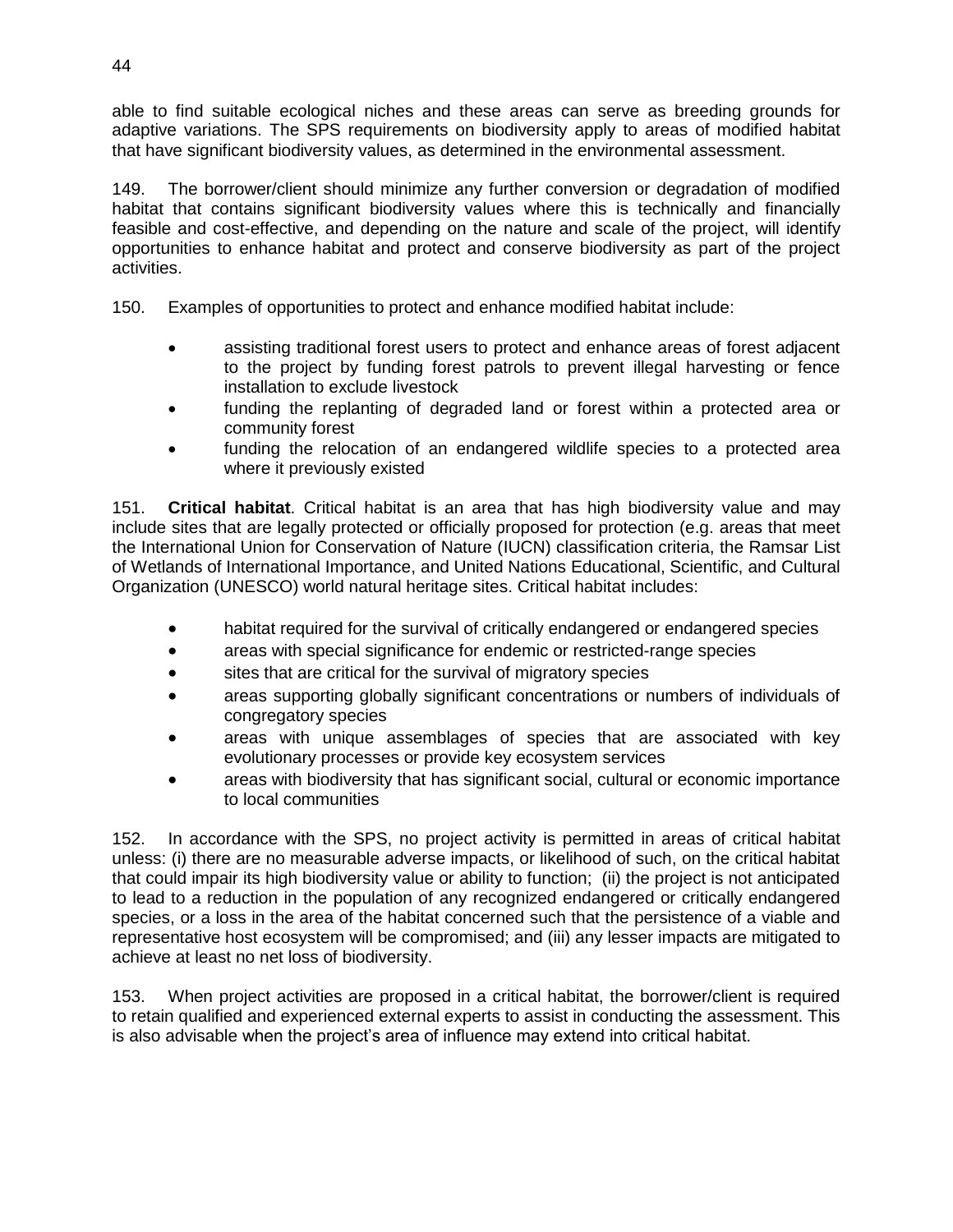154. Endangered and Critically Endangered species are species classified as under threat of extinction. The IUCN Red List of Threatened Species (the Red List)<sup>33</sup> is generally considered to be the most comprehensive international reference on the conservation status of plant and animal species. The IUCN also provides useful information on protected areas and other biodiversity and natural resources issues, and has guidelines on protected areas including their categorization. In addition, host countries usually have their own listings of threatened plant and animal species.

155. The probability of measurable adverse impacts on critical habitat, populations of endangered or critically endangered species, ecosystems and overall levels of biodiversity can be determined through a detailed biodiversity assessment. A biodiversity assessment involves surveying or measuring what exists in the area and what is known about it, judging its value and identifying the most important features, and assessing expected reductions in population numbers, habitat carrying capacity or other relevant parameters. It typically involves field-based surveys supported by reviews of relevant scientific literature and protected area management plans, and consultations with relevant national conservation authorities and local communities, including Indigenous Peoples. It may also utilize aerial photography or satellite imagery interpretation.

156. **Legally protected areas**. Where some project activities are proposed within a legally protected area,<sup>34</sup> the borrower/client should meet the requirements for critical habitat and: (i) act in a manner consistent with defined protected area management plans; (ii) consult protected area sponsors and managers, local communities, and other key stakeholders on the proposed project; and (iii) implement additional programs, as appropriate, to promote and enhance the conservation aims of the protected area. The project should also demonstrate that the proposed activity in such areas is legally permitted.

157. The borrower/client should first consider if the project activities and facilities proposed within the protected area are permissible by law and generally in accordance with the provisions of the area management plans. National land and resource use plans such as a National Biodiversity Action Plan should also be considered. In many countries, project site investigation and environmental impact assessment activities can only be undertaken within protected areas with the prior consent of the relevant authority.

158. Obtaining approval for proposed project activities permitted within a protected area will often rest on the approval authority's understanding of the activities and facilities, and likely impacts on protected area values. Accordingly, early and clear consultation with authorities is critical, usually commencing during the development of the project concept. Where a project will impact on the protected area, it may be possible to create a net positive impact by supporting enhancement activities and programs that have been identified by the area management authority (e.g. supporting an animal breeding and relocation program, funding additional staff, supplying equipment for area patrols, or supporting research on key conservation issues).

159. The boundaries of some protected areas may be ill-defined on maps or in the field. In these instances, the borrower/client should consult with theprotected area management authority to accurately identify the boundaries in relation to proposed project activities. Buffer zones may be legally demarcated around protected areas or be informally recognized. If project

<sup>--&</sup>lt;br>33 [www.iucnredlist.org](http://www.iucnredlist.org/)

<sup>&</sup>lt;sup>34</sup> An area may be designated as legally protected for different purposes. Legally protected here refers to areas legally designated for the protection or conservation of biodiversity, including areas proposed by governments for such designation.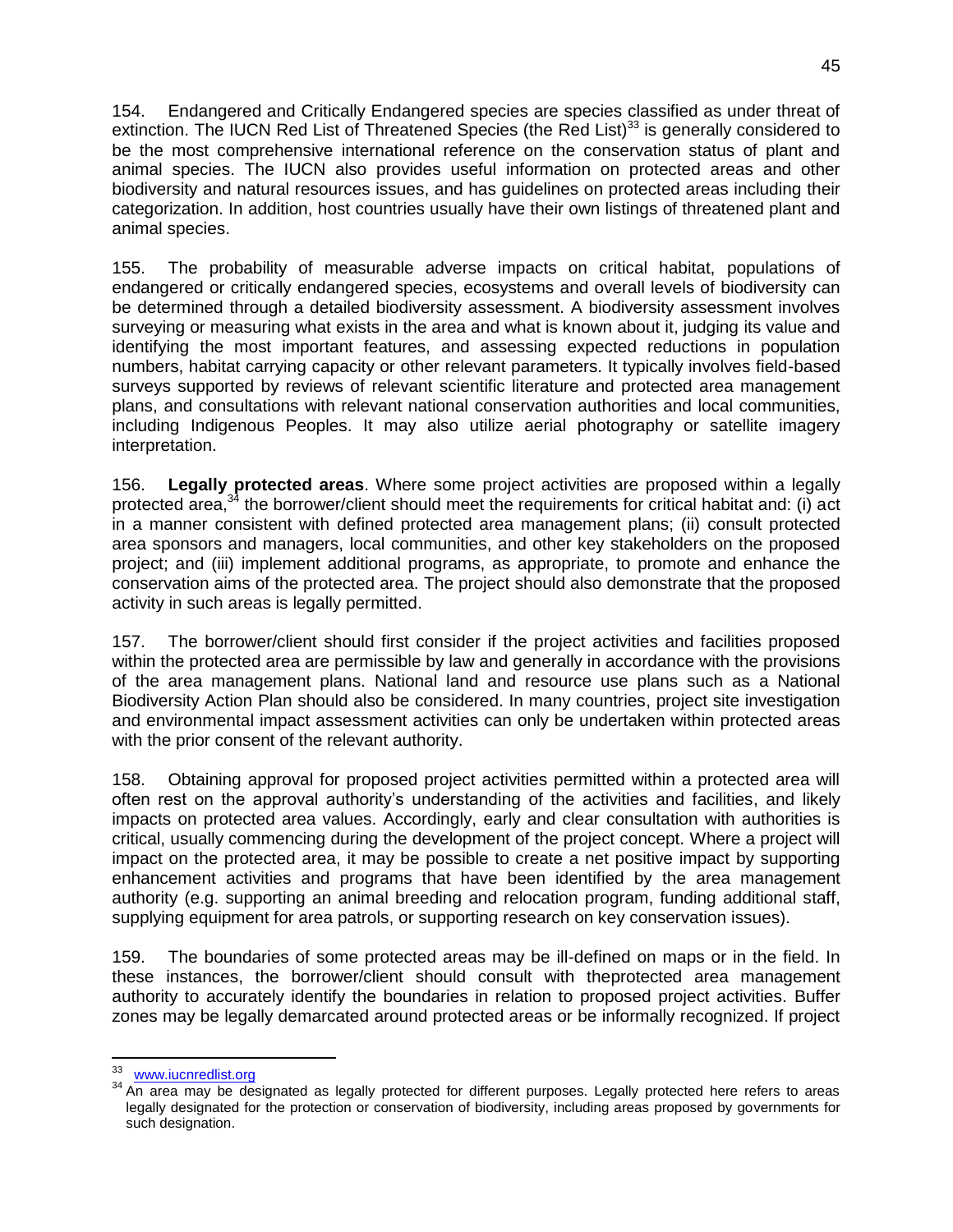activities are proposed within buffer zones, it is advisable to identify the area and undertake consultation and related activities as described above.

160. Areas with recognized high biodiversity values that are not legally protected should also be identified, working on the principle that the biodiversity value of the area is the critical factor as compared to its current legal conservation status. Such areas include natural and modified ecosystems that have been voluntarily conserved by indigenous peoples and local communities through customary laws or other effective means.<sup>35</sup> In the event that a project is proposed inside or in proximity to a community conserved area, the borrower/client is encouraged to ensure that relevant Indigenous Peoples and local communities are appropriately consulted as part of the assessment process.

#### **B. Biodiversity Assessment**

161. Biodiversity assessment is required as a component of the environmental assessment when habitat is likely to be affected by the project. Project activities that have potentially adverse impacts on biodiversity include: habitat conversion, fragmentation, and isolation through changes to land use or land cover, and land disturbance; unsustainable extraction or harvesting (overexploitation) of species, or unsustainable utilization of other natural resources such as water and forest resources; significant pollution; and introduction of invasive alien species.

162. The objectives of biodiversity assessment are to: (i) identify and quantify the potential project impacts; (ii) design measures to avoid, minimize, or mitigate potentially adverse impacts and, as a last resort, propose compensatory measures to achieve no net loss, or preferably a net gain, of biodiversity; and (iii) identify the project's likely residual impacts. The principle of no net loss of biodiversity involves achieving measurable conservation outcomes that can reasonably be expected to result in no net loss of biodiversity.

163. **Screening** determines whether biodiversity will be a major project issue, and identifies what features require studying. This evaluation can be complex and therefore often requires the judgment of qualified and experienced experts. Key factors that need to be considered are: (i) the location and scale of project activities and facilities and their area of influence, including those of associated facilities; (ii) the types of technology that will be used; and (iii) the project's proximity to areas containing important biodiversity. Examples of red flags that indicate potential major biodiversity issues are: project sites within, partly within, adjoining or upstream of protected areas; medium- to large-scale land use conversion; the conversion of natural habitat; and activities that have a high risk of introducing alien species into the project area.

164. Figure 2 provides a sample decision framework for project siting, indicating different 'nogo' circumstances (i.e., when the requirements of the SPS are not met, the project is unlikely to be eligible for ADB financing) for projects working in various types of habitat and legally protected areas.

 $\overline{a}$ 

 $35$  Community conservation areas are characterized by:

<sup>(</sup>i) one or more communities closely related to the ecosystems and/or species because of cultural, livelihood, economic or other ties

<sup>(</sup>ii) community management decisions and efforts lead to the conservation of habitats, species, ecological benefits and associated cultural values, although the conscious objective of management may not be conservation *per se*

<sup>(</sup>iii) communities are the major players in decision-making and are implementing actions related to ecosystem management, implying that some form of community authority exists and is capable of enforcing regulations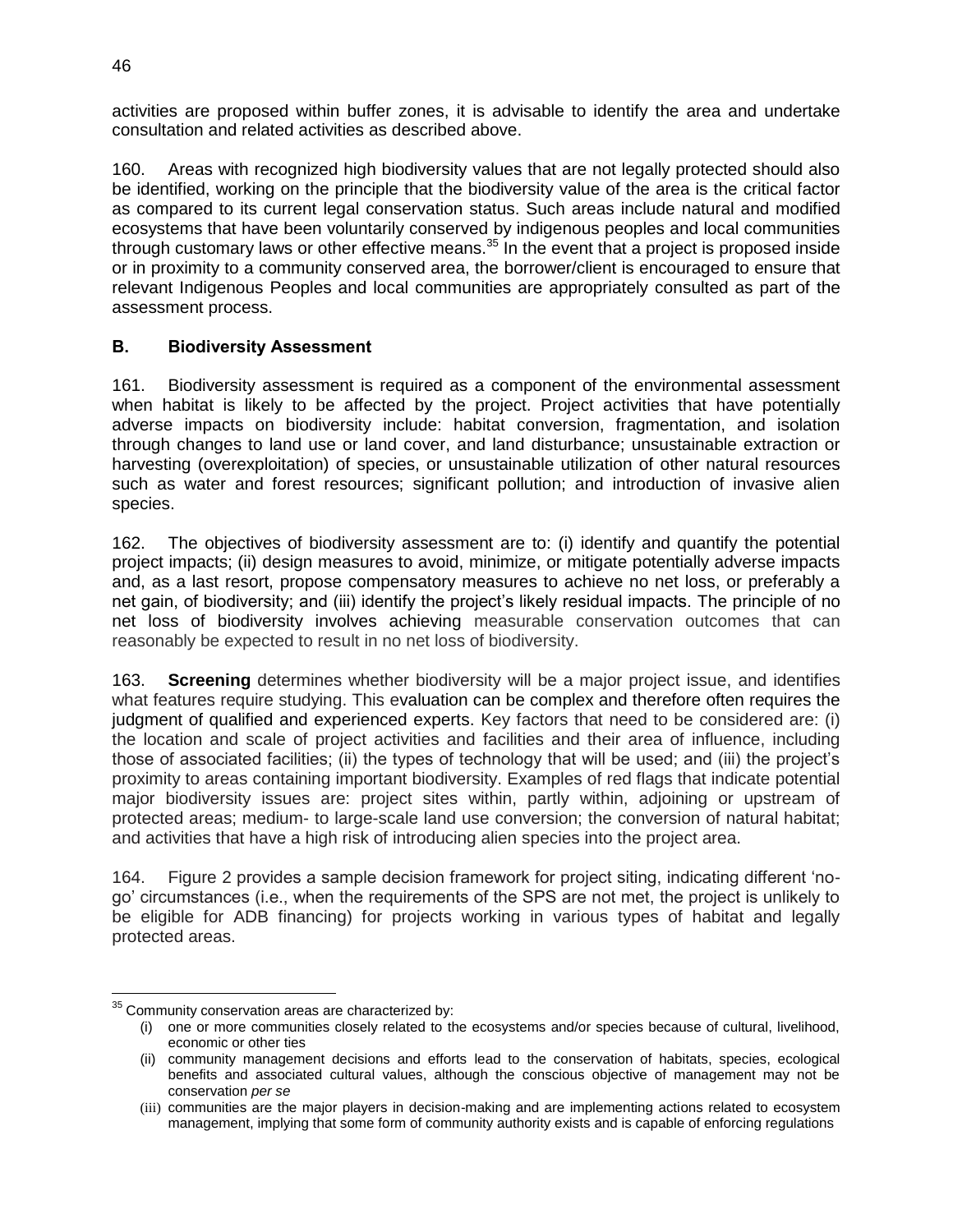165. **Scoping** determines which direct and indirect biological impacts are likely to be significant, and thereby determines the focus issues of the impact assessment. Scoping also determines the appropriate spatial and temporal scope of the assessment, identifies data gaps, and indicates suitable survey and research methods. Consulting with government officials, conservation organizations and local communities is important at this stage to help identify key biodiversity impacts, including those linked to social issues and local livelihoods.

166. **Baseline studies** define the values of habitats that will be affected (on project sites and in the area of influence), describing the distribution, range and status of the species and biological communities present, and the location, status and main biodiversity values of nearby protected areas or other important areas for biodiversity. Biological baseline surveys can be time-consuming because detailed ground sampling is usually required and surveys may need to be conducted during a number of seasons to account for varying conditions. Industry recognized survey methods should be applied to ensure the integrity of the collected data, and avoid project delays due to problems/inadequacies in data collection. Habitat adjoining the project site may have to be surveyed to determine the connectivity with habitat on the project site and to assess the likely edge effect of the project on this adjoining area.

167. **Impact analysis** assesses impacts identified during scoping and baseline studies to determine their nature, scale, reversibility, magnitude, likelihood, extent, and effect. Determining the significance of impacts involves considering: the importance of resources at local, regional, national or international levels; whether the area is subject to formal or informal protection; the ecological values of potentially affected species and habitats; and the value of the ecosystems as sources of food or livelihood for local communities.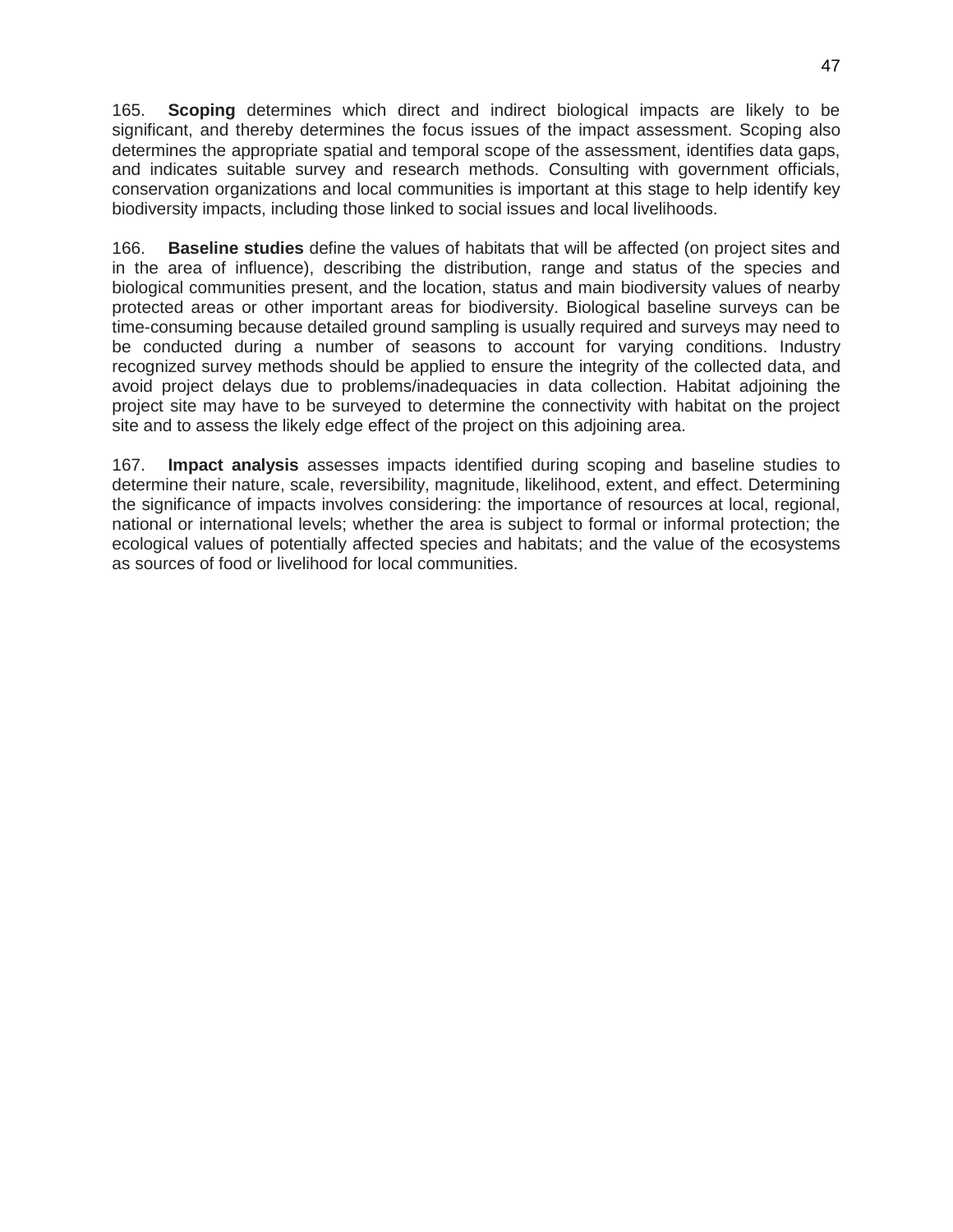



*Source: International Finance Corporation, World Bank Group.*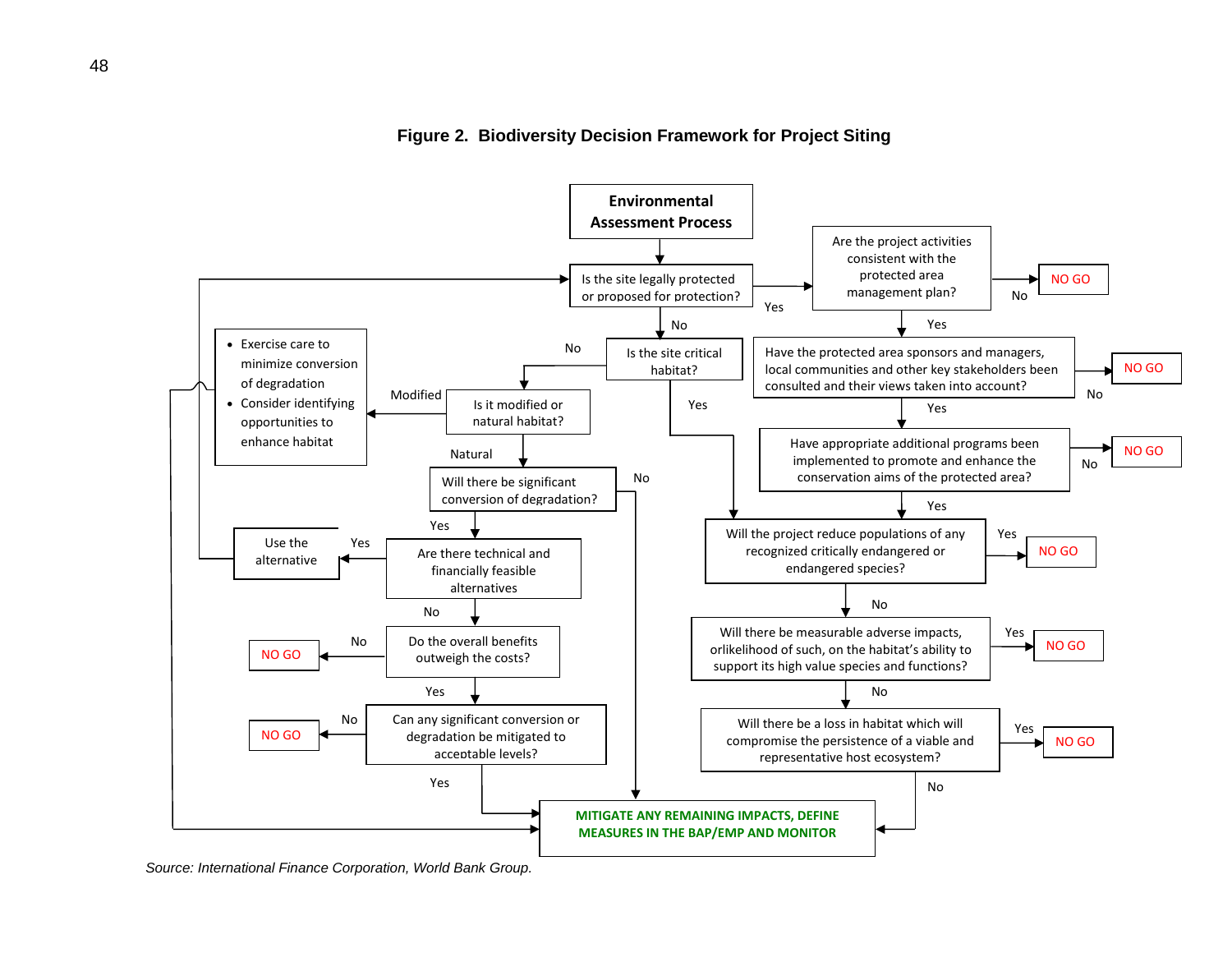168. **Mitigation measures** aim to avoid or reduce adverse biodiversity impacts. Priority is given to avoiding impacts on features with significant biodiversity value by using: alternative project sites (site, alignment); alternative facility/structure design, processes and construction methods; varying the layout of the project; and different project operating regimes (e.g. the timing and volume of hydropower generation releases). For adverse impacts that cannot be avoided, mitigation measures are designed and compensatory measures proposed to achieve no net loss of biodiversity. National regulations that stipulate mandatory mitigation measures have to be incorporated such as compensatory tree planting to offset the loss of vegetation. These measures are presented in the project EMP that also sets out the institutional arrangements (i.e., roles and responsibilities) and resources required to manage biodiversity impacts, and the implementation and monitoring programs. The EMP may include a communication plan indicating how implementation progress will be disclosed.

169. For projects with potentially significant biodiversity impacts and risks (e.g. involving critical habitats), the development of a Biodiversity Action Plan (BAP) or its equivalent may be appropriate. Regardless of whether proposed biodiversity management measures are presented in a separate plan, mitigation measures and associated timelines for addressing biodiversity issues should be incorporated into the environmental assessment, and implemented through the borrower/client's EMP.

170. **Biodiversity offsets** are conservation actions intended to compensate for unavoidable residual harm caused to biodiversity by project activities (i.e., after impact avoidance, minimization and mitigation measures have been exhausted). Offsetting usually aims to create ecologically comparable areas (comparable in size, quality and function), close to the affected project site if possible, in which biodiversity is managed and protected.

171. The principle of "no net loss" or "a net gain" of biodiversity requires that the pre-project net area and quality of biodiversity be maintained, or preferably enhanced in terms of key biodiversity components such as species diversity (numbers and/or composition), habitat extent and/or structure, and ecosystem function. In other words, biodiversity should be, at the minimum, the same but preferably better as a result of the project.

172. The design of a biodiversity offset is undertaken as part of the environmental assessment process, and is incorporated into the relevant project assessment documentation. Biodiversity offsets should be designed to comply with all relevant national and international law, and planned and implemented in accordance with the Convention on Biological Diversity and its ecosystem approach, as articulated in National Biodiversity Strategies and Action Plans. The use of experts with relevant academic qualifications in biology, ecology or ecological restoration, and experience in offset implementation in the host country or a similar developing country is highly recommended.

173. Offsetting may include management actions such as improving the conservation status of an area by reintroducing target native species, installing erosion control works to stabilize land and promote re-vegetation, or establishing ecosystems where they did not previously exist such as new wetlands. Alternatively, it could involve actively protecting an area to prevent degradation and allow regeneration, or reducing or removing biodiversity threats or pressures. For example, pressure may be removed by entering into contract or covenant agreements with individuals or communities in which they give up the right to convert habitat in the future in return for payment or other benefits now. Alternatively, it could involve patrolling an area to prevent harvesting or fencing it to prevent grazing.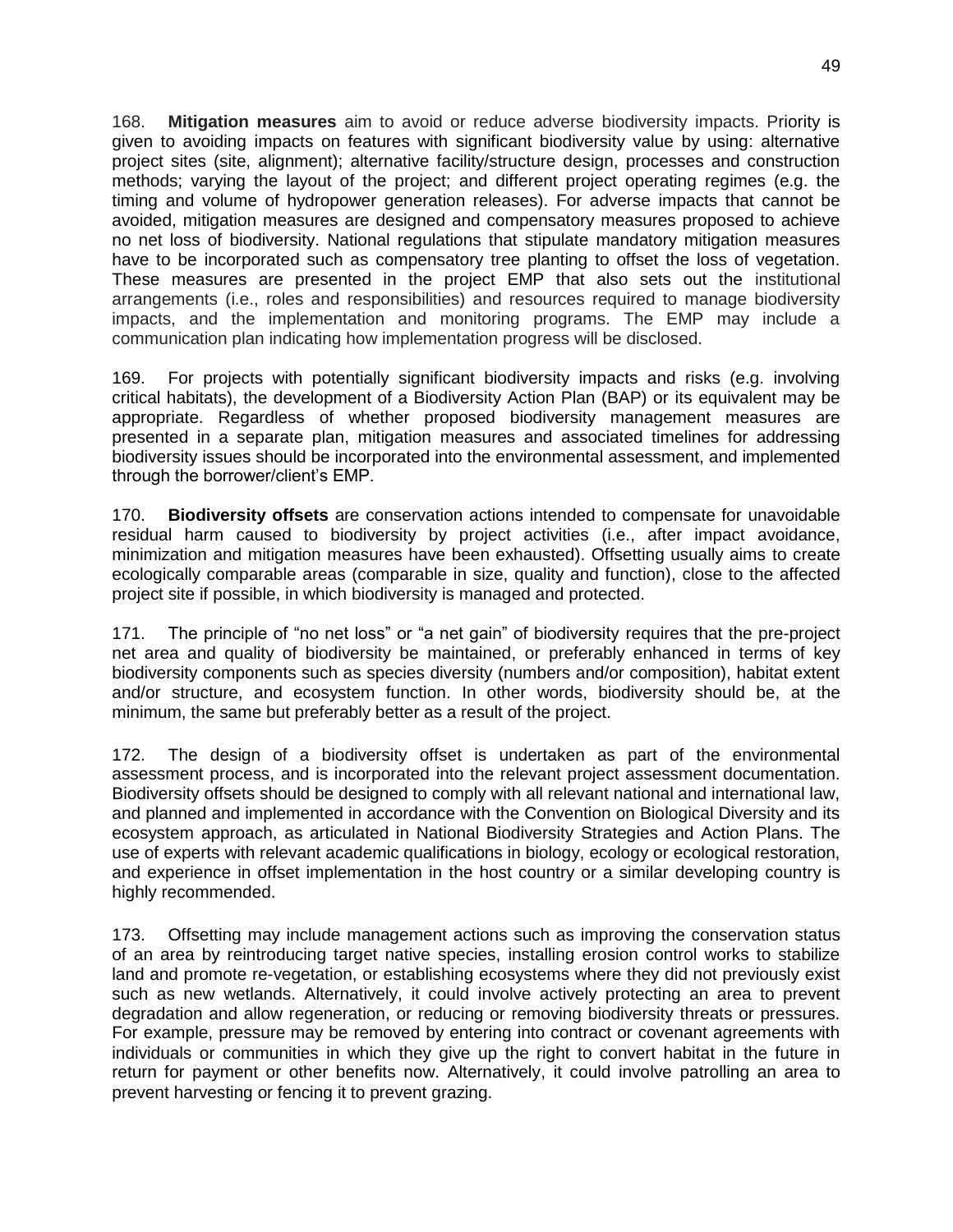174. International experience with biodiversity offsets indicates the need for the following elements to be addressed in the design of offsets:

- **Measurable conservation outcomes**: a flexible approach is required to design and implement biodiversity offsets to achieve clear, long-term and cost-effective conservation outcomes.
- **Balancing ecological equivalence and conservation priorities:** biodiversity offsets have to be commensurate to the magnitude of the impact of the development and ideally deliver outcomes that are "like for like." Given the difficulties in measuring biodiversity, establishing equivalence between the affected and offset sites is considered a good basis for achieving no net loss. However, this bias towards equivalence should not prevent offsets from being focused on agreed conservation priorities.
- **Location:** biodiversity offsets should be located within the same general area as the development activity, and have connectivity with areas of continuous vegetation/habitat.
- **Additionality:** biodiversity benefits from offsets have to directly result from the additional actions, and would not have occurred otherwise. An action that protects an area that is not being degraded is not an offset.
- **Timing and duration:** biodiversity offsets have to be delivered in a timely manner and be long-term. Offset implementation should commence as early as possible, ideally prior to or when the project impact commences.
- **Stakeholders' involvement:** dialogue and consultation with all key stakeholders and the involvement of experts is vital for biodiversity offset design. For offset implementation, it is good practice to engage an organization with appropriate experience and qualifications to work closely with the executing agencies/project proponents and, where relevant, staff from protected areas, local NGOs and other community partners.
- **Monitoring and enforcement**: biodiversity offsets have to be enforceable and regularly monitored and audited. This would often require that the area of offset is secured for conservation use in perpetuity to prevent further fragmentation or development.

175. A precautionary approach is recommended for the design of biodiversity offsets to increase the likelihood of successful outcomes. For example, a 1:1 ratio of habitat area replacement may be insufficient to ensure no net loss due to edge effects (e.g., drying, fire, blow-down, etc.) and partial failure of rehabilitation or protection methods. There is no generally accepted standard for an offset ratio, but ratios of 3:1, 10:1, and greater are considered best practice. Consultation with relevant national and local authorities, affected communities and biodiversity experts is encouraged when developing mitigation and compensatory measures. The borrower/client is encouraged to provide evidence of the effectiveness of the proposed offset, including results from similar projects to illustrate the likely outcomes.

#### **C. Invasive Alien Species**

176. An alien plant or animal species is one that is introduced beyond its original range of distribution (not naturally occurring in the project area, region or country). Invasive alien species invade or spread rapidly by out-competing native plants and animals when they are introduced into a new habitat that lacks their traditional controlling factors. Introductions can occur deliberately or accidentally (e.g. by seed or animal movement along road corridors, or from the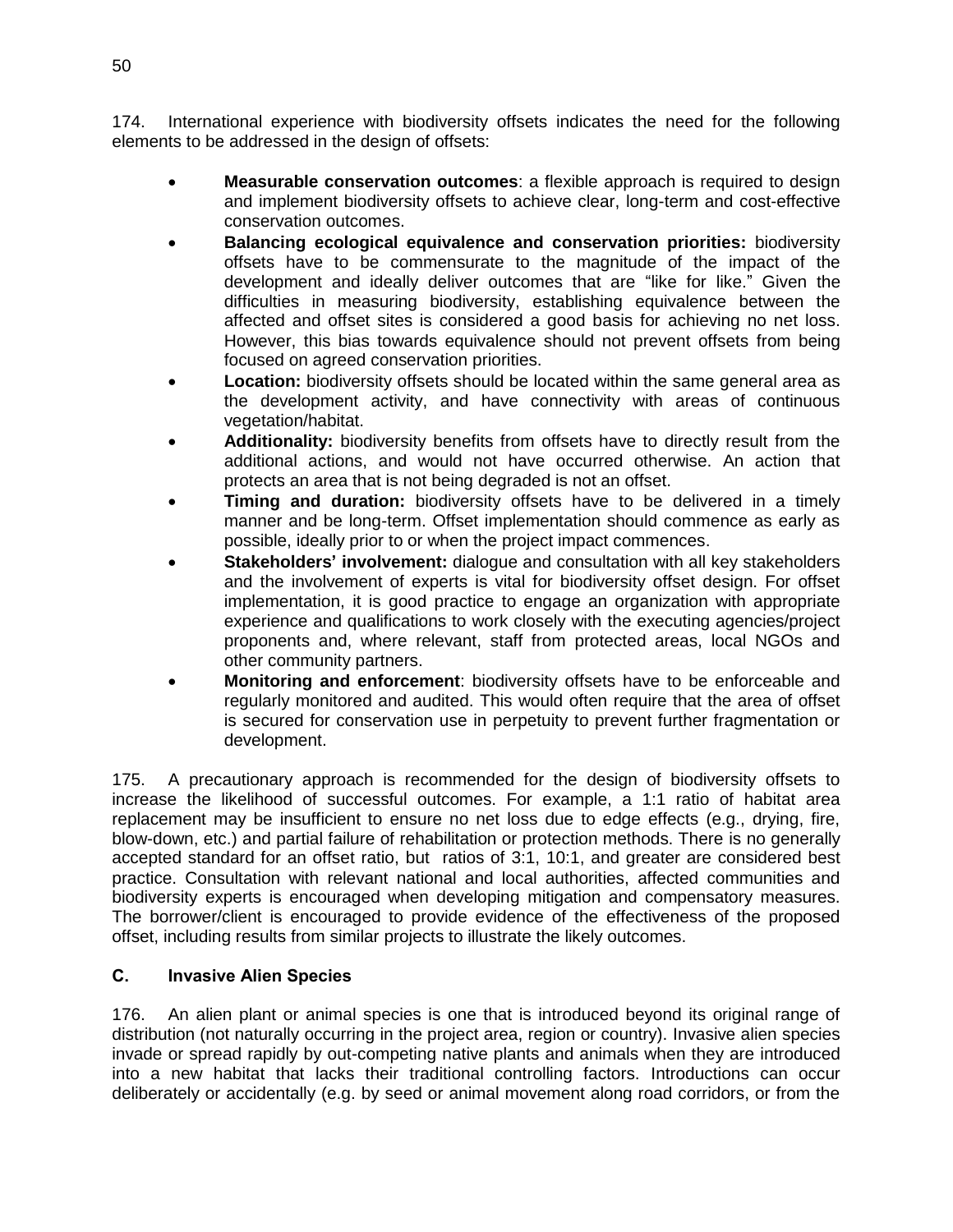discharge of ballast water from ships). Invasive alien species are a major threat to global biodiversity.<sup>36</sup> While most modern agricultural and forestry species and cultivars are alien species, primarily bred for yield increases and hardiness, very few of these species are invasive.

177. Invasive alien species are a major cause of biodiversity loss, displacing native species by out-competing them. They also add to the cost of agriculture, forestry, fisheries, and other human enterprises, competing with or consuming production species, thereby reducing yields and increasing production costs. They can act as disease vectors, and can physically impede the operation of facilities (e.g. obstructing irrigation canals and hydroelectric dam intakes) thus reducing the lifespan of development investments. These impacts in turn put added stress on poverty alleviation, food security and biodiversity conservation. Examples of invasive species in the Asia Pacific region are: water hyacinth (*Eichhornia crassipe*s), indigenous to the Amazon Basin but now choking many of Asia's waterbodies; and the giant African snail (*Achatina fulica)*, native to East Africa but now widely distributed across southern and eastern Asia where it destroys crops and is a disease vector.

178. The borrower/client should not intentionally introduce any new alien species into the project area, region or country unless it is undertaken in accordance with the existing regulatory framework for such introduction, or unless the introduction is subject to a risk assessment (as part of the environmental assessment) to determine the potential for invasive behavior. Under no circumstances must species known to be invasive be introduced into new environments. The borrower/client should assess the possibility of the accidental or unintended introduction of such invasive alien species, and identify measures to minimize the potential for release.

179. Project activities that are more likely to introduce invasive alien species are shipping and other forms of transportation, and large-scale construction (particularly when earthmoving equipment and gear is imported from distant locations). For example, seed can arrive in containers from other countries or on mud attached to heavy machinery that has been used in other areas. Even something as innocuous as *Phytophthora cinnamomi*, a soil fungus that causes plant root rot, can be introduced into areas on vehicles and equipment, resulting in severe forest dieback. Introduction often occurs unintentionally and is not recognized until the species is well-established. In many instances, the initial establishment of an invasive alien species can be controlled if identified early, but the opportunity is lost when regular monitoring is not undertaken by trained personnel.

180. Preventing the introduction of invasive alien species is a critical management aim, as it avoids the often substantial costs involved in eradication and reduced production. Once prevention has failed, eradication is required. When the borrower/client proposes to introduce an alien species as a component of a project, this should be assessed for compliance with relevant national regulations. If a regulatory framework does not exist, its introduction should be assessed in light of the species behavior in similar conditions (e.g. climate, soils). Additionally, where the potential for the accidental introduction of invasive alien species exists, it is recommended that the borrower/client prepare a plan of management to monitor accidental introduction and rapidly manage such a situation.

 $\overline{a}$  $36$  According to IUCN (2009), invasive species are the fifth most severe threat to amphibians, following habitat loss, pollution, disease and fires; the third most severe threat to bird species after agriculture and logging; the third most severe threat to mammals after habitat loss and utilization (mostly for food and medicine); and the fourth most severe threat to reptiles after pollution, persecution and natural disasters.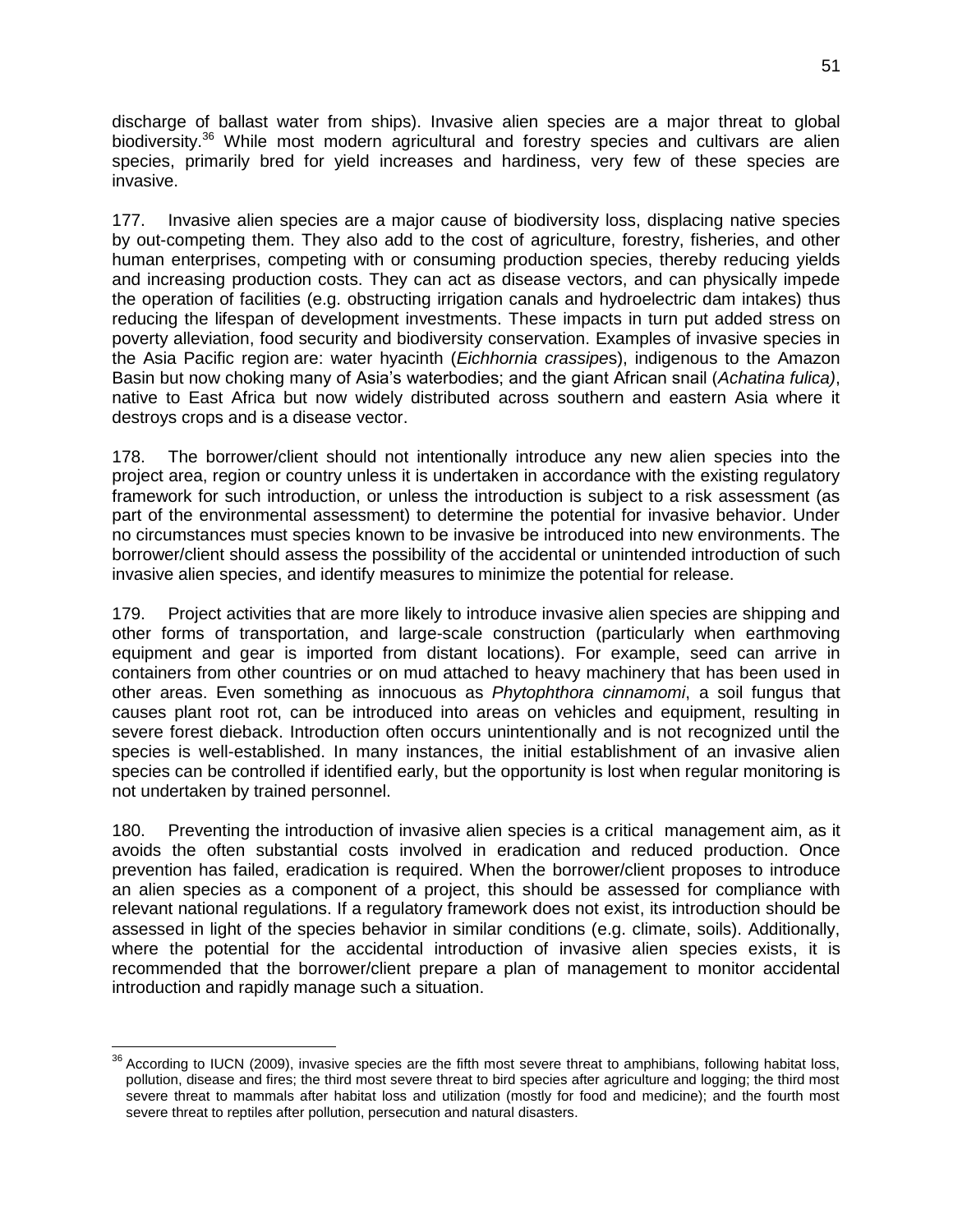181. Good indicators of a species' invasive characteristics are: its current distribution outside its natural range, particularly in the project country and in similar climatic and soil conditions; and its preferred habitat conditions. As a general principle, great care is required when considering introducing an alien species into an area. In rare instances where this is proposed (e.g. for agriculture or forestry), the species should have a proven record of not becoming invasive in similar growing conditions.

#### **D. Sustainable Natural Resource Management**

182. Sustainable natural resource management involves the use, development and protection of natural resources in a way or at a rate that enables people and communities to provide for their current social, economic, and cultural well-being while sustaining the potential of these resources to meet the reasonably foreseeable needs of future generations. This includes safeguarding the life-supporting capacity of the atmospheric, hydrological and soil systems.

183. Experience has shown that sustainable use of natural resources can be achieved by balancing conservation and development priorities without compromising critical ecosystem services over the long-term, recognizing that this often requires trade-offs. When projects are proposed to utilize renewable natural resources such as forests, surface water or soils, the environmental assessment should consider if the resources will be managed sustainably over the project life and identify any residual impacts following the project. This requires an understanding of the assimilative capacity of the resource and its ability to function in a healthy manner, when harvested or used in the proposed manner and at the proposed rate.

184. Examples of the types of projects that need to manage natural resources in a sustainable manner include: (i) primary production derived from living natural resources (e.g. natural and plantation forestry, agriculture, livestock, aquaculture and fisheries); and (ii) water resource projects (e.g. domestic, industrial and irrigation water supply, sanitation, and hydropower).

185. Options available for sustainable management include minimizing the use of the resource through process efficiency, and regenerating the resource to provide ongoing raw materials. Planning techniques such as energy and water budgets are useful tools to determine management options and select viable processes.

186. Where possible, the borrower/client is required to demonstrate the sustainable management of resources through an appropriate system of independent certification. An appropriate certification system is one that is independent, cost-effective, based on objective and measurable performance standards, and developed through consultation with relevant stakeholders such as local people and communities, indigenous peoples, and civil society organizations representing consumer, producer, and conservation interests. Such a system has fair, transparent, and independent decision-making procedures that avoid conflicts of interest. For some resources such as forests, it may be possible to demonstrate sustainable management using an existing certification scheme. In the absence of an appropriate certification system, the borrower/client may choose to demonstrate sustainable natural resource management through an independent evaluation of management practices and/or the status of the resource.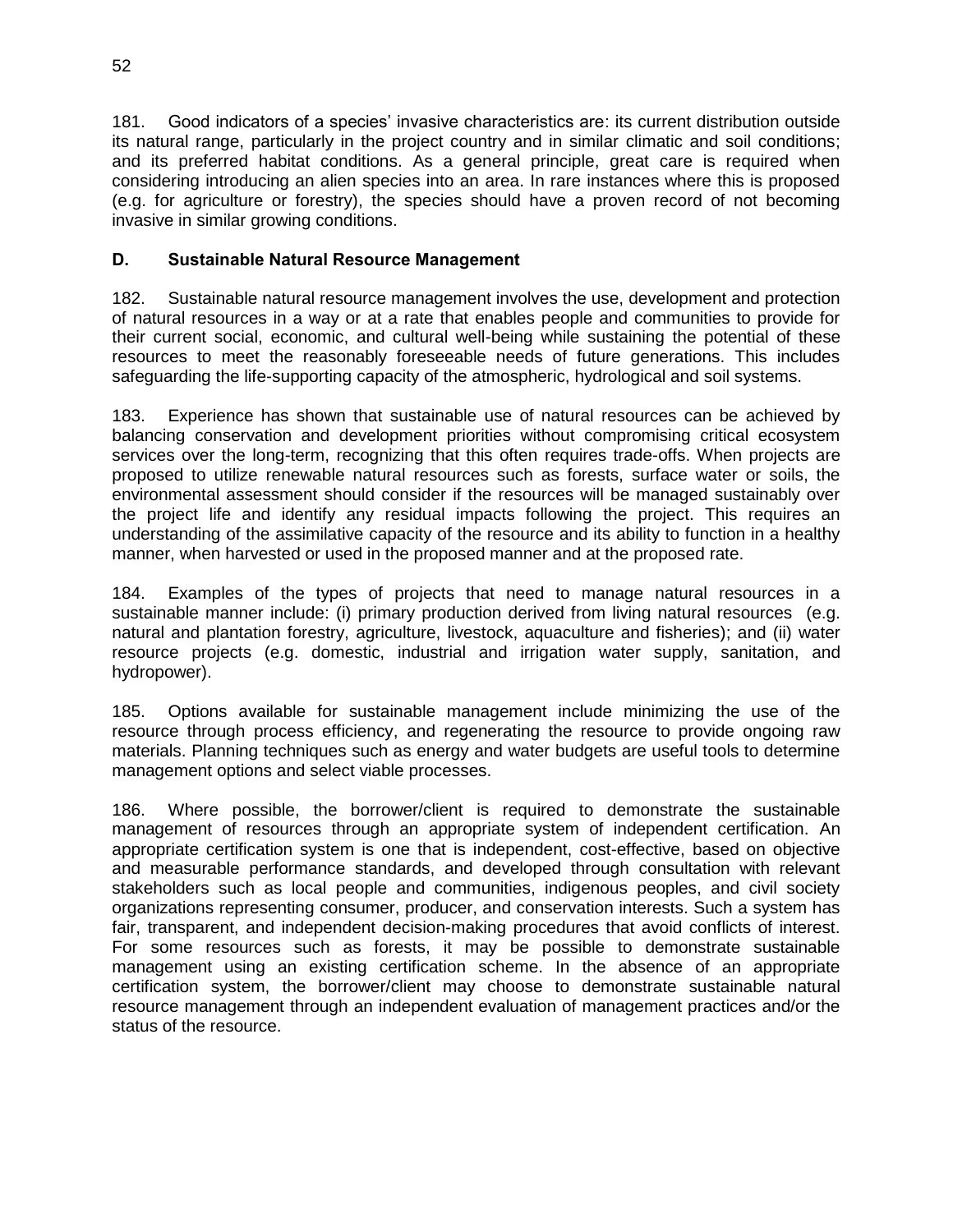#### **REFERENCES**

Business and Biodiversity Offsets Programme (BBOP). 2009. *The Relationship Between Biodiversity Offsets and Impact Assessment: A BBOP Resource Paper.* Washington, D.C.: BBOP.<http://bbop.forest-trends.org/guidelines/eia.pdf>

Convention on Biological Diversity (CBD). 2006. *Decision VIII/28 Impact Assessment: Voluntary Guidelines on Biodiversity-Inclusive Impact Assessment.* [www.cbd.int/decision/cop/?id=11042](http://www.cbd.int/decision/cop/?id=11042)

CBD. 2004. *Decision VII/11 Ecosystem Approach.*  [www.cbd.int/decision/cop/?id=7748](http://www.cbd.int/decision/cop/?id=7748)

CBD. 2000. *Decision V/6 Ecosystem Approach.* [www.cbd.int/decision/cop/?id=7148](http://www.cbd.int/decision/cop/?id=7148)

Convention on the Conservation of Migratory Species of Wild Animals. 2002. *Resolution 7.2 Impact Assessment and Migratory Species.* www.cms.int/bodies/COP/cop7/proceedings/pdf/ en/part\_I/Res\_Rec/RES\_7\_02\_Impact\_Assessment.pdf

International Association for Impact Assessment (IAIA). 2005. *"Biodiversity in Impact Assessment,"* IAIA Special Publications Series No. 3. [www.iaia.org/publicdocuments/special-publications/SP3.pdf](http://www.iaia.org/publicdocuments/special-publications/SP3.pdf)

International Finance Corporation. 2012. *Guidance Note 6: Biodiversity Conservation and Sustainable Management of Living Natural Resources*. [http://www1.ifc.org/wps/wcm/connect/a359a380498007e9a1b7f3336b93d75f/Updated\\_GN6-](http://www1.ifc.org/wps/wcm/connect/a359a380498007e9a1b7f3336b93d75f/Updated_GN6-2012.pdf?MOD=AJPERES) [2012.pdf?MOD=AJPERES](http://www1.ifc.org/wps/wcm/connect/a359a380498007e9a1b7f3336b93d75f/Updated_GN6-2012.pdf?MOD=AJPERES)

Rajvanshi, A., Mathur, V.B. & Iftikhar, U.A. 2007. *Best Practice Guidance for Biodiversity Inclusive Impact Assessment: A Manual for Practitioners and Reviewers in South Asia*

Rajvanshi, A., Mathur, V.B., Teleki, G.C., Mukherjee, S.K. 2001. *Roads, Sensitive Habitats and Wildlife: Environmental Guideline for India and South Asia.* Chandrabani: Wildlife Institute of India.

Ramsar Convention on Wetlands. 2008. *Resolution X.17 Environmental Impact Assessment and Strategic Environmental Assessment: Updated Scientific and Technical Guidance.*  [www.ramsar.org/pdf/res/key\\_res\\_x\\_17\\_e.pdf](http://www.ramsar.org/pdf/res/key_res_x_17_e.pdf)

Ramsar Convention Secretariat. 2007. *Ramsar Handbooks for the Wise Use of Wetlands, Volume 13 Impact Assessment.* 3rd Edition, Ramsar Convention Secretariat, Gland, Switzerland. www.ramsar.org/pdf/lib/lib\_handbooks2006\_e13.pdf

Society for the Protection of Nature in Lebanon. 2005. *Biodiversity Manual: A Tool for Biodiversity Integration in EIA and SEA*

World Bank Environment Department. 2000. *Biodiversity and Environmental Assessment Toolkit.* Washington, D.C.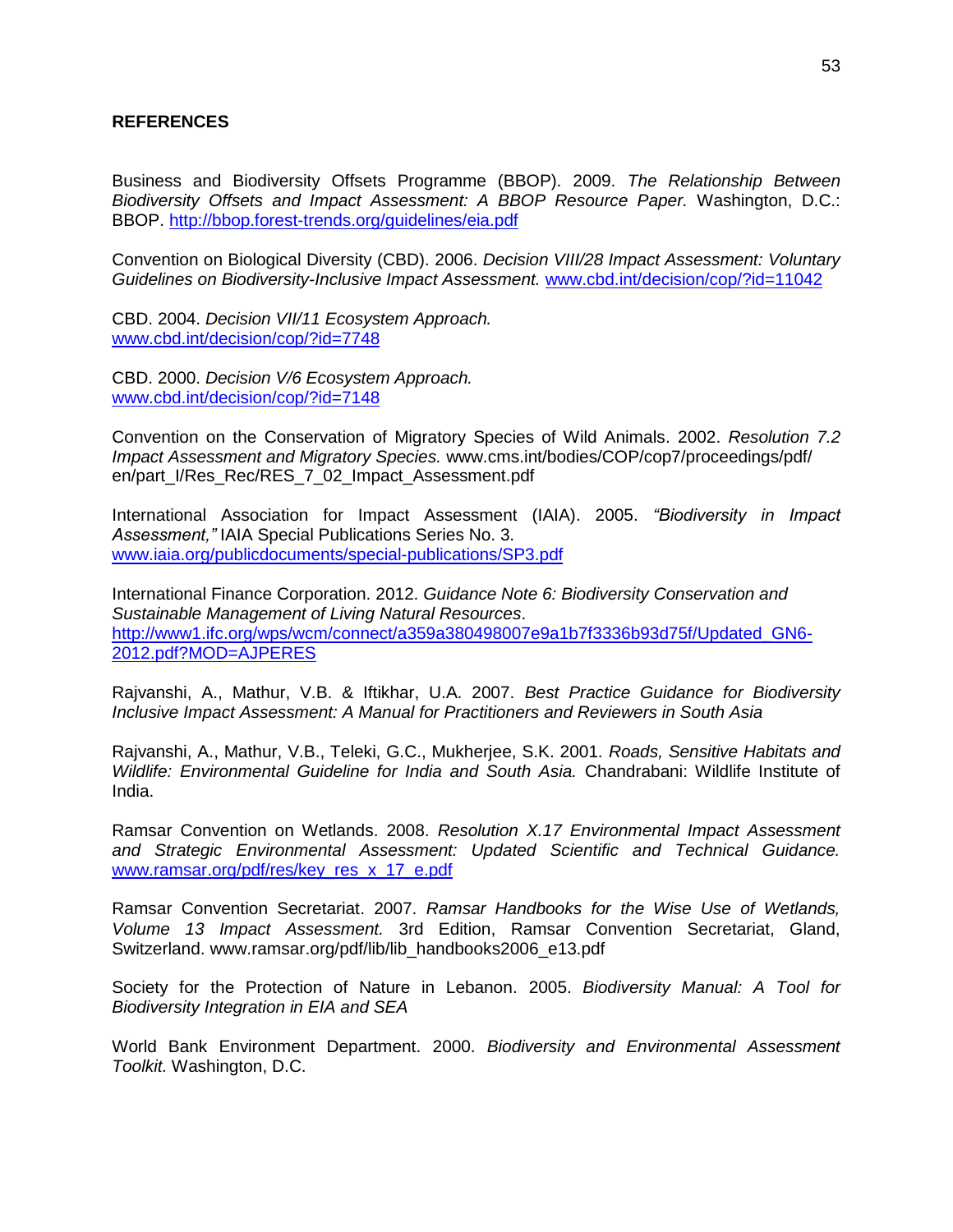#### **VI. POLLUTION PREVENTION AND ABATEMENT**

187. ADB safeguards require the borrower/client to apply pollution<sup>37</sup> prevention and control technologies and practices consistent with international good practice. This should occur during project design, construction, and operation to ensure that the project meets the relevant standards and guidelines. Pollution prevention and abatement is required if the project has the potential to generate pollution or emit greenhouse gases, or if it proposes to undertake pest and/or vector management controls. Pollution prevention and abatement also extends to the management of the waste generated by a project, which is in itself a potential source of pollution.

188. This section addresses pollution prevention and abatement issues in four interrelated technical areas:

- pollution prevention, resource use efficiency and conservation
- waste and hazardous materials management
- pesticide use and management
- greenhouse gas emissions

189. **Standards, guidelines and good practice**. Pollution prevention and abatement has to address project impacts and risks in accordance with international good practice, as reflected in internationally recognized standards and guidelines. The primary standards to be applied are national regulations and the World Bank Group's *Environment, Health and Safety* (EHS) *Guidelines*. National regulations take precedence; but when they differ from the EHS Guidelines, the more stringent levels or measures apply. In some circumstances, less stringent levels or measures may be appropriate due to specific project conditions (e.g. existing facilities). In these cases, the borrower/client is required to prepare alternatives that are consistent with SPS requirements for the protection of human health and the environment. Full and detailed justification of the proposed alternatives should also be provided.

190. The World Bank Group's guidelines consist of: (i) General EHS Guidelines, covering environmental, occupational health and safety, community health and safety, and construction and decommissioning; and (ii) industry sector EHS guidelines, which provide specific guidance for over 60 different industries and project activities.<sup>38</sup> The guidelines are good technical reference documents with general and industry-specific examples of good international industry practice (GIIP). They contain performance levels and measures that are generally considered to be achievable in new facilities at reasonable cost and with the use of existing technology.

191. The application of the EHS Guidelines should be tailored to the hazards and risks of each project, where site-specific variables such as national context, assimilative capacity of the environment, and other project factors are taken into account. The applicability of specific technical recommendations should be based on the professional opinion of qualified and experienced persons.

192. **Cleaner production.** This concept of integrating pollution mitigation into the design of a product and production processes to eliminate the cause of the hazard at its source is ADB's

 $\overline{a}$ 

 $37$  The term "pollution" refers to the presence of both hazardous and nonhazardous pollutants in solid, liquid, or gaseous forms, as well as in other forms such as nuisance odors, noise, vibration, radiation, electromagnetic

energy, and the creation of visual impacts including light.<br><sup>38</sup> www.ifc.org/ifcext/sustainability.nsf/Content/EHSGuidelines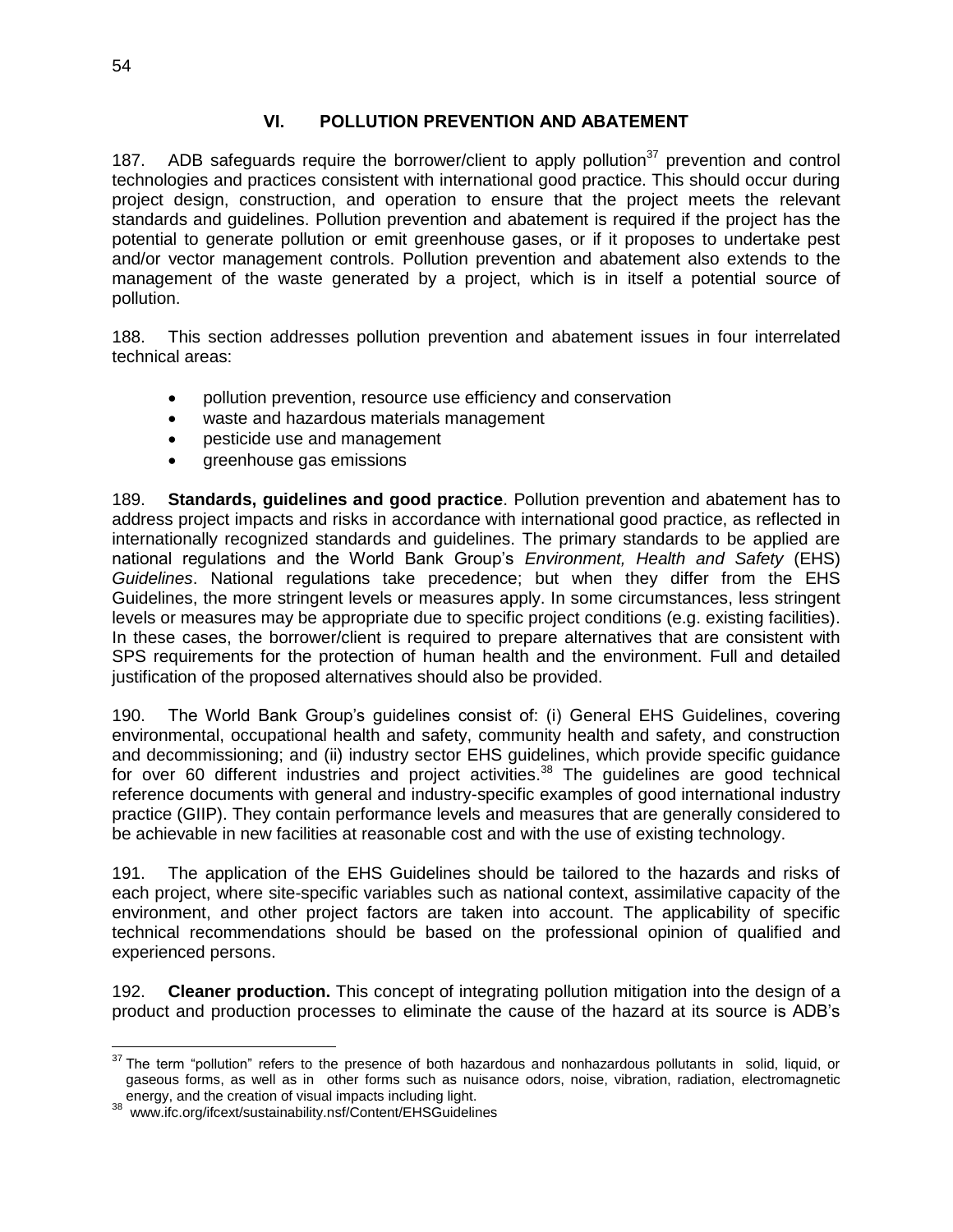emerging overall approach to pollution prevention and abatement. But besides addressing pollution, the concept also involves the continuous application of an integrated strategy to processes, products, and services to reduce the risks posed by production activities to humans and the environment, including those that arise from unsustainable resource utilization. It therefore encompasses resource conservation and resource use efficiency, in addition to waste management, regulating the use of toxic and hazardous materials, and greenhouse gas emissions reduction.

193. Seven elements or steps can be applied to a project to achieve cleaner production**<sup>39</sup>**:

- Reduce material intensity.
- Reduce energy intensity.
- Reduce dispersion of toxic substances.
- Enhance the ability to recycle.
- Maximize the use of renewable resources.
- Extend product durability.
- Increase service intensity.

194. Cleaner production is achieved by improving processes and/or using alternative processes. The borrower/client is encouraged to apply cleaner production technology and methods to the design and operation of greenfield projects when technically and financially feasible and cost-effective (e.g. consideration of cleaner production at the design stage can include allocating plant space for environmental improvements at a later date, for example, providing space for flue gas desulphurization units). The borrower/client is strongly encouraged to keep up with industry developments in clean production as it can improve production and reduce costs over time, given that it is considerably easier to incorporate proven technology into a new project design than to retrofit the facility later. While increasing returns, cleaner production can also improve the project or corporate image, and create a market edge through product differentiation.

#### **A. Pollution Prevention, Resource Use Efficiency and Conservation**

#### **1. Pollution Prevention**

 $\overline{a}$ 

195. The borrower/client is required to apply the following pollution prevention and minimization principles to a project:

- Avoid, or where avoidance is impossible, minimize or control the intensity or load of pollutant emission and discharge.
- When the project has the potential to create a significant source of emissions in an already degraded area, introduce strategies to help improve ambient conditions (e.g. emissions offsets).

196. Project pollution prevention should aim to achieve cost-effective pollution prevention and minimization, using commercially available skills and resources. This approach recognizes that the diminishing benefits of some measures may not justify their implementation. Pollution prevention should be achieved in compliance with statutory and guideline limits for end-of-pipe (discharge) pollutant loads, taking into account the conditions of the receiving environment and

<sup>39</sup> ADB, 2005. Making Profits, *Protecting Our Planet – Corporate Responsibility for Environmental Performance in Asia and the Pacific*. Asian Environment Outlook. Manila.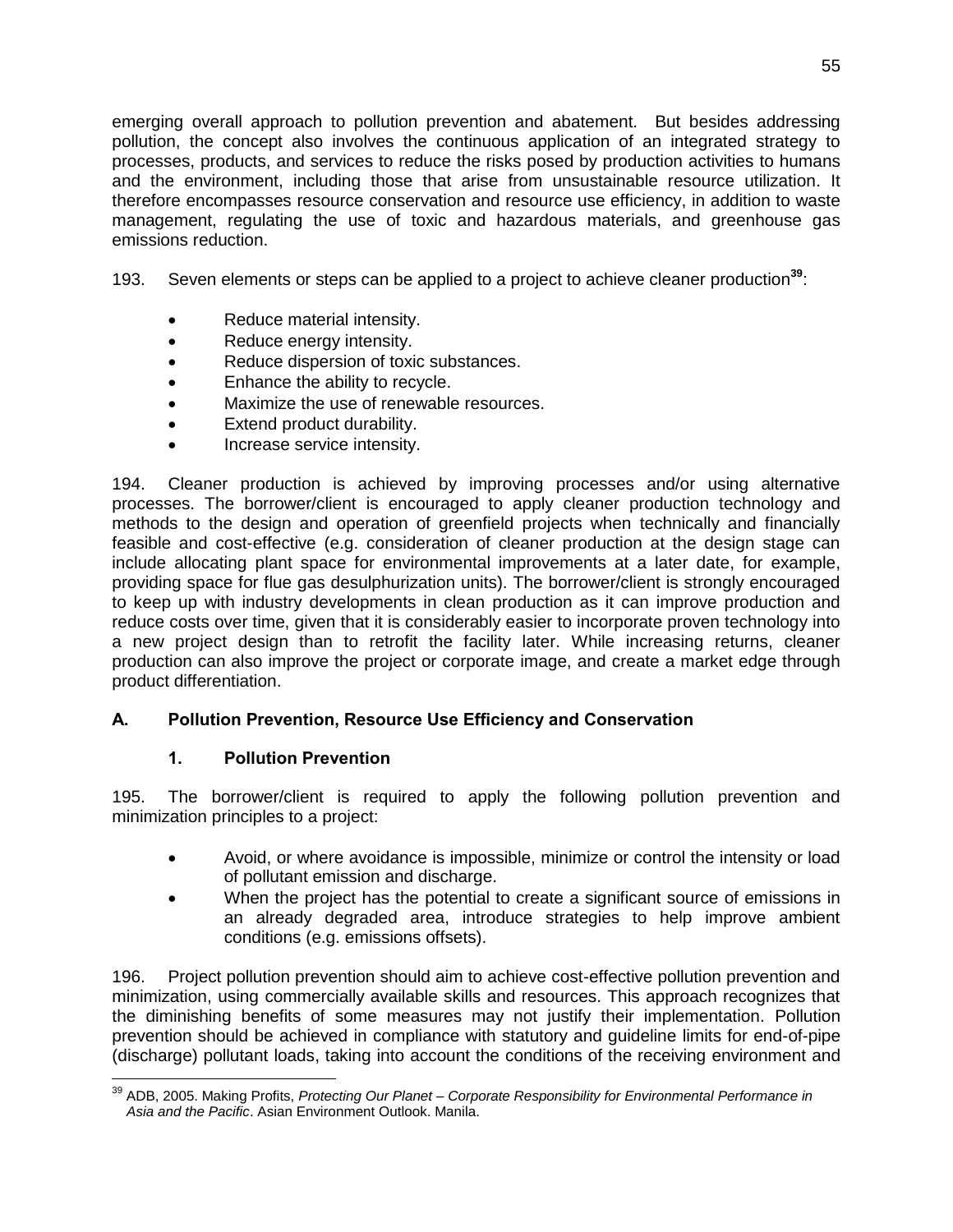project features of significance such as project sites, components, technologies, and processes. The assimilative capacity of the environment and potential cumulative impacts of pollution should also be considered in the development of suitable control measures.

197. For projects with potentially significant emissions, detailed baseline data on ambient conditions and continued monitoring during project operation are usually required, and an industry-recognized model may have to be applied to predict project-induced conditions. For projects with limited emissions, pollution prevention or minimization may be achieved by the application of simple control measures to meet the applicable emissions limits and ambient standards.

198. In areas where the receiving environment is already degraded, international good practice requires an evaluation of the existing background ambient levels to determine whether these are in compliance with the relevant regulations and guidelines, and to identify the required performance criteria for the project. For example, the guideline for a degraded airshed may stipulate 'no net increase in ambient levels of suspended particulate matter,' whereas a small increase in ambient levels in a non-degraded airshed may be permissible as it can cause limited harm. The EHS Guidelines provide clear limits for project emissions and ambient air and water quality.

199. If the project has the potential to contribute significant emissions in an already degraded environment, and maximum technically and financially feasible reductions in pollution discharge intensity and/or loading have already been integrated into the project design, additional strategies may be required to avoid further impacts. These strategies may include evaluating alternative project locations where ambient conditions are less degraded, and/or introducing emission offsets. Emission offsetting involves compensating for a project's emissions by obtaining emission reductions elsewhere. For example, the establishment of a central heating boiler house in eastern Asia may allow the closure of a number of less efficient and more polluting small boilers, resulting in a net reduction in emissions and an improvement in ambient air quality.

## **2. Resource Use Efficiency and Conservation**

200. The borrower/client is required to examine and incorporate resource use efficiency and conservation measures into project operations consistent with the principles of cleaner production. While conserving raw materials, these measures usually also result in cost savings and waste reduction.

201. Resource use efficiency and conservation are best achieved by including the most appropriate technology and processes in project design. The decision to include such measures will be partly based on the costs and returns of different options. This is especially true in the energy sector where the shift to clean technologies and clean energy supplies may mean substantial initial investments.. However, shifting to renewable energy must also take into account its likely impacts on other sectors (e.g. additional strain on scarce water resources in the case of hydropower, effects on food production and food security of greater biomass energy production). The borrower/client can also make use of opportunities for demand-side energy efficiency with financial benefits, which are commonly found in all industry sectors.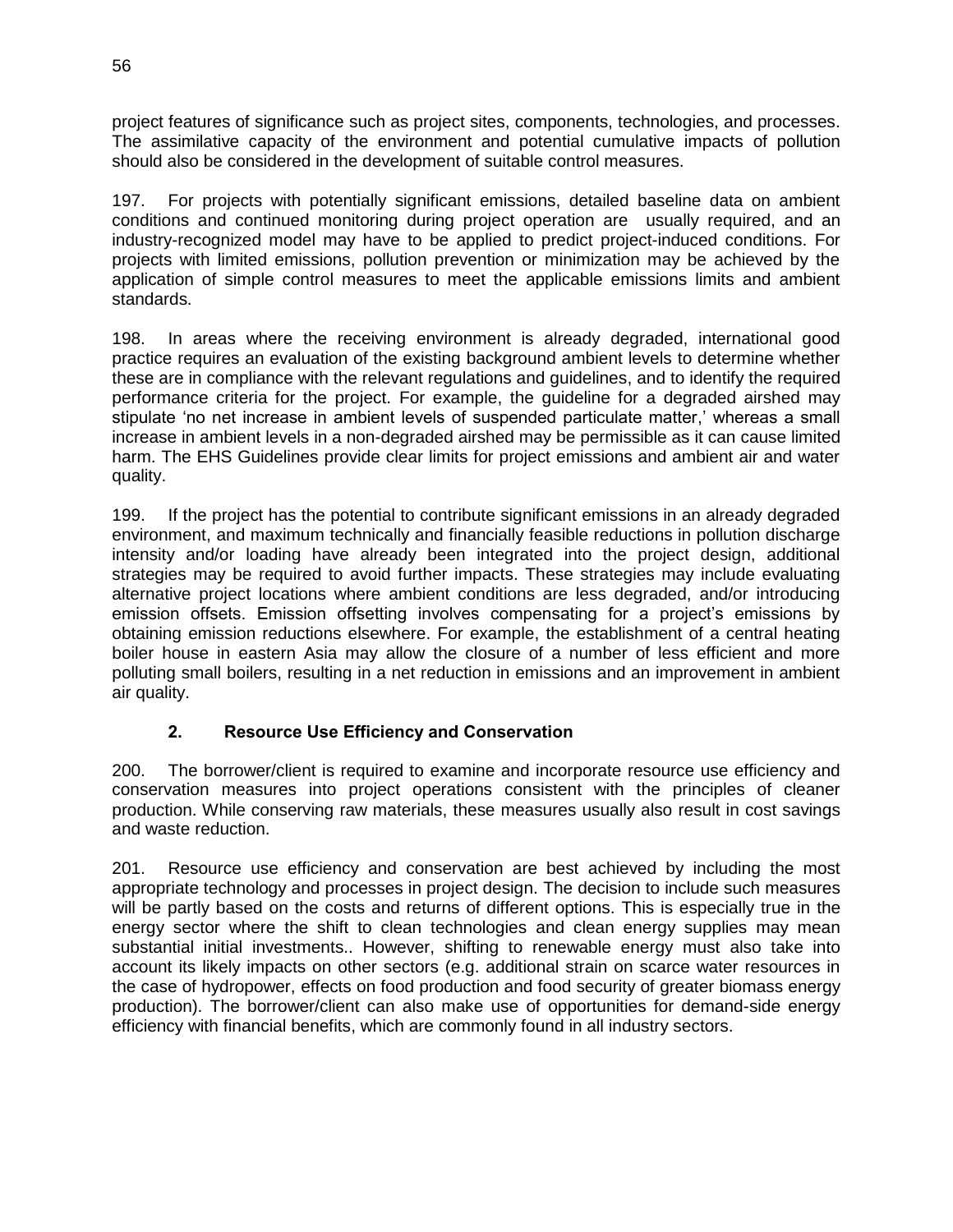202. Where benchmarking data is available, the borrower/client is advised to utilize this data to establish project energy efficiency and plan improvements. Examples of energy efficiency opportunities in different sectors are: <sup>40</sup>

- commercial and services improvements in lighting and heating, ventilation and air conditioning systems
- metals and minerals manufacturing equipment upgrades, automated process control, installation of variable speed drives, reduced process variability, and waste heat recovery
- oil and gas extraction reducing and eliminating unnecessary energy use, and improving the efficiency of electric motors used to operate equipment such as pumps and compressors
- water and waste pump optimization, greater control of aeration processes, and biogas re-use facilities
- transportation fuel optimization, lubricants and electricity use at depots.

More efficient electricity generation (i.e., greater output per unit of fuel) also offers substantial gains.

## **B. Wastes and Hazardous Materials**

## **1. Wastes**

203. Wastes (solid, liquid, gaseous or radioactive) are defined as unwanted or unusable materials that can pose a hazard to human health and the environment. Wastes can be generated during all phases of a project's lifecycle, from construction through to decommissioning. But the main source of wastes is usually project operation. As waste management and disposal costs and associated liabilities continue to increase so do the commercial gains that can be achieved from improvements in waste avoidance and management.

204. The borrower/client is required to avoid, or where avoidance is not possible, minimize or control waste generation from project activities. Where waste cannot be recovered or reused, it should be treated, destroyed, and disposed of in an environmentally sound manner. If the generated waste is considered hazardous, the client should explore reasonable alternatives for its environmentally sound disposal, considering the limitations applicable to its transboundary movement. When waste disposal is conducted by third parties, the borrower/client should endeavor to use contractors that are licensed by the relevant regulatory agencies.

205. The borrower/client should apply the internationally accepted waste management hierarchy to prioritize project waste management practices and so optimize environmental outcomes. From the most to the least preferred, the order of these management practices is: avoid, reduce, reuse, recycle, recover, treat, dispose. This should be applied to both hazardous and nonhazardous wastes during all project stages in compliance with applicable national environmental and industrial regulations. Wastes from commercial or industrial sources that are potentially hazardous to humans or the environment require a higher level of control.

206. **Avoid.** Avoiding the generation of waste is the best option to prevent the release of hazardous materials. It is also the most cost-effective measure as it results in the avoidance of

 $\overline{a}$ 

<sup>&</sup>lt;sup>40</sup> [www.ret.gov.au](http://www.ret.gov.au/)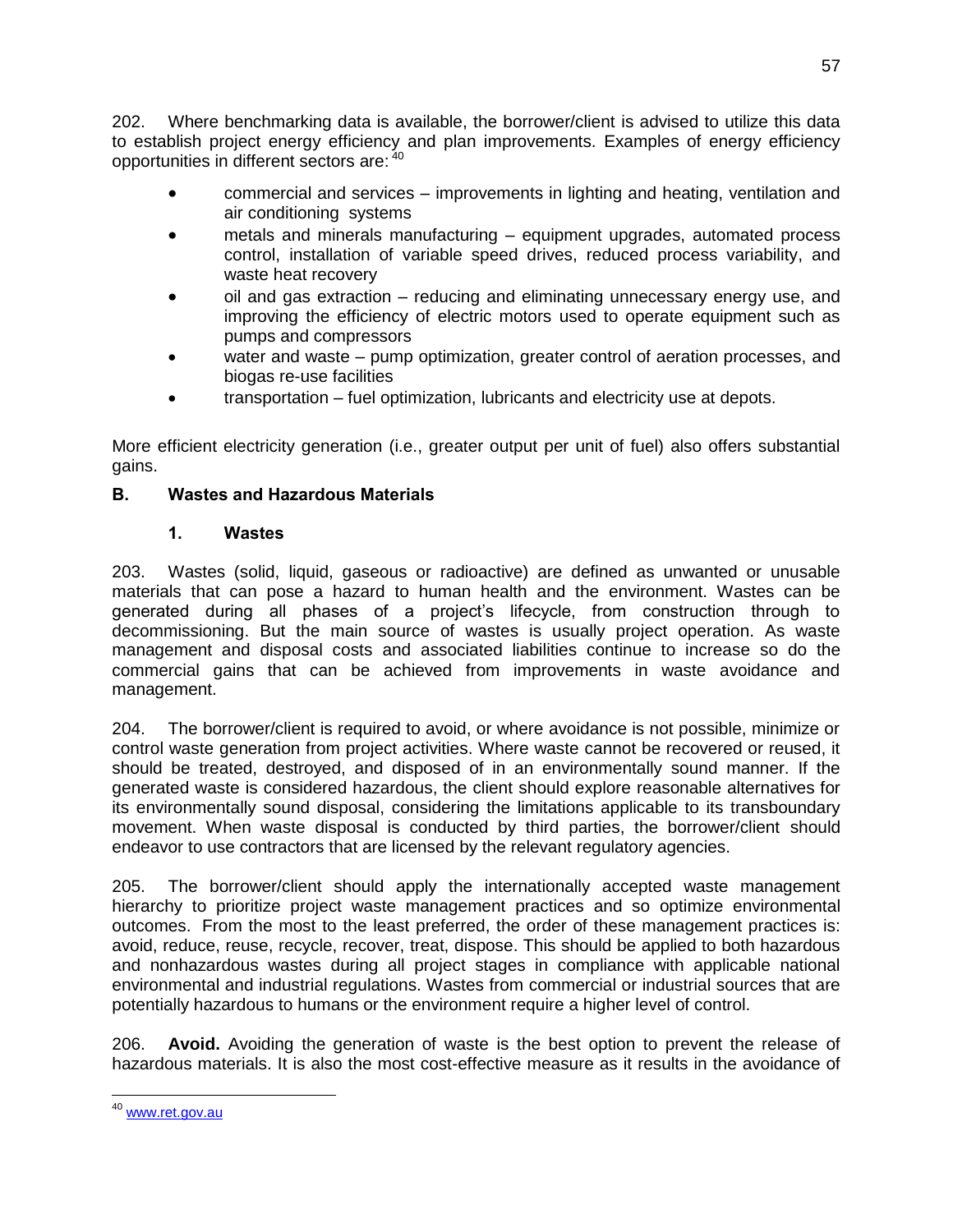the associated waste management costs. Waste can be eliminated in the production process by modifying or changing the process, adopting new technology or substituting another material to prevent waste generation.

**207. Reduce.** Actions that minimize waste production include implementing new processes and technology, looking into using materials more efficiently (e.g. by redesigning packaging or cutting out unnecessary packaging), and replacing disposable products with reusable and durable ones.

208. **Reuse**. Reusing the product more than once in its original form or for a different purpose avoids the consumption of additional resources and waste generation. Reuse and recycling involves systematic segregation, collection and reprocessing. Examples include reusing shipping pallets.

209. **Recycle**. When reuse can no longer be carried out, the materials should be recycled back into similar products or to be used as secondary raw materials for the production of new products wherever possible. Producing new products from recycled materials usually consumes less energy and reduces the extraction of raw materials from the environment. The use of agricultural processing waste for stockfeed is an example of recycling.

210. **Recover.** The recovery of energy from waste can be a viable option after the previous actions have been applied. It is the final step in the recovery of benefits from waste, and can involve incineration, the recovery of latent heat energy from materials, and conversion into power for commercial or domestic use. The release of hazardous emissions to the air of these waste recovery measures has to be considered. An alternative method of energy recovery from waste is the capture of methane emissions from landfills for electricity generation electricity.

211. **Treat and dispose**. If waste cannot be reused or recovered, it has to be treated, destroyed and/or disposed of in an environmentally acceptable manner in accordance with international good practice relevant national regulations. This usually involves disposing of the waste in a properly engineered sanitary landfill.

212. Third party waste disposal should be undertaken by legitimate, qualified enterprises that have all the necessary regulatory approvals and/or licenses. It is prudent to inquire about the location of the final disposal of the waste by the third party, and to ensure that the final disposal facility is licensed by the relevant regulatory agencies. If no suitable disposal method is available through commercial or other means, the borrower/client may consider developing its own recovery or disposal facilities. An alternative is to work with waste management associations or similar entities to identify viable approaches consistent with international good practice.

213. If the waste is considered hazardous, the borrower/client may explore reasonable alternatives for environmentally sound disposal, in accordance with the *Basel Convention on the Control of Transboundary Movements of Hazardous Wastes and their Disposal*. The *Basel Convention* is the most comprehensive global environmental treaty on hazardous wastes. It has 170 party states, including over 30 countries from the Asia Pacific region. The Convention aims to protect human health and the environment against the adverse effects resulting from the generation, management, trans-boundary movement and disposal of hazardous and other wastes. International good practice is to comply with all relevant requirements of the *Basel Convention* with respect to the trans-boundary movements of hazardous and other wastes,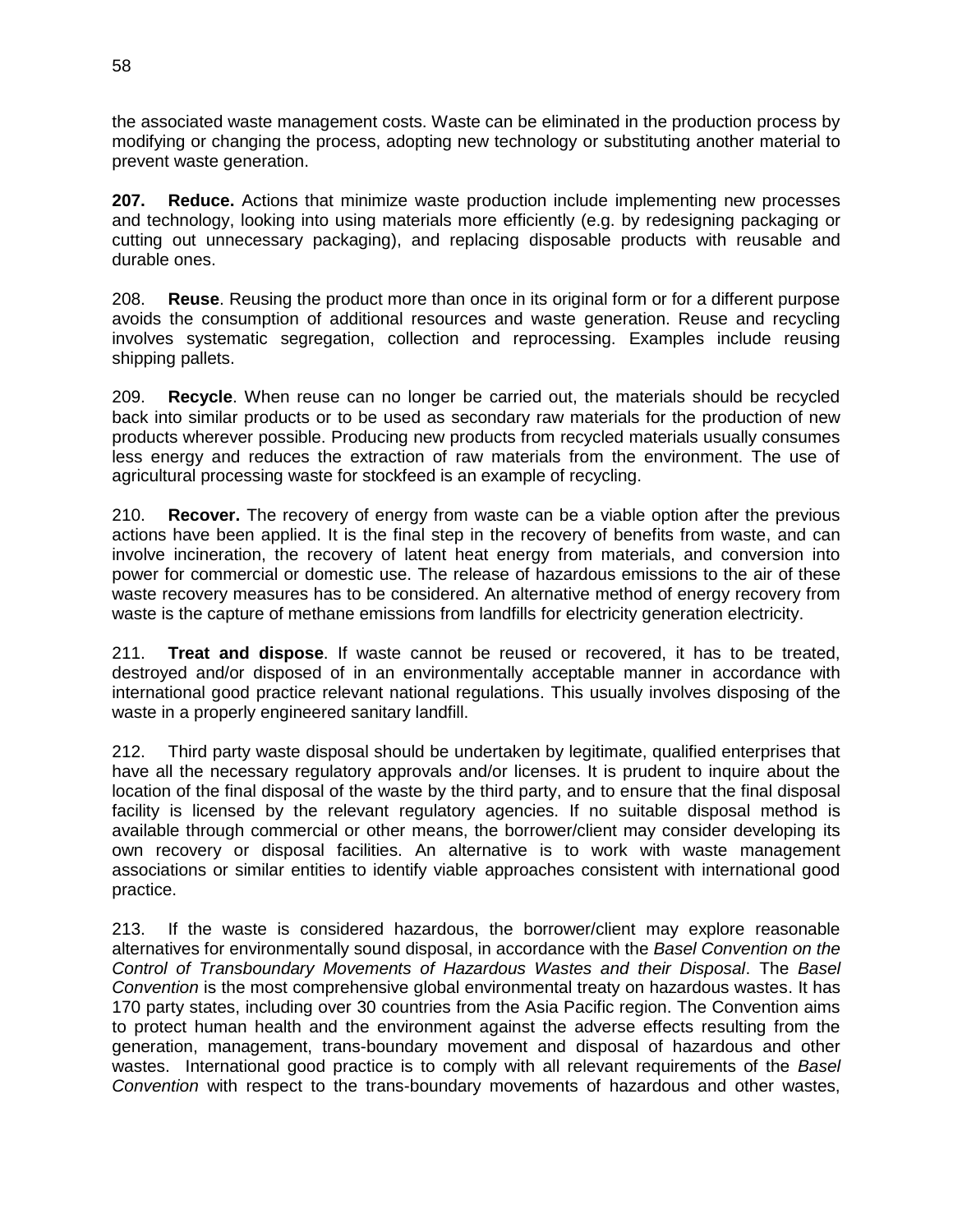including applying the "Prior Informed Consent" procedure (shipments made without consent are illegal).

## **2. Hazardous Materials**

214. Hazardous materials are sometimes used as raw materials or produced by projects. The borrower/client is required to avoid the manufacture, trade, and use of hazardous substances and materials subject to international bans or phase-outs because of their high toxicity to living organisms, environmental persistence, potential for bioaccumulation, or potential for depletion of the ozone layer. The borrower/client should consider the use of less hazardous substitutes for such chemicals and materials. Relevant conventions include the *Stockholm Convention on Persistent Organic Pollutants*; the *Rotterdam Convention of Prior Informed Consent for Certain Hazardous Chemicals and Pesticides in International Trade*; and, the *Montreal Protocol on Substances that Deplete the Ozone Layer*.

215. The release of hazardous materials is best prevented by avoiding the use of such materials in project activities in line with the principles of cleaner production. The borrower/client is strongly encouraged to explore opportunities throughout the project life to use non-hazardous materials in place of hazardous materials, especially where the hazards of the materials cannot be easily prevented under normal use and disposal at the end of their life cycle. Substitutions have been found, for example, for the use of asbestos in building materials, polychlorinated biphenyls (PCBs) in electrical equipment, persistent organic pollutants in pesticides formulations, and ozone depleting substances in refrigeration systems.

216. Where a project has the potential to release toxic or hazardous material, or project activities are to cause injury to project staff or the public, the borrower/client is advised to conduct a hazard analysis of its operations. Substances classified as hazardous wastes possess at least one of four characteristics - ignitability, corrosivity, reactivity, or toxicity - or appear on special lists such as Annex I of the *Basel Convention on the Control of Transboundary Movements of Hazardous Wastes*, or a comparable list under national laws. Information on the environmentally sound handling and disposal of wastes can be found in the World Bank Group's EHS Guidelines, in numerous publications in support of the *Basel Convention,* and in the *Stockholm Convention on Persistent Organic Pollutants*.

## **C. Pesticide Use and Management**

217. The indiscriminate use or misuse of pesticides can cause severe illness or death, contaminate soil and water, harm crops, livestock and wildlife, and reduce or eliminate the natural enemies of targeted pests. For these reasons, the selection and use of pesticides has to take into account potential impacts on human health and the environment.

218. Pest and vector management activities are required to be based on an integrated pest management (IPM) or an integrated vector management (IVM) approach that targets economically significant pest infestations and disease vectors of public health significance. IPM and IVM are environmentally sensitive approaches that use current, comprehensive information on the life cycles of pests and their interaction with the environment, in combination with available pest control methods, to manage pest damage at an acceptable level through the most economical means and with the least possible hazard to people, property, and the environment. The borrower/client's IPM and IVM program will entail coordinated use of pest and environmental information along with available pest/vector control methods, including cultural practices, biological, genetic and, as a last resort, chemical means to prevent unacceptable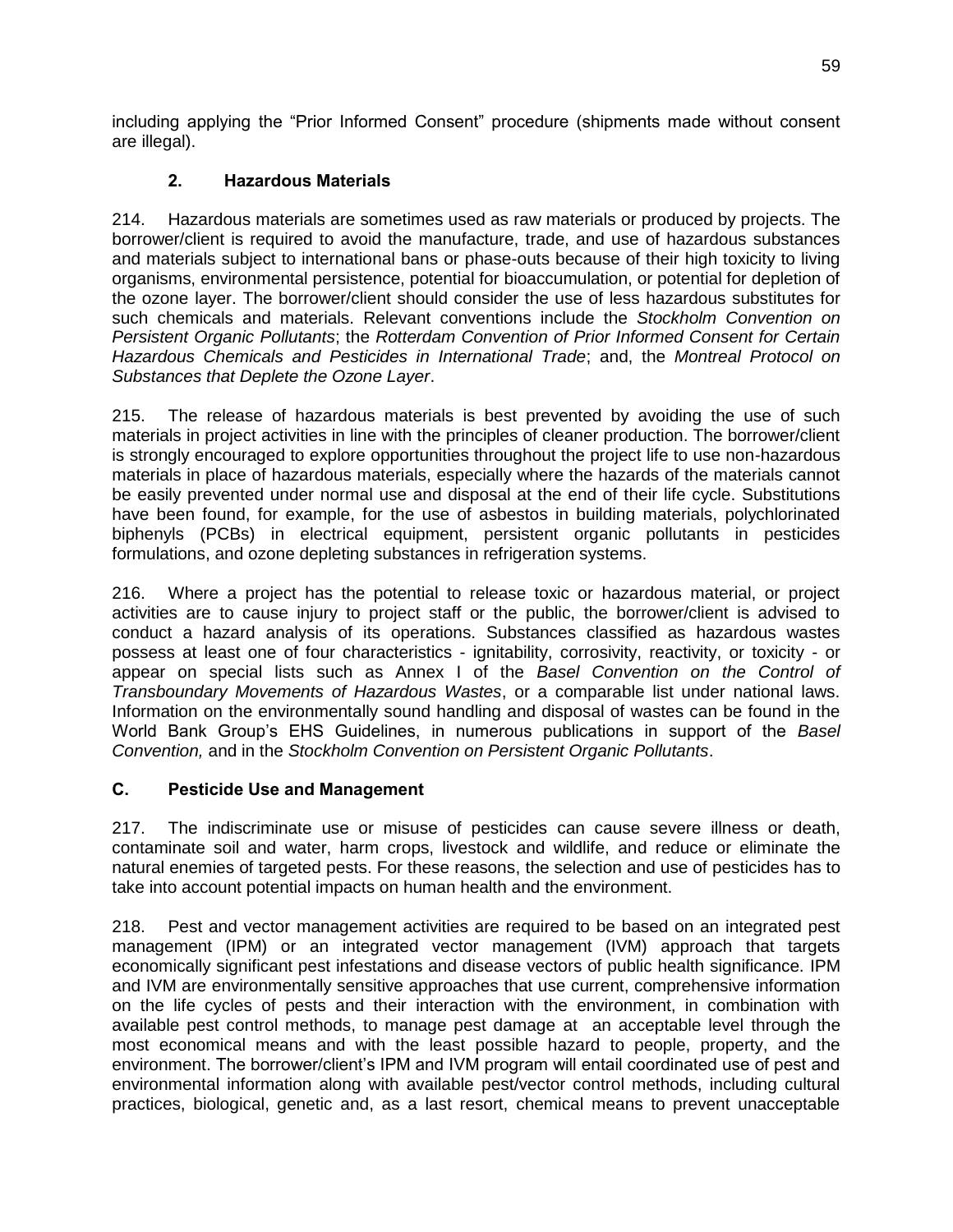levels of pest damage. The use of synthetic chemical pesticides in agricultural and public health projects should be minimized and utilized only, if and when, and to the extent that other environmentally sound pest management practices have failed or proved inefficient. Capacity development to enhance the application of integrated pest management, and measures to help regulate and monitor the distribution and use of pesticides should also be part of the borrower/client's IPM/IVM program.

219. The *WHO Recommended Classification of Pesticides by Hazard* (2005) sets out a classification system to distinguish between more and less hazardous forms of pesticides based on acute risk to human health (e.g. the risk of single or multiple exposures over a relatively short period of time). This classification takes into consideration the toxicity of the technical compound and its common formulations. The document lists common technical grade pesticides and recommended classifications, together with a listing of active ingredients believed to be obsolete or discontinued for use as pesticides, pesticides subject to the prior informed consent procedure, limitations to trade because of international conventions, and gaseous or volatile fumigants not classified under these recommendations.

220. Products classified by WHO as Hazard Class Ia (extremely hazardous), Class Ib (highly hazardous) and Class II (moderately hazardous) may only be used if the borrower/client can demonstrate that there is a national pesticide regulatory framework that places restrictions on the distribution and use of these chemicals, and they will not be accessible to personnel without proper training, equipment and facilities to handle, store, apply and dispose of these products properly.

221. If pesticides are to be used, international good practice involves exercising a high degree of diligence, selecting those that are:

- low in human toxicity (see below)
- known to be effective against the target species
- have minimal effects on non-target species and the environment
- are packaged in safe containers and clearly labeled for safe and proper use
- have been manufactured by an entity currently licensed by relevant regulatory agencies

222. Good practice on handling, storing, applying and disposing of pesticides is set out in the Food and Agricultural Organization's (FAO) *International Code of Conduct on the Distribution and Use of Pesticides.* The Code establishes voluntary standards of conduct for all public and private entities engaged in or associated with the distribution and use of pesticides, and serves as the globally accepted standard for pesticide management. The borrower/client will handle, store, apply and dispose of pesticides in accordance with international good practice such as the FAO Code. If required, a program for capacity building may be provided in the regulation and monitoring of pesticide distribution and use, and in the development and application of IPM/IVM approaches.

## **D. Greenhouse Gas Emissions**

223. The SPS requires the borrower/client to promote the reduction of project-related greenhouse gas (GHG) emissions in a manner appropriate to the nature and scale of project operations and impacts. During the development or operation of projects that are expected to or currently emit significant quantities of greenhouse gases, defined as amounting to 100,000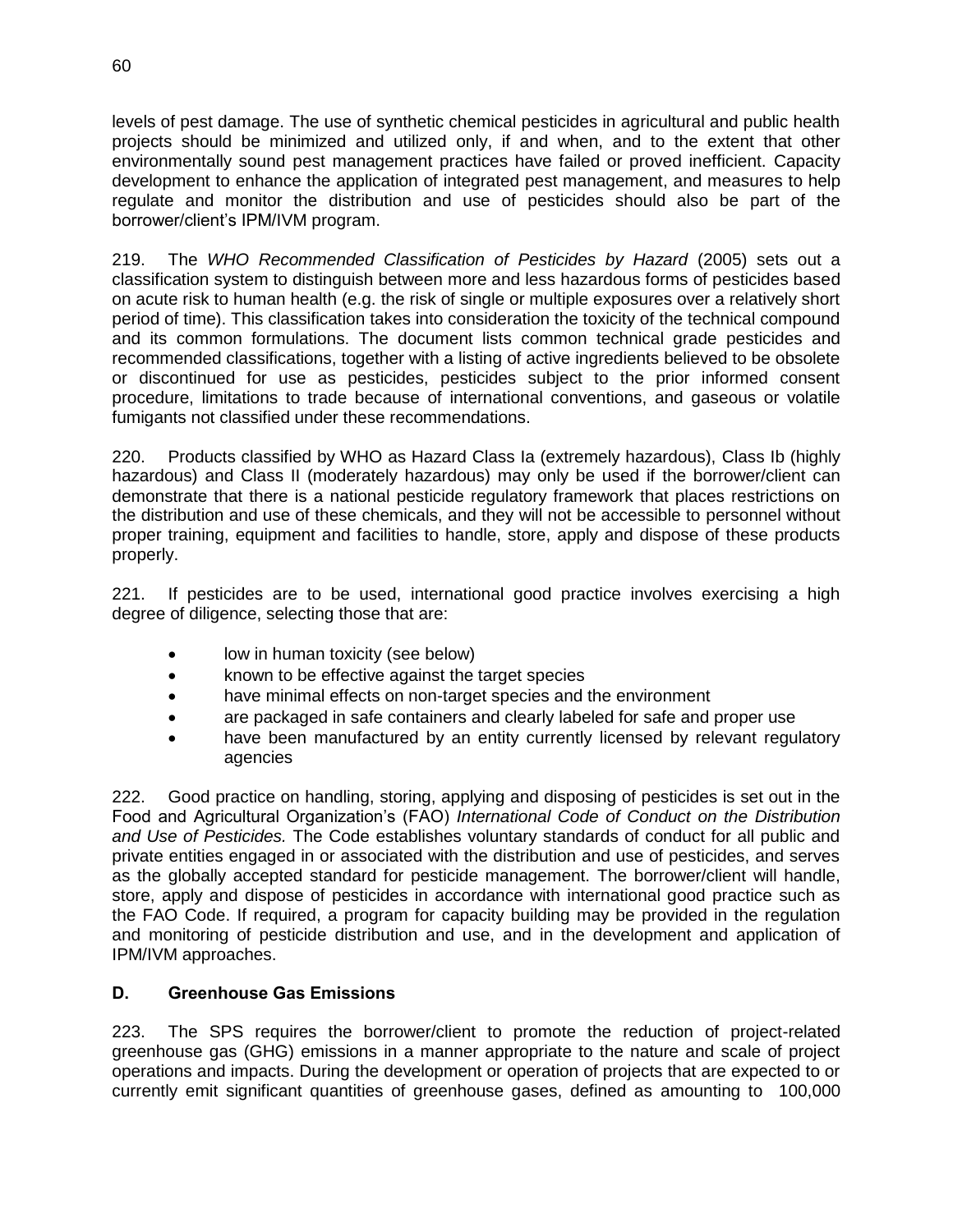tCO<sub>2</sub>e per annum or more aggregate direct and indirect emissions,<sup>41</sup> the borrower/client should quantify (i) direct emissions from the facilities within the physical project boundary, and (ii) indirect emissions associated with the off-site production of power used by the project. The borrower/client should also evaluate technically and financially feasible and cost-effective options to reduce or offset project-related GHG emissions during project design and operation.

224. GHGs in the atmosphere absorb and emit infrared radiation thereby warming the atmosphere through the "greenhouse effect". The six main anthropogenic GHGs emitted into the atmosphere and targeted in the Kyoto Protocol to the *United Nations Framework Convention on Climate Change* are:

- $\bullet$  carbon dioxide  $(CO<sub>2</sub>)$
- $\bullet$  methane (CH<sub>4</sub>)

 $\overline{a}$ 

- $\bullet$  nitrous oxide  $(N_2O)$
- hydrofluorocarbons (HFCs)
- perfluorocarbons (PFCs)
- sulphur hexafluoride  $(SF_6)$

225. Each of these gases has a different global warming potential (GWP) due to their different radiative properties and lifetimes in the atmosphere. For example, Table 4 shows that: over a 100-year time horizon, methane, a gas commonly produced in agriculture, has 25 times the warming effect of carbon dioxide; while sulfur hexafluoride, a gas commonly used for electricity transmission circuit breakers and switchgear, has a GWP 22,800 times the warming effect of carbon dioxide. The GWP of a GHG is calculated in carbon dioxide equivalent  $(CO<sub>2</sub>e)$ , providing a common unit to express the GWP of a volume of gas (e.g. 1 ton of methane equals 25 tons  $CO<sub>2</sub>e$ ).

| Compound                     | <b>GWP</b><br>(100 year time horizon) | Lifetime<br>(years) |
|------------------------------|---------------------------------------|---------------------|
| Methane                      | 25                                    | 12                  |
| Nitrous oxide                | 298                                   | 114                 |
| HFC-23 (hydrofluorocarbon)   | 14,800                                | 270                 |
| HFC-134a (hydrofluorocarbon) | 1,430                                 | 14                  |
| Sulfur hexafluoride          | 22,800                                | 3,200               |

**Table 4. Global Warming Potential Values and Lifetimes**

*Source: 4th Assessment Report, Intergovernmental Panel on Climate Change (IPCC), 2007.*

226. The environmental assessment screening process should determine if the project falls in a sector that has the potential to emit one or more of the six GHGs listed in the Kyoto Protocol at the rate of  $100,000$  tCO<sub>2</sub>e per year. Sectors that generate significant GHG emissions include energy, transport, heavy industry, agriculture, forestry and waste management. Tables 5 and 6 provide illustrative examples of projects that may exceed the GHG emission significance threshold of 100,000 tCO<sub>2</sub>e per year. Projects with annual emissions equal to or above the threshold level should estimate: (i) the net GHG direct emissions from the facilities within the physical project boundary (i.e., emissions after all reduction measures are adopted); and (ii) the indirect emissions associated with the off-site production of power used by the project.

<sup>&</sup>lt;sup>41</sup> This is based on good international practice presented in IFC Performance Standard 3: Pollution Prevention and Abatement, in *Performance Standards on Social and Environmental Sustainability, 2006*.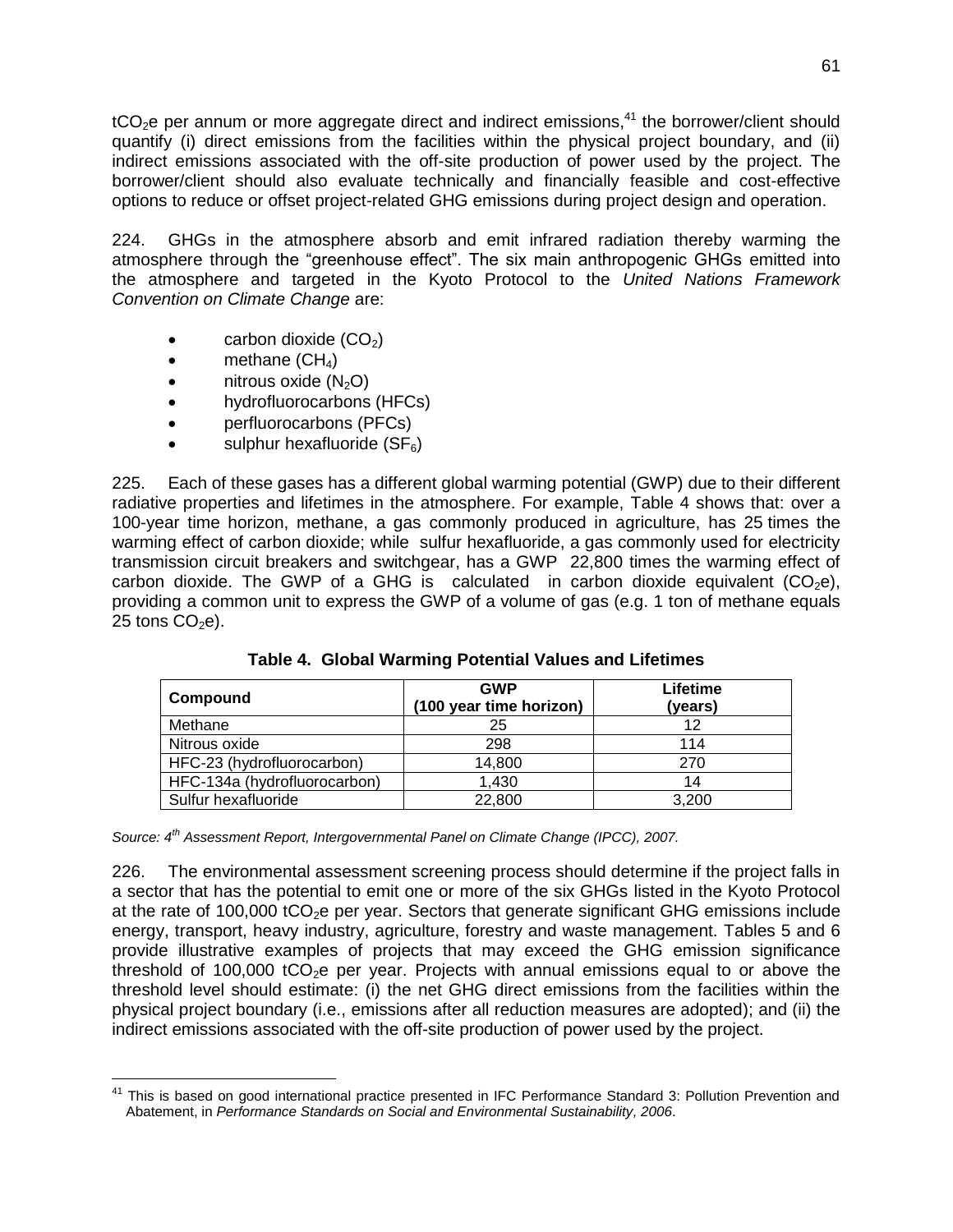| Sector/Project                                            | Projects with 100,000<br>tonne CO <sub>2</sub> e per year | <b>Assumptions</b>                                                                                                                                                                    |  |
|-----------------------------------------------------------|-----------------------------------------------------------|---------------------------------------------------------------------------------------------------------------------------------------------------------------------------------------|--|
| <b>A: Direct Emissions</b>                                |                                                           |                                                                                                                                                                                       |  |
| (i) Energy (Fossil Fuel Combustion)                       |                                                           |                                                                                                                                                                                       |  |
| Coal-fired combustion<br>facility                         | Coal consumption - 45,000<br>ton/yr (or 1,100 TJ/yr)      | Emission factor - 25.8 tC/TJ, Fraction of<br>carbon oxidized - 0.98, Net calorific<br>value - 24.05 TJ/1,000ton                                                                       |  |
| Oil-fired combustion<br>facility                          | Oil consumption - 32,000<br>ton/yr (or 1,300 TJ/yr)       | Emission factor - 21.1 tC/TJ, Fraction of<br>carbon oxidized - 0.99, Net calorific<br>value - 40.19 TJ/1,000ton                                                                       |  |
| Gas-fired combustion<br>facility                          | Gas consumption - 36,000<br>ton/yr (or 1,800 TJ/yr)       | Emission factor - 15.3 tC/TJ, Fraction of<br>carbon oxidized - 0.995, Net calorific<br>value - 50.03 TJ/1,000ton                                                                      |  |
| (ii) Energy (Electricity Generation)                      |                                                           |                                                                                                                                                                                       |  |
| Coal-fired power<br>generation                            | Generating capacity - 18 MW                               | World average emission factor in 2001-<br>2003 - 893 gCO <sub>2</sub> /kWh, Annual capacity<br>factor $-70%$                                                                          |  |
| Oil-fired power<br>generation                             | Generating capacity - 25 MW                               | World average emission factor in 2001-<br>2003 - 659 gCO <sub>2</sub> /kWh, Annual capacity<br>factor $-70%$                                                                          |  |
| Gas-fired power<br>generation                             | Generating capacity - 41 MW                               | World average emission factor in 2001-<br>2003 - 395 gCO <sub>2</sub> /kWh, Annual capacity<br>factor $-70%$                                                                          |  |
| (iii) Energy (Coal Mining)                                |                                                           |                                                                                                                                                                                       |  |
| Underground coal<br>mining                                | Coal production - 370,000 ton<br>coal/yr                  | Emission factor – 17.5m <sup>3</sup> CH <sub>4</sub> /ton of coal,<br>0.67 GgCH <sub>4</sub> /million m <sup>3</sup>                                                                  |  |
| Surface coal mining                                       | Coal production - 2,600,000<br>ton coal/yr                | Emission factor – 2.45m <sup>3</sup> CH <sub>4</sub> /ton of coal,<br>0.67 GgCH <sub>4</sub> /million m <sup>3</sup>                                                                  |  |
| (iv) Heavy Industry                                       |                                                           |                                                                                                                                                                                       |  |
| Cement production                                         | Cement production - 201,000<br>ton cement/yr              | Emission factor - 0.4985 tCO <sub>2</sub> /t cement                                                                                                                                   |  |
| Iron and steel<br>production                              | Iron / steel production -<br>63,000 ton iron or steel/yr  | Emission factor $-1.6$ tCO <sub>2</sub> /t iron or steel                                                                                                                              |  |
| (v) Agriculture                                           |                                                           |                                                                                                                                                                                       |  |
| Domestic livestock<br>(dairy cattle, Latin<br>America)    | Livestock - 74,000 cattle                                 | Emission factor $-59$ kgCH <sub>4</sub> /head/yr                                                                                                                                      |  |
| Domestic livestock<br>(dairy cattle, Africa)              | Livestock- 118,000 cattle                                 | Emission factor $-37$ kgCH <sub>4</sub> /head/yr                                                                                                                                      |  |
| (vi) Forestry / Land Use Change                           |                                                           |                                                                                                                                                                                       |  |
| Conversion of fast<br>growing hardwood<br>tropical forest | Conversion area: 4,400 ha                                 | Annual average accumulation of dry<br>matter as biomass - 12.5 ton dm/ha/yr,<br>carbon fraction of dry matter $-0.5$                                                                  |  |
| <b>Conversion of Douglas</b><br>fir temperate forest      | Conversion area: 9,100 ha                                 | Annual average accumulation of dry<br>matter as biomass $-6.0$ ton dm/ha/yr,<br>carbon fraction of dry matter $-0.5$                                                                  |  |
|                                                           | (vii) Oil and Gas Production (Flaring only)               |                                                                                                                                                                                       |  |
| <b>Natural Gas</b><br>Production                          | 83,000 million $m^3/yr$                                   | CO <sub>2</sub> emission factor of 1.2E-03 Gg per<br>million m <sup>3</sup> gas production. Source: IPCC<br>Guidelines for National Greenhouse Gas<br>Inventories, Table 4.2.5 (2006) |  |

# **Table 5. Examples of Projects that Emit 100,000 tCO2e per Year**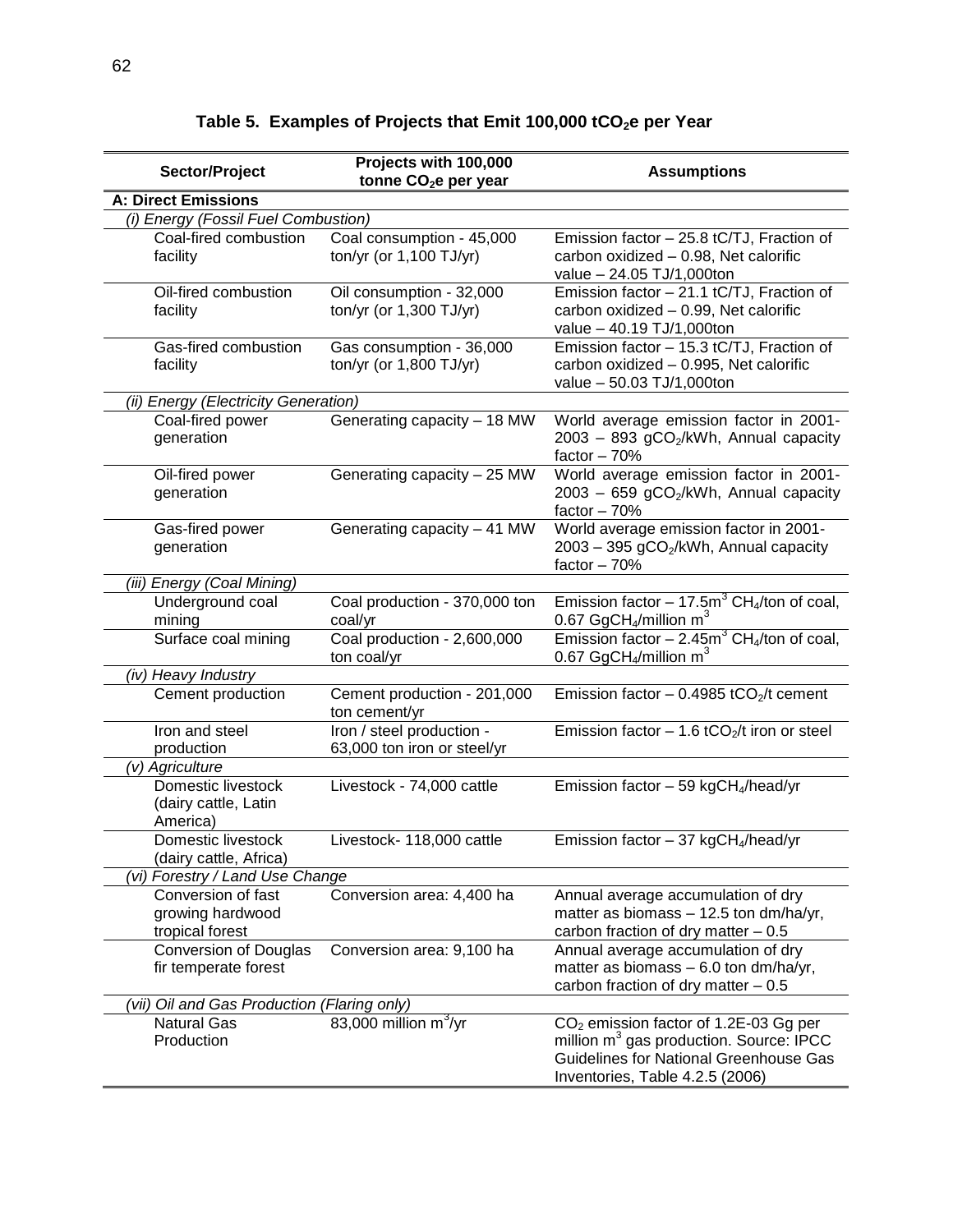| Sector/Project                                            | Projects with 100,000<br>tonne CO <sub>2</sub> e per year | <b>Assumptions</b>                                                               |
|-----------------------------------------------------------|-----------------------------------------------------------|----------------------------------------------------------------------------------|
| Oil Production                                            | 2.4 million $m^3$ /yr                                     | $CO2$ emission factor of 4.1E-02 Gg per<br>thousand $m3$ oil production. Source: |
|                                                           |                                                           | <b>IPCC Guidelines for National</b>                                              |
|                                                           |                                                           | Greenhouse Gas Inventories, Table 4.2.5<br>(2006)                                |
| <b>Associated Gas</b>                                     | 1,400 million standard cubic                              | American Petroleum Institute (API)                                               |
| Flaring                                                   | feet (SCF) gas flaring/yr                                 | <b>Combustions Emissions Estimation</b>                                          |
|                                                           |                                                           | Methods, Exhibit 4.8 (2004)                                                      |
| <b>B: Indirect Emissions (from Purchased Electricity)</b> |                                                           |                                                                                  |
| <b>Average Generation</b>                                 | Electricity consumption - 200                             | World average emission factor in 2001-                                           |
| Mixture                                                   | GWh/yr                                                    | $2003 - 494$ gCO <sub>2</sub> /kWh                                               |
| Coal-fired generation                                     | Electricity consumption - 110                             | World average emission factor in 2001-                                           |
|                                                           | GWh/yr                                                    | $2003 - 893$ gCO <sub>2</sub> /kWh                                               |
| Oil-fired generation                                      | Electricity consumption - 150                             | World average emission factor in 2001-                                           |
|                                                           | GWh/yr                                                    | 2003 - 659 gCO <sub>2</sub> /kWh                                                 |
| Gas-fired generation                                      | Electricity consumption - 250                             | World average emission factor in 2001-                                           |
|                                                           | GWh/yr                                                    | $2003 - 395$ gCO <sub>2</sub> /kWh                                               |

*Source: IFC Guidance Note 3: Pollution Prevention and Abatement, 2007. Note: Assumptions are from (i) Revised 1996 and 2006 IPCC Guidelines for National Greenhouse Gas Inventories, (ii) IEA Statistics – CO<sup>2</sup> Emissions from Fuel Combustion 1971-2003, and (iii) IEA Energy Statistics Manual, 2004. These levels are for illustrative purposes only and not to be used as threshold to determine whether projects exceed 100,000 metric ton CO<sup>2</sup> equivalent per year.*

227. A road project has to be assessed if it will emit above 100,000 CO<sub>2</sub>e during operation. If the assessment finds that, for a given project with a specific "road length" in kilometer (km), the traffic expressed as Passenger Car Units per day (PCU/day) is below the numbers in Table 6 in a representative year, the emissions for that year are unlikely to exceed the 100,000 tons threshold.

228. If the project has several stretches with different traffic flows, then the weighted average of traffic for the entire road is calculated and compared against Table 6. For example, for a project with stretches of 25km, 30km, and 40 km having daily traffic of 8000, 12000 and 5000 PCU for the total length of 95 km the weighted traffic will be 8000 PCU (25\*8000+30\*12000+40\*5000)/(25+30+40)= 8000). Table 6 indicates that for a 95 km long road, if the traffic is below 12000 PCU/day (interpolated number), the emissions will be below 100,000 tons/year.

| <b>Road Length</b> | Passenger Car Units ('000s) |
|--------------------|-----------------------------|
| 20                 | 57                          |
| 30                 | 38                          |
| 40                 | 28                          |
| 50                 | 23                          |
| 60                 | 19                          |
| 70                 | 16                          |
| 80                 | 14                          |
| 90                 | 13                          |
| 100                |                             |

#### **Table 6. Maximum Number of Passenger Car Units per Kilometer to Trigger 100,000tonne CO2e per Year**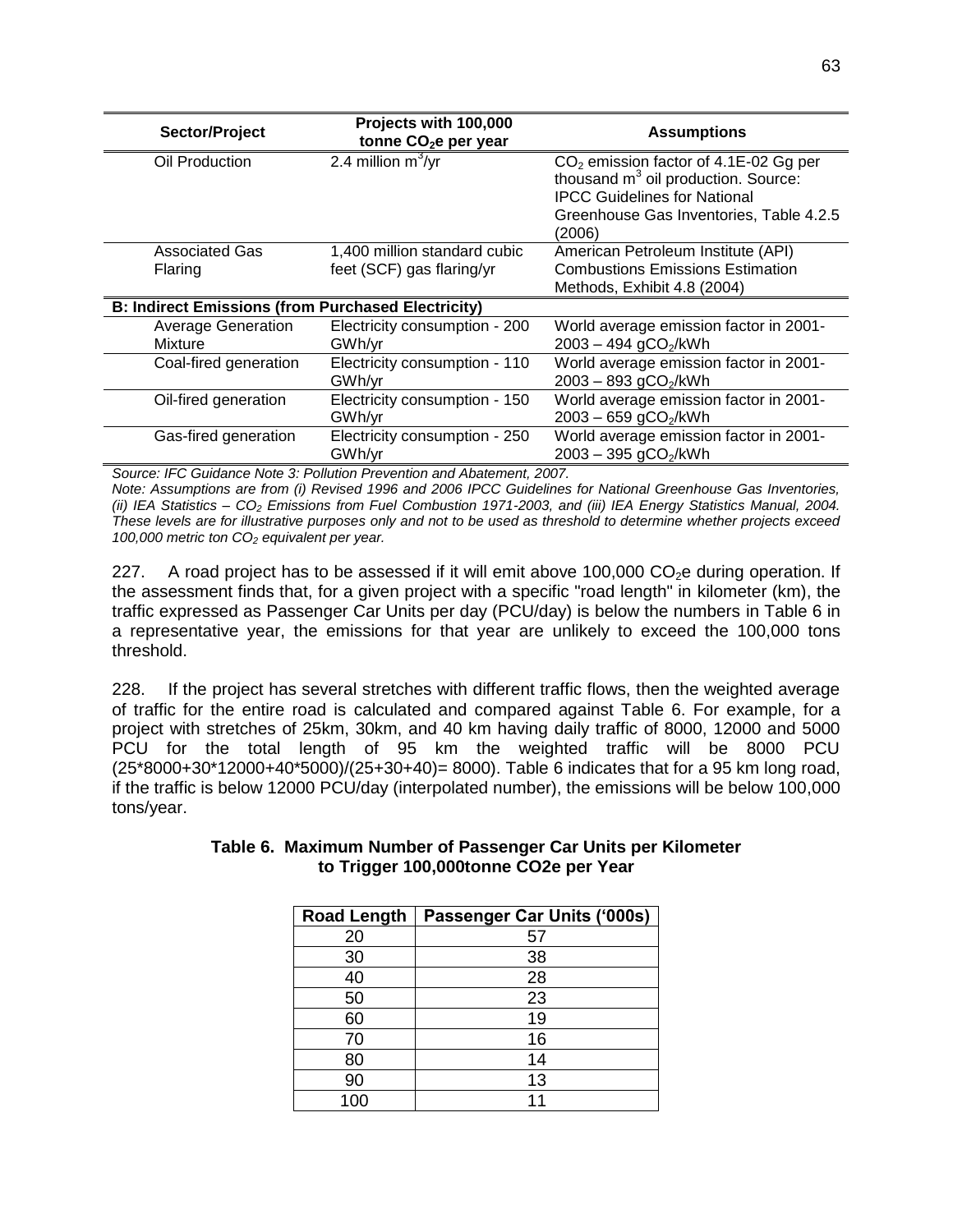229. If the threshold is exceeded for a road project, the project team can use the guidance provided in the Transport Emissions Evaluation Models for Projects (TEEMP).<sup>42</sup> The suite of models under the TEEMP was developed by ADB, and has been adopted by the Global Environmental Fund as a guide for financing transport sector projects.

230. There are many internationally recognized methodologies that can be used to estimate and monitor a project's direct GHG emissions. The most authoritative methodologies are found in the 2006 IPCC *Guidelines for National Greenhouse Gas Inventories.* <sup>43</sup> These guidelines provide estimation methodologies for a number of activities and sectors, consisting of Volume 1 (General Guidance and Reporting), Volume 2 (Energy), Volume 3 (Industrial Processes and Product Use), Volume 4 (Agriculture, Forestry and Other Land Use), and Volume 5 (Waste).

231. Indirect emissions from the off-site generation of power used by the project can be estimated by using the national average GHG emissions performance for electricity generation (i.e., national average of carbon dioxide emissions per unit of electricity generated in the country). However, project-specific GHG emissions performance for electricity generation is preferred if available (i.e., average of carbon dioxide emissions per unit of electricity generated by the utility from which the project purchases electricity), particularly if renewable forms of energy are used.

232. Indirect emissions from the use of a new or upgraded project facility by outside entities or people, such as vehicles travelling on a new road, are not reportable emissions as they are outside the project's direct control. Despite this, it is advisable to estimate any such indirect emission savings that are likely to be delivered by the project to indicate the net effect of the project on GHG emissions (e.g. from reduced fuel consumption due to greater average travel speeds, better road surface and shorter travel distances, which in turn can be attributed to the more efficient road transport provided by the project).

233. The main project GHG reduction options available to the borrower/client include:

- enhancement of energy efficiency in equipment, buildings, vehicles, and energy generation
- development and increased use of renewable energy
- recovery of energy from wastes

234. Carbon offsetting, involving the reduction of GHG emissions elsewhere to offset or compensate for project emissions, may be undertaken through: (i) the establishment, enhancement or protection of carbon sinks (e.g. forests); (ii) the promotion of sustainable forms of agriculture and forestry; or (iii) other activities that sequester carbon. Carbon finance through emissions trading under the Clean Development Mechanism or similar carbon markets may provide additional funding sources for GHG reduction and control.

235. Annual monitoring and quantification of GHG emissions using internationally recognized methodologies can: (i) help establish  $CO<sub>2</sub>$  emission volumes and trends in ADB-supported projects; (ii) test and improve the methodology for  $CO<sub>2</sub>$  quantification and monitoring; and (iii) enhance borrower/client awareness and promote emission reduction. By comparing the project's GHG emissions performance with good international practice performance for that activity or sector and analyzing the annual trend in project GHG emissions performance over

 $\overline{a}$ 

 $^{42}$  TEEMP is available at www.cleanairinitiative.org/portal/projects/TEEMP

<sup>43</sup> Available at http://www.ipcc-nggip.iges.or.jp/public/2006gl/index.html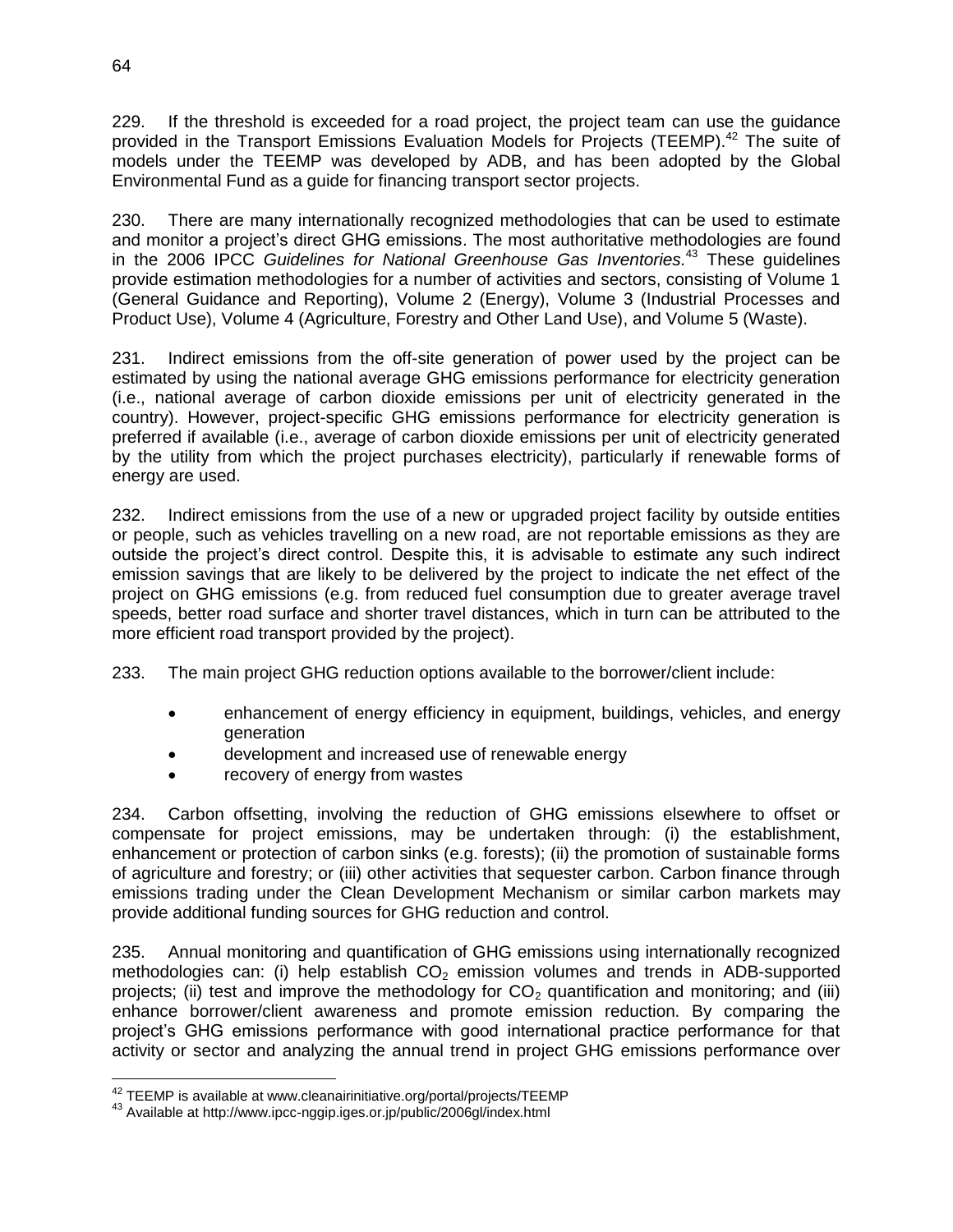time, the borrower/client can accurately gauge project performance and determine the need for improvements.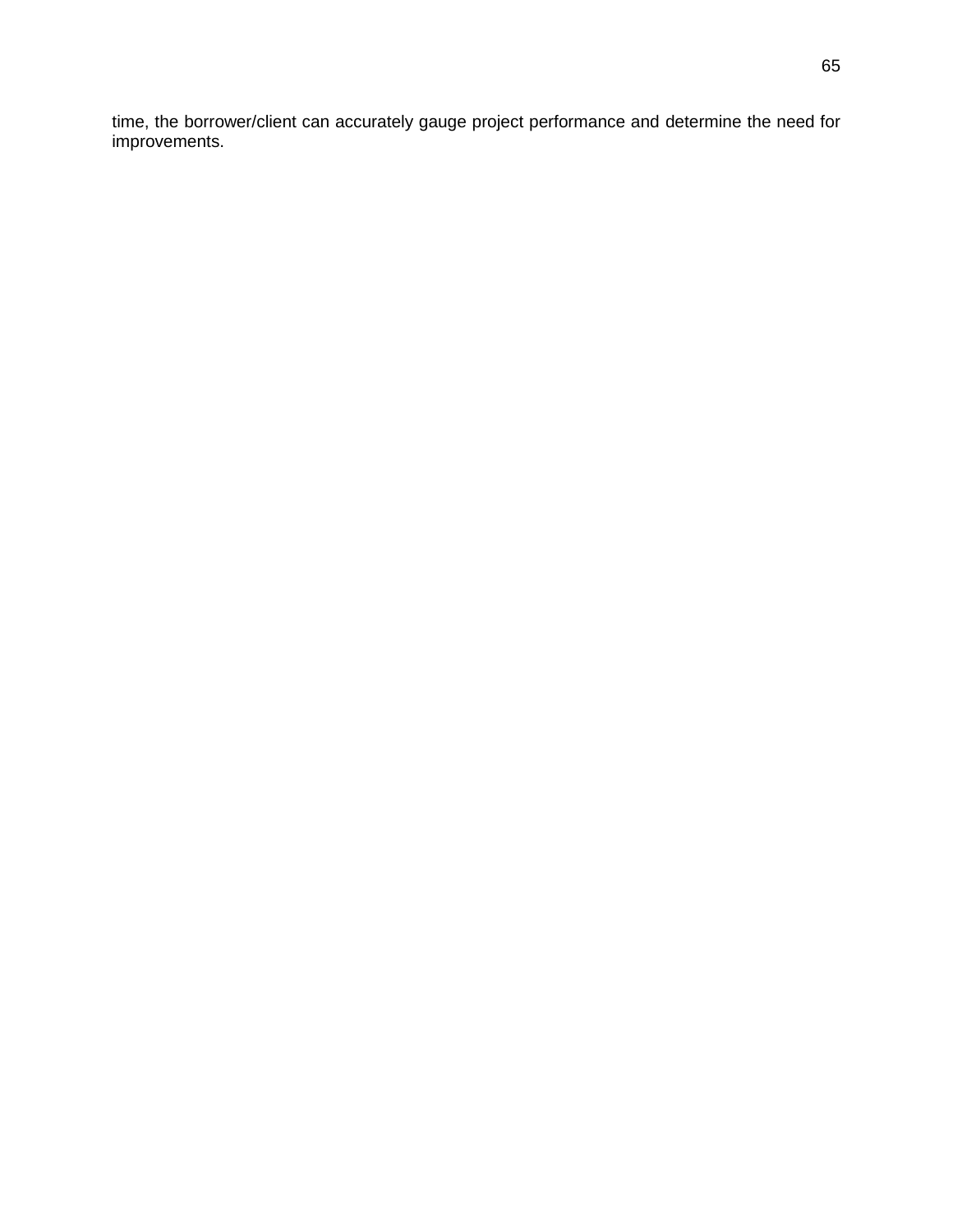### **REFERENCES**

#### **Cleaner Production:**

Asian Productivity Organization (APO). http://www.apo-tokyo.org

United Nations Environmental Program (UNEP). *The Sustainable Consumption & Production Branch*. www.unep.fr/scp/cp/

United Nations Industrial Development Organization (UNIDO). http://www.unido.org/index.php?id=o4460

#### **Ambient Environmental Guidelines and Standards:**

Berglund, Birgitta, Thomas Lindvall, and Dietrich H. Schwela, eds., 1999. *Guidelines for Community Noise.* Geneva: WHO. http://www.who.int/docstore/peh/noise/guidelines2.html

World Health Organization (WHO). 2006*. Air Quality Guidelines–Global Update 2005*. http://www.euro.who.int/Document/E90038.pdf

WHO. 2004. *Guidelines for Drinking-Water Quality, Volume 1: Incorporating First and Second Addenda to the Third Edition.* Geneva: WHO. http://www.who.int/ water\_sanitation\_health/dwq/gdwq3/en/.

WHO. 2004. *Guidelines for Drinking-Water Quality - Third Edition.* http://www.who.int/water\_sanitation\_health/dwq/gdwq3/en/

WHO. 2003. *Guidelines for Safe Recreational Water Environments - Volume 1. Coastal and Fresh Waters.* http://www.who.int/water\_sanitation\_health/bathing/srwe1/en/

WHO. 1999. *Guidelines for Community Noise.* http://www.who.int/docstore/peh/noise/guidelines2.html

#### **Energy Efficiency:**

U.S. Department of Energy. 2011. *Industrial Technologies Program.* U.S. Department of Energy, Washington, DC. http://www1.eere.energy.gov/industry/index.html.

#### **Waste Management:**

UNEP. 2009. *Developing Integrated Solid Waste Management Plan Training Manual – Vol. 4* 

U.S. Environmental Protection Agency (EPA). 2011. *Energy Star Program*. EPA, Washington, DC. http://www.energystar.gov/index.cfm?c=home.index.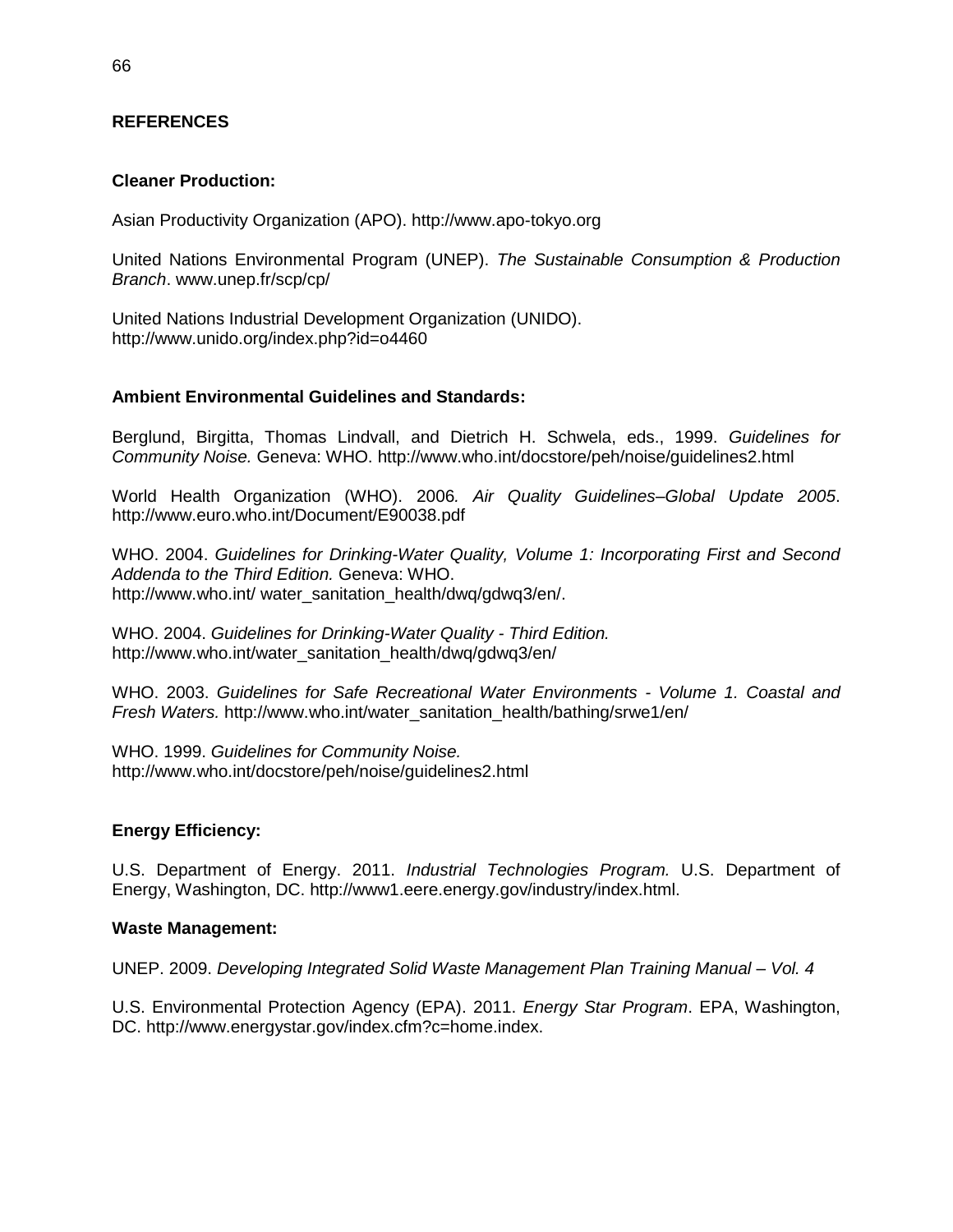#### **Hazardous Materials:**

UNEP. 2005. *Rotterdam Convention on the Prior Informed Consent for Certain Hazardous Chemicals and Pesticides in International Trade.* Procedure for certain hazardous chemicals and pesticides in international trade (Annex III). http://www.pic.int/home.php?type=t&id=49

UNEP. 2001. *Stockholm Convention on Persistent Organic Pollutants*. http://www.pops.int/

UNEP, 2000. *Montreal Protocol on Substances that Deplete the Ozone Layer.* http://hq.unep.org/ozone/Montreal-Protocol/Montreal-Protocol2000.shtml

UNEP. 1989. *Basel Convention on the Control of Transboundary Movements of Hazardous Wastes and their Disposal*. http://www.basel.int/index.html

# **Pesticide Use and Management:**

Food and Agriculture Organization (FAO). 1999. *Guidelines for the Management of Small Quantities of Unwanted and Obsolete Pesticides.* FAO Pesticide Disposal 7, FAO, Rome. http://www.fao.org/docrep/X1531E/X1531E00.htm

FAO. 1998. *Guidelines for Retail Distribution of Pesticides with Particular Reference to Storage and Handling at the Point of Supply to Users in Developing Countries.* FAO, Rome. http://www.fao.org/WAICENT/FAOINFO/AGRICULT/AGP/AGPP/Pesticid/Code/Download/retail. doc.

FAO. 1996. *Pesticide Storage and Stock Control Manual.* FAO, Rome. http://www.fao.org/docrep/v8966e/v8966e00.htm.

FAO. 1990. *Guidelines for Personal Protection when Working with Pesticides in Tropical Climates.* Rome. **FAO,** Rome. Rome. http://www.fao.org/ag/AGP/AGPP/Pesticid/Code/Download/PROTECT.pdf.

WHO. 2010. *The WHO Recommended Classification of Pesticides by Hazard and Guidelines to Classification 2009.* International Programme on Chemical Safety, WHO, Geneva. http://www.who.int/ipcs/publications/pesticides\_hazard/en

# **Greenhouse Gas Emissions:**

Intergovernmental Panel on Climate Change (IPCC). 2006. *Revised 2006 IPCC Guidelines.*

International Finance Corporation. 2012. *Guidance Note 3: Resource Efficiency and Pollution Prevention*.

[http://www1.ifc.org/wps/wcm/connect/9187330049800a6baa9cfa336b93d75f/Updated\\_GN3-](http://www1.ifc.org/wps/wcm/connect/9187330049800a6baa9cfa336b93d75f/Updated_GN3-2012.pdf?MOD=AJPERES) [2012.pdf?MOD=AJPERES](http://www1.ifc.org/wps/wcm/connect/9187330049800a6baa9cfa336b93d75f/Updated_GN3-2012.pdf?MOD=AJPERES)

International Energy Agency (IEA). 2010. *CO<sup>2</sup> Emissions from Fuel Combustion.* Paris: IEA. [http://www.iea.org/Textbase/publications/free\\_new\\_Desc.asp?PUBS\\_ID=1825.](http://www.iea.org/Textbase/publications/free_new_Desc.asp?PUBS_ID=1825)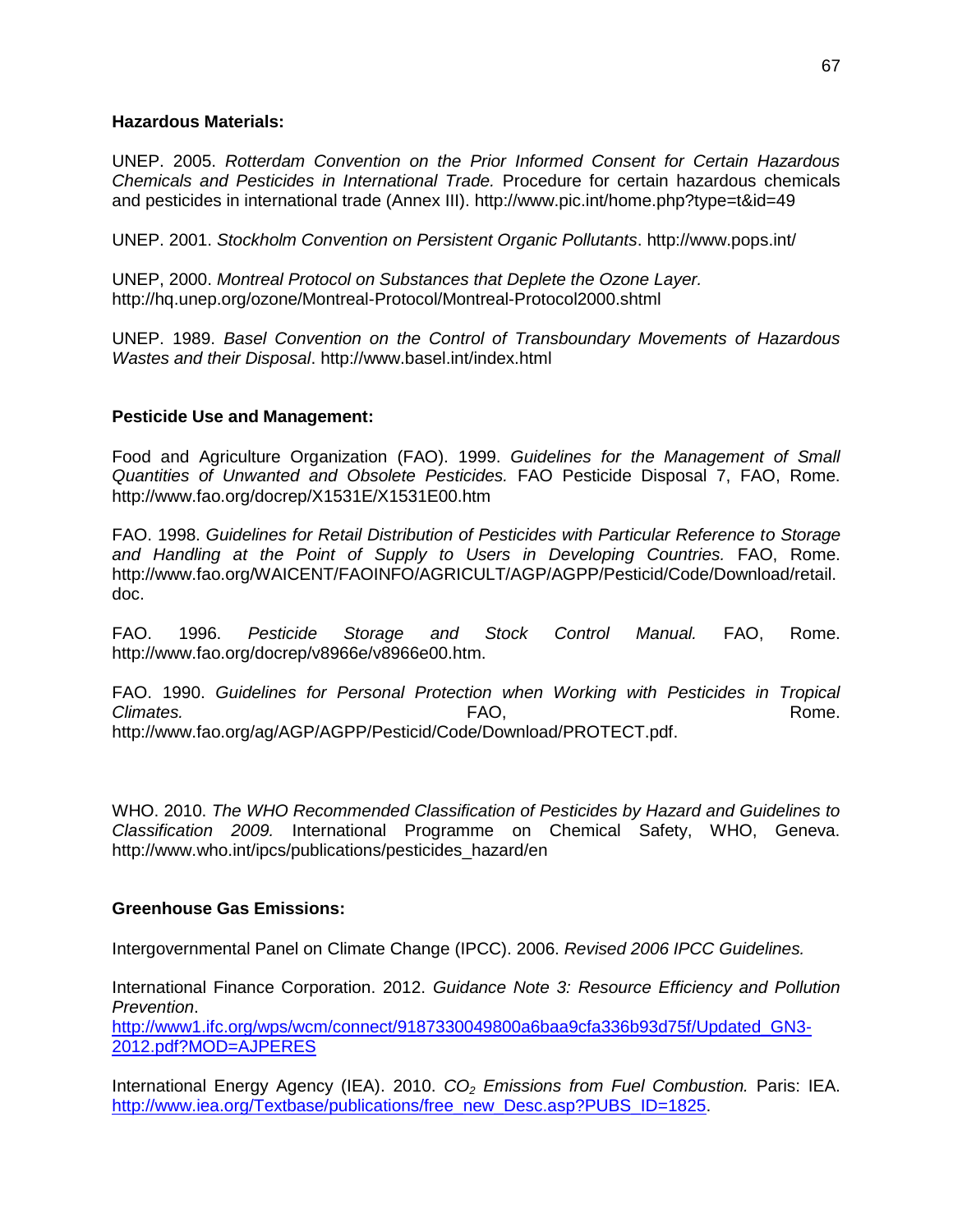## **VII. PHYSICAL CULTURAL RESOURCES**

236. ADB safeguard requirements on physical cultural resources (PCR) apply when a project has the potential to either directly or indirectly affect PCR, regardless of whether these resources are legally protected or not or previously disturbed. The primary objective of PCR management is to protect cultural heritage from adverse project impacts and support its preservation. Borrower/client obligations commence with siting and designing projects to avoid significant damage to PCR. When a likely impact is identified, the borrower/client should utilize qualified experts to undertake field surveys and related research and consultation to assess the potential impact on these resources. Consultation shall be conducted with the relevant national and local regulatory agencies and affected communities who use or have used these resources. If the project is likely to have an adverse impact on PCR, the borrower/client should identify appropriate measures to mitigate these impacts. In addition, when the location of a project is in an area where PCR is expected to be found, a chance find procedure should be included in the EMP.

### **A. What are PCR?**

237. PCR are broadly defined as covering all types of tangible cultural heritage, including movable or immovable objects, sites, structures, groups of structures, and natural features and landscapes that have archaeological, paleontological, historical, architectural, religious, aesthetic or other cultural significance. PCR are human-made objects, natural features, or a mix of the twoboth. They may be located in urban or rural areas and may be above or below ground or underwater. They may be known and listed on official inventories, but often they are undiscovered.

238. PCR are sources of valuable scientific and historical information, assets for economic and social development, and integral parts of a people's cultural identity and practices. Their cultural interest may be at the local, provincial, national or international level. The value of PCR is partly indicated by the fact that once lost, it cannot be replaced.

239. Examples of PCR are: (i) human-made objects such as buildings of architectural or historical interest, religious buildings, and historic roads, bridges, and walls; (ii) natural sites and landscapes such as paleontological sites, natural landscapes of outstanding aesthetic quality, and wellsprings and wells of spiritual significance; (iii) combined human-made and natural features such as cave paintings, sites used for religious or social functions, and places of pilgrimage; and (iv) movable objects such as paintings, religious artefacts and antiquities such as coins and seals. More examples of PCR are listed in Table 6.

| Human-made                                         | <b>Natural</b>                                  |
|----------------------------------------------------|-------------------------------------------------|
|                                                    |                                                 |
| • Religious buildings such as temples, mosques,    | • Springs and wells                             |
| churches                                           | • Sacred waterfalls                             |
| • Exemplary indigenous or vernacular architecture  | • Sacred groves and individual sacred trees     |
| • Buildings, or remains of buildings, of           | • Historic trees                                |
| architectural or historic interest                 | • Sacred mountains and volcanoes                |
| • Historic or architecturally important townscapes | • Caves currently or previously used for human  |
| • Historic roads, bridges, walls, fortifications,  | habitation                                      |
| dams, aquaducts and viaducts                       | • Paleontological sites (i.e. deposits of early |
| • Archeological sites                              | human, animal or fossilized remains)            |
| • commemorative monuments                          | • Natural landscapes of outstanding aesthetic   |

**Table 6. Examples of Common Physical Cultural Resources**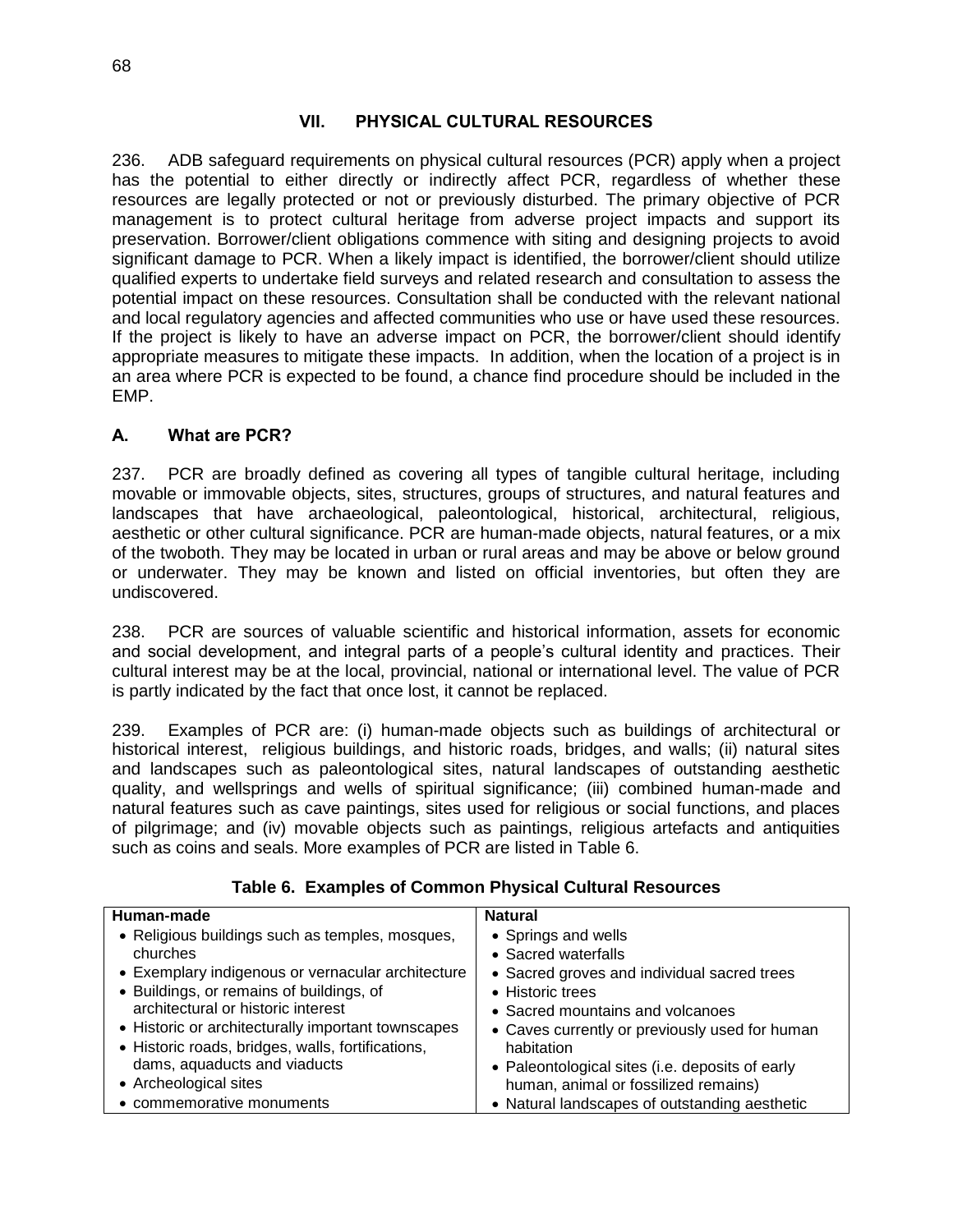| • Historic sunken ships                                                                                                                                                                                                                                                                                                                                                                                                                                                                                                                                                                                                                                                                                                                                                                                                                                                                                            | quality                                                                                                                                                                                                                                                                                                                                                                                                                                                                                                                                                                           |
|--------------------------------------------------------------------------------------------------------------------------------------------------------------------------------------------------------------------------------------------------------------------------------------------------------------------------------------------------------------------------------------------------------------------------------------------------------------------------------------------------------------------------------------------------------------------------------------------------------------------------------------------------------------------------------------------------------------------------------------------------------------------------------------------------------------------------------------------------------------------------------------------------------------------|-----------------------------------------------------------------------------------------------------------------------------------------------------------------------------------------------------------------------------------------------------------------------------------------------------------------------------------------------------------------------------------------------------------------------------------------------------------------------------------------------------------------------------------------------------------------------------------|
| Combined human-made and natural<br>• Sites used for religious or social functions such<br>as weddings, funerals or other traditional<br>community activities<br>• Places of pilgrimage<br>• Burial grounds<br>• Family graves in the homestead<br>• Historic gardens<br>• Cultural landscapes<br>• Natural stones bearing historic inscriptions<br>• Historic battlegrounds<br>• Combined human and natural landscapes of<br>aesthetic quality<br>• Cave paintings<br>$\left  \right $ $\left  \right $ $\left  \right $ $\left  \right $ $\left  \right $ $\left  \right $ $\left  \right $ $\left  \right $ $\left  \right $ $\left  \right $ $\left  \right $ $\left  \right $ $\left  \right $ $\left  \right $ $\left  \right $ $\left  \right $ $\left  \right $ $\left  \right $ $\left  \right $ $\left  \right $ $\left  \right $ $\left  \right $ $\left  \right $ $\left  \right $ $\left  \$<br>$\sim$ | <b>Movable</b><br>• Historic or rare books and manuscripts<br>• Paintings, drawings, icons, jewelry<br>• Religious artifacts<br>• Historic costumes and fabrics<br>• Memorabilia relating to the lives of prominent<br>individuals or to events such as historic battles<br>• Statues, statuettes and carvings<br>• Pieces broken off monuments or historic<br>buildings<br>• Unregistered archaeological artifacts<br>• Antiquities such as coins and seals<br>• Historic engravings, prints and lithographs<br>• Natural history collections such as shells, flora,<br>minerals |

*Source: World Bank, 2009.*

240. Protecting PCR from deterioration or loss is recognized in the 1972 *Convention Concerning the Protection of the World Cultural and Natural Heritage (*commonly known as the *World Heritage Convention)*, ratified by over 40 countries in the Asia Pacific region.

### **B. Project Activities and Possible Impacts on PCR**

241. Features of projects likely to trigger ADB's PCR requirements are: (i) location is within, or in the vicinity of, recognized cultural heritage sites; (ii) project design focuses on supporting the management or conservation of PCR; and (iii) the project involves significant excavation and earthmoving, demolition, flooding, or other environmental changes where previously unknown PCR are likely to be encountered. The more common types of direct project impacts on PCR are: direct physical disturbance through construction activities such as vegetation removal and earthmoving, or building renovation; site inundation (from reservoirs, etc.); indirect construction disturbance by blasting or vibration; increased human access; blocking of traditional access; and operational impacts that include altering the amenity of a site or area by factors such as noise, vibration and reduction in scenic quality. Table 7 provides a list of common project activities and features that can typically have adverse impacts on PCR.

| <b>Activity</b>                                    | <b>Potential Impact</b>                                                                                                                                                         |
|----------------------------------------------------|---------------------------------------------------------------------------------------------------------------------------------------------------------------------------------|
| <b>Construction</b>                                |                                                                                                                                                                                 |
| Work camps                                         | • Vandalism, theft and illegal export of movable PCR, and of pieces of<br>monumental PCR accessible directly or indirectly to migrant laborers<br>• Desecration of sacred sites |
| Excavation,<br>construction and soil<br>compaction | • Direct physical damage to, or destruction of, human-made, natural,<br>and buried PCR on site                                                                                  |
| <b>Construction traffic</b>                        | • Vibration, air, soil and water pollution, leading to damage to natural<br>and human-made PCR in the vicinity                                                                  |
| Use of heavy<br>construction                       | • Vibration, damaging build PCR in the vicinity<br>• Soil compaction, damaging buried PCR (archaeological and                                                                   |

|  |  | Table 7. Common Project Activities and Features that Can Impact PCR |
|--|--|---------------------------------------------------------------------|
|  |  |                                                                     |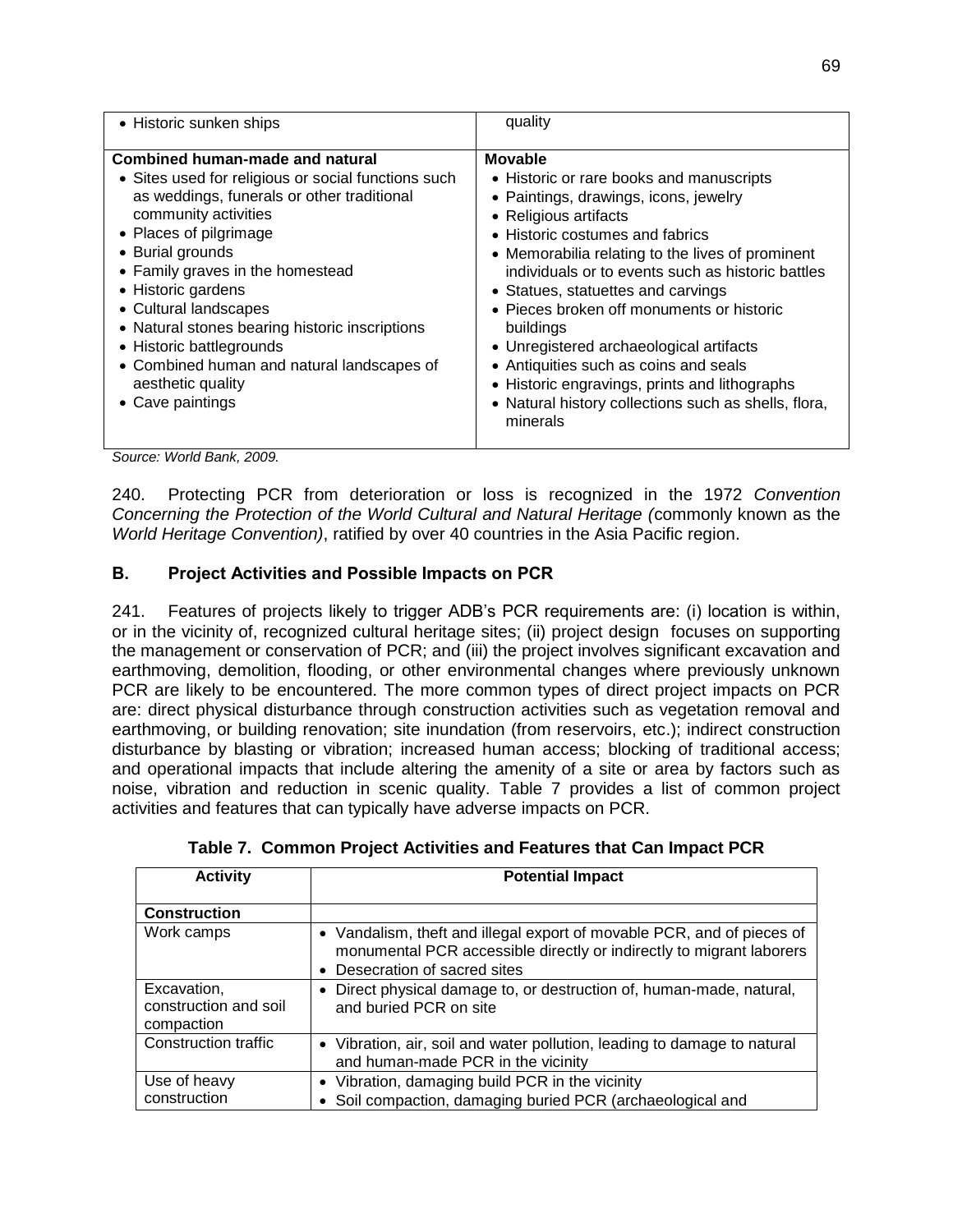| equipment                                            | paleontological) on site, and damaging pipelines and drains serving<br>built PCR in the vicinity                                                                                                                    |
|------------------------------------------------------|---------------------------------------------------------------------------------------------------------------------------------------------------------------------------------------------------------------------|
| Use of explosives                                    | • Air pollution and vibration, leading to landslides and damage to<br>buildings and natural PCR in the vicinity                                                                                                     |
| Creation of large or<br>linear construction<br>sites | • Barrier effects causing difficulty or denial of access by community to<br>living-culture PCR                                                                                                                      |
| Inundation                                           | • Submergence or destruction of human-made, natural or buried PCR.<br>Barrier to access of all types of PCR                                                                                                         |
| Resettlement                                         | • Denial of access to all types of PCR formerly used by community<br>• Abandonment of all types of PCR, leading to neglect<br>• Damage/destruction of man-made, natural or buried PCR in<br>resettlement sites      |
| Waste disposal or<br>landfill                        | • Burial or damage to natural, buried or underwater PCR                                                                                                                                                             |
| Quarrying or mining                                  | • Damage to aesthetics of townscapes or landscape<br>• Damage or destruction of buried PCR on site                                                                                                                  |
| <b>Operation</b>                                     |                                                                                                                                                                                                                     |
| New and upgraded<br>roads                            | • Increased human traffic enjoying improved access to PCR of public<br>interest leading to increased wear and damage, sacrilege of sacred<br>sites, theft and vandalism of movable and breakable PCR                |
|                                                      | • New highways cutting off access to living-culture PCR by residents<br>of settlements on other side of highways                                                                                                    |
|                                                      | • Increased air pollution and vibration from traffic causing damage to<br>human-made PCR, particularly monuments and buildings                                                                                      |
|                                                      | • Increased noise pollution interfering with enjoyment of PCR such as<br>tourist destinations, historic buildings, religious establishments and<br>cemeteries                                                       |
|                                                      | • In scenic areas, obtrusive highways can have a negative visual<br>impact on the landscape                                                                                                                         |
|                                                      | • Roads and bridges that may themselves constitute PCR are<br>damaged by increased traffic                                                                                                                          |
| Reservoir operations<br>or irrigation                | • Shoreline erosion exposes archaeological PCR, leading to illegal<br>digging and looting                                                                                                                           |
|                                                      | • Reduced sediment load speeding up river flows, eroding banks of<br>estuary, and undermining human-made PCR such as monuments                                                                                      |
| Induced development                                  | • Induced development can lead to increased wear and damage,<br>sacrilege of sacred sites, theft and vandalism of movable and<br>breakable PCR, and damage to the aesthetics of scenic landscapes<br>and townscapes |
| Poor drainage                                        | • Resultant erosion leading to exposure, damage and looting of<br>archaeological PCR                                                                                                                                |
| Steep and unstable<br>embankment cuts                | • Collapse leading to exposure, damage and theft of built, natural and<br>archaeological PCR                                                                                                                        |
| Factories and other                                  | • Increased noise pollution interfering with enjoyment of PCR such as                                                                                                                                               |
| facilities using heavy<br>equipment                  | tourist destination, historic buildings, religious establishments and<br>cemeteries                                                                                                                                 |
|                                                      | Damage to aesthetics of scenic landscapes and townscapes<br>$\bullet$                                                                                                                                               |
| Urban development                                    | • Changes in demography or settlement patterns leading to decay of<br>inner cities and abandonment and neglect of older residential areas<br>containing built PCR such as vernacular architecture                   |
|                                                      | • Developments which are out-of-character with their surroundings<br>diminishing the aesthetic value of the townscape, decline in property<br>values and ultimately, neglect of built PCR in the area               |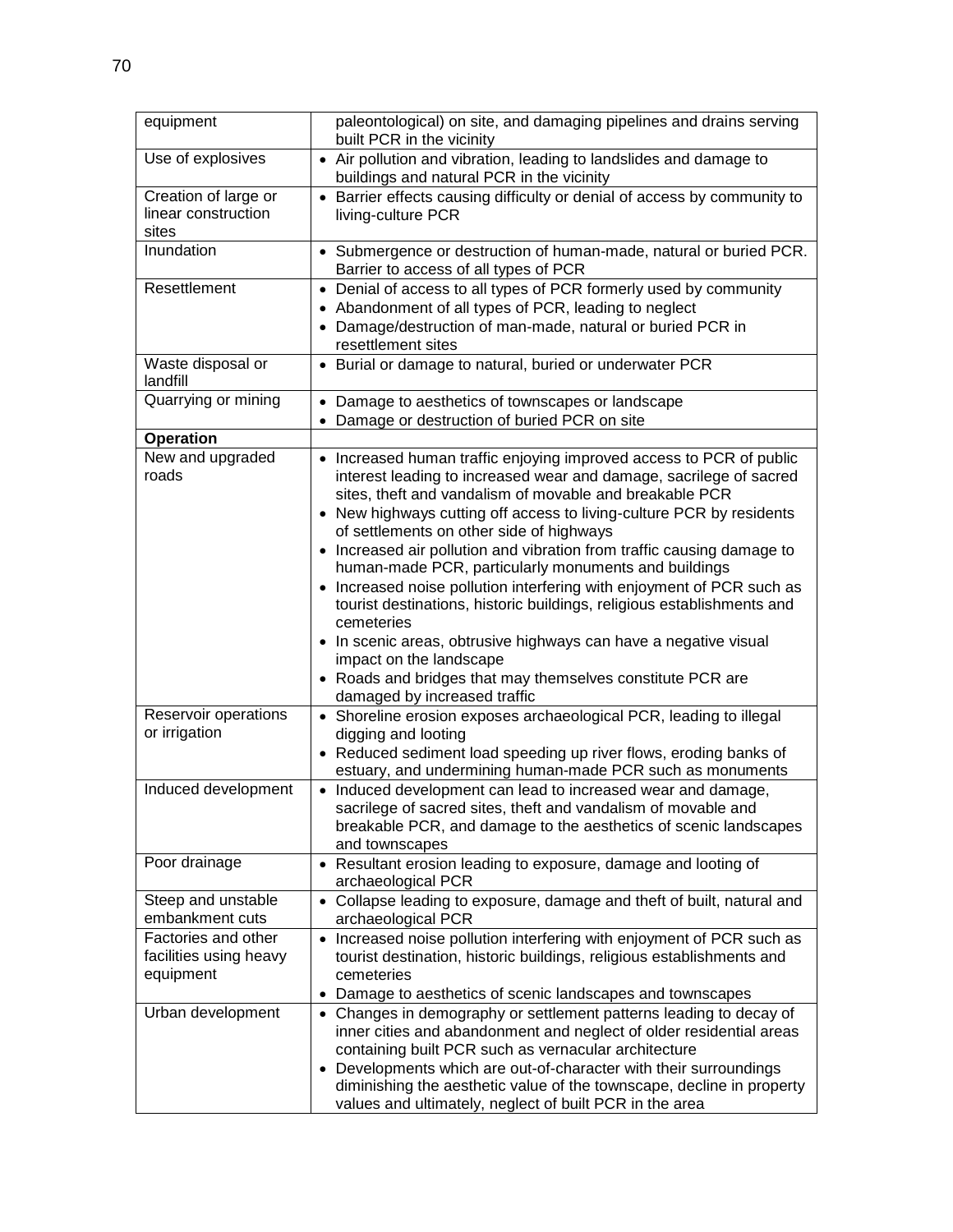|                                      | • Damage to aesthetics of scenic townscapes                                                                                                                           |
|--------------------------------------|-----------------------------------------------------------------------------------------------------------------------------------------------------------------------|
| Cultural heritage<br>inventorying    | • Inventorization, mapping and publishing of PCR encouraging theft<br>and illegal trafficking of movable PCR                                                          |
|                                      | • Introduction of excessively strict historic buildings code leading to<br>difficulty in modernization, resulting in abandonment and neglect of<br>historic buildings |
| Land or protected area<br>management | • Change of status, ownership or use of land resulting indirectly in<br>neglect, damage, destruction or change of use of all types of CPR                             |
| Increased pressure on<br>land        | Increased pressure resulting in land-clearing and deforestation<br>$\bullet$<br>activities, causing damage to all types of PCR                                        |

*Source: World Bank, 2009.*

# **C. PCR Protection through Environmental Assessment and Management**

242. When triggered, analysis of the project potential impact/s on PCR should be incorporated into the environmental assessment, with conservation and impact avoidance measures specified in the EMP, as appropriate. The assessment of PCR is an integral part of an environmental assessment because: (i) PCR have unique or distinct significance that may not be regained once lost; (ii) all the direct and indirect potential impacts on PCR are likely to be more fully appreciated through an environmental assessment that provides a sound and comprehensive context to the analysis of these impacts (i.e., in terms of project site/s, activities, processes, baseline conditions, and bio-physical and socio-economic impact); and (iii) research on living cultural PCR is usually best conducted as a component of demographic or socioeconomic surveys, saving time and reducing the inconvenience on local people of an additional survey. Additionally, by integrating PCR in the environmental assessment, it is more likely to be considered early in the project cycle and reporting is simplified by its inclusion in the environmental assessment and associated EMP.

# **1. Screening, Analysis and Survey**

243. The assessment of PCR follows a procedure similar to an environmental assessment: screening to determine if an impact is possible; baseline survey; impact analysis; and formulating mitigation measures. PCR assessment should commence early in the environmental assessment process to ensure that it is adequately considered and agreement can be reached on its management while there is still opportunity to modify the project design. This will assist in avoiding or reducing the likelihood of controversy and project delays.

244. The project is screened to determine if PCR will be affected, considering the following features:

- type of project activities (e.g. whether they involve significant excavation, demolition, and movement of earth; or can lead to flooding and other environmental changes),
- location of the project (i.e., within or in the vicinity of a known PCR, determined through a review of global, national and local heritage lists such as the World Heritage List, the host country's World Heritage Tentative List,<sup>44</sup> and other

 $\overline{a}$ <sup>44</sup> A Tentative List is an inventory of properties considered by each State Party to the *World Heritage Convention* to have cultural and/or natural heritage of outstanding universal value suitable for inscription on the World Heritage List, and intended to be nominated to the List in later years.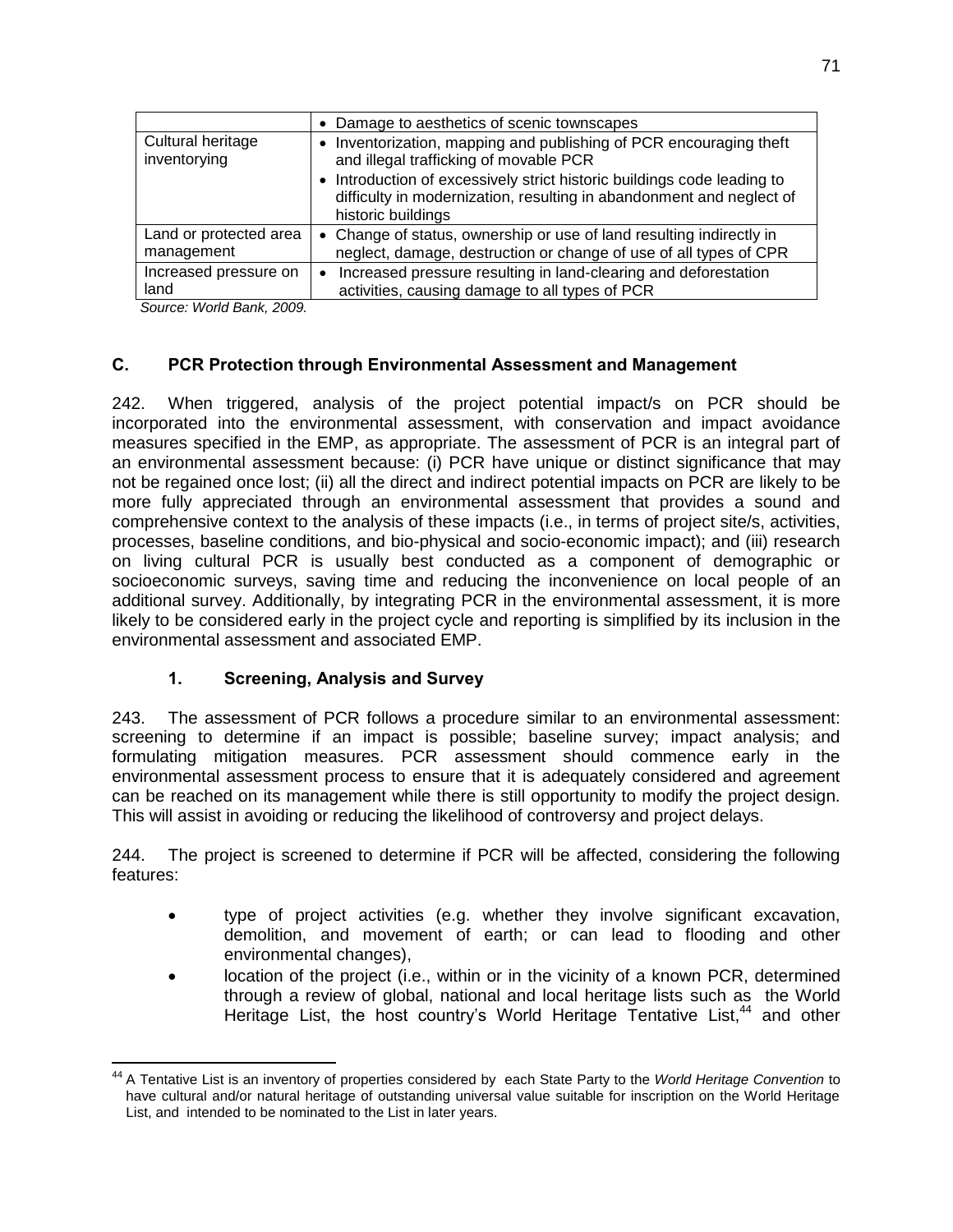national or local heritage lists and in consultation with competent national heritage authorities and local communities)

245. When screening indicates that the project has the potential to affect PCR, a more detailed analysis of the potential impacts and risks is undertaken, usually through a PCR field survey. The level of detail and comprehensiveness of the survey should be commensurate with the significance of the potential impacts and risks. The survey identifies and gathers information on, and potential risks to, PCR within the project's area of influence, and typically involves:

- a review of relevant available literature, maps, aerial photos and satellite imagery
- a field-based investigation to locate, photograph, map and assess PCR (where present and visible)
- consultation with local and international experts, government authorities, and members of local communities and Indigenous Peoples to utilize their local knowledge (knowledge of local communities is particularly important in identifying PCR tied to the natural environment that is often not evident to outsiders)

246. A PCR survey should be undertaken by a qualified expert/s with relevant field experience. The survey should not rely on published information on PCR in the local area, as sites and objects are often not documented. On-site investigations are critical and so is consultation with parties whose cultural values may be affected. The assessment should describe the values and significance of the identified PCR that will be affected. The results of the survey should be integrated into the project environmental assessment.

# **2. Consultation and Disclosure**

247. When a project may affect PCR, consultations should be undertaken with the relevant national or local regulatory agencies that are entrusted with protecting PCR. Such consultations can assist with identifying PCR and determining the requirements of the regulatory agencies such as the ministries of archeology, culture or similar national or heritage institutions, national and local museums, and cultural institutes. Meaningful consultation should also be conducted with affected communities to identify PCR of importance and, where possible, to solicit their views on the resources to be considered during project design. Affected communities include communities currently using physical resources for long-standing cultural practices and/or have used those resources within living memory.<sup>45</sup> The consultation process should be documented in the environmental assessment, with agreed management actions incorporated in the EMP.

248. The PCR assessment findings should be disclosed in the environmental assessment report. Exceptions to full disclosure may be considered if the borrower/client, in consultation with PCR specialists, determines that disclosure would compromise or jeopardize the safety or integrity of the PCR (e.g. through theft, vandalism or uncontrolled tourism). In such cases, sensitive information relating to these resources may be omitted from the environmental assessment reports.

 $\overline{a}$ <sup>45</sup> There is no formal definition of "living memory." For the purposes of this Sourcebook, it is considered to be the period of time experienced and remembered by the oldest people who are now alive, or roughly 100 years.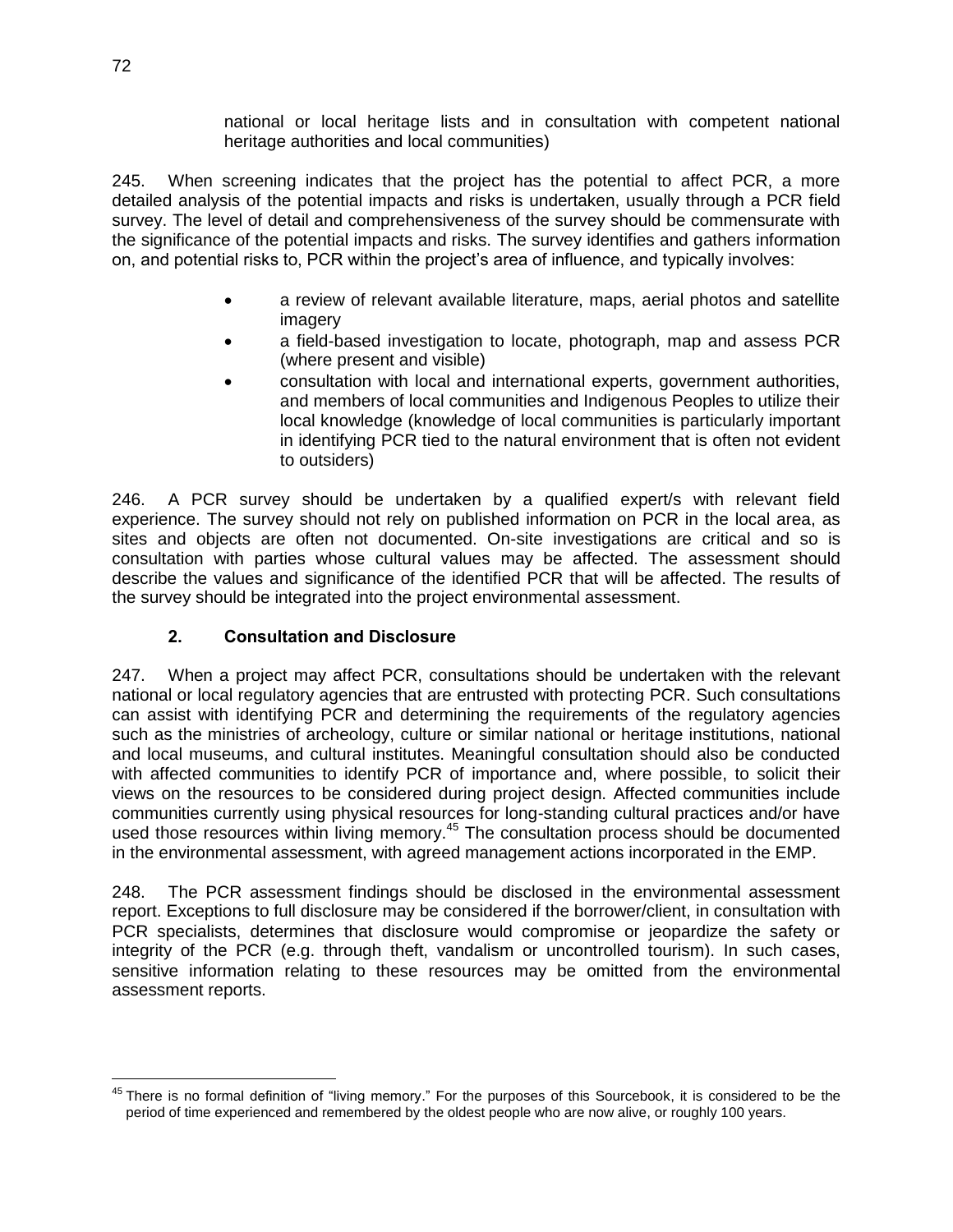# **3. Management Measures**

249. When a PCR survey indicates that a project is likely to have adverse impacts on these resources, the project EMP should propose appropriate measures for avoiding or mitigating these impacts. The measures that may be applied, in order of preference, are:

- **Avoidance**: changes to project location, design, technology, and components to eliminate predicted impacts.
- **Minimization**: changes to project location, design, technology, and components to reduce predicted impacts to acceptable levels.
- **Mitigation**: project measures such as site protection, other actions, procedures and technologies to counteract negative impacts. PCR are best protected in situ (e.g. preservation) through local, national or international mechanisms, as removal may result in irreparable damage or destruction of the heritage resource. These measures may also include selective mitigation, including salvage and documentation in cases where a portion or all of the PCR may be lost.

# **4. Chance Find Procedure**

250. When the proposed location of a project is in an area where PCR are expected to be found, a chance find procedure should be included in the EMP. A chance find procedure is a project-specific outline of what actions will be taken if previously unknown PCR are encountered during construction or operation. The procedure typically requires chance finds not to be disturbed until an assessment by a competent expert is made and avoidance, minimization or mitigating measures are developed. The type and level of detail of the assessment should be commensurate to the nature and scale of the project's potential adverse impact on the chance find. Consideration should be given, where feasible, to alternative siting or design of the project to avoid significant damage to the chance finds.

251. A chance find procedure should outline the roles, responsibilities and response times required by project staff and any relevant heritage authority; agreed consultation procedures; record-keeping and expert verification procedures; chain of custody instructions for movable finds; and clear criteria for temporary work stoppages. The procedure usually includes:

- definition of the PCR to which the procedure applies
- ownership of the found artifacts
- recognition procedure for identifying chance finds during project implementation
- procedure upon discovery, a rapid response procedure to protect chance finds while minimizing disruption to project activities (i.e., stipulates the procedures for consultation with the authorities legally responsible for PCR, demarcation of the discovery site, chance finds report, arrival and actions of cultural authority, and suspension/non-suspension/further suspension of work)

252. The recognition of chance finds can be difficult and may require an archaeologist on site during project activities that have the potential to uncover and damage PCR.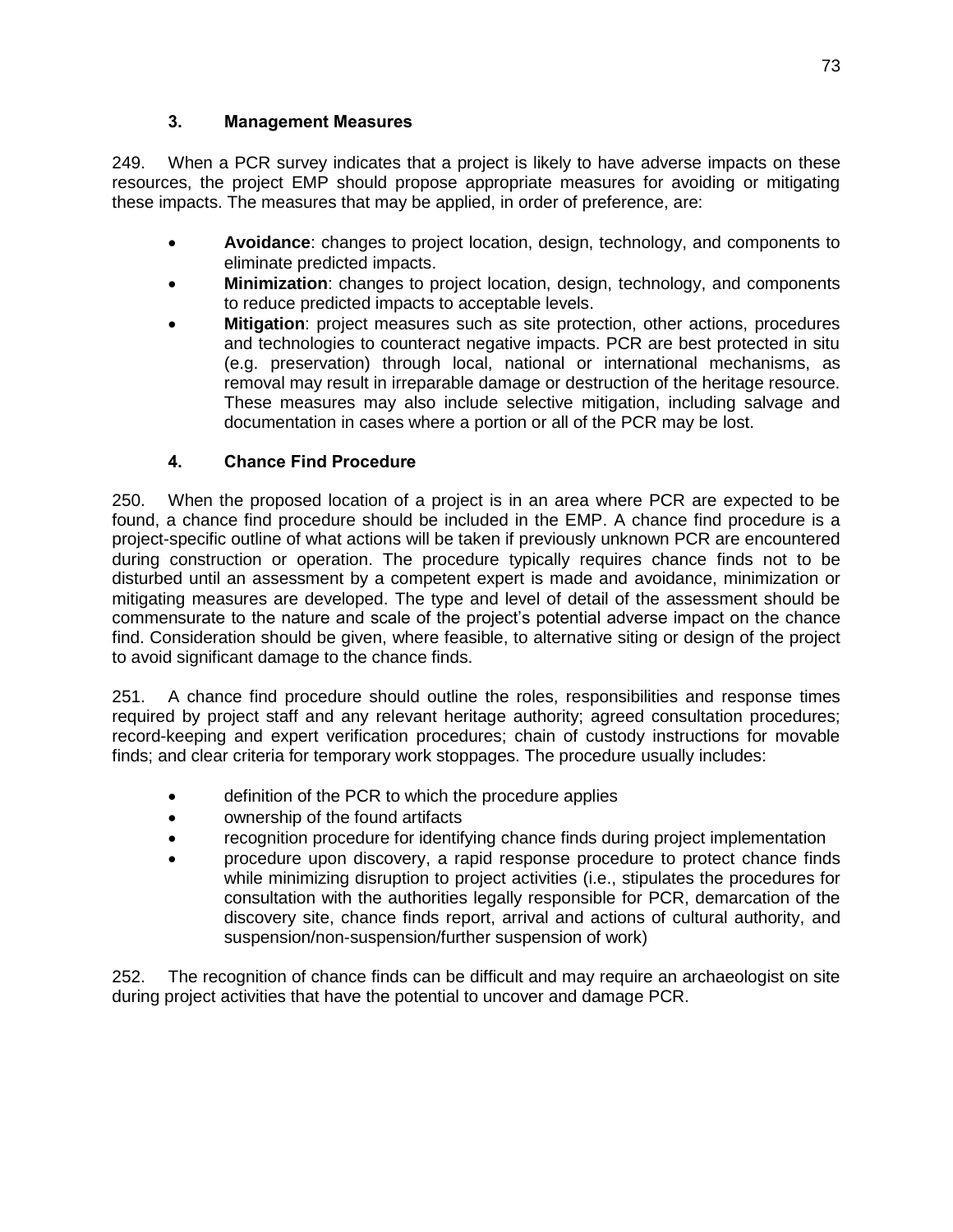# **5. Removal**

253. Most PCRs are best protected by preservation *in situ*, as removal is likely to result in irreparable damage or destruction. The borrower/client will ensure that the project does not remove any physical cultural resources unless the following conditions are met:

- No alternatives to removal are available.
- The overall project benefits substantially outweigh the anticipated cultural heritage loss from removal.
- Removal is conducted in accordance with the relevant provisions of national and/or local laws, regulations, and protected area management plans and national obligations under international laws, and employs the best available techniques.

254. Prior to removal of the PCR, the borrower/client should consult the historical or traditional owners and users of the PCR and take their views into account. Additionally, the removal technique proposed by the borrower/client or its expert may be peer-reviewed by other qualified experts.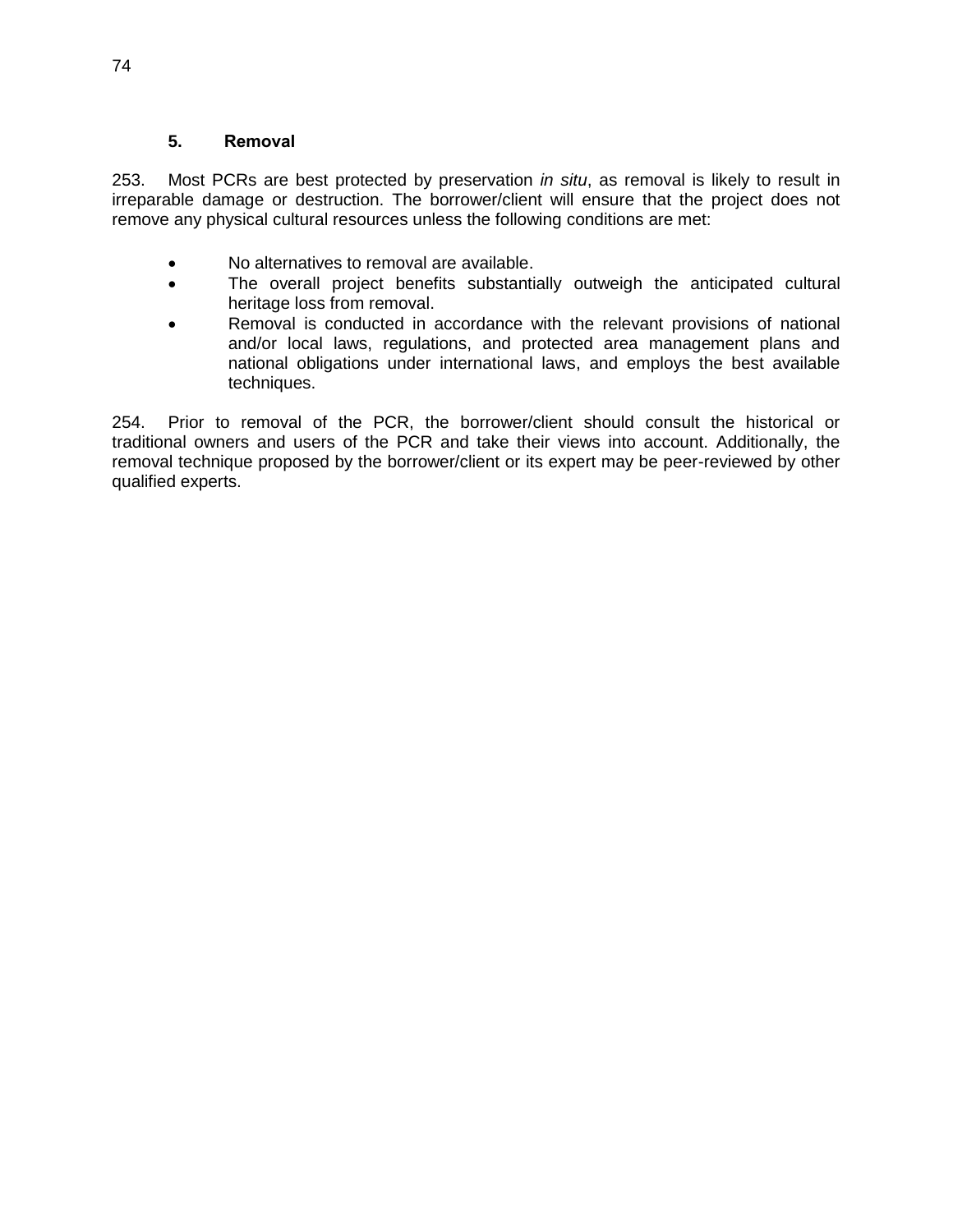# **REFERENCES**

Burke, H., Smith, C. & Zimmerman, L. 2008. *The Archaeologist's Field Handbook.* Lanham: AltaMira Press.

Engelhardt, R. & Rogers, P. 2009. *Hoi An Protocols for Best Conservation Practice in Asia.* Bangkok: UNESCO.<http://unesdoc.unesco.org/images/0018/001826/182617e.pdf>

E. Vines. 2005. *Streetwise Asia: A Practical Guide for the Conservation and Revitalisation of Heritage Cities and Towns in Asia.*  http://www2.unescobkk.org/elib/publications/StreetWise\_Asia/index.htm International Council on Monuments and Sites. 2011. *Guidance on Heritage Impact Assessments for Cultural World Heritage Properties.* Paris: ICOMOS. [www.international.icomos.org/world\\_heritage/HIA\\_20110201.pdf](http://www.international.icomos.org/world_heritage/HIA_20110201.pdf)

International Finance Corporation. 2012. *Performance Standard 8: Cultural Heritage.* [http://www1.ifc.org/wps/wcm/connect/dd8d3d0049a791a6b855faa8c6a8312a/PS8\\_English\\_201](http://www1.ifc.org/wps/wcm/connect/dd8d3d0049a791a6b855faa8c6a8312a/PS8_English_2012.pdf?MOD=AJPERES) [2.pdf?MOD=AJPERES](http://www1.ifc.org/wps/wcm/connect/dd8d3d0049a791a6b855faa8c6a8312a/PS8_English_2012.pdf?MOD=AJPERES)

United Nations Educational, Scientific and Cultural Organization (UNESCO). *List of World Heritage in Danger.* <http://whc.unesco.org/en/158/>

UNESCO. 2008. *Operational Guidelines for the Implementation of the World Heritage Convention.* <http://whc.unesco.org/en/guidelines>

UNESCO. World Heritage List*.* <http://whc.unesco.org/en/convention>

World Bank 2009. *Physical Cultural Resources Safeguard Policy Guidebook.* Washington: World Bank.

http://web.worldbank.org/WBSITE/EXTERNAL/PROJECTS/EXTPOLICIES/EXTSAF EPOL/0,,contentMDK:20583835~menuPK:1430924~pagePK:64168445~piPK:64168309~theSit ePK:584435,00.html

#### **International Conventions**

Australia ICOMOS, 1999. *The Burra Charter: The Australia ICOMOS Charter for Places of Places of Cultural Significance (1999) with Associated Guidelines and Code on the Ethics of Co-existence.* [http://australia.icomos.org/wpcontent/uploads/BURRA\\_CHARTER.pdf](http://australia.icomos.org/wpcontent/uploads/BURRA_CHARTER.pdf)

Convention on Biological Diversity, Secretariat 2004. Akwé Kon *Voluntary Guidelines for the Conduct of Cultural, Environmental and Social Impact Assessments regarding developments*  proposed to take place on, or which are likely to impact on, sacred sites and on lands and *waters traditionally occupied or used by indigenous and local communities.* [www.cbd.int/doc/publications/akwe-brochure-en.pdf](http://www.cbd.int/doc/publications/akwe-brochure-en.pdf)

UNESCO. *Convention Concerning the Protection of the World Cultural and Natural Heritage.*  <http://whc.unesco.org/en/convention>